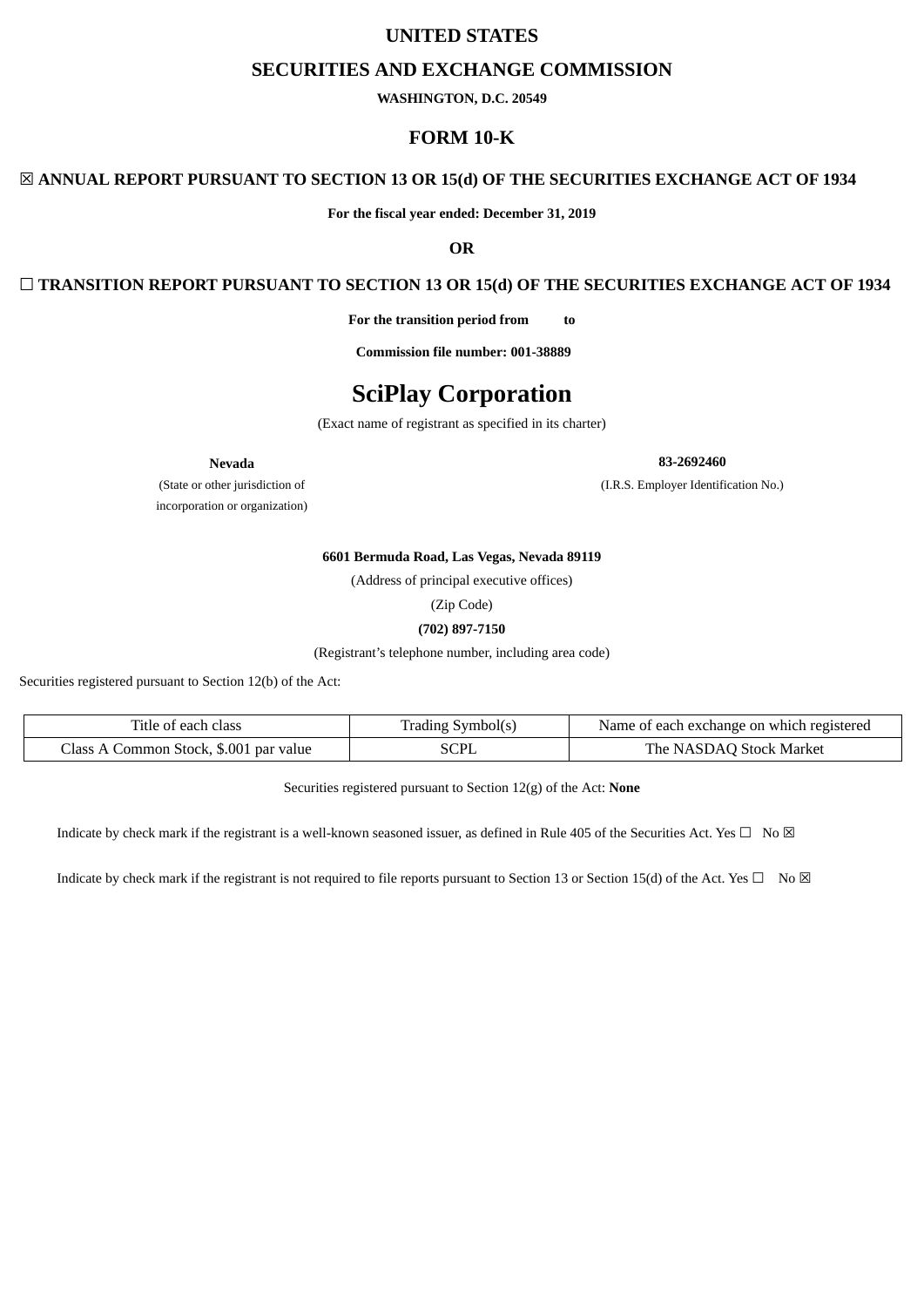Indicate by check mark whether the registrant: (1) has filed all reports required to be filed by Section 13 or 15(d) of the Securities Exchange Act of 1934 during the preceding 12 months (or for such shorter period that the registrant was required to file such reports), and (2) has been subject to such filing requirements for the past 90 days. Yes  $\boxtimes$  No  $\Box$ 

Indicate by check mark whether the registrant has submitted electronically every Interactive Data File required to be submitted pursuant to Rule 405 of Regulation S-T (§ 232.405 of this chapter) during the preceding 12 months (or for such shorter period that the registrant was required to submit such files). Yes  $\boxtimes$  No  $\square$ 

Indicate by check mark whether the registrant is a large accelerated filer, an accelerated filer, a non-accelerated filer, a smaller reporting company, or an emerging growth company. See the definitions of "large accelerated filer," "accelerated filer," "smaller reporting company" and "emerging growth company" in Rule 12b-2 of the Exchange Act.

| Large accelerated filer |   | Accelerated filer         |  |
|-------------------------|---|---------------------------|--|
| Non-accelerated filer   | ⊠ | Smaller reporting company |  |
| Emerging growth company | × |                           |  |

If an emerging growth company, indicate by check mark if the registrant has elected not to use the extended transition period for complying with any new or revised financial accounting standards provided pursuant to Section 13(a) of the Exchange Act.  $\boxtimes$ 

Indicate by check mark whether the registrant is a shell company (as defined in Rule 12b-2 of the Act). Yes  $\Box$  No  $\boxtimes$ 

As of June 30, 2019, the market value of voting and non-voting common equity held by non-affiliates of the registrant was \$310,229,880.

As of February 14, 2020 the registrant had 22,720,000 shares of Class A common stock outstanding and 103,547,021 shares of Class B common stock outstanding.

## **DOCUMENTS INCORPORATED BY REFERENCE**

Portions of the registrant's proxy statement relating to the 2020 annual meeting of stockholders are incorporated by reference in Part III. The proxy statement will be filed with the Securities and Exchange Commission no later than 120 days after the conclusion of the registrant's fiscal year ended December 31, 2019.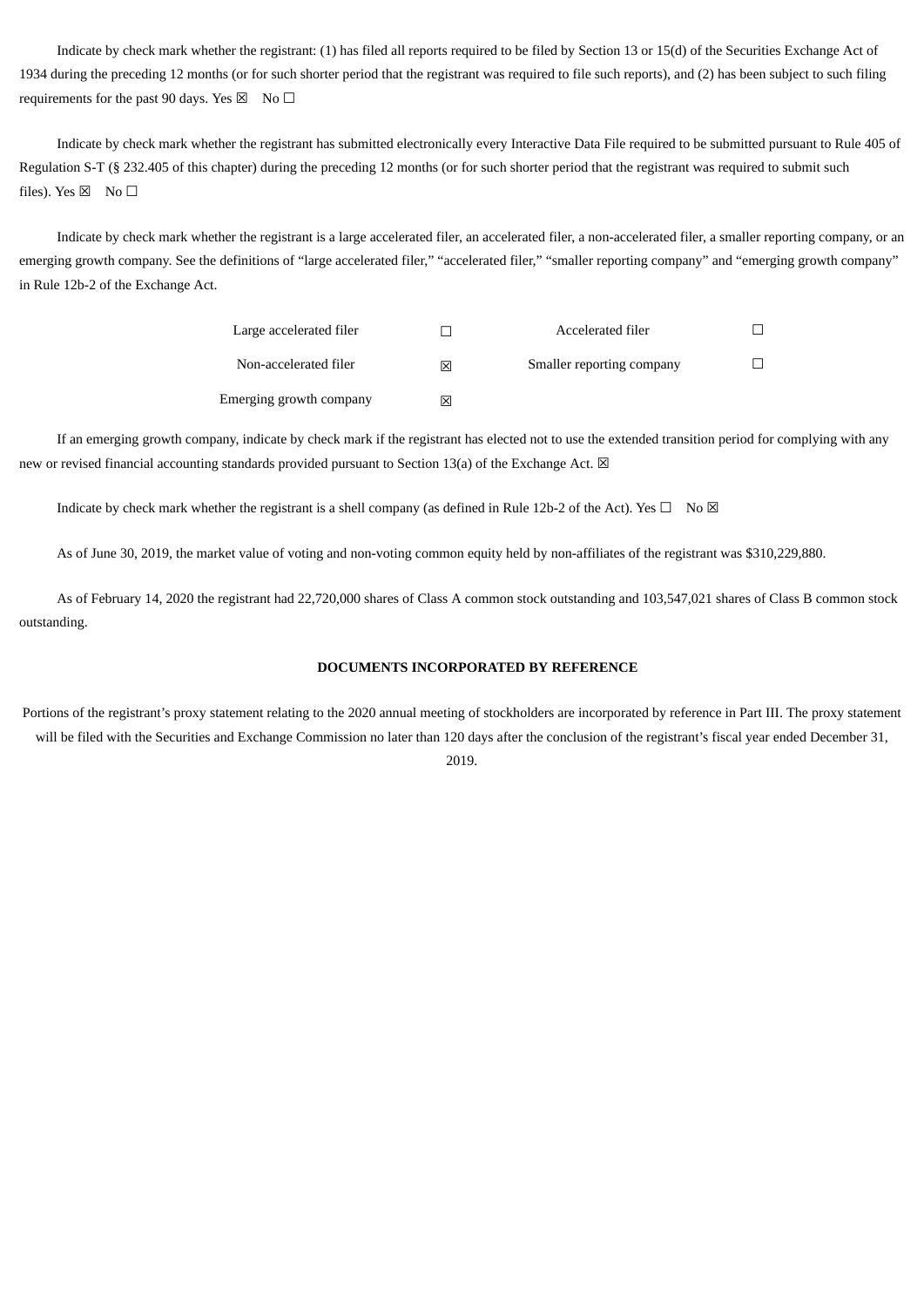## **TABLE OF CONTENTS**

| PART I.   |                                                                                                              |                  |
|-----------|--------------------------------------------------------------------------------------------------------------|------------------|
| Item 1.   | <b>Business</b>                                                                                              | $6\overline{6}$  |
| Item 1A.  | <b>Risk Factors</b>                                                                                          | <u>10</u>        |
| Item 1B.  | <b>Unresolved Staff Comments</b>                                                                             | 38               |
| Item 2.   | <b>Properties</b>                                                                                            | <u>38</u>        |
| Item 3.   | <b>Legal Proceedings</b>                                                                                     | 38               |
| Item 4.   | <b>Mine Safety Disclosures</b>                                                                               | <u>38</u>        |
| PART II.  |                                                                                                              |                  |
| Item 5.   | Market for Registrant's Common Equity, Related Stockholder Matters and Issuer Purchases of Equity Securities | <u>38</u>        |
| Item 6.   | <b>Selected Financial Data</b>                                                                               | $\underline{40}$ |
| Item 7.   | Management's Discussion and Analysis of Financial Condition and Results of Operations                        | 41               |
| Item 7A.  | <b>Quantitative and Qualitative Disclosures About Market Risk</b>                                            | 52               |
| Item 8.   | <b>Financial Statements and Supplementary Data</b>                                                           | 52               |
| Item 9.   | Changes in and Disagreements with Accountants on Accounting and Financial Disclosure                         | 52               |
| Item 9A.  | <b>Controls and Procedures</b>                                                                               | 52               |
|           | Item 9B. Other Information                                                                                   | 53               |
| PART III. |                                                                                                              |                  |
| Item 10.  | Directors, Executive Officers and Corporate Governance                                                       | <u>54</u>        |
| Item 11.  | <b>Executive Compensation</b>                                                                                | <u>54</u>        |
| Item 12.  | Security Ownership of Certain Beneficial Owners and Management and Related Stockholder Matters               | 54               |
| Item 13.  | <b>Certain Relationships and Related Transactions, and Director Independence</b>                             | <u>54</u>        |
| Item 14.  | <b>Principal Accounting Fees and Services</b>                                                                | 54               |
| PART IV.  |                                                                                                              |                  |
| Item 15.  | <b>Exhibits, Financial Statement Schedules</b>                                                               | 55               |
| Item 16.  | Form 10-K Summary                                                                                            | 85               |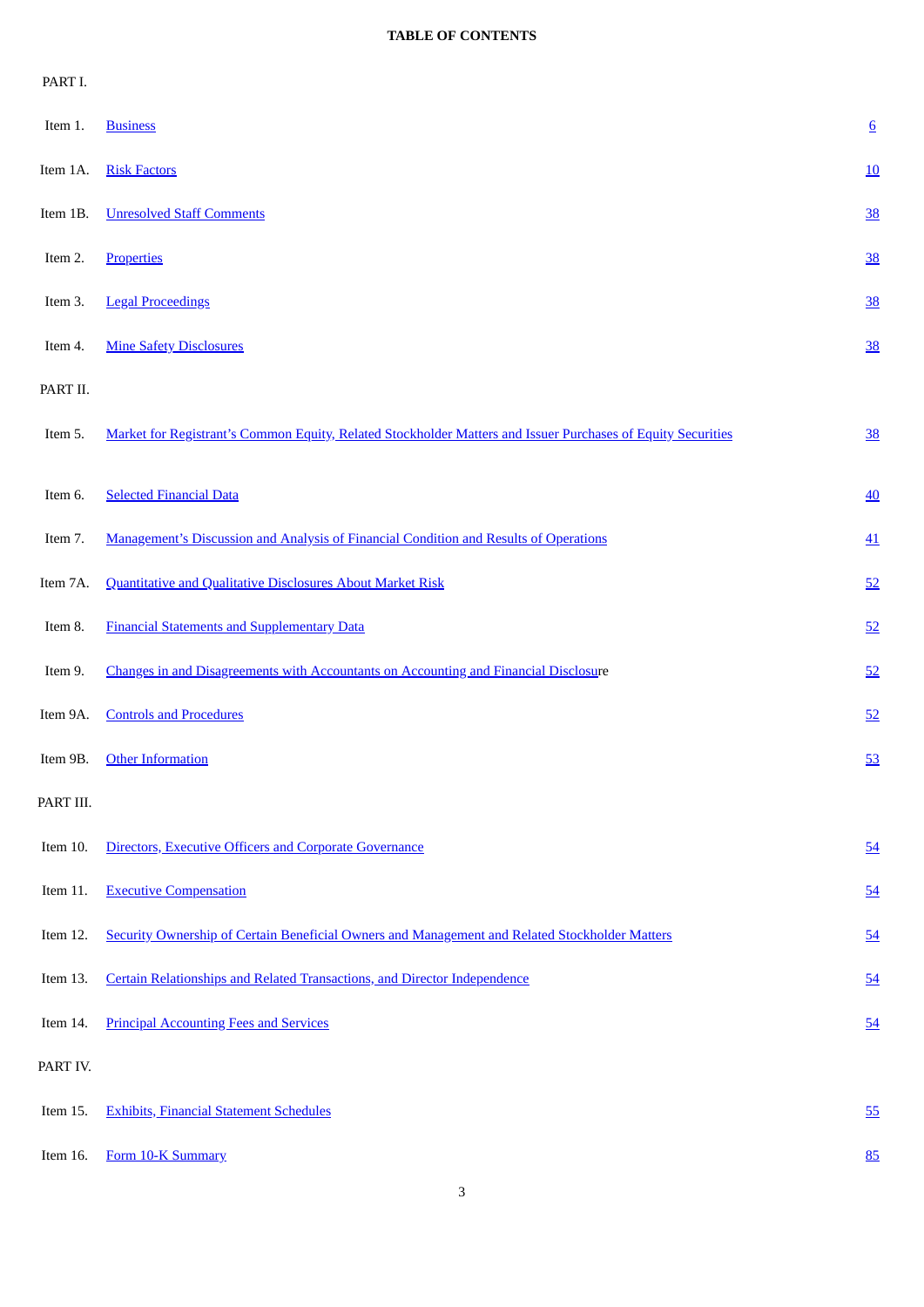## **PART I FORWARD-LOOKING STATEMENTS**

Throughout this Annual Report on Form 10-K, we make "forward-looking statements" within the meaning of the U.S. Private Securities Litigation Reform Act of 1995. Forward-looking statements describe future expectations, plans, results or strategies and can often be identified by the use of terminology such as "may," "will," "estimate," "intend," "plan," "continue," "believe," "expect," "anticipate," "target," "should," "could," "potential," "opportunity," "goal," or similar terminology. The forward-looking statements contained in this Annual Report on Form 10-K are generally located in the material set forth under the headings "Business," "Risk Factors" and "Management's Discussion and Analysis of Financial Condition and Results of Operations" but may be found in other locations as well. These statements are based upon management's current expectations, assumptions and estimates and are not guarantees of timing, future results or performance. Therefore, you should not rely on any of these forward-looking statements as predictions of future events. Actual results may differ materially from those contemplated in these statements due to a variety of risks and uncertainties and other factors, including, among other things:

- our ability to attract and retain players;
- our reliance on third-party platforms;
- our dependence on the optional purchases of virtual currency to supplement the availability of periodically offered free virtual currency;
- our ability to continue to launch and enhance games that attract and retain a significant number of paying players;
- our reliance on a small percentage of our players for nearly all of our revenue;
- our ability to adapt to, and offer games that keep pace with, changing technology and evolving industry standards;
- competition;
- the impact of legal and regulatory restrictions on our business, including significant opposition in some jurisdictions to interactive social gaming, including social casino gaming, and how such opposition could lead these jurisdictions to adopt legislation or impose a regulatory framework to govern interactive social gaming or social casino gaming specifically, and how this could result in a prohibition on interactive social gaming or social casino gaming altogether, restrict our ability to advertise our games, or substantially increase our costs to comply with these regulations;
- laws and government regulations, both foreign and domestic, including those relating to our parent, Scientific Games Corporation, and to data privacy and security, including with respect to the collection, storage, use, transmission, sharing and protection of personal information and other consumer data, and those laws and regulations that affect companies conducting business on the internet, including ours;
- the continuing evolution of the scope of data privacy and security regulations, and our belief that the adoption of increasingly restrictive regulations in this area is likely within the U.S. and other jurisdictions;
- our ability to use the intellectual property rights of our parent, Scientific Games Corporation, and other third parties, including the third-party intellectual property rights licensed to Scientific Games Corporation, under our intellectual property license agreement ("IP License Agreement") with our parent;
- protection of our proprietary information and intellectual property, inability to license third-party intellectual property and the intellectual property rights of others;

- security and integrity of our games and systems;
- security breaches, cyber-attacks or other privacy or data security incidents, challenges or disruptions;
- reliance on or failures in information technology and other systems;
- our ability to complete acquisitions and integrate businesses successfully;
- our ability to pursue and execute new business initiatives;
- fluctuations in our results due to seasonality and other factors;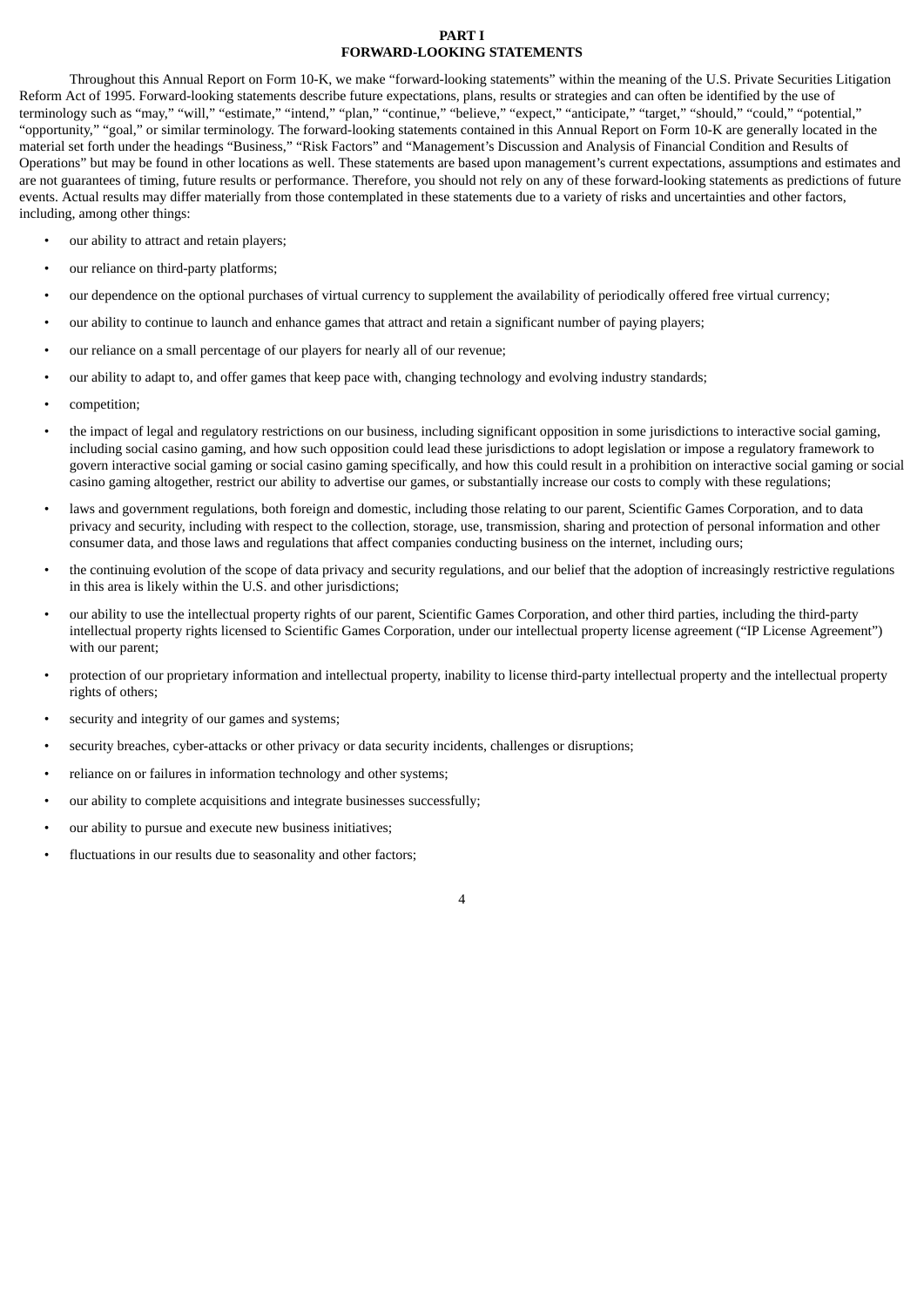- dependence on skilled employees with creative and technical backgrounds;
- expectations of growth in total consumer spending on social casino gaming;
- our dependence on certain key providers;
- natural events that disrupt our operations or those of our providers or suppliers;
- risks relating to foreign operations, including the complexity of foreign laws, regulations and markets; the uncertainty of enforcement of remedies in foreign jurisdictions; the effect of currency exchange rate fluctuations; the impact of foreign labor laws and disputes; the ability to attract and retain key personnel in foreign jurisdictions; the economic, tax and regulatory policies of local governments; compliance with applicable anti-money laundering, anti-bribery and anti-corruption laws;
- U.S. and international economic and industry conditions;
- changes in tax laws or tax rulings, or the examination of our tax positions;
- the discontinuation or replacement of LIBOR, which may adversely affect interest rates;
- litigation and other liabilities relating to our business, including litigation and liabilities relating to consumer protection, gambling-related matters, employee matters, alleged service and system malfunctions, alleged intellectual property infringement and claims relating to our contracts, licenses and strategic investments;
- restrictions and covenants in debt agreements, including those that could result in acceleration of the maturity of our indebtedness;
- failure to maintain adequate internal control over financial reporting;
- influence of certain stockholders, including decisions that may conflict with the interests of other stockholders;
- our ability to achieve some or all of the anticipated benefits of being a standalone public company;
- our dependence on distributions from SciPlay Parent Company, LLC ("SciPlay Parent LLC") to pay our taxes and expenses, including substantial payments we will be required to make under the Tax Receivable Agreement (the "TRA"); and
- stock price volatility.

Additional information regarding risks and uncertainties and other factors that could cause actual results to differ materially from those contemplated in forward-looking statements is included from time to time in our filings with the SEC, including under Part I, Item 1A "Risk Factors" in this Annual Report on Form 10-K. Forward-looking statements speak only as of the date they are made and, except for our ongoing obligations under the U.S. federal securities laws, we undertake no and expressly disclaim any obligation to publicly update any forward-looking statements whether as a result of new information, future events or otherwise.

This Annual Report on Form 10-K may contain references to industry market data and certain industry forecasts. Industry market data and industry forecasts are obtained from publicly available information and industry publications. Industry publications generally state that the information contained therein has been obtained from sources believed to be reliable, but that the accuracy and completeness of that information is not guaranteed. Although we believe industry information to be accurate, it is not independently verified by us and we do not make any representation as to the accuracy of that information. In general, we believe there is less publicly available information concerning international social gaming industries than the same industries in the U.S. Some data is also based on our good faith estimates, which are derived from our review of internal surveys or data, as well as the independent sources referenced above. Assumptions and estimates of our and our industry's future performance are necessarily subject to a high degree of uncertainty and risk due to a variety of factors, including those described in "Risk Factors" in Part I, Item 1A of this Annual Report on Form 10-K. These and other factors could cause future performance to differ materially from our assumptions and estimates.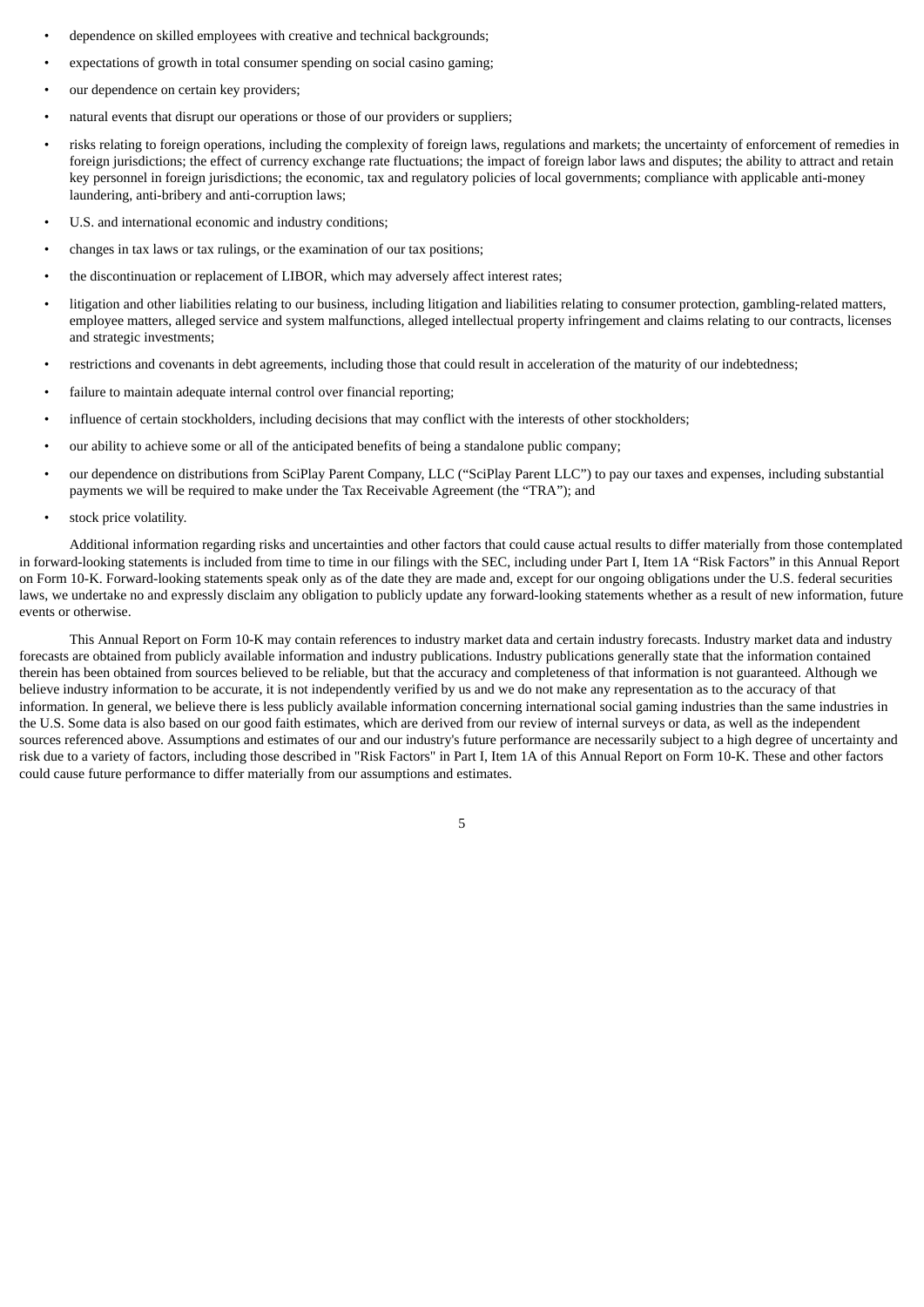## <span id="page-5-0"></span>**ITEM 1. BUSINESS**

### **General**

SciPlay Corporation was formed as a Nevada corporation on November 30, 2018 as a subsidiary of Scientific Games Corporation ("Scientific Games", "SGC", and "the Parent") for the purpose of completing a public offering and related transactions (collectively referred to herein as the "IPO") in order to carry on the business of SciPlay Parent LLC and its subsidiaries (collectively referred to as "SciPlay", the "Company", "we", "us", and "our"). As the managing member of SciPlay Parent LLC, SciPlay operates and controls all of the business affairs of SciPlay Parent LLC and its subsidiaries. For further discussion related to the IPO, see Note 1.

We are a leading developer and publisher of digital games on mobile and web platforms. We operate in the social gaming market, which is characterized by gameplay online, on mobile phones or on tablets that are social and competitive, and self-directed in pace and session length. We generate substantially all of our revenue from the sale of virtual coins, chips or bingo cards (collectively referred to as "virtual currency"), which players can use to play slot games, table games or bingo games. Once obtained, virtual currency (either free or purchased) cannot be redeemed for cash nor exchanged for anything other than game play within our apps. We currently offer seven core games, including social casino games *Jackpot Party Casino*®, *Gold Fish*  $\text{Casino}^{\circledast}$ , Hot Shot Casino $^{\circledast}$  and Quick Hit Slots $^{\circledast}$ , and casual games MONOPOLY Slots $^{\circledast}$ , Bingo Showdown $^{\circledast}$  and 88 Fortunes Slots $^{\circledast}$ . Our social casino games typically include slots-style game play and occasionally include table games-style game play, while our casual games blend slots-style or bingo game play with adventure game features. All of our games are offered and played across multiple platforms, including Apple, Google, Facebook and Amazon, with some of our games available on Microsoft and other web and mobile platforms. In addition to our internally created game content, our content library includes recognizable, real-world slot and table games content from Scientific Games. This content allows players who like playing land-based slot machines to enjoy some of those same titles in our free-to-play games. We have access to Scientific Games' library of more than 1,500 iconic casino titles, including titles and content from third-party licensed brands such as *JAMES BOND*, *MONOPOLY*, *CIRQUE DU SOLEIL, FLINTSTONES*, *CHEERS* and *THE GODFATHER*. We believe our access to this content, coupled with our years of experience developing in-house content, uniquely positions us to create compelling social games.

### **Mission**

Our mission is to become the #1 casual mobile gaming company in the world.

### **Strategy**

We strive to provide high quality services to our customers. To this end we are focused on the following strategies:

- *• Invest in growth from existing games -* We continue to invest in and grow our current games by adapting and developing our monetization and marketing engines to improve player engagement, increase paying player conversion and drive per-player monetization. As we continue to develop our games, we believe we will be able to further monetize our existing user base and attract new players.
- *• Develop new social casino games -* We intend to continue to capitalize on our ability to build successful social casino games by introducing new titles that appeal to specific player segments and offer differentiated experiences.
- *• Continue international growth and expansion -* We intend to further expand our global presence by incorporating our vast library of recognizable and regionalized brands and content in our game design, customization and marketing for regional audiences. As the global mobile gaming market expands, we believe there is an opportunity to continue to improve our reach across the rest of the world by offering more targeted content than we currently offer and a better game play experience than is currently available to international players.
- *• Expand into adjacent gaming markets -* We intend to continue to address additional segments within the broader mobile gaming market by expanding into adjacent areas and investing in new game markets. We believe our extensive experience in developing and operating social gaming titles strongly positions us to enter untapped areas within the casual market, such as puzzles, card, match three, poker and board games.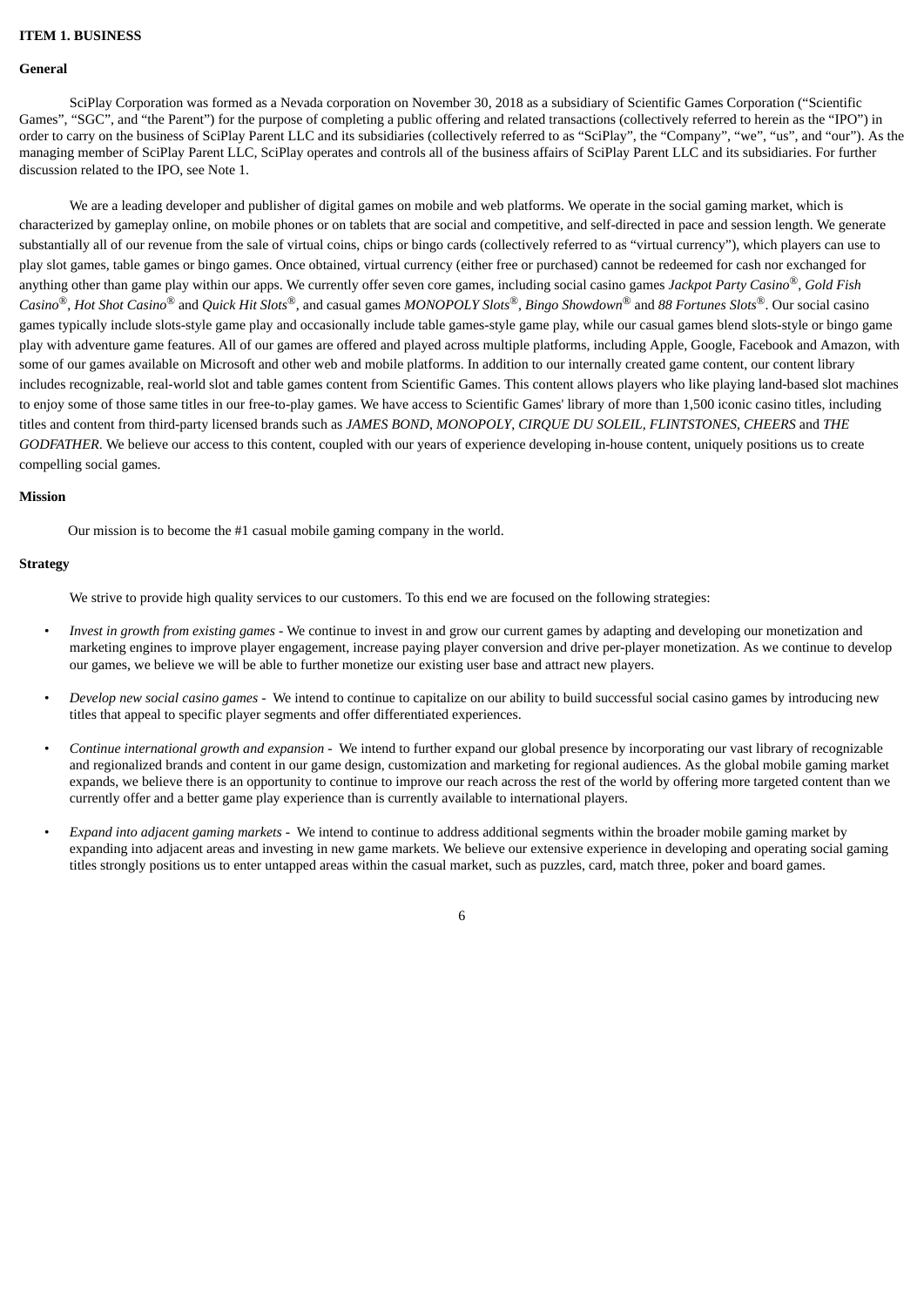*• Leverage platform to scale through select acquisitions -* We expect to continue to pursue select strategic acquisitions to fuel our top line growth and build our portfolio. We believe we can maximize the value of an acquired asset through our scalable platform and our rigorous, data-driven acquisition, engagement and monetization model.

### **Research and Development**

We believe our ability to attract new players and retain existing players depends in part on our ability to evolve and expand our content library by continually developing differentiated games, systems technology and functionality to enhance player entertainment and user profitability.

Our personnel are primarily located in Cedar Falls, Iowa, Austin, Texas, and Tel Aviv, Israel. We have additional personnel located in Chicago, Illinois, Des Moines, Iowa, Chattanooga, Tennessee, Bangalore, India and Pune, India, with services of the personnel located in India supplied to us through our intercompany services agreement with Scientific Games.

## **Intellectual Property**

We consider our intellectual property rights, including our trademarks, trade dress, copyrights and trade secrets, to be, in the aggregate, material to our business. We seek to protect our investment in research and development by seeking intellectual property protection as appropriate for our technologies and content. We also acquire and license intellectual property from Scientific Games and third parties.

All of our games feature elements subject to copyright protection. In addition, we generally obtain trademark protection and often seek to register trademarks for the names and designs under which we market and license our games.

We believe the value associated with both our brands and the third-party licensed brands, including those of Scientific Games, under which we market and license our games contribute to the appeal and success of our games, and our future ability to license, acquire or develop new brand names of similar quality is important to our continued success. Therefore, we continue to invest in the recognition of our brands and brands we license. In addition to our own brands and those we license from Scientific Games, certain of our games are based on popular brands licensed from other third parties, such as *JAMES BOND*, *MONOPOLY*, *CIRQUE DU SOLEIL, FLINTSTONES*, *CHEERS* and *THE GODFATHER*.

For a description of the IP License Agreement, see the risk factor captioned "We rely on the ability to use the intellectual property rights of Scientific Games and other third parties, including the third-party intellectual property rights licensed to Scientific Games that we have enjoyed as an indirect subsidiary of Scientific Games, and we may lose the benefit of any intellectual property owned by or licensed to Scientific Games if it ceases to hold certain minimum percentages of the voting power in our company" under the heading "Risk Factors" in Part I, Item 1A of this Annual Report on Form 10-K and Note 10.

### **Competition**

We face significant competition in all aspects of our business. Our primary social casino game competitors include Playtika (acquired by a group of investors led by Shanghai Giant Network Technology Co.), Product Madness/Big Fish Games (subsidiaries of Aristocrat), Zynga Inc., DoubleU Games/Double Down Interactive, GSN/Bash Gaming and Huuuge Games. Our competitors in the broader social game market include Glu Mobile, Activision Blizzard, Electronic Arts, Kabam, Rovio and Tencent Holdings. On the broadest scale, we compete for the leisure time, attention and discretionary spending of our players versus other forms of online entertainment, including social media, reading and other video games on the basis of a number of factors, including quality of player experience, brand awareness and reputation and access to distribution channels.

We believe we compete favorably on these factors. Our industry and the markets for our games, however, are highly competitive, rapidly evolving, fragmented and subject to changing technology, shifting needs and frequent introductions of new games, development platforms and services. Successful execution of our strategy depends on our continuous ability to attract and retain players, expand the market for our games, maintain a technological edge and offer new capabilities to players. Our relationship with Scientific Games imposes certain regulatory and operational restrictions on us due to its business related to real money gaming. We compete with social gaming companies that do not have a similar connection to regulated real money gaming, and many of those companies possess a base of existing players larger than ours. In some cases, we compete against gaming operators who could expand their product lines to include social casino games and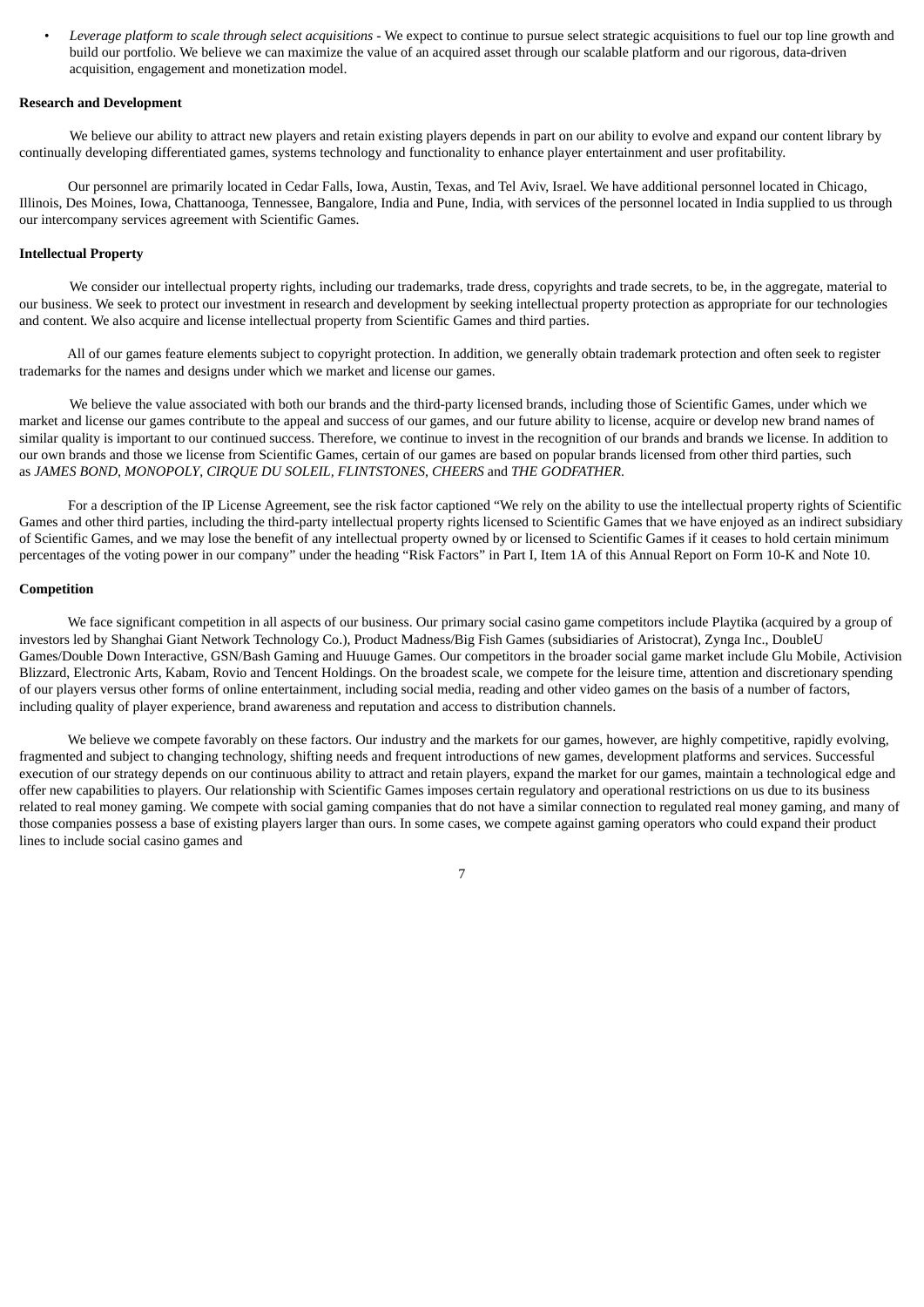leverage their land-based gaming relationship with Scientific Games to license certain social casino game content that could compete with our content.

Many of our current and potential competitors enjoy substantial competitive advantages, such as greater name recognition, longer operating histories, greater financial, technical and other resources, and, in some cases, the ability to rapidly combine online platforms with full-time and temporary employees. Internationally, local competitors may have greater brand recognition than us in their local country and a stronger understanding of local culture and commerce. They also offer their products and services in local languages we may not offer.

#### **Seasonality**

Our results of operations can fluctuate due to seasonal trends and other factors. Player activity is generally slower in the second and third quarters of the year, particularly during the summer months. See the risk factor captioned "Our results of operations fluctuate due to seasonality and other factors and, therefore, our periodic operating results are not guarantees of future performance" under the heading "Risk Factors" in Part I, Item 1A of this Annual Report on Form 10-K for additional information.

### **Employees**

As of December 31, 2019, we employed approximately 501 persons worldwide, which number includes our 54 full-time consultants largely based in Pune, India, with 301 employed domestically and 146 employed internationally.

### **Government Regulation**

We are subject to foreign and domestic laws and regulations that affect companies operating online, including over the internet and mobile networks, many of which are still evolving and could be interpreted in ways that could negatively impact our business, revenue and results.

We are subject to federal, state and foreign laws related to the privacy and protection of player data. Such regulations, such as the General Data Protections Regulation from the European Union and the California Consumer Privacy Act, which went into effect in California on January 1, 2020, are recent, untested laws and regulations that could affect our business, and the potential impact is unknown.

There is significant opposition in some jurisdictions to social gaming, including social casino gaming. Anti-gaming groups that specifically target social casino games are located in several states and countries. Such opposition could lead these jurisdictions to adopt legislation or impose a regulatory framework to govern social gaming or social casino gaming specifically. These opposition efforts could lead to a prohibition on social gaming or social casino gaming altogether, restrict our ability to advertise our games or substantially increase our costs to comply with regulations, all of which could have an adverse effect on our results of operations, cash flows and financial condition. We cannot predict the likelihood, timing, scope or terms of any such legislation or regulation or the extent to which they may affect our business.

The United States Court of Appeals for the Ninth Circuit has previously held that a social casino game produced by one of our competitors should be considered illegal gambling under Washington state law. Similar lawsuits have been filed against other defendants, including Scientific Games. For example, in April 2018, a putative class action lawsuit, *Fife v. Scientific Games Corp.,* was filed in federal district court alleging substantially the same causes of actions against our social casino games. In December 2018, the federal district court assigned to the litigation denied Scientific Games' motion to dismiss the plaintiff's complaint and, in January 2019, Scientific Games filed its answer and affirmative defenses to the putative class action complaint. See the risk factor captioned "Legal proceedings may materially adversely affect our business and our results of operations, cash flows and financial condition" under the heading "Risk Factors" in Part I, Item 1A of this Annual Report on Form 10-K and Note 11.

In September 2018, sixteen international gambling regulators, including from Washington State, signed a declaration expressing concern over the blurring of lines between gambling and video game products, including social casino gaming. The regulators analyzed the characteristics of video games and social gaming and the U.K. Parliament published a report on their findings in September 2019. The report addressed the regulators' findings as to the potential psychosocial and financial harms of immersive technology, the potential usefulness of pattern-of-play data in understanding healthy gameplay and supporting responsible game design. A key finding for the gaming industry was that loot box mechanics did not meet the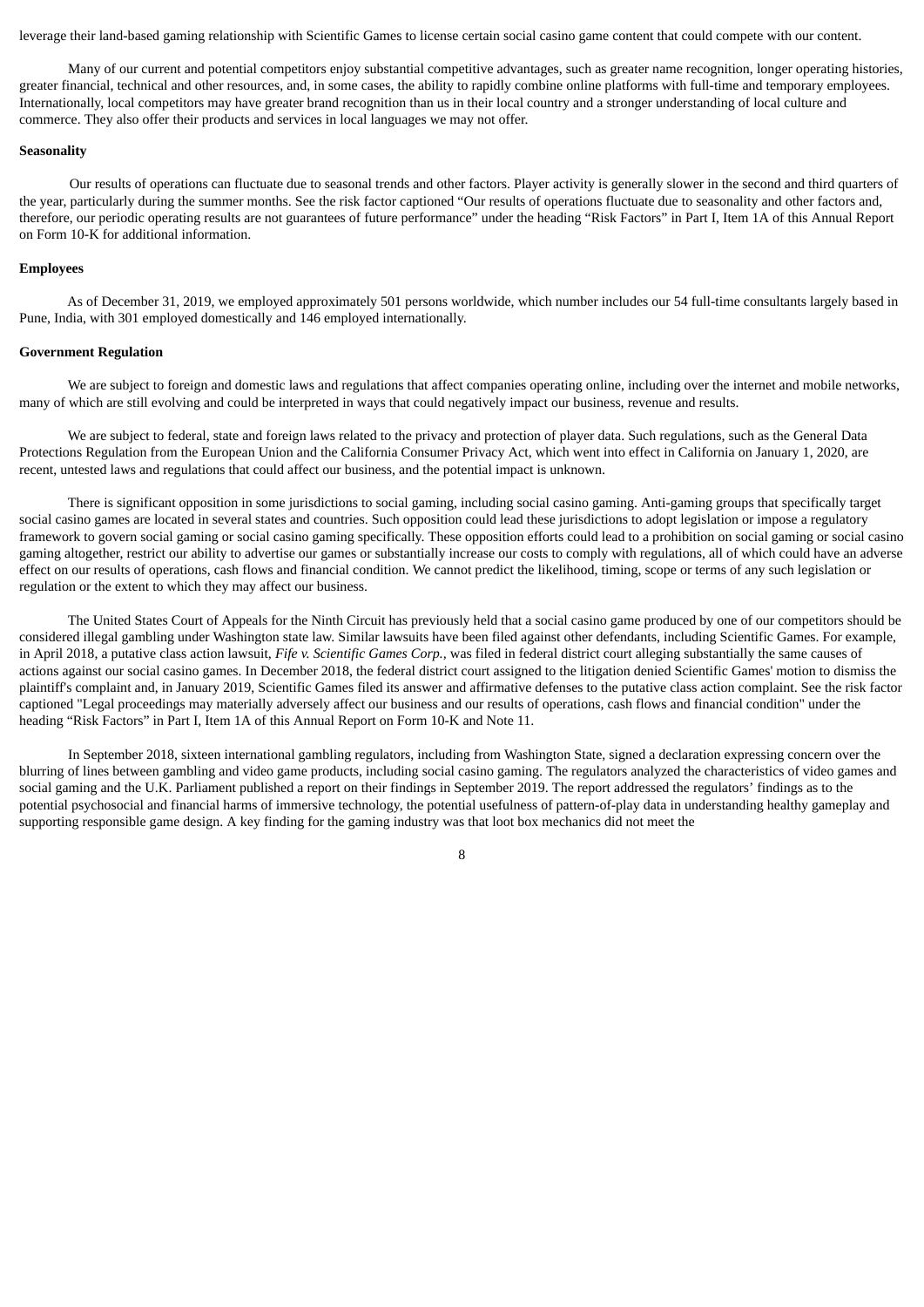U.K. regulatory requirements for gambling. As to social casino gaming, the report found that any gambling-related harms of such games should be addressed through Internet safety legislation. As this report was published by U.K. authorities, we cannot predict the likelihood, timing, scope or terms of any actions taken as a result of the report.

As we offer our games worldwide, foreign jurisdictions may claim we are required to comply with local laws, including in jurisdictions where we have no local presence, offices or other equipment. For additional information about other existing or potential regulation that could affect our business, see the risk factor captioned "Legal or regulatory restrictions could adversely impact our business and limit the growth of our operations" under the heading "Risk Factors" in Part I, Item 1A of this Annual Report on Form 10-K.

### **Executive Officers of the Company**

Certain information regarding each of our executive officers is set forth below.

| Name                     | Age | <b>Position</b>                                 |
|--------------------------|-----|-------------------------------------------------|
| Barry L. Cottle          |     | 58 Executive Chairman of the Board of Directors |
| Joshua J. Wilson         |     | 44 Chief Executive Officer                      |
| Michael D. Cody          |     | 49 Chief Financial Officer                      |
| Michael F. Winterscheidt |     | 49 Chief Accounting Officer and Secretary       |

*Barry L. Cottle* has served as Executive Chairman since April 2019. Mr. Cottle has also served as President and Chief Executive Officer of Scientific Games since June 2018. Mr. Cottle joined Scientific Games as Chief Executive, SG Interactive, in August 2015 to lead the strategy and growth plans of the Interactive group. Before joining Scientific Games, Mr. Cottle served as Vice Chairman of Deluxe Entertainment Services Group Inc. from February 2015 until August 2015 while concurrently serving as Senior Vice President of Technology at MacAndrews & Forbes Incorporated from February 2015 until August 2017, where he helped drive digital innovation. Prior to that, he was the Chief Revenue Officer and Executive Vice President-Games for Zynga Inc. from January 2012 until October 2014, where he led corporate and business development, strategic partnerships, distribution, marketing and advertising and ultimately the Social Casino group. Previously, Mr. Cottle served as the Executive Vice President-Interactive for Electronic Arts Inc. from August 2007 to January 2012. Earlier in his career, Mr. Cottle served as the Founder/Chief Executive Officer of Quickoffice, Inc.; Chief Operating Officer of Palm, Inc.; and Senior Vice President of Disney TeleVentures, a division of The Walt Disney Company dedicated to creating interactive online/TV experiences.

*Joshua J. Wilson* has served as Chief Executive Officer since April 2019. Mr. Wilson has also served as Chief Operating Officer and Senior Vice President for our business since April 2016 to drive marketing, technology, production and product management for our business, after previously serving as the Vice President of Product and Operations, Vice President of Product and Executive Director Social Gaming Products. From June 2012 to December 2013, Mr. Wilson was Senior Director of Social Products and Director of Social Gaming for WMS, which was acquired by Scientific Games in 2013, overseeing web development, analytics and road mapping while creating a business intelligence system and launching our social casino games Jackpot Party Casino and Gold Fish Casino. Mr. Wilson served with Phantom EFX, LLC from March 2001 to June 2012, when Phantom was acquired by WMS, as the Director of Online Gaming and Engineering Supervisor.

*Michael D. Cody* has served as Chief Financial Officer since April 2019. Mr. Cody has also served as Chief Financial Officer for our business since September 2015, providing both operational and financial support to the business and assisting on strategic and tactical matters. Prior to joining Scientific Games in 2015, Mr. Cody served at Churchill Downs Interactive as Vice President, Finance from October 2006 through July 2014 and then as Vice President Operations from July 2014 through September 2015. Mr. Cody previously served as Vice President, Finance for Arlington Park for six years.

*Michael F. Winterscheidt* has served as Chief Accounting Officer and Secretary since April 2019. Mr. Winterscheidt has also served as Senior Vice President and Chief Accounting Officer of Scientific Games since February 2019. From February 2017 to February 2019, he served as Chief Accounting Officer of Scientific Games, and from July 2016 to February 2017, as its Vice President and Corporate Controller. Prior to joining Scientific Games, Mr. Winterscheidt served at Caesars Entertainment Corporation from October 2014 through July 2016, ending his tenure as Vice President and Corporate Controller. Prior to that, he had leadership roles leading the corporate accounting and financial reporting organizations of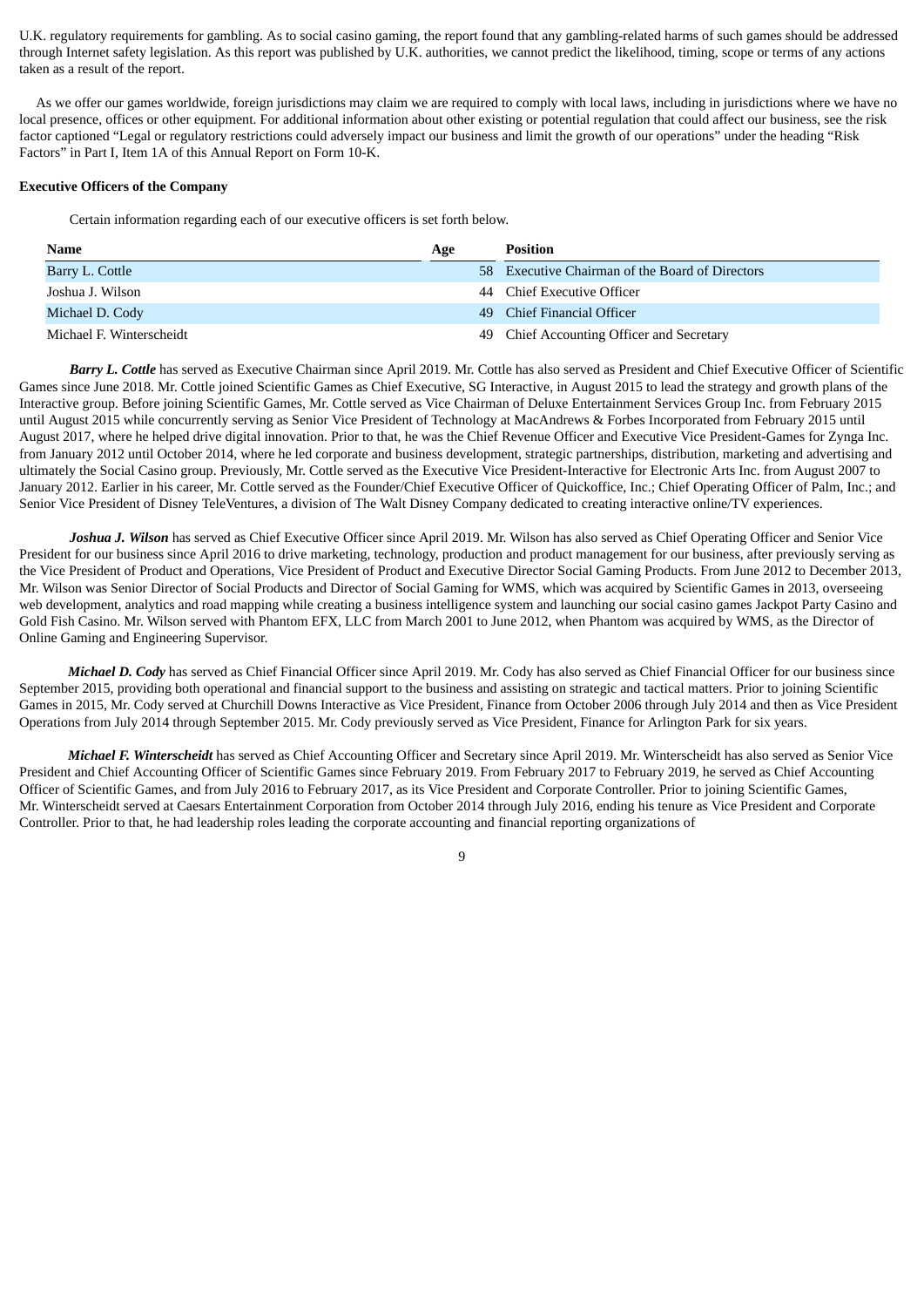Delta Airlines, Inc. and Microsoft Corporation. He was previously a manager in the audit practice of the global accounting firm of Arthur Andersen LLP.

### **Access to Public Filings**

We file annual reports, quarterly reports, current reports, proxy statements and other documents with the Securities and Exchange Commission ("SEC") under the Exchange Act. The SEC maintains an Internet site that contains reports, proxy and information statements and other information regarding issuers that file electronically with the SEC at www.sec.gov.

We make the following information, among others, available free of charge through the Investors link on our website at https://www.sciplay.com/investors/sec-filings/ and we use our website as a means of disclosing material information to the public in a broad, nonexclusionary manner for purposes of the SEC's Regulation Fair Disclosure (Reg. FD):

- our annual reports on Form 10-K, quarterly reports on Form 10-Q, current reports on Form 8-K and amendments to those reports as soon as reasonably practicable after they are filed electronically with or furnished to the SEC;
- Section 16 ownership reports filed by our executive officers, directors and 10% stockholders on Forms 3, 4 and 5 and amendments to those reports as soon as reasonably practicable after they are filed electronically with the SEC; and
- our Code of Business Conduct, which applies to all of our officers, directors and employees (which is also our required code of ethics applicable to our Chief Executive Officer, Chief Financial Officer and Chief Accounting Officer in keeping with the Sarbanes-Oxley Act of 2002).

The above details about our website and its content are only for information. The contents of our website are not, nor shall they be deemed to be, incorporated by reference in this Annual Report on Form 10-K.

## <span id="page-9-0"></span>**ITEM 1A. RISK FACTORS**

The risks described below are not the only risks facing us. Please be aware that additional risks and uncertainties not currently known to us or that we currently deem to be immaterial could also materially and adversely affect our business operations. You should also refer to the other information contained in our periodic reports, including the Forward-Looking Statements section, our consolidated financial statements and the related notes and Management's Discussion and Analysis of Financial Condition and Results of Operations for a further discussion of the risks, uncertainties and assumptions relating to our business. Except where the context otherwise indicates, references below to the "Company," "we," "our," "ours" and "us" include all of *our subsidiaries.*

You should carefully consider the following risks and other information in this Annual Report on Form 10-K in evaluating us and our Class A common stock. The risk factors generally have been separated into four groups: risks related to our business and industry, risks related to our relationship with Scientific Games, risks related to our organizational structure and the TRA, and risks related to ownership of our Class A Common Stock.

### **Risks Related to Our Business and Industry**

## Our growth depends on our ability to attract and retain players, and the loss of our players, or failure to attract new players, could materially and *adversely affect our business.*

Our ability to achieve growth in revenue in the future will depend, in large part, upon our ability to attract new players to our games, and retain existing players of our games. Achieving growth in our community of players may require us to increasingly engage in sophisticated and costly sales and marketing efforts that may not result in additional players.

In addition, our ability to increase the number of players of our games will depend on continued player adoption of social casino gaming and other forms of casual gaming. Growth in the social gaming industry and the level of demand for and market acceptance of our games are subject to a high degree of uncertainty. We cannot assure that player adoption of social gaming and our games will continue or exceed current growth rates, or that the industry will achieve more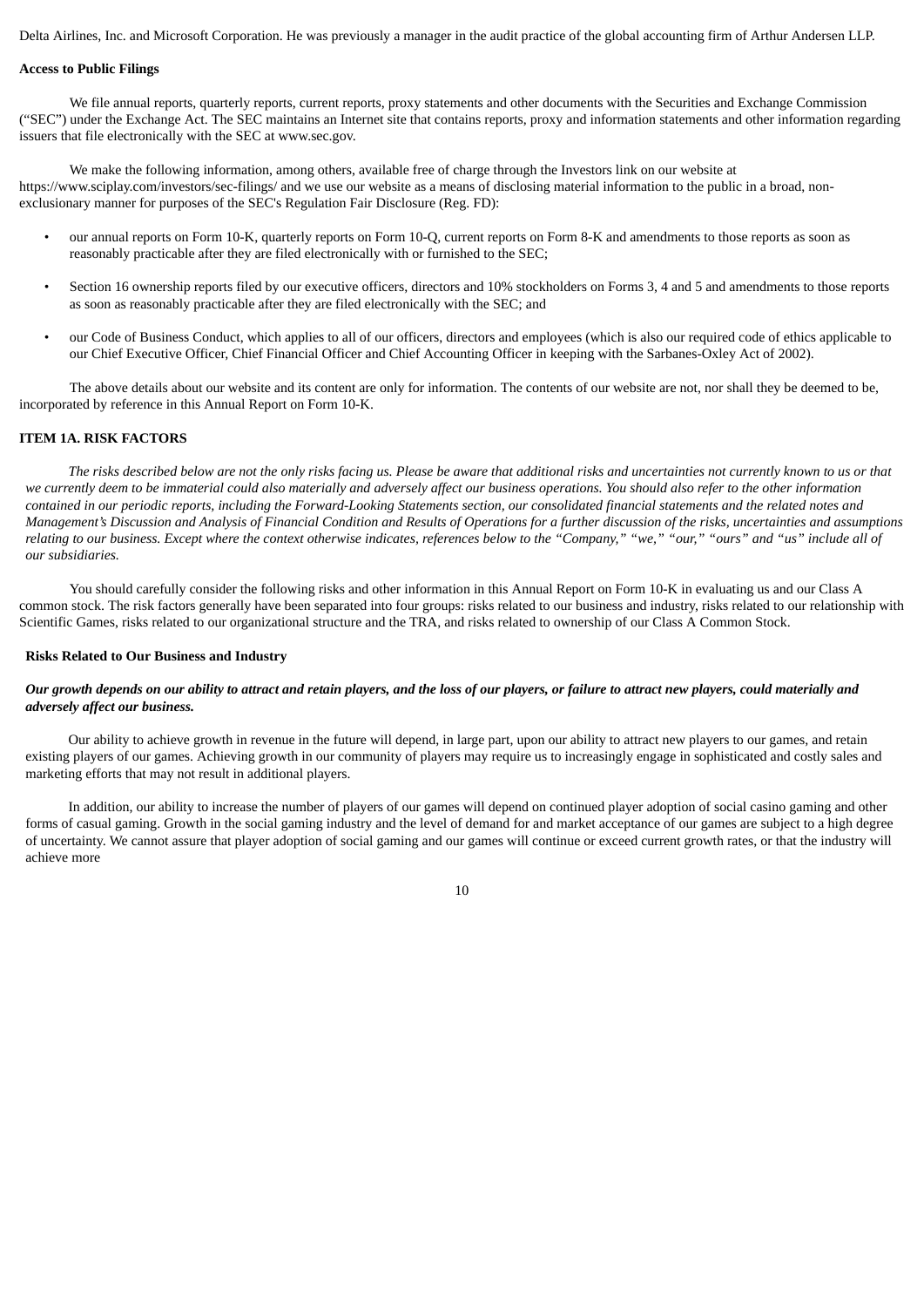### widespread acceptance.

Additionally, as technological or regulatory standards change and we modify our technology platform to comply with those standards, we may need players to take certain actions to continue playing, such as downloading a new game client, performing age gating checks or accepting new privacy policies or terms and conditions. Players may stop using our games and related services at any time, including if the quality of the player experience on our platform, including our support capabilities in the event of a problem, does not meet their expectations or keep pace with the quality of the player experience generally offered by competitive games and services. In addition, expenditures by players tend to fluctuate seasonally, particularly during the summer months, and may reflect overall economic conditions.

We face competition for leisure time, attention and discretionary spending of our players. Other forms of leisure time activities, such as offline, traditional online, personal computer and console games, television, movies, sports and the internet, are much larger and more well-established options for consumers. Consumer tastes and preferences for leisure time activities are also subject to sudden or unpredictable change on account of new innovations. If consumers do not find our games to be compelling or if other existing or new leisure time activities are perceived by our players to offer greater variety, affordability, interactivity and overall enjoyment, our business could be materially and adversely affected.

### *We rely on third-party platforms to make our games available to players and to collect revenue.*

Our social gaming offerings operate through Apple, Google, Facebook and Amazon, which also serve as significant online distribution platforms for our games, with some of our games available on Microsoft and other web and mobile platforms. Substantially all of our revenue was generated by players using those platforms. Consequently, our expansion and prospects depend on our continued relationships with these providers, and any emerging platform providers that are widely adopted by our target player base. We are subject to the standard terms and conditions that these platform providers have for application developers, which govern the promotion, distribution and operation of games and other applications on their platforms, and which the platform providers can change unilaterally on short or without notice. Our business would be harmed if:

- the platform providers discontinue or limit our access to their platforms;
- governments or private parties, such as internet providers, impose bandwidth restrictions or increase charges or restrict or prohibit access to those platforms;
- the platforms decline in popularity;
- the platforms modify their current discovery mechanisms, communication channels available to developers, respective terms of service or other policies, including fees;
- the platforms impose restrictions or make it more difficult for players to buy virtual currency; or
- the platforms change how the personal information of players is made available to developers or develop their own competitive offerings.

If alternative platforms increase in popularity, we could be adversely impacted if we fail to create compatible versions of our games in a timely manner, or if we fail to establish a relationship with such alternative platforms. Likewise, if our platform providers alter their operating platforms, we could be adversely impacted as our offerings may not be compatible with the altered platforms or may require significant and costly modifications in order to become compatible. If our platform providers were to develop competitive offerings, either on their own or in cooperation with one or more competitors, our growth prospects could be negatively impacted. If our platform providers do not perform their obligations in accordance with our platform agreements, we could be adversely impacted.

In the past, some of these platform providers have been unavailable for short periods of time or experienced issues with their features that permit our players to purchase virtual currency. For example, in the second and third quarters of 2018, we were negatively impacted by data privacy protection changes implemented by Facebook, which impaired our players' ability to access their previously acquired virtual currency and purchase additional virtual currency. If similar events recur on a prolonged basis or other similar issues arise that impact players' ability to download our games, access social features or purchase virtual currency, it could have a material adverse effect on our revenue, operating results and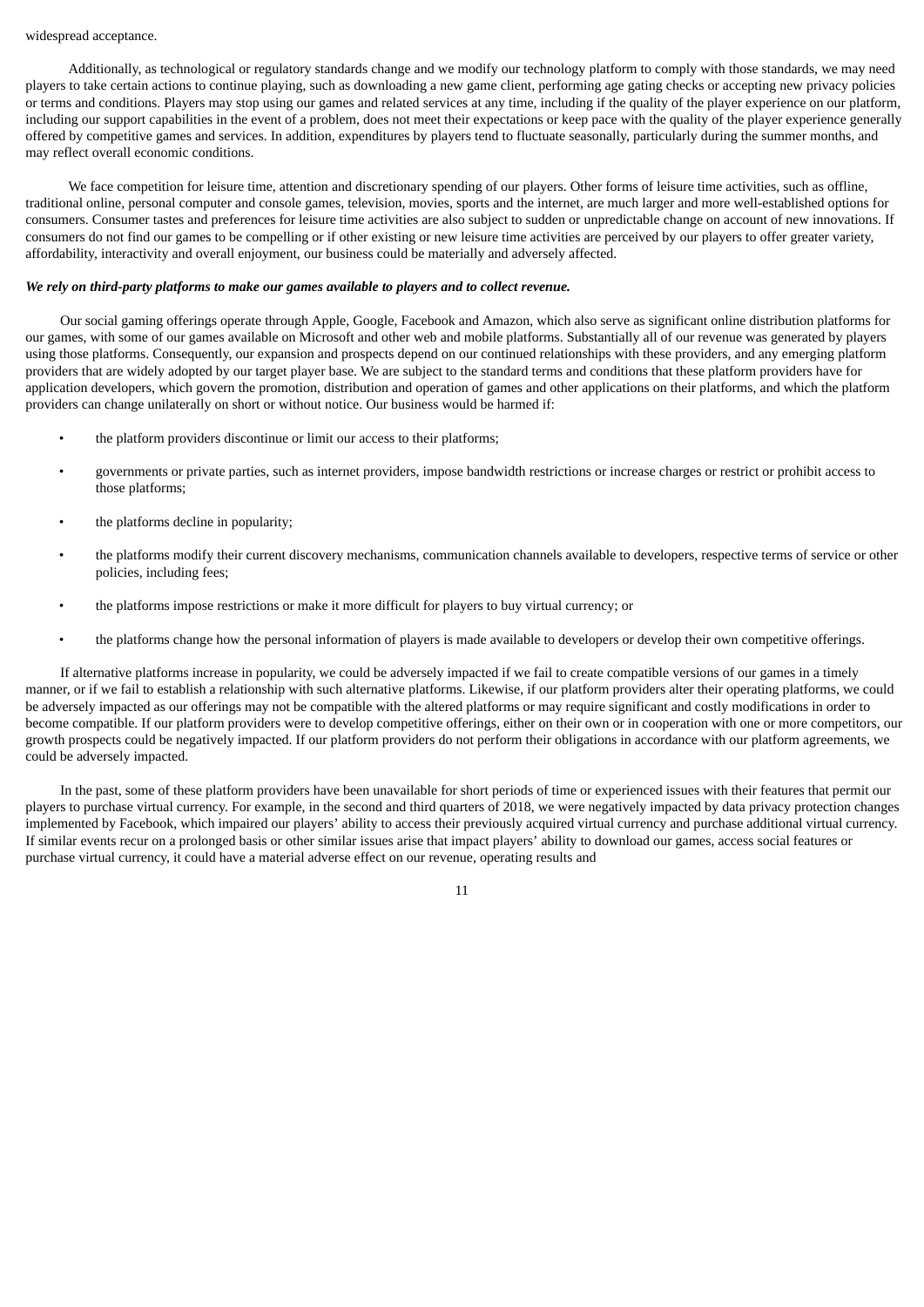brand.

## Our free-to-play business model depends on the optional purchases of virtual currency to supplement the availability of periodically offered free virtual *currency.*

We derive nearly all of our revenue from the sale of virtual currency used to play our games. Our games are available to players for free, and we generally generate revenue from them only if they voluntarily purchase virtual currency above and beyond the level of free virtual currency provided periodically as part of the game. If we fail to offer games that attract purchases of virtual currency, or if we fail to properly manage the economics of free versus paid currency, our business, financial condition and results of operations could be materially and adversely affected.

## A small number of games has generated a majority of our revenue, and we must continue to launch and enhance games that attract and retain a *significant number of paying players in order to grow our revenue and sustain our competitive position.*

Historically, we have depended on a small number of games for a majority of our revenue, and we expect that this dependency will continue for the foreseeable future. In particular, *Jackpot Party Casino* has accounted for a substantial portion of our revenue since its launch in 2012, including 49% of our revenue in 2017, 44% of our revenue in 2018, and 48% of our revenue in 2019, and we expect it to continue to do so over the next several years. Our growth depends on our ability to consistently launch new games that achieve significant popularity. Each of our games generally requires significant research and development, engineering, marketing and other resources to develop, launch and sustain via regular upgrades and expansions, and such costs on average have increased. In the future, we may be forced to reduce our research and development and marketing expenses in order to support other business priorities, which would harm our ability to attract new players and expand our player base and game community. Our ability to successfully and timely launch, sustain and expand games and attract and retain paying players largely depends on our ability to:

- anticipate and effectively respond to changing game player interests and preferences;
- anticipate or respond to changes in the competitive landscape;
- develop, sustain and expand games that are fun, interesting and compelling to play and on which players want to spend money;
- retain rights to the intellectual property rights of third parties, including Scientific Games;
- build and maintain our brand and reputation;
- effectively market new games and enhancements to our existing players and new players;
- minimize launch delays and cost overruns on new games and game expansions;
- minimize downtime and other technical difficulties; and
- acquire high-quality assets, personnel and companies.

It is difficult to consistently anticipate player demand on a large scale, particularly as we develop new games in new markets, including the international markets and new mobile platforms. If we do not successfully launch games that attract and retain a significant number of paying players and extend the life of our existing games, our market share, reputation and financial results could be harmed. In addition, if the popularity of *Jackpot Party Casino* or any of our other top games decreases significantly, that would have a material adverse effect on our results of operations, cash flows and financial condition.

Moreover, it is difficult to predict the problems we may encounter in innovating and introducing new games, and we may need to devote significant resources to the creation, support and maintenance of our games and services. Under the IP License Agreement, our right to use any intellectual property created or acquired by SG Gaming, Inc. (formerly known as Bally Gaming, Inc.) ("SG Gaming") or its affiliates, or licensed by third parties to SG Gaming, after the third anniversary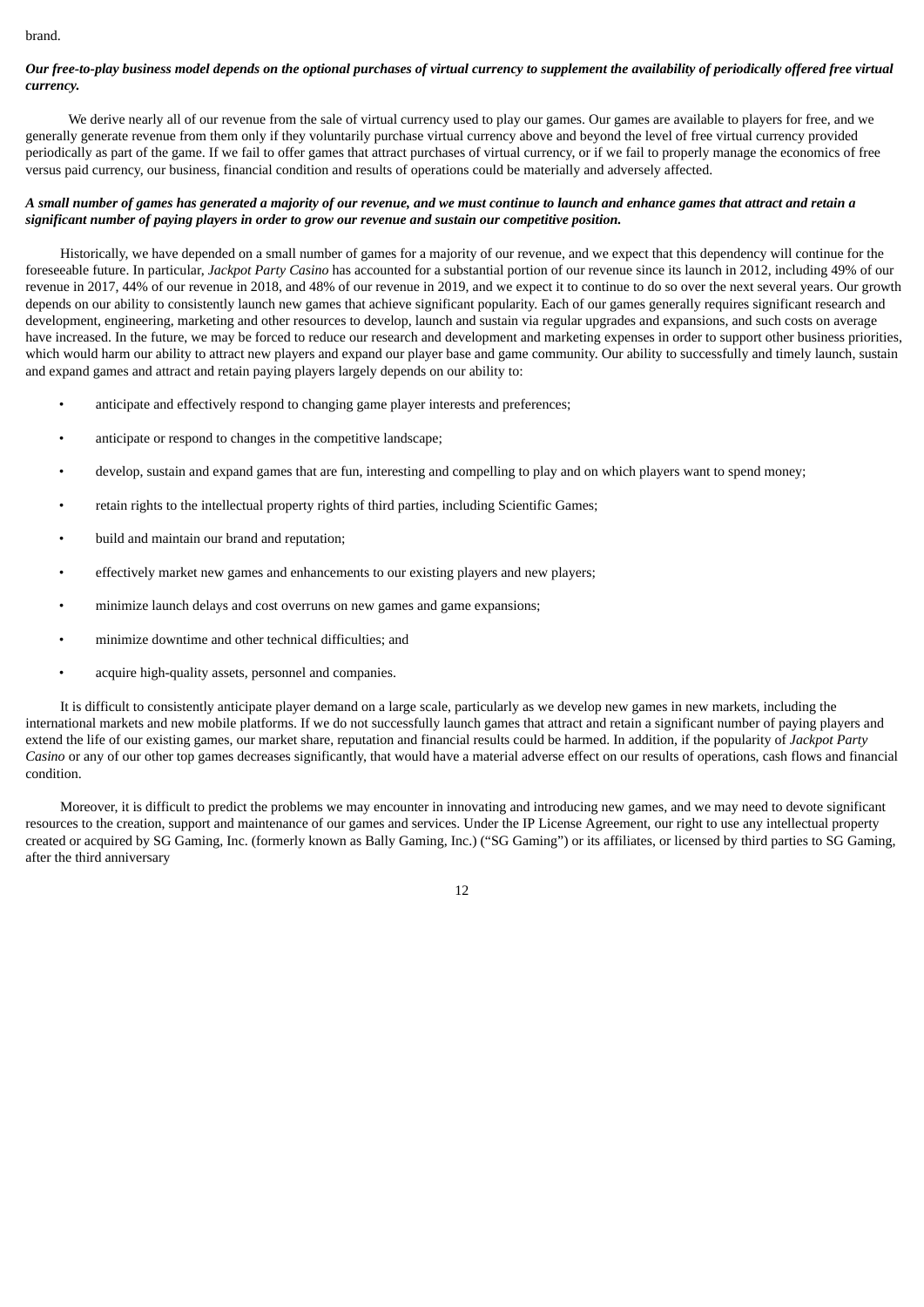of the date of the IP License Agreement, will be limited to use in our currently available games. This limit will also extend to derivative works of, or improvements to, intellectual property licensed to us under the IP License Agreement that are developed after the third anniversary of the date of the IP License Agreement (including by us), as such derivative works and improvements will be assigned to SG Gaming and licensed back to us pursuant to the terms of the IP License Agreement. We cannot assure that we will be able to obtain a license for the use of any such intellectual property in our new games on commercially reasonable terms, if at all.

We cannot assure that our initiatives to improve our player experience will always be successful. We also cannot predict whether our new games or service offerings will be well received by players, or whether improving our technology will be successful or sufficient to offset the costs incurred to develop and market these games, services or technology.

## *We rely on a small percentage of our players for nearly all of our revenue.*

A small percentage of our players account for nearly all of our revenue. For example, in 2018, 5.5% of our players made purchases in our games, and in 2019, 6.0% of our players made purchases in our games. However, we lose paying players in the ordinary course of business, and they may stop making purchases in our games or playing our games altogether at any time. In order to sustain or increase our revenue levels, we must attract new paying players or increase the amount our players pay. To retain paying players, we must devote significant resources so that the games they play retain their interest and attract them to our other games. Our new games may also attract players away from our existing games. If we fail to grow or sustain the number of our paying players, or if the rate at which we add paying players declines or if the average amount our paying players pay declines, our results of operations, cash flows and financial condition could be adversely impacted.

## Our success depends upon our ability to adapt to, and offer games that keep pace with, changing technology and evolving industry standards.

Our success depends upon our ability to attract and retain players, which is largely driven by maintaining and increasing the quantity and quality of social games. To satisfy players, we need to continue to improve their experience and innovate and introduce games that players find useful and that cause them to return to our suite of games more frequently. This includes continuing to improve our technology to optimize search results for our games, tailoring our game offerings to additional geographic and market segments, and improving the user-friendliness of our games and our ability to provide high-quality support. Our ability to anticipate or respond to changing technology and evolving industry standards and to develop and introduce new and enhanced games on a timely basis or at all is a significant factor affecting our ability to remain competitive and expand and attract new players. We cannot assure that we will achieve the necessary technological advances or have the financial resources needed to introduce new games on a timely basis or at all.

Our players depend on our support organization to resolve any issues relating to our games. Our ability to provide effective support is largely dependent on our ability to attract, resource, and retain employees who are not only qualified to support players of our games, but are also well versed in our games. Any failure to maintain high-quality support, or a market perception that we do not maintain high-quality support, could harm our reputation, adversely affect our ability to sell virtual currency within our games to existing and prospective players, and could adversely impact our results of operations, cash flows and financial condition.

### We operate in a highly competitive industry, and our success depends on our ability to effectively compete.

Social gaming, which includes social casino gaming and from which we derive substantially all of our revenue, is a rapidly evolving industry with low barriers to entry. Businesses can easily launch online or mobile platforms and applications at nominal cost by using commercially available software or partnering with various established companies in these markets. The market for our games is also characterized by rapid technological developments, frequent launches of new games, changes in player needs and behavior, disruption by innovative entrants and evolving business models and industry standards. As a result, our industry is constantly changing games and business models in order to adopt and optimize new technologies, increase cost efficiency and adapt to player preferences.

Successful execution of our strategy depends on our continuous ability to attract and retain players, adapt to the emergence of new mobile hardware or operating systems, expand the market for our games, maintain a technological edge and offer new capabilities to players. We also compete with social gaming companies, including those that offer social casino games such as Playtika, Zynga, DoubleU and others, that have no connection to regulated real money gaming, and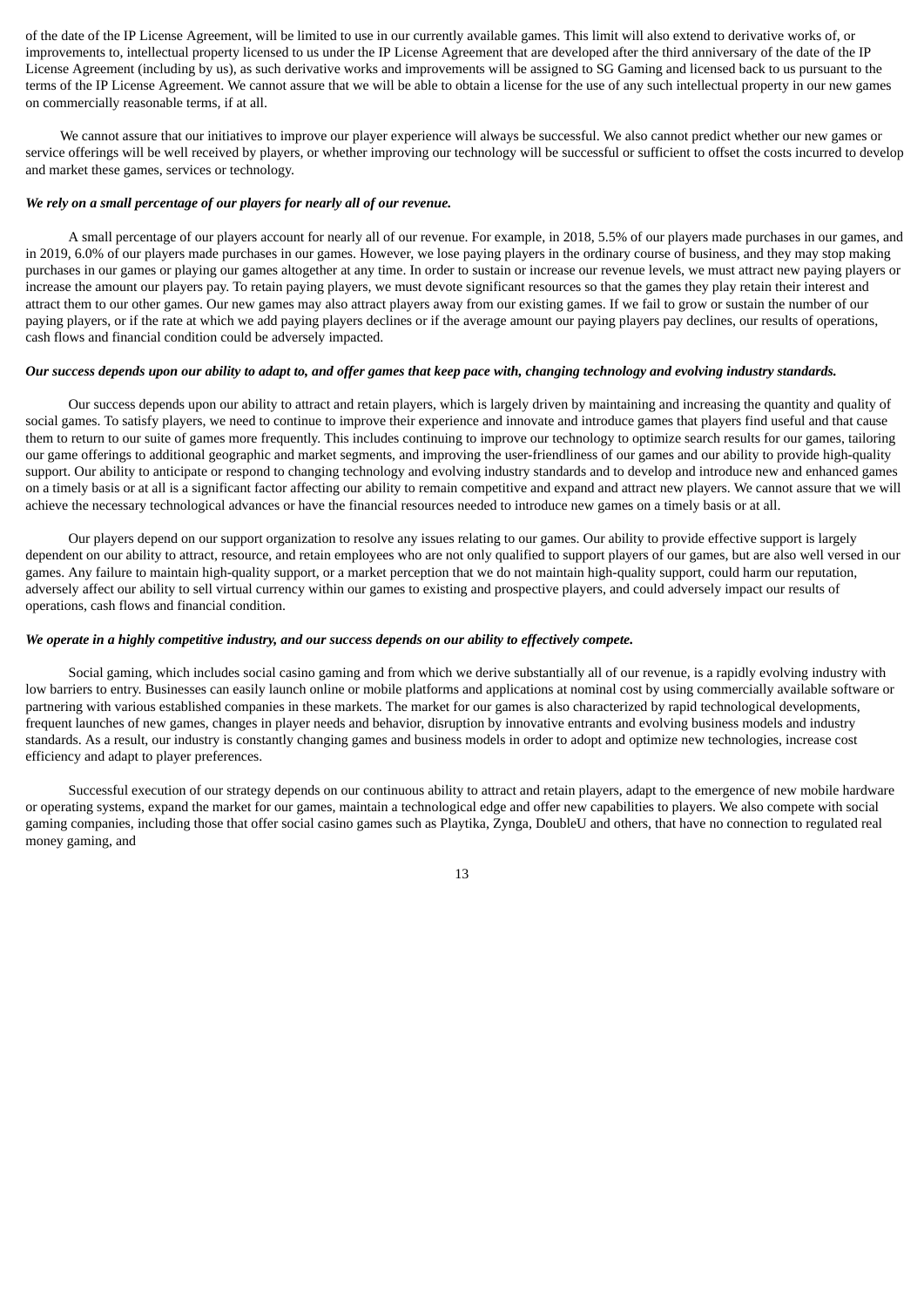many of those companies have a base of existing players that is larger than ours. In some cases, we compete against real money gaming operators who have expanded their games to include social casino games and have in the past leveraged their land-based gaming relationship with Scientific Games to license social casino game content from Scientific Games, although such rights are limited in scope by the IP License Agreement. In those cases, customers of such real money gaming operators may choose to play our content as it is offered by the operator and not as it is offered by our social casino games, detrimentally impacting our results.

Some of our current and potential competitors enjoy substantial competitive advantages, such as greater name recognition, longer operating histories, local language capabilities, greater financial, technical, and other resources and, in some cases, the ability to rapidly combine online platforms with traditional staffing and contingent worker solutions. These companies may use these advantages to develop different platforms and services to compete with our games, spend more on advertising and brand marketing, invest more in research and development or respond more quickly and effectively than we do to new or changing opportunities, technologies, standards, regulatory conditions or player preferences or requirements. As a result, our players may decide to stop playing our games or switch to our competitors' games.

Moreover, current and future competitors may also make strategic acquisitions or establish cooperative relationships among themselves or with others, including our current or future third-party suppliers. By doing so, these competitors may increase their ability to meet the needs of existing or prospective freelancers and players. These developments could limit our ability to obtain revenue from existing and new buyers. If we are unable to compete effectively, successfully and at reasonable cost against our existing and future competitors, our results of operations, cash flows and financial condition could be adversely impacted.

We offer players regular free play and frequent discounts for purchases of virtual currency to extend play in connection with our business. We cannot assure that competitive pressure will not cause us to increase the incentives that we offer to our players, which could adversely impact our results of operations, cash flows and financial condition.

### *Legal or regulatory restrictions could adversely impact our business and limit the growth of our operations.*

There is significant opposition in some jurisdictions to interactive social gaming, including social casino gaming. Some states or countries have antigaming groups that specifically target social casino games. Such opposition could lead these jurisdictions to adopt legislation or impose a regulatory framework to govern interactive social gaming or social casino gaming specifically. These could result in a prohibition on interactive social gaming or social casino gaming altogether, restrict our ability to advertise our games, or substantially increase our costs to comply with these regulations, all of which could have an adverse effect on our results of operations, cash flows and financial condition. We cannot predict the likelihood, timing, scope or terms of any such legislation or regulation or the extent to which they may affect our business.

In a recent case, the United States Court of Appeals for the Ninth Circuit decided that a social casino game produced by one of our competitors should be considered illegal gambling under Washington state law. Similar lawsuits have been filed against other defendants, including Scientific Games. For example, in April 2018, a putative class action lawsuit was filed in federal district court alleging substantially the same causes of action against our social casino games. In December 2018, the federal district court assigned to the litigation denied Scientific Games' motion to dismiss the plaintiff's complaint and, in January 2019, Scientific Games filed its answer and affirmative defenses to the putative class action complaint. See "Legal proceedings may materially adversely affect our business and our results of operations, cash flows and financial condition" and Note 11.

In September 2018, sixteen international gambling regulators, including from Washington State, signed a declaration expressing concern over the blurring of lines between gambling and video game products, including social casino gaming. The regulators analyzed the characteristics of video games and social gaming and the U.K. Parliament published a report on their findings in September 2019. The report addressed the regulators' findings as to the potential psychosocial and financial harms of immersive technology, the potential usefulness of pattern-of-play data in understanding healthy gameplay and supporting responsible game design. A key finding for the gaming industry was that loot box mechanics did not meet the U.K. regulatory requirements for gambling. As to social casino gaming, the report found that any gambling-related harms of such games should be addressed through Internet safety legislation. As this report was published by U.K. authorities and as our games do not include loot box mechanics, we cannot predict the likelihood, timing, scope or terms of any actions taken as a result of the report.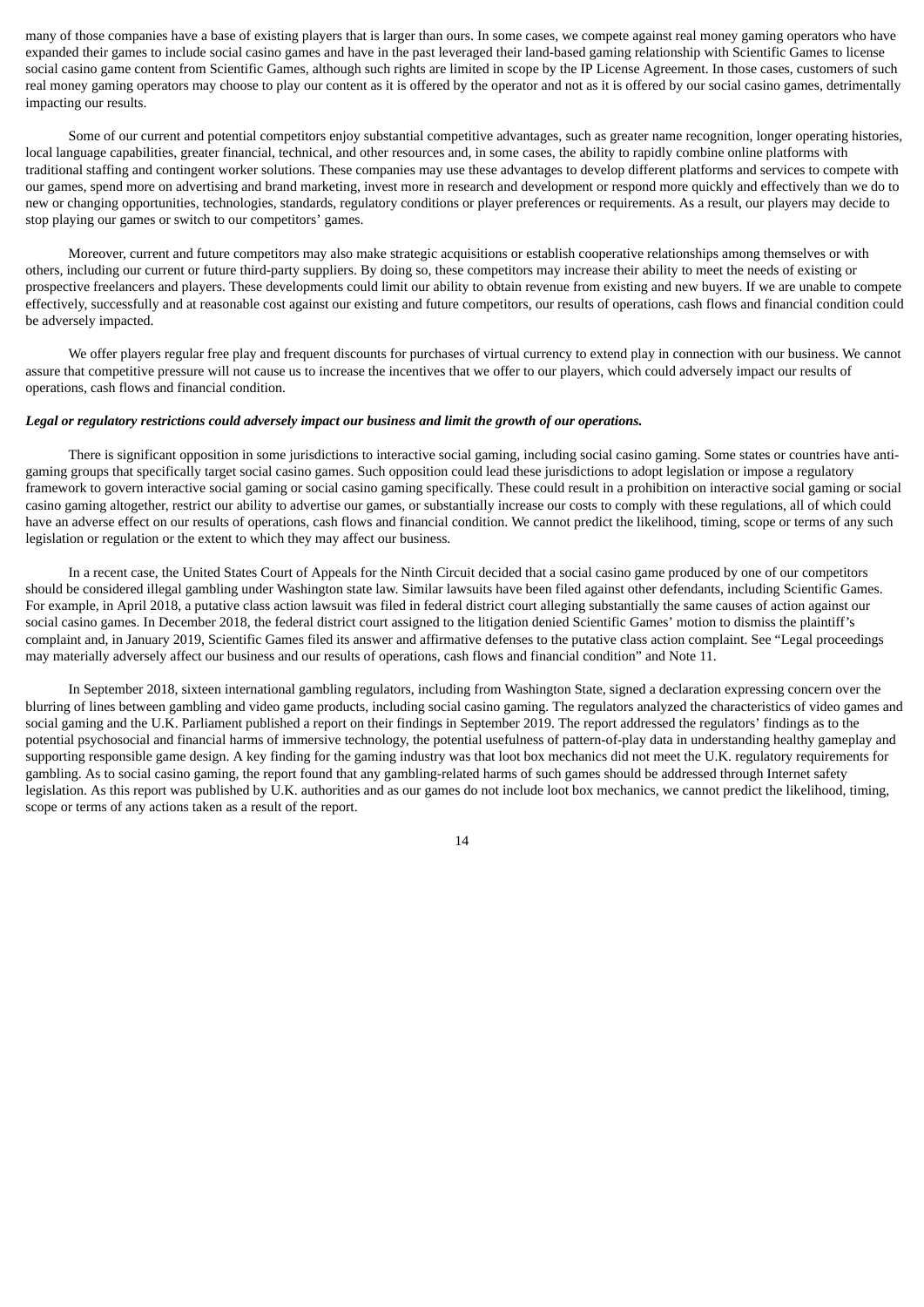In May 2019, the World Health Organization adopted a new edition of its International Classification of Diseases, which lists gaming addiction as a disorder. The American Psychiatric Association ("APA") and U.S. regulators have yet to decide whether gaming addiction should be considered a behavioral disorder, but the APA has noted that research and the debate on its classification are ongoing. Certain countries, including China and South Korea, have enacted regulations, such as imposing both gaming curfews and spending limits for minors, and established treatment programs aimed at addressing gaming addiction. We cannot predict the likelihood, timing, scope or terms of any similar regulations in the markets in which we operate, or the extent to which implementation of such regulations may adversely affect our reputation and business.

Consumer protection and health concerns regarding games such as ours have been raised in the past and may again be raised in the future. Such concerns could lead to increased scrutiny over the manner in which our games are designed, developed, distributed and presented. We cannot predict the likelihood, timing or scope of any concern reaching a level that will impact our business, or whether we would suffer any adverse impacts to our results of operations, cash flows and financial condition.

## *We may share part of the regulatory burdens of our parent, Scientific Games.*

The majority of our voting power is held by wholly owned subsidiaries of Scientific Games, and we entered into the Intercompany Services Agreement, the IP License Agreement, the Registration Rights Agreement and the TRA with one or more of Scientific Games and its affiliates. Scientific Games and its affiliates hold many privileged licenses in jurisdictions around the world, allowing them to operate as gambling equipment and service suppliers. Regulators that issue such licenses have broad investigative powers and could ask for information from our majority stockholder, the entities from which we license intellectual property and their affiliates. Scientific Games and its affiliates, including SciPlay Parent LLC and its subsidiaries, will be obligated to cooperate with the investigations of such regulators. Such licenses may limit the operations and activities of subsidiaries and affiliates of Scientific Games, including SciPlay Parent LLC and its subsidiaries.

### Data privacy and security laws and regulations in the jurisdictions in which we do business could increase the cost of our operations and subject us to *possible sanctions and other penalties.*

We collect, process, store, use and share data, some of which contains personal information. Our business is therefore subject to a number of federal, state, local and foreign laws and regulations governing data privacy and security, including with respect to the collection, storage, use, transmission, sharing and protection of personal information and other consumer data. Such laws and regulations may be inconsistent among states, countries or between states and countries or conflict with other rules. In particular, the European Union, or EU, has adopted strict data privacy and security regulations. Following recent developments, such as the European Court of Justice's 2015 ruling that the transfer of personal data from the EU to the U.S. under the EU/U.S. Safe Harbor was an invalid mechanism of personal data transfer, the adoption of the EU-U.S. Privacy Shield as a replacement for the Safe Harbor, and the effectiveness of the EU's General Data Protection Regulation ("GDPR") as of May 2018, data privacy and security compliance in the EU are increasingly complex and challenging. The GDPR created new compliance obligations applicable to our business and some of our players and imposed increased financial penalties for noncompliance (including possible fines of up to four percent of global annual revenue for the preceding financial year or €20 million (whichever is higher) for the most serious violations). Compliance with the GDPR and similar regulations increases our operational costs and can impact operational efficiencies. The scope of data privacy and security regulations worldwide continues to evolve, and we believe that the adoption of increasingly restrictive regulations in this area is likely within the U.S. and other jurisdictions. For example, in June 2018, California enacted the California Consumer Privacy Act ("CCPA"), which went into effect on January 1, 2020. This law, among other things, requires new disclosures to California consumers, imposes new rules for collecting or using information about minors, and affords consumers new abilities to opt out of certain disclosures of personal information. It remains unclear how courts will interpret the CCPA. The U.S. Congress may also pass a law to preempt all or part of the CCPA. The effects of the CCPA may be significant and it required us to update our policies to include CCPA specific clauses and procedures. A number of other proposals related to data privacy or security are pending before federal, state, and foreign legislative and regulatory bodies. For example, the European Union is contemplating the adoption of the Regulation on Privacy and Electronic Communications, although it is now not expected to take effect before the end of 2020, that would govern data privacy and the protection of personal data in electronic communications, in particular for direct marketing purposes. Efforts to comply with these and other data privacy and security restrictions that may be enacted has required us to modify our data processing practices and policies and could cause us to further modify our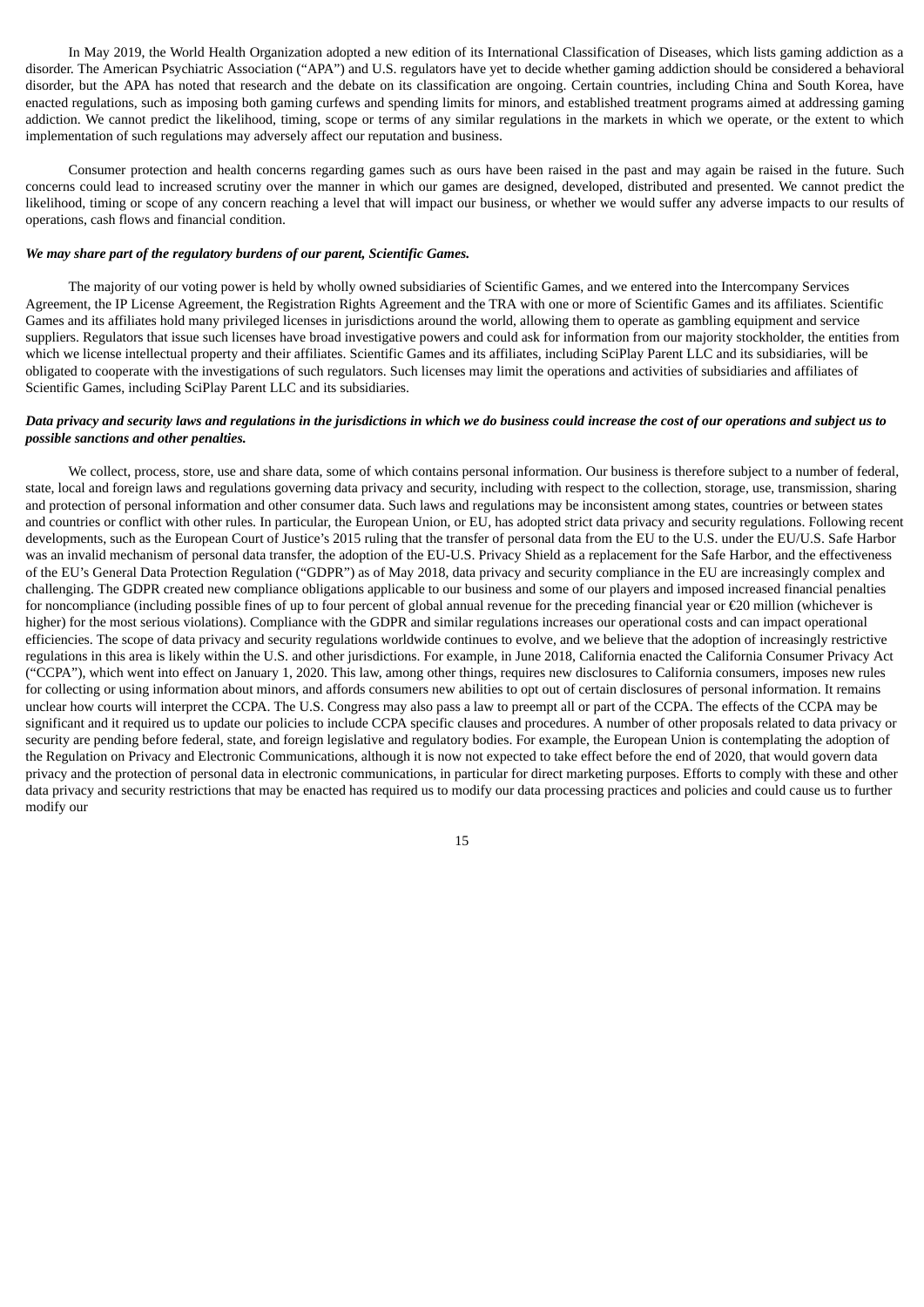practices and policies in the future and may increase the cost of our operations. Failure to comply with such restrictions could subject us to criminal and civil sanctions and other penalties. In part due to the uncertainty of the legal climate, complying with regulations, and any applicable rules or guidance from selfregulatory organizations relating to privacy, data protection, information security and consumer protection, may result in substantial costs and may necessitate changes to our business practices, which may compromise our growth strategy, adversely affect our ability to attract or retain players, and otherwise adversely affect our business, financial condition and operating results.

Any failure or perceived failure by us to comply with our posted privacy policies, our privacy-related obligations to players or other third parties, or any other legal obligations or regulatory requirements relating to privacy, data protection, or information security may result in governmental investigations or enforcement actions, litigation, claims, or public statements against us by consumer advocacy groups or others and could result in significant liability, cause our players to lose trust in us, and otherwise materially and adversely affect our reputation and business. Furthermore, the costs of compliance with, and other burdens imposed by, the laws, regulations, and policies that are applicable to us may limit the adoption and use of, and reduce the overall demand for, our games. Additionally, if third parties we work with violate applicable laws, regulations, or agreements, such violations may put our players' data at risk, could result in governmental investigations or enforcement actions, fines, litigation, claims or public statements against us by consumer advocacy groups or others and could result in significant liability, cause our players to lose trust in us and otherwise materially and adversely affect our reputation and business. Further, public scrutiny of, or complaints about, technology companies or their data handling or data protection practices, even if unrelated to our business, industry or operations, may lead to increased scrutiny of technology companies, including us, and may cause government agencies to enact additional regulatory requirements, or to modify their enforcement or investigation activities, which may increase our costs and risks.

## We rely on the ability to use the intellectual property rights of Scientific Games and other third parties, including the third-party intellectual property rights licensed to Scientific Games that we have enjoved as an indirect subsidiary of Scientific Games, and we may lose the benefit of any intellectual property owned by or licensed to Scientific Games if it ceases to hold certain minimum percentages of the voting power in our company.

Substantially all of our games rely on products, technologies and other intellectual property that are licensed from Scientific Games and other third parties. Since September 2016, we have been party to an intercompany license agreement with Scientific Games pursuant to which we receive the right to use certain patents, brands, trademarks and other intellectual property owned by or licensed to Scientific Games. In addition, as an indirect subsidiary of Scientific Games, we benefit from intellectual property licensed to Scientific Games for the benefit of it and its subsidiaries. Under the IP License Agreement and as a subsidiary of Scientific Games, we expect, but cannot guarantee, that we will be able to continue to receive those rights on favorable or reasonable terms, and licensors may have approval rights over any future sublicenses by Scientific Games. The IP License Agreement has a change of control provision that requires SG Gaming's consent, not to be unreasonably withheld, in the event of changes of control of our company that are not initiated by Scientific Games. SG Gaming could reasonably withhold its consent, and therefore have the right to terminate the IP License Agreement, if, for example, a competitor of Scientific Games were to acquire more than 50% of the voting power in our company. If SG Gaming were to exercise this termination right, we would lose the benefit of any intellectual property licensed to us under the IP License Agreement, which is essential to our business, including any intellectual property that we develop, to the extent it is an improvement, enhancement, modification, or derivative work of any intellectual property licensed to us under the IP License Agreement.

Any transaction that results in Scientific Games ceasing to hold at least 50% of the voting power in our company will be considered a change of control transaction requiring SG Gaming's consent, except for: (i) transactions initiated by Scientific Games, or (ii) decreases in voting power resulting from (a) Scientific Games selling any ownership interests in our company, either privately or through additional public offerings, or (b) any future issuance of additional shares of our capital stock. In addition, our rights to any third-party intellectual property licensed to SG Gaming or its affiliates and sublicensed to us under the IP License Agreement are subject to any change of control provisions in the applicable third-party license.

Further, even absent termination of the IP License Agreement, if Scientific Games ceases to hold at least 50% of the voting power in our company, or such other percentage as may be required by a specific third-party license between the applicable third party and Scientific Games, we may also lose the benefit of any intellectual property licensed to Scientific Games for the benefit of it or its subsidiaries. We have little control over future amendments or renewals of third-party licenses to which we are not a party, and such amendments and renewals may affect the ability of Scientific Games to sublicense such third-party intellectual property rights to us, or our ability to benefit directly from such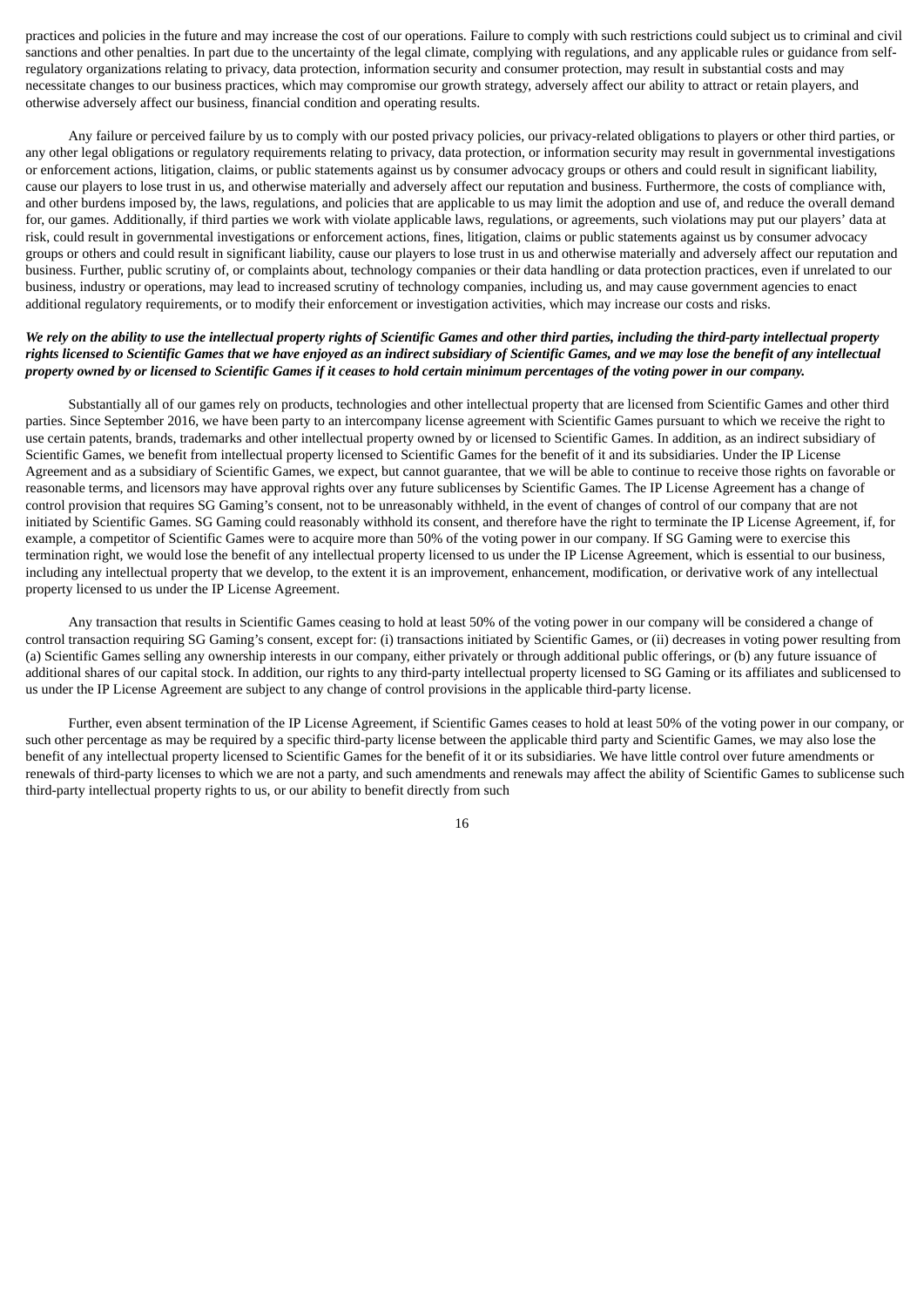intellectual property without a sublicense as a subsidiary of Scientific Games.

The future success of our business will depend, in part, on our ability to obtain, retain or expand licenses for technologies and services in a competitive market. We cannot assure that these third-party licenses, including the IP License Agreement, or support for such licensed technologies and services, will continue to be available to us on commercially reasonable terms, if at all. In the event that we lose the benefit of, or cannot renew and/or expand existing licenses, we may be required to discontinue or limit our use of the technologies and services that include or incorporate the licensed intellectual property. In addition, while we are controlled by Scientific Games, we may not have the leverage to negotiate amendments to the IP License Agreement, if required, on terms as favorable to us as those we would negotiate with an unaffiliated third party.

Some of our license agreements contain minimum guaranteed royalty payments to the third party, and other agreements are sublicenses where such payment obligations are passed on to us by the sublicensor, including under the IP License Agreement. If we are unable to generate sufficient revenue to offset the minimum guaranteed royalty payments, it could have a material adverse effect on our results of operations, cash flows and financial condition. Our license agreements, including both direct licenses and sublicensing arrangements, typically contain customary restrictions on our ability to use or transfer the licensed rights, including in connection with certain strategic transactions, such as a change of control of the licensee. Although we believe that we are complying with our obligations under these license agreements and do not believe them to be in jeopardy of being terminated, we cannot assure that any or all of these license agreements in fact will remain in effect. Under certain of these agreements, the licensor has the right to audit our use of their intellectual property. Disputes with licensors over uses or terms could result in the payment of additional royalties or penalties by us, cancellation or non-renewal of the underlying license or litigation.

### Our business depends on the protection of our proprietary information and our owned and licensed intellectual property.

We believe that our success depends, in part, on protecting our owned and licensed intellectual property in the U.S. and in foreign countries. Our intellectual property includes certain trademarks and copyrights relating to our games, and proprietary or confidential information that is not subject to formal intellectual property protection. Intellectual property that is significant to our business is owned by Scientific Games and other third parties. Our success may depend, in part, on our and our licensors' ability to protect the trademarks, trade dress, names, logos or symbols under which we market our games and to obtain and maintain patent, copyright and other intellectual property protection for the technologies, designs, software and innovations used in our games and our business. We cannot assure that we will be able to build and maintain consumer value in our trademarks, copyrights or other intellectual property protection in our technologies, designs, software and innovations or that any patent, trademark, copyright or other intellectual property right will provide us with competitive advantages.

We also rely on trade secrets and proprietary knowledge. We enter into confidentiality agreements with our employees and independent contractors regarding our trade secrets and proprietary information, but we cannot assure that the obligation to maintain the confidentiality of our trade secrets and proprietary information will be honored.

In the future we may make claims of infringement against third parties, or make claims that third-party intellectual property rights are invalid or unenforceable. These claims could:

- cause us to incur greater costs and expenses in the protection of our intellectual property;
- potentially negatively impact our intellectual property rights, for example, by causing one or more of our intellectual property rights to be ruled or rendered unenforceable or invalid; or
- divert management's attention and our resources.

## The intellectual property rights of others may prevent us from developing new games, entering new markets or may expose us to liability or costly *litigation.*

Our success depends in part on our ability to continually adapt our games to incorporate new technologies and to expand into markets that may be created by new technologies. If technologies are protected by the intellectual property rights of our competitors or other third parties, we may be prevented from introducing games based on these technologies or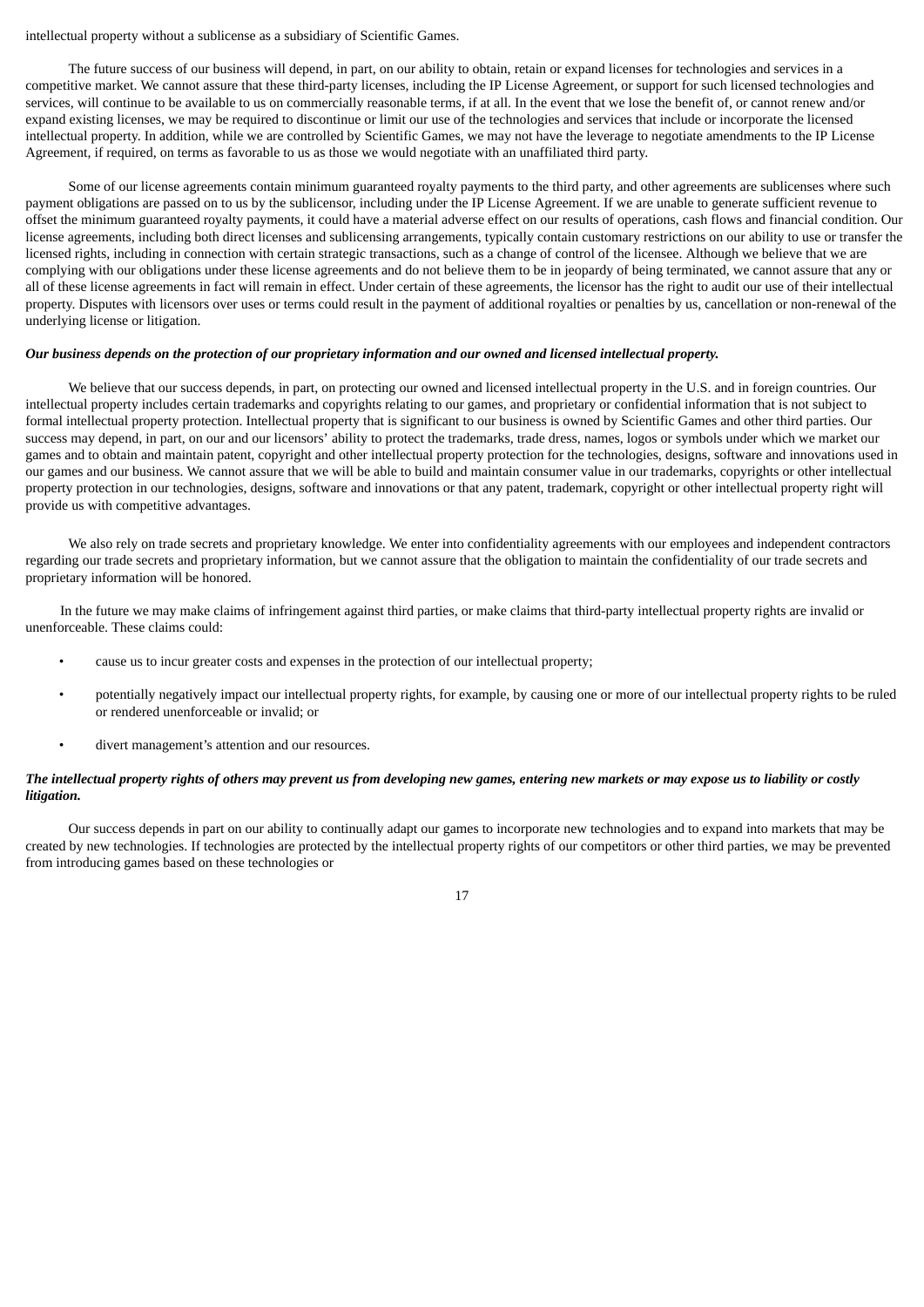expanding into markets created by these technologies.

We cannot assure that our business activities and games will not infringe upon the proprietary rights of others, or that other parties will not assert infringement claims against us. A successful claim of infringement by a third party against us, our games or one of our licensees in connection with the use of our technologies, or an unsuccessful claim of infringement made by us against a third party or its products or games, could adversely affect our business or cause us financial harm. Any such claim and any resulting litigation, should it occur, could:

- be expensive and time-consuming to defend or require us to pay significant amounts in damages;
- result in invalidation of our proprietary rights or render our proprietary rights unenforceable;
- cause us to cease making, licensing or using games that incorporate the intellectual property;
- require us to redesign, reengineer or rebrand our games or limit our ability to bring new games to the market in the future;
- require us to enter into costly or burdensome royalty, licensing or settlement agreements in order to obtain the right to use a product or process;
- impact the commercial viability of the games that are the subject of the claim during the pendency of such claim; or
- require us to stop selling the infringing games.

## Our success depends on the security and integrity of the games we offer, and security breaches or other disruptions could compromise our information or the information of our players and expose us to liability, which would cause our business and reputation to suffer.

We believe that our success depends, in large part, on providing secure games to our players. Our business sometimes involves the storage, processing and transmission of players' proprietary, confidential and personal information. We also maintain certain other proprietary and confidential information relating to our business and personal information of our personnel. Our games and systems are designed with security features to prevent fraudulent activity. However, we cannot guarantee that these security features will effectively stop all fraudulent activity. Despite our security measures, our games are vulnerable to attacks by hackers, players, vendors or employees or breached due to malfeasance or other disruptions. Any security breach or incident that we experience could result in unauthorized access to, misuse of, or unauthorized acquisition of our or our players' data, the loss, corruption or alteration of this data, interruptions in our operations, or damage to our computers or systems or those of our players or third-party platforms. Any of these could expose us to claims, litigation, fines and potential liability.

An increasing number of online services have disclosed security breaches, some of which have involved sophisticated and highly targeted attacks on portions of their services. Because the techniques used to obtain unauthorized access, disable or degrade service, or sabotage systems change frequently and often are not foreseeable or recognized until launched against a target, we may be unable to anticipate these techniques or to implement adequate preventative measures. If an actual or perceived breach of our security occurs, public perception of the effectiveness of our security measures and brand could be harmed, and we could lose players. Data security breaches and other data security incidents may also result from non-technical means, for example, actions by employees or contractors. Any compromise of our security could result in a violation of applicable privacy and other laws, regulatory or other governmental investigations, enforcement actions, and legal and financial exposure, including potential contractual liability that is not always limited to the amounts covered by our insurance. Any such compromise could also result in damage to our reputation and a loss of confidence in our security measures. Any of these effects could have a material adverse impact on our results of operations, cash flows and financial condition.

Our ability to prevent anomalies and monitor and ensure the quality and integrity of our games and software is periodically reviewed and enhanced, but may not be sufficient to prevent future attacks, breaches or disruptions. Similarly, we regularly assess the adequacy of our security systems, including the security of our games and software to protect against any material loss to any of our players and the integrity of our games to players. However, we cannot assure that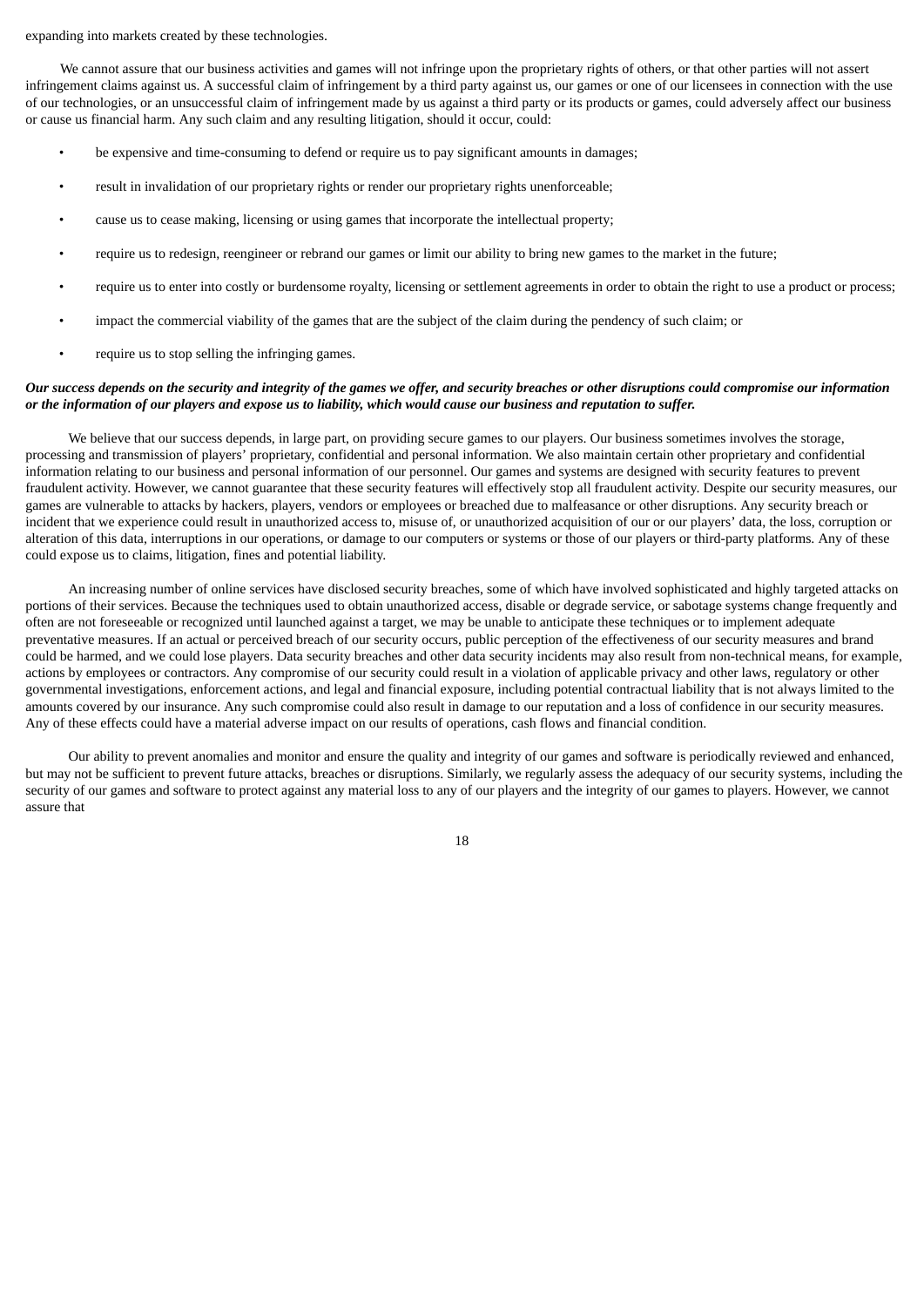our business will not be affected by a security breach.

## If we sustain cyber-attacks or other privacy or data security incidents that result in security breaches, we could suffer a loss of sales and increased costs, *exposure to significant liability, reputational harm, regulatory fines or punishment and other negative consequences.*

Our information technology systems and infrastructure are subject to cyber-attacks, viruses, malicious software, break-ins, theft, computer hacking, employee error or malfeasance or other security breaches. Hackers and data thieves are increasingly sophisticated and operate large-scale and complex automated attacks. Threats to our information technology systems and infrastructure include:

• experienced computer programmers and hackers who are able to penetrate our security controls and misappropriate or compromise sensitive personal, proprietary or confidential information, create system disruptions or cause shutdowns or who are able to develop and deploy malicious software programs that attack our systems or otherwise exploit any security vulnerabilities;

• security incidents, acts of vandalism or theft, coordinated attacks by activist entities, misplaced or lost data, human errors or other similar events that could negatively affect our systems and the data stored on those systems, and the data of our business partners;

• third parties, such as hosted solution providers, that provide services to us are also a source of security risk in the event of a failure of their own security systems and infrastructure.

The costs to eliminate or address the foregoing security threats and vulnerabilities before or after a cyber incident could be significant. Our remediation efforts may not be successful and could result in interruptions, delays or cessation of service, and loss of existing or potential suppliers or players. As threats related to cyber-attacks develop and grow, we may also find it necessary to make further investments to protect our data and infrastructure, which may impact our results of operations. Although we have insurance coverage for protecting against damages resulting from cyberattacks, it may not be sufficient to cover all possible claims, and we may suffer losses that could have a material adverse effect on our business. We could also be negatively impacted by existing and proposed U.S. and non-U.S. laws and regulations, and government policies and practices related to cybersecurity, data privacy, data localization and data protection.

In addition, the platforms on which we distribute games may encourage, or require, compliance with certain security standards, such as the voluntary cybersecurity framework released by the National Institute of Standards and Technology (NIST), which consists of controls designed to identify and manage cyber-security risks, and we could be negatively impacted to the extent we are unable to comply with such standards.

## We rely on information technology and other systems, and any failures in our systems or errors, defects or disruptions in our games could diminish our brand and reputation, subject us to liability and could disrupt our business and adversely impact our results.

We rely on information technology systems that are important to the operation of our business, some of which are managed by third parties. These third parties are typically under no obligation to renew agreements and there is no guarantee that we will be able to renew these agreements on commercially reasonable terms, or at all. These systems are used to process, transmit and store electronic information, to manage and support our business operations and to maintain internal control over our financial reporting. In addition, we collect and store certain data, including proprietary business information, and may have access to confidential or personal information in certain of our businesses that is subject to privacy and security laws, and regulations. We could encounter difficulties in developing new systems, maintaining and upgrading current systems and preventing security breaches. Among other things, our systems are susceptible to damage, outages, disruptions or shutdowns due to fire, floods, power loss, break-ins, cyber-attacks, network penetration, denial of service attacks and similar events. Failures in our systems or unauthorized access to or tampering with our systems and databases could have a material adverse effect on our business, reputation, results of operations, cash flows and financial condition. Any failures in our computer systems or telecommunications services could affect our ability to operate our games or otherwise conduct business.

A meaningful portion of our game traffic is hosted by third-party data centers, such as Amazon Web Services ("AWS"). Such third parties provide us with computing and storage capacity, and AWS is under no obligation to renew the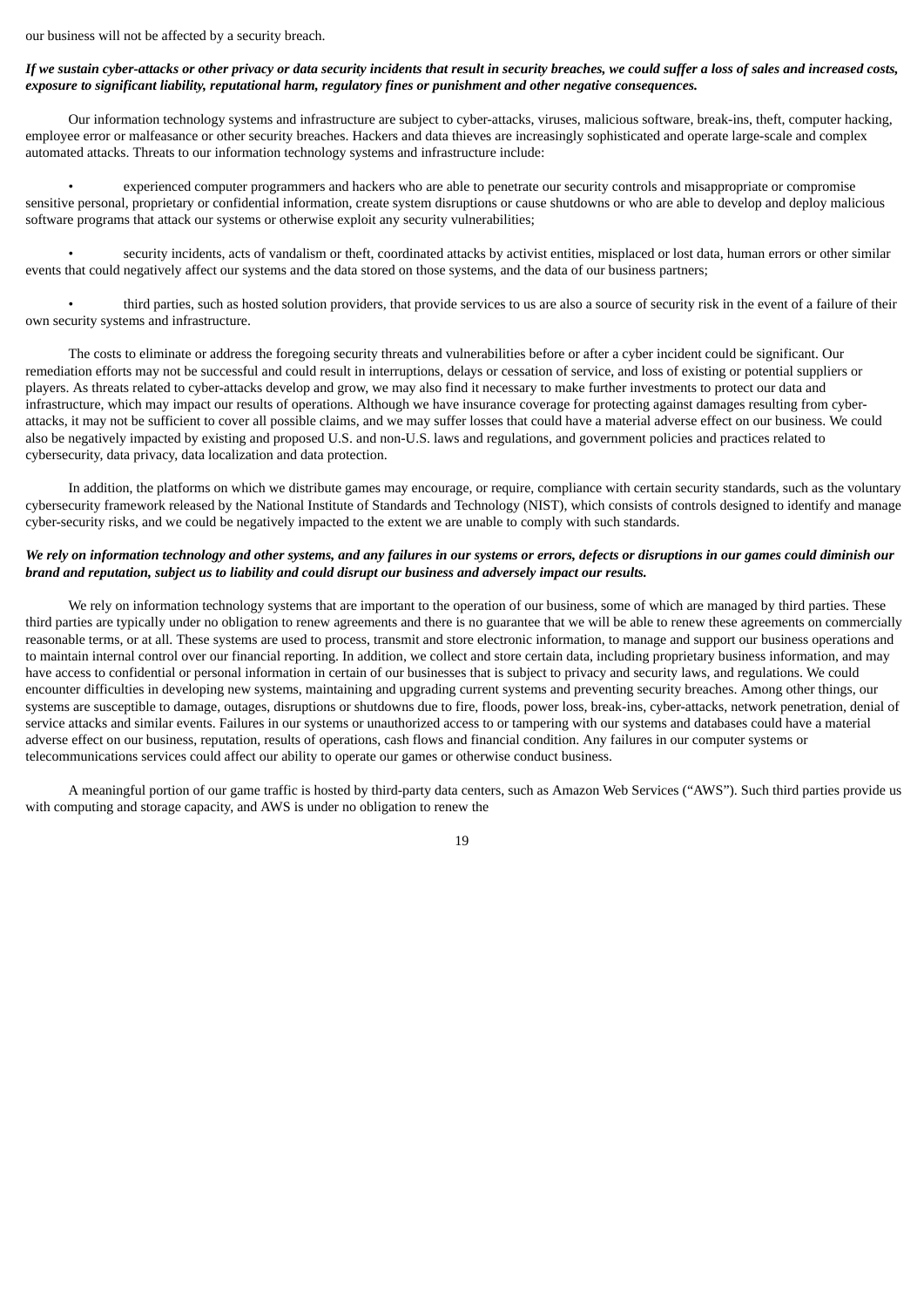agreements related to these services with us on commercially reasonable terms or at all. If we are unable to renew these agreements on commercially reasonable terms, or if one of our data center operators is acquired, we may be required to transfer our servers and other infrastructure to new data center facilities and we may incur significant costs and possible lengthy service interruptions in connection with doing so, potentially causing harm to our reputation. If a game is unavailable or operates more slowly than anticipated when a player attempts to access it, that player may stop playing the game and be less likely to return to the game.

Portions of our information technology infrastructure, including those operated by third parties, may experience interruptions, delays or cessations of service or produce errors in connection with systems integration or migration work that takes place from time to time. We may not be successful in implementing new systems and transitioning data, which could cause business disruptions and be more expensive, time-consuming, disruptive and resourceintensive. We have no control over third parties that provide services to us and those parties could suffer problems or make decisions adverse to our business. We have contingency plans in place to prevent or mitigate the impact of these events. However, such disruptions could materially and adversely impact our ability to deliver games to players and interrupt other processes. If our information systems do not allow us to transmit accurate information, even for a short period of time, to key decision-makers, the ability to manage our business could be disrupted and our results of operations, cash flows and financial condition could be materially and adversely affected. Failure to properly or adequately address these issues could impact our ability to perform necessary business operations, which could materially and adversely affect our reputation, competitive position, results of operations, cash flows and financial condition.

Substantially all of our games rely on data transferred over the internet. Access to the internet in a timely fashion is necessary to provide a satisfactory player experience to the players of our games. Third parties, such as telecommunications companies, could prevent access to the internet or limit the speed of our data transmissions, with or without reason, causing an adverse impact on our player experience that may materially and adversely affect our reputation, competitive position, results of operations, cash flows and financial condition. In addition, telecommunications companies may implement certain measures, such as increased cost or restrictions based on the type or amount of data transmitted, that would impact consumers' ability to access our games, which could materially and adversely affect our reputation, competitive position, results of operations, cash flows and financial condition. Furthermore, internet penetration may be adversely affected by difficult global economic conditions or the cancellation of government programs to expand broadband access.

## Our games and other software applications and systems, and the third-party platforms upon which they are made available could contain undetected *errors.*

Our games and other software applications and systems, as well as the third-party platforms upon which they are made available, could contain undetected errors that could adversely affect the performance of our games. For example, these errors could prevent the player from making in-app purchases of virtual currency, which could harm our operating results. They could also harm the overall game-playing experience for our players, which could cause players to reduce their playing time or in-game purchases, discontinue playing our games altogether, or not recommend our games to other players. Such errors could also result in our games being non-compliant with applicable laws or create legal liability for us.

Resolving such errors could disrupt our operations, cause us to divert resources from other projects, or harm our operating results.

## Some of our players may obtain virtual currency used in, or otherwise alter the intended game play of, our games through hacking or other *unauthorized methods, resulting in a negative impact to our revenue.*

Unauthorized operators may develop "hacks" that enable players to alter the intended game play or obtain unfair advantages in our games. For example, although we do not permit the exchange of virtual currency between accounts or with third parties, it is possible that unauthorized operators could offer "hacks" that allow players to obtain virtual currency through unauthorized methods, potentially having a negative impact on the amount of revenue we collect from players. We could change our business model and allow authorized trading in the future, which could result in additional opportunities for players to obtain virtual currency for use in our games through unauthorized methods.

Additionally, unrelated third parties may attempt to scam our players with fake offers for virtual currency or other game benefits. These scams may harm the experience of our players, disrupt the virtual economies of our games and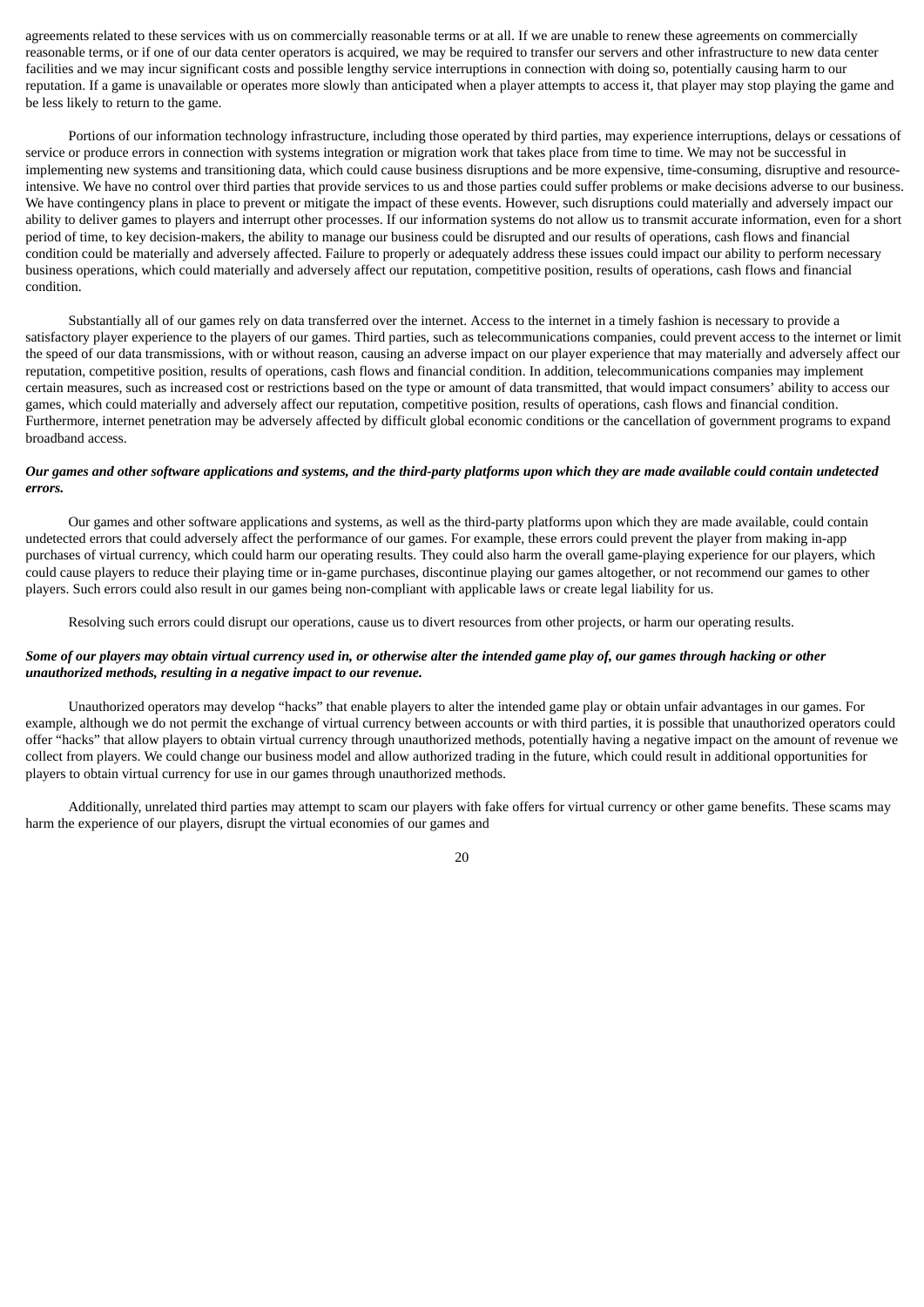reduce the demand for virtual currency, which may result in increased costs to combat such programs and scams, a loss of revenue from the sale of virtual currency and a loss of players.

### *We may use open source software in a manner that could be harmful to our business.*

We use open source software in connection with our technology and games. The original developers of the open source code provide no warranties on such code. Moreover, some open source software licenses require players who distribute open source software as part of their proprietary software to publicly disclose all or part of the source code to such software and/or make available any derivative works of the open source code on unfavorable terms or at no cost. We try to use open source software in a manner that will not require the disclosure of the source code to our proprietary software or prevent us from charging fees to our players for use of our proprietary software. However, we cannot guarantee that these efforts will be successful, and thus, there is a risk that the use of such open source code may ultimately preclude us from charging fees for the use of certain software, require us to replace certain code used in our games, pay a royalty to use some open source code, make the source code of our games publicly available or discontinue certain games. Our results of operations, cash flows and financial condition could be adversely affected by any of the above requirements.

### Our inability to complete acquisitions and integrate those businesses successfully could limit our growth or disrupt our plans and operations.

From time to time, we pursue strategic acquisitions, such as our acquisition of SpiceRack in April 2017. Our ability to succeed in implementing our strategy will depend to some degree upon our ability to identify and complete commercially viable acquisitions. We cannot assure that acquisition opportunities will be available on acceptable terms or at all, or that we will be able to obtain necessary financing or regulatory approvals to complete potential acquisitions.

We may not be able to successfully integrate any businesses that we acquire or do so within the intended timeframes. We could face significant challenges in managing and integrating our acquisitions and our combined operations, including acquired assets, operations and personnel. In addition, the expected cost synergies associated with such acquisitions may not be fully realized in the anticipated amounts or within the contemplated timeframes or cost expectations, which could result in increased costs and have an adverse effect on our prospects, results of operations, cash flows and financial condition. We would expect to incur incremental costs and capital expenditures related to integration activities.

Acquisition transactions may disrupt our ongoing business. The integration of acquisitions requires significant time and focus from management and might divert attention from the day-to-day operations of the combined business or delay the achievement of our strategic objectives.

### Failure in pursuing or executing new business initiatives could have a material adverse impact on our business and future growth.

Our growth strategy includes evaluating, considering and effectively executing new business initiatives, which can be difficult. Management may not properly ascertain or assess the risks of new initiatives, and subsequent events may alter the risks that were evaluated at the time we decided to execute any new initiative. In particular, initiatives may be subject to intense competition due to low barriers to entry and the difficulty of differentiating games. Entering into any new initiative can also divert our management's attention from other business issues and opportunities. Failure to effectively identify, pursue and execute new business initiatives, may adversely affect our reputation, business, financial condition and results of operations.

### *Our business may suffer if we do not successfully manage our current and potential future growth.*

We have grown significantly in recent years and we intend to continue to expand the scope and geographic reach of the games we provide. Our total revenue increased to \$465.8 million in 2019, from \$416.2 million in 2018, and \$361.4 million in 2017. Our anticipated future growth will likely place significant demands on our management and operations. Our success in managing our growth will depend, to a significant degree, on the ability of our executive officers and other members of senior management to operate effectively, and on our ability to improve and develop our financial and management information systems, controls and procedures. In addition, we will likely have to successfully adapt our existing systems and introduce new systems, expand, train and manage our employees and improve and expand our sales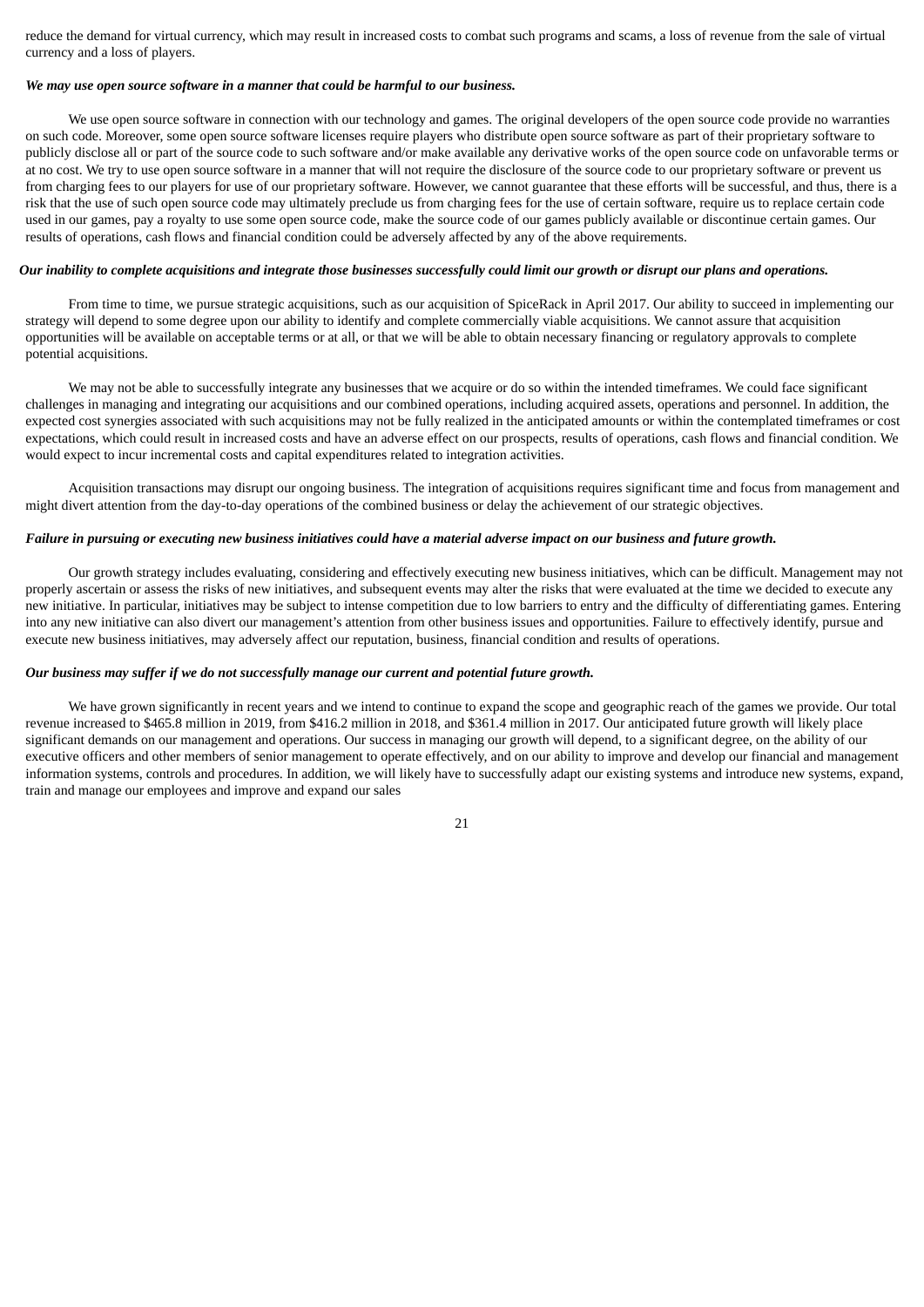### and marketing capabilities.

If we are unable to properly and prudently manage our operations as they continue to grow, or if the quality of our games deteriorates due to mismanagement, our brand name and reputation could be severely harmed, and our business, prospects, financial condition and results of operations could be adversely affected.

## The Revolver we entered into in connection with the IPO imposes certain restrictions that may affect our ability to operate our business and make *payments on our indebtedness.*

In connection with the IPO, we entered into a \$150.0 million revolving credit agreement (the "Revolver"), which contains covenants that, among other things, restrict our ability to incur additional indebtedness; incur liens; sell, transfer or dispose of property and assets; invest; make dividends or distributions or other restricted payments and engage in affiliate transactions. In addition, we are required to maintain a maximum total net leverage ratio not to exceed 2.50:1.00 and to maintain a minimum fixed charge coverage ratio of no less than 4.00:1.00. See "Management's Discussion and Analysis of Financial Condition and Results of Operations-Liquidity, Capital Resources and Working Capital-Revolving Credit Facility" in Part II, Item 7 of this Annual Report on Form 10-K for additional information. The Revolver limits our ability to make certain payments, including dividends or distributions on SciPlay Parent LLC's equity and other restricted payments, provided, however, that payments in respect of certain tax distributions under the Operating Agreement and certain payments under the TRA are permitted, and payments to SciPlay Parent LLC's direct or indirect parent made on or prior to the closing date of the Revolver in an amount not to exceed the net cash proceeds of the IPO are permitted, among other customary exceptions.

Moreover, the new Revolver requires us to dedicate a portion of our cash flow from operations to interest payments, thereby reducing the availability of cash flow to fund working capital, capital expenditures and other general corporate purposes; increasing our vulnerability to adverse general economic, industry or competitive developments or conditions; and limiting our flexibility in planning for, or reacting to, changes in our business and the industry in which we operate or in pursuing our strategic objectives.

## *We may be exposed to the risk of increased interest rates.*

The Revolver has variable rates of interest, some of which use the London Inter-Bank Offered Rate ("LIBOR") as a benchmark. See "Management's Discussion and Analysis of Financial Condition and Results of Operations-Liquidity, Capital Resources and Working Capital-Revolving Credit Facility" in Part II, Item 7 of this Annual Report on Form 10-K for additional information. The U.K. Financial Conduct Authority announced in 2017 that it intends to phase out LIBOR by the end of 2021. In addition, other regulators have suggested reforming or replacing other benchmark rates. The discontinuation, reform or replacement of LIBOR or any other benchmark rates may have an unpredictable impact on contractual mechanics in the credit markets or cause disruption to the broader financial markets. Uncertainty as to the nature of such potential discontinuation, reform or replacement may negatively impact the cost of our variable rate debt, and our business, prospects, financial condition and results of operations could be materially and adversely affected. We may in the future pursue amendments to the credit agreement governing the Revolver to provide for a transition mechanism or other reference rate in anticipation of LIBOR's discontinuation, but we may not be able to reach agreement with our lenders on any such amendments. As a result, additional financing to replace any of our LIBOR-based debt may be unavailable, more expensive or restricted by the terms of our outstanding indebtedness.

## We may require additional capital to meet our financial obligations and support business growth, and this capital may not be available on acceptable *terms or at all.*

Based on our current plans and market conditions, we believe that cash flows generated from our operations, the proceeds from the IPO and borrowing capacity under the Revolver will be sufficient to satisfy our anticipated cash requirements in the ordinary course of business for the foreseeable future. However, we intend to continue to make significant investments to support our business growth and may require additional funds to respond to business challenges, including the need to develop new games and features or enhance our existing games, improve our operating infrastructure or acquire complementary businesses, personnel and technologies. Accordingly, we may need to engage in equity or debt financings in addition to our Revolver to secure additional funds. If we raise additional funds through future issuances of equity or convertible debt securities, our existing stockholders could suffer significant dilution, and any new equity securities we issue could have rights, preferences and privileges superior to those of holders of our Class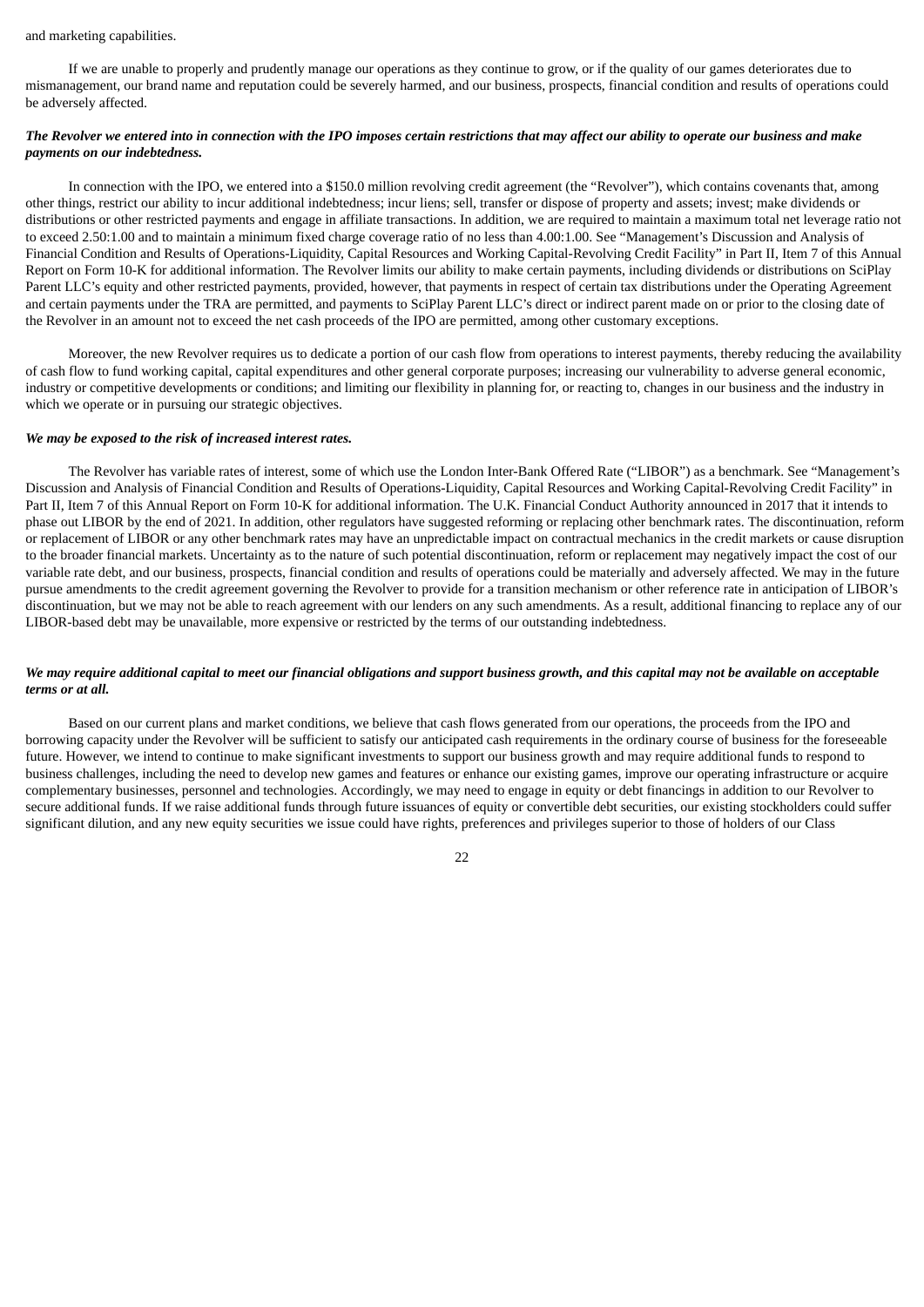A common stock. Any debt financing we secure in the future could include restrictive covenants relating to our capital raising activities and other financial and operational matters, which may make it more difficult for us to obtain additional capital and to pursue business opportunities, including potential acquisitions. We may not be able to obtain additional financing on terms favorable to us, if at all. If we are unable to obtain adequate financing or financing on terms satisfactory to us when we require it, our ability to continue to support our business growth and to respond to business challenges could be significantly impaired, and our business may be harmed.

## We track certain performance metrics with internal and third-party tools and do not independently verify such metrics. Certain of our performance metrics are subject to inherent challenges in measurement, and real or perceived inaccuracies in such metrics may harm our reputation and adversely *affect our business.*

We track certain performance metrics, including the number of active and paying players of our games. Our performance metrics tools have a number of limitations and our methodologies for tracking these metrics may change over time, which could result in unexpected changes to our metrics, including the metrics we report. If the internal tools we use to track these metrics undercount or over count performance or contain algorithm or other technical errors, the data we report may not be accurate. In addition, limitations or errors with respect to how we measure data (or the data that we measure) may affect our understanding of certain details of our business, which could affect our longer-term strategies.

Furthermore, our performance metrics may be perceived as unreliable or inaccurate by players, analysts or business partners. If our performance metrics are not accurate representations of our business, player base or traffic levels, if we discover material inaccuracies in our metrics or if the metrics we rely on to track our performance do not provide an accurate measurement of our business, our reputation may be harmed and our business, prospects, financial condition and results of operations could be materially and adversely affected.

## Our results of operations fluctuate due to seasonality and other factors and, therefore, our periodic operating results are not quarantees of future *performance.*

Our results of operations can fluctuate due to seasonal trends and other factors. Player activity is generally slower in the second and third quarters of the year, particularly during the summer months. Certain other seasonal trends and factors that may cause our results to fluctuate include:

- the geographies where we operate;
- holiday and vacation seasons:
- climate and weather;
- economic and political conditions; and
- timing of the release of new games.

In light of the foregoing, results for any quarter are not necessarily indicative of the results that may be achieved in another quarter or for the full fiscal year. We cannot assure that the seasonal trends and other factors that have impacted our historical results will repeat in future periods as we cannot influence or forecast many of these factors.

## *We rely on skilled employees with creative and technical backgrounds.*

We rely on our highly skilled, technically trained and creative employees to develop new technologies and create innovative games. Such employees, particularly game designers, engineers and project managers with desirable skill sets are in high demand, and we devote significant resources to identifying, hiring, training, successfully integrating and retaining these employees. A lack of skilled technical workers could delay or negatively impact our business plans, ability to compete, results of operations, cash flows and financial condition. We employ personnel internationally, particularly in game development operations in Israel, and are subject to additional risks customarily associated with foreign operations, such as labor and employment related risks. See also "Our foreign operations expose us to business and legal risks" in Part I, Item 1A.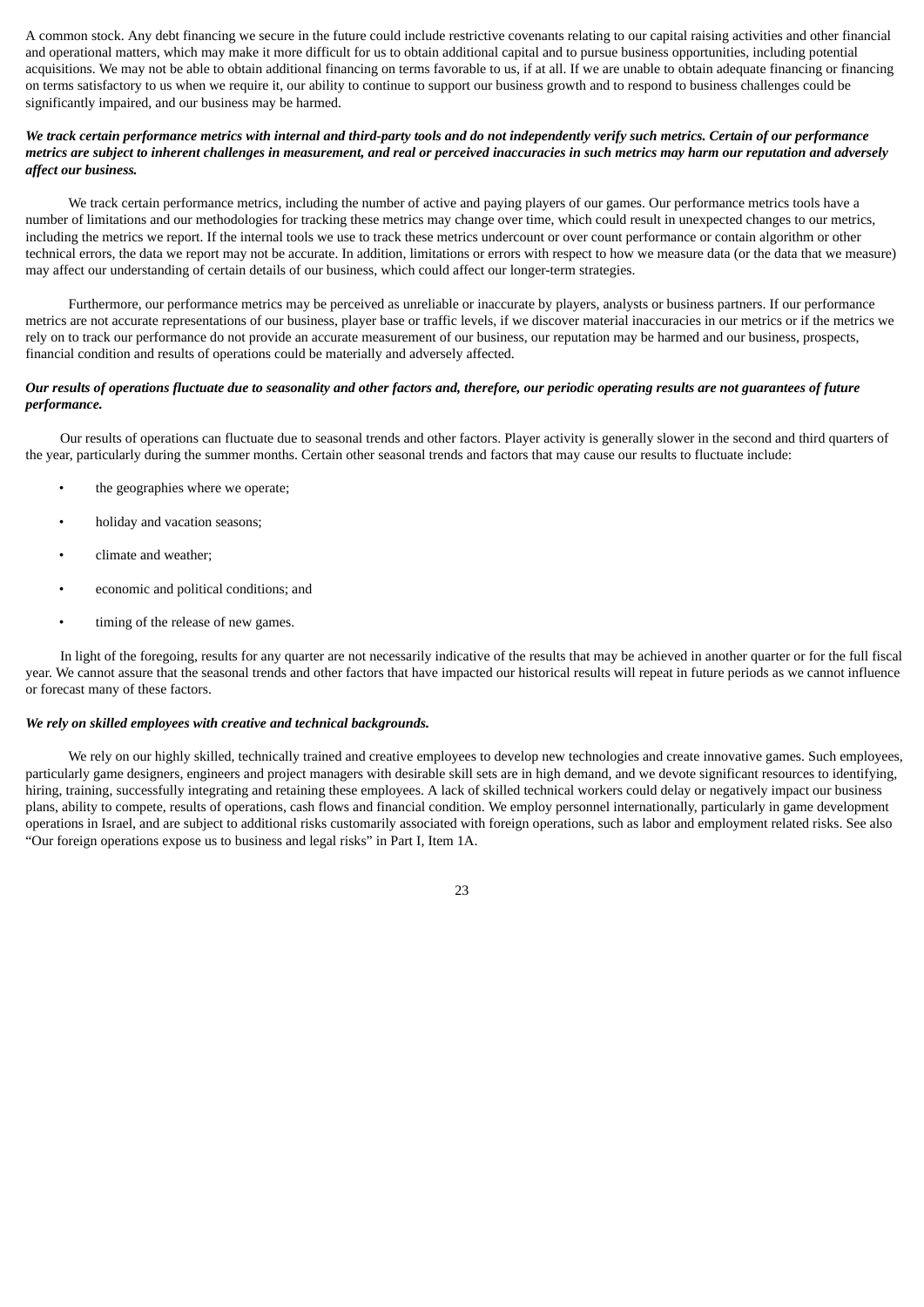### *We are subject to risks related to corporate and social responsibility and reputation.*

Many factors influence our reputation including the perception held by our customers, business partners and other key stakeholders. Our business faces increasing scrutiny related to environmental, social and governance activities. We risk damage to our reputation if we fail to act responsibly in a number of areas, such as diversity and inclusion, sustainability and social responsibility. Any harm to our reputation could impact employee engagement and retention, our corporate culture and the willingness of customers and our partners to do business with us, which could have a material adverse effect on our business, results of operations and cash flows.

## Our results of operations, cash flows and financial condition could be affected by natural events in the locations in which we or our key providers or *suppliers operate.*

We may be impacted by severe weather and other geological events, including hurricanes, earthquakes, floods or tsunamis that could disrupt our operations or the operations of our key providers or suppliers. Natural disasters or other disruptions at any of our facilities or our key providers' or suppliers' facilities, such as AWS, Apple, Google, Facebook, Amazon and Microsoft, may impair the operation, development or provision of our games. While we insure against certain business interruption risks, we cannot assure that such insurance will compensate us for any losses incurred as a result of natural or other disasters. Any serious disruption to our operations, or those of our key providers or suppliers could have a material adverse effect on our results of operations, cash flows and financial condition.

### *Our foreign operations expose us to business and legal risks.*

We generate a portion of our revenue from operations outside of the U.S. For the years ended December 31, 2019 and 2018, we derived approximately 6.8% and 8.6%, respectively, of our revenue from sales to players outside of the U.S. We also have significant operations, including game development operations, in Israel.

Our operations in foreign jurisdictions may subject us to additional risks customarily associated with such operations, including: the complexity of foreign laws, regulations and markets; the uncertainty of enforcement of remedies in foreign jurisdictions; the effect of currency exchange rate fluctuations; the impact of foreign labor laws and disputes; the ability to attract and retain key personnel in foreign jurisdictions; the economic, tax and regulatory policies of local governments; compliance with applicable anti-money laundering, anti-bribery and anti-corruption laws, including the Foreign Corrupt Practices Act and other anti-corruption laws that generally prohibit U.S. persons and companies and their agents from offering, promising, authorizing or making improper payments to foreign government officials for the purpose of obtaining or retaining business; and compliance with applicable sanctions regimes regarding dealings with certain persons or countries. Certain of these laws also contain provisions that require accurate record keeping and further require companies to devise and maintain an adequate system of internal accounting controls.

Although we have policies and controls in place that are designed to ensure compliance with these laws, if those controls are ineffective or an employee or intermediary fails to comply with the applicable regulations, we may be subject to criminal and civil sanctions and other penalties. Any such violation could disrupt our business and adversely affect our reputation, results of operations, cash flows and financial condition. In addition, our international business operations could be interrupted and negatively affected by terrorist activity, political unrest or other economic or political uncertainties. Moreover, foreign jurisdictions could impose tariffs, quotas, trade barriers and other similar restrictions on our international sales.

Further, our ability to expand successfully in foreign jurisdictions involves other risks, including difficulties in integrating foreign operations, risks associated with entering jurisdictions in which we may have little experience and the day-to-day management of a growing and increasingly geographically diverse company. We may not realize the operating efficiencies, competitive advantages or financial results that we anticipate from our investments in foreign jurisdictions.

## Changes in tax laws or tax rulings, or the examination of our tax positions, could materially affect our financial condition and results of operations.

Tax laws are dynamic and subject to change as new laws are passed and new interpretations of the law are issued or applied. Our existing corporate structure and intercompany arrangements have been implemented in a manner we believe is in compliance with current prevailing tax laws.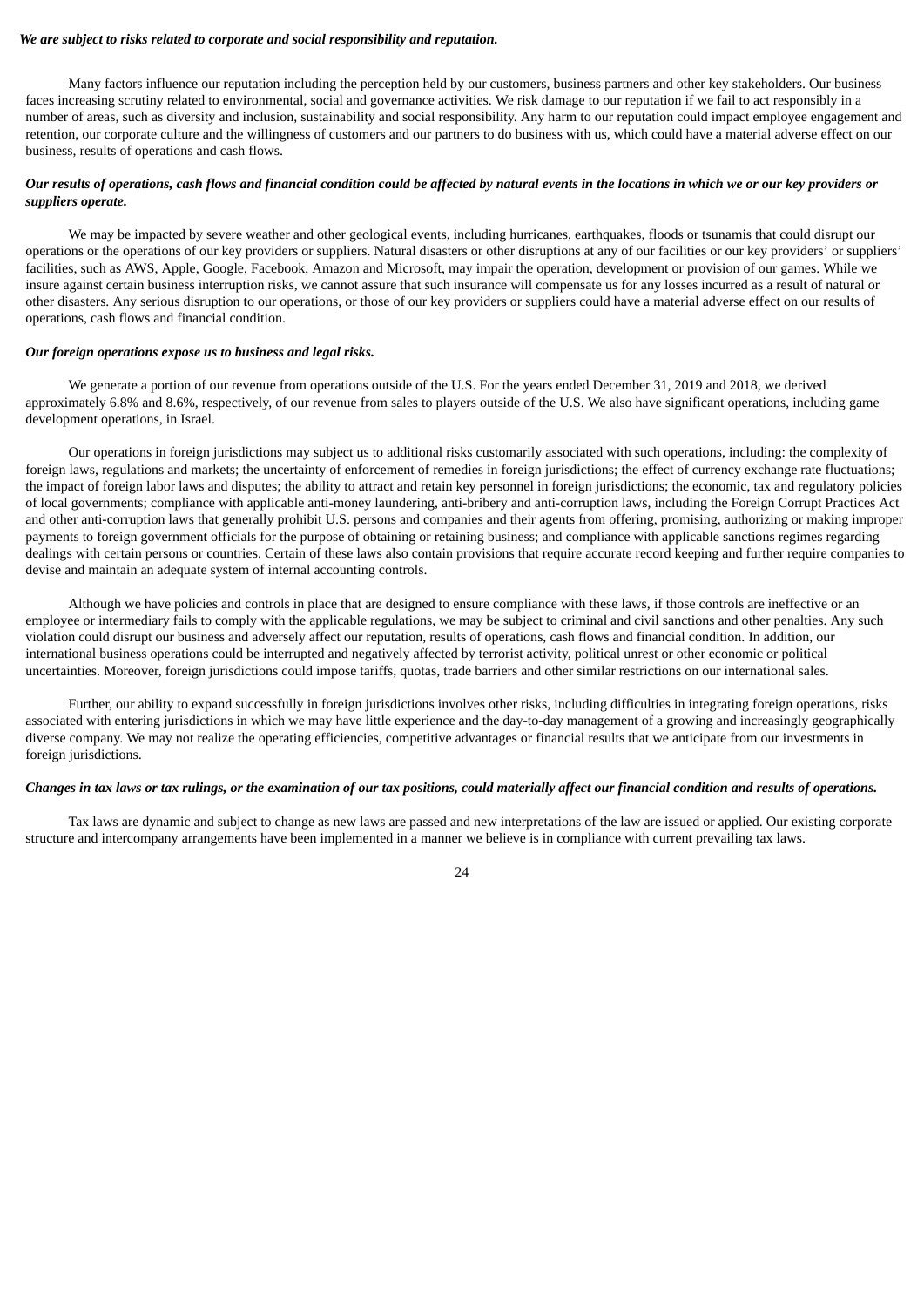However, the tax benefits that we intend to eventually derive could be undermined due to future changes in tax laws. In addition, the taxing authorities in the U.S. and other jurisdictions where we do business regularly examine income and other tax returns and we expect that they may examine our income and other tax returns. The ultimate outcome of these examinations cannot be predicted with certainty.

### Legal proceedings may materially adversely affect our business and our results of operations, cash flows and financial condition.

We have been party to, are currently party to, and in the future may become subject to additional, legal proceedings in the operation of our business, including, but not limited to, with respect to consumer protection, gambling-related matters, employee matters, alleged service and system malfunctions, alleged intellectual property infringement, claims relating to our contracts, licenses and strategic investments, alleged breaches of fiduciary duties, alleged breaches of other certain governance documents and alleged violations of the securities laws in connection with the IPO. See Note 11 for additional information.

For example, in a recent case, the United States Court of Appeals for the Ninth Circuit held that a plaintiff had stated a cognizable putative class action claim that a social casino game, *Big Fish Casino*, which is produced by one of our competitors, falls within Washington State's statutory definition of an illegal gambling game, and the Ninth Circuit accordingly remanded the case to the federal district court for further proceedings on plaintiff's claim. In April 2018, a putative class action lawsuit, *Sheryl Fife v. Scientific Games Corp*., was filed against our parent, Scientific Games, in federal district court that is directed against certain of our social casino games, including *Jackpot Party Casino*. The plaintiff alleges substantially the same causes of action against our social casino games that are alleged with respect to *Big Fish Casino,* including the allegation that our social casino games violate Washington State gambling laws. In December 2018, the federal district court assigned to the litigation denied Scientific Games' motion to dismiss the plaintiff's complaint. In January 2019, Scientific Games filed its answer and affirmative defenses to the putative class action complaint. See Note 11 for further discussion. We may incur significant expense defending this lawsuit or any other lawsuit to which we may be a party. Although the case was brought against Scientific Games, pursuant to the Intercompany Services Agreement, we would expect to cover or contribute to any damage awards due to the matter arising as a result of our business. If the plaintiff were to obtain a judgment in her favor in this lawsuit, then our results in Washington could be negatively impacted, and we could be restricted from operating social casino games in Washington. Additional legal proceedings targeting our social casino games and claiming violations of state or federal laws also could occur, based on the unique and particular laws of each jurisdiction. We cannot predict the likelihood, timing or scope of the consequences of such an outcome, or the outcome of any other legal proceedings to which we may be a party, any of which could have a material adverse effect on our results of operations, cash flows or financial condition.

#### *Our insurance may not provide adequate levels of coverage against claims.*

We believe that we maintain insurance customary for businesses of our size and type. However, there are types of losses we may incur that cannot be insured against or that we believe are not economically reasonable to insure. Moreover, any loss incurred could exceed policy limits and policy payments made to us may not be made on a timely basis. Such losses could adversely affect our business prospects, results of operations, cash flows and financial condition.

## **Risks Related to Our Relationship with Scientific Games**

## Scientific Games controls the direction of our business, and the concentrated ownership of our common stock will prevent you and other stockholders *from influencing significant decisions.*

Scientific Games, through its indirect wholly owned subsidiaries, the SG Members, controls shares representing a majority of our combined voting power. The SG Members own all of our outstanding Class B common stock, which represents 82.0% of our total outstanding shares of common stock and 97.9% of the combined voting power of both classes of our outstanding common stock. On all matters submitted to a vote of our stockholders, our Class B common stock entitles its owners to ten votes per share (for so long as the number of shares of our common stock beneficially owned by the SG Members and their affiliates represents at least 10% of our outstanding shares of common stock and, thereafter, one vote per share), and our Class A common stock entitles its owners to one vote per share. As long as Scientific Games continues to control shares representing a majority of our combined voting power, it will generally be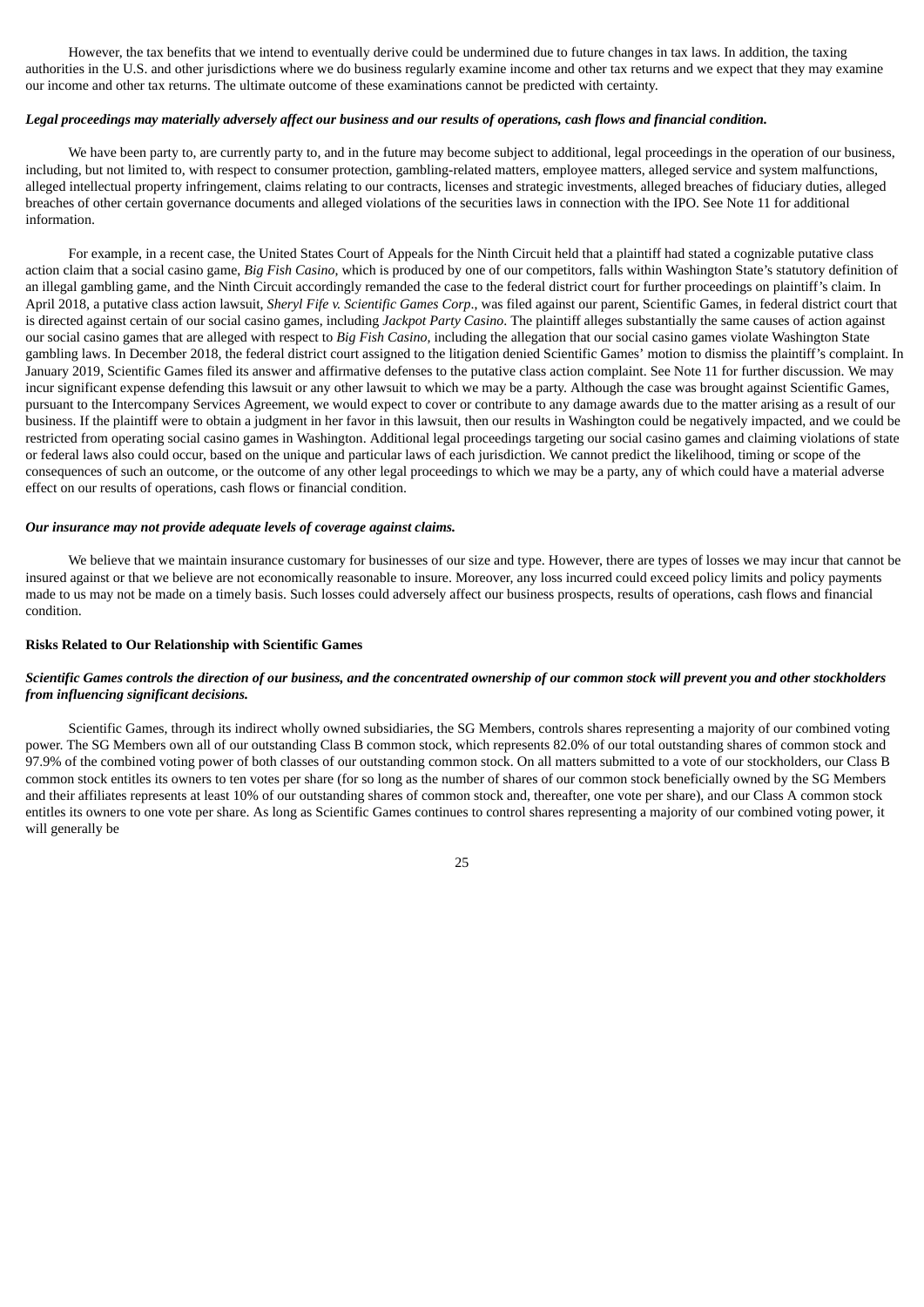able to determine the outcome of all corporate actions requiring stockholder approval, including the election of directors (unless supermajority approval of such matter is required by applicable law). Even if Scientific Games were to control less than a majority of our combined voting power, it may be able to influence the outcome of corporate actions so long as it owns a significant portion of our combined voting power. If Scientific Games does not cause the SG Members to dispose of their shares of our common stock, Scientific Games could retain control over us for an extended period of time or indefinitely.

Investors will not be able to affect the outcome of any stockholder vote while Scientific Games controls the majority of our combined voting power (or, in the case of removal of directors, two-thirds of our combined voting power). Due to its ownership and rights under our articles of incorporation and our bylaws, Scientific Games is able to control, indirectly through the SG Members and subject to applicable law, the composition of our board of directors, which in turn is able to control all matters affecting us, including, among other things:

- any determination with respect to our business direction and policies, including the appointment and removal of officers and, in the event of a vacancy on our board of directors, additional or replacement directors;
- any determinations with respect to mergers, business combinations or disposition of assets;
- determination of our management policies;
- determination of the composition of the committees on our board of directors;
- our financing policy;
- our compensation and benefit programs and other human resources policy decisions;
- termination of, changes to or determinations under our agreements with Scientific Games;
- changes to any other agreements that may adversely affect us;
- the payment of dividends on our Class A common stock; and
- determinations with respect to our tax returns.

Because Scientific Games' interests may differ from ours or from those of our other stockholders, actions that Scientific Games takes with respect to us, as our controlling stockholder, may not be favorable to us or our other stockholders.

## If Scientific Games causes the SG Members to sell a controlling interest in our company to a third party in a private transaction, holders of our Class A common stock may not realize any change-of-control premium on shares of our Class A common stock, and we may become subject to the control of a *presently unknown third party.*

Scientific Games, through its indirect wholly owned subsidiaries, the SG Members, holds approximately 97.9% of our combined voting power. Scientific Games has the ability, should it choose to do so, to cause the SG Members to sell some or all of their shares of our common stock and the LLC Interests the SG Members hold in a privately negotiated transaction, which, if sufficient in size, could result in a change of control of our company. See Note 1 for additional information.

The ability of Scientific Games to cause the SG Members to privately sell their shares of our common stock and the LLC Interests the SG Members hold, with no requirement for a concurrent offer to be made to acquire all of our shares that will be publicly traded hereafter, could prevent our stockholders from realizing any change-of-control premium on our stockholders' shares of our common stock that may otherwise accrue to Scientific Games on its private sale of our common stock and the LLC Interests it holds. Additionally, if Scientific Games causes the SG Members to privately sell shares representing a significant portion of our common stock, we may become subject to the control of a presently unknown third party. Such third party may have conflicts of interest with those of other stockholders. In addition, if Scientific Games causes the SG Members to sell a controlling interest in our company to a third party, any debt financing (including the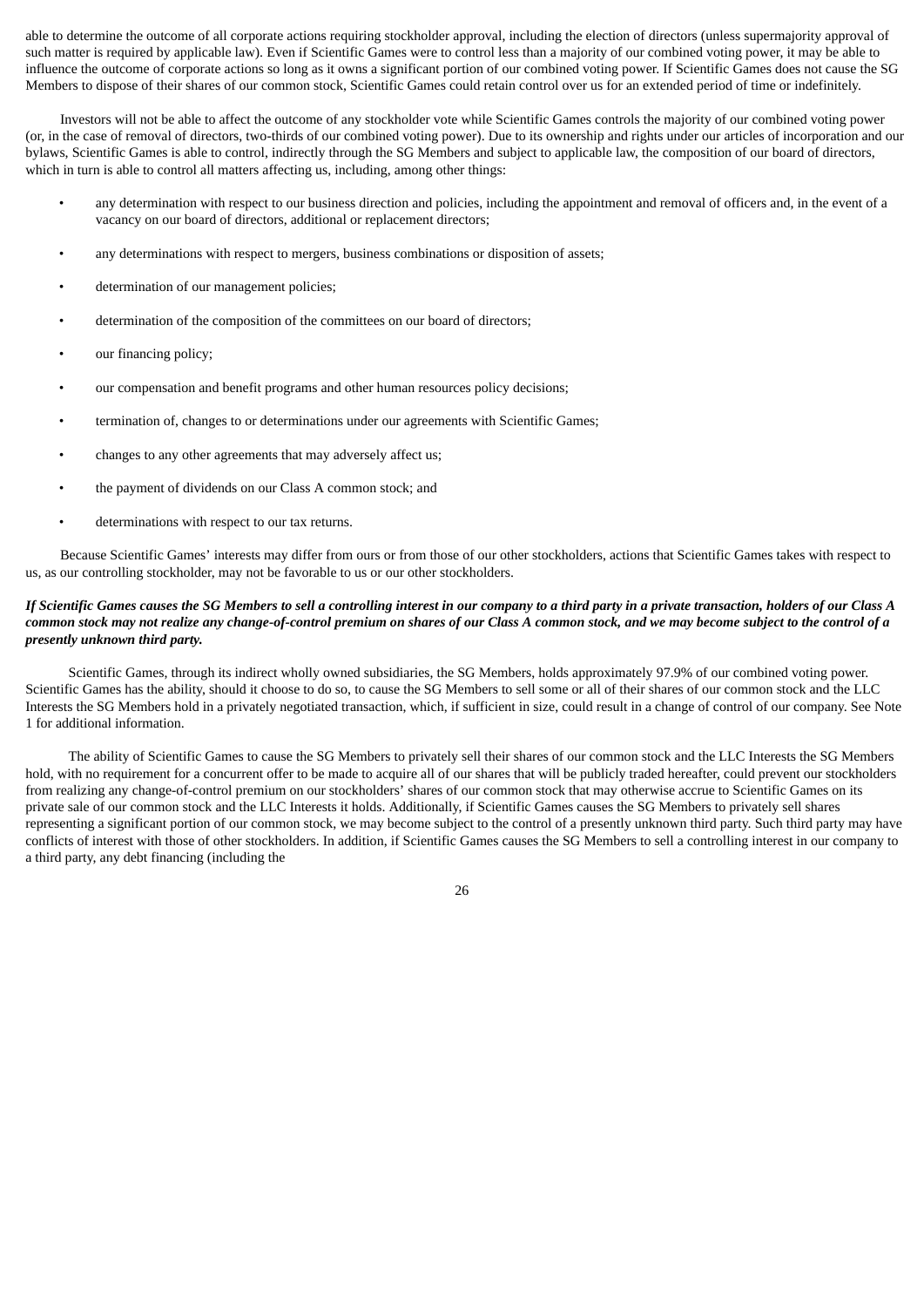Revolver) we secure in the future may be subject to acceleration, Scientific Games may terminate the Intercompany Services Agreement, the IP License Agreement and other arrangements, and our other relationships and agreements, including our license agreements, could be impacted, all of which may adversely affect our ability to run our business as described herein and may have a material adverse effect on our results of operations, cash flows and financial condition.

## Scientific Games' interests may conflict with our interests and the interests of our stockholders. Conflicts of interest between Scientific Games and us *could be resolved in a manner unfavorable to us and our public stockholders.*

Various conflicts of interest between us and Scientific Games exist and could arise. See Note 10 for additional information. Ownership interests of directors or officers of Scientific Games in our common stock and ownership interests of our directors and officers in the stock of Scientific Games, or a person's service either as a director or officer of both companies, could create or appear to create conflicts of interest when those directors and officers are faced with decisions relating to our company. These decisions could include:

- corporate opportunities;
- the impact that operating decisions for our business may have on Scientific Games' consolidated financial statements;
- differences in tax positions between Scientific Games and us, especially in light of the TRA (see "Risks Related to Our Organizational Structure and the TRA");
- the impact that operating or capital decisions (including the incurrence of indebtedness) for our business may have on Scientific Games' current or future indebtedness or the covenants under that indebtedness;
- future, potential commercial arrangements between Scientific Games and us or between Scientific Games and third parties;
- business combinations involving us;
- our dividend policy;
- management stock ownership; and
- the intercompany agreements between Scientific Games and us.

Furthermore, disputes may arise between Scientific Games and us relating to our past and ongoing relationship and these conflicts of interest may make it more difficult for us to favorably resolve such disputes, including those related to:

- tax, employee benefits, indemnification and other matters arising from the IPO;
- the nature, quality and pricing of services Scientific Games agrees to provide to us;
- sales or other disposals by the SG Members of all or a portion of their ownership interests in SciPlay Parent LLC or us; and
- business combinations involving us.

We may not be able to resolve any conflicts, and even if we do, the resolution may be less favorable to us than if we were dealing with an unaffiliated party. While we are controlled by Scientific Games, we may not have the leverage to negotiate amendments to our agreements with Scientific Games, if required, on terms as favorable to us as those we would negotiate with an unaffiliated third party.

## Certain of our directors and executive officers may have actual or potential conflicts of interest because of their positions with Scientific Games or *MacAndrews & Forbes Incorporated.*

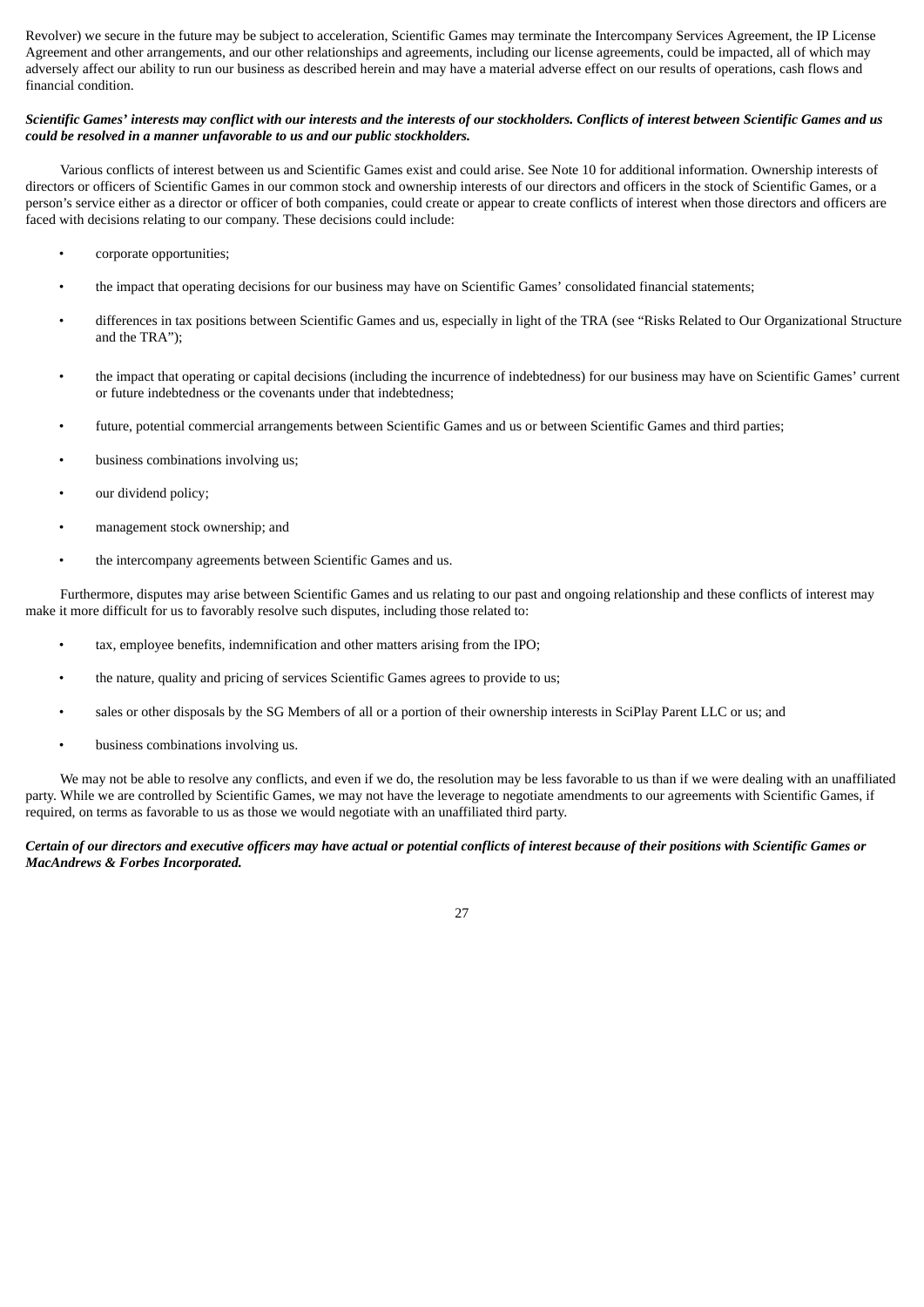Barry L. Cottle, Frances F. Townsend and M. Mendel Pinson serve on our board of directors and also hold positions with Scientific Games or MacAndrews & Forbes Incorporated ("MacAndrews & Forbes") as applicable. Our chief accounting officer Michael F. Winterscheidt also holds an executive officer position with Scientific Games. In addition, such individuals may own Scientific Games common stock, options to purchase Scientific Games common stock or other Scientific Games equity awards. These individuals' holdings of Scientific Games' common stock, options to purchase Scientific Games common stock or other equity awards may be significant for some of these persons compared to these persons' total assets. Their positions at Scientific Games or at MacAndrews & Forbes, as applicable, and the ownership of any Scientific Games equity or equity awards creates, or may create the appearance of, conflicts of interest when these individuals are faced with decisions that could have different implications for Scientific Games or MacAndrews & Forbes than the decisions have for us.

## Our articles of incorporation limit Scientific Games' and its directors' and officers' liability to us or our stockholders for breach of fiduciary duty and could also prevent us from benefiting from corporate opportunities that might otherwise have been available to us.

Our articles of incorporation provide that, subject to any contractual provision to the contrary, Scientific Games has no obligation to refrain from:

- engaging in the same or similar business activities or lines of business as we do;
- doing business with any of our clients, consumers, vendors or lessors;
- employing or otherwise engaging any of our officers or employees; or
- making investments in any property in which we may make investments.

Under our articles of incorporation, neither Scientific Games nor any officer or director of Scientific Games, except as provided in our articles of incorporation, is liable to us or to our stockholders for breach of any fiduciary duty by reason of any of these activities.

Additionally, our articles of incorporation include a "corporate opportunity" provision in which we renounce any interests or expectancy in corporate opportunities which become known to (i) any of our directors or officers who are also directors, officers, employees or other affiliates of Scientific Games or its affiliates (except that we and our subsidiaries shall not be deemed affiliates of Scientific Games or its affiliates for the purposes of the provision), or dual persons, or (ii) Scientific Games itself, and which relate to the business of Scientific Games or may constitute a corporate opportunity for both Scientific Games and us. Generally, neither Scientific Games nor our directors or officers who are also dual persons is liable to us or our stockholders for breach of any fiduciary duty by reason of the fact that any such person pursues or acquires any corporate opportunity for the account of Scientific Games or its affiliates, directs, recommends, sells, assigns or otherwise transfers such corporate opportunity to Scientific Games or its affiliates, or does not communicate information regarding such corporate opportunity to us. The corporate opportunity provision may exacerbate conflicts of interest between Scientific Games and us because the provision effectively permits one of our directors or officers who also serves as a director, officer, employee or other affiliate of Scientific Games to choose to direct a corporate opportunity to Scientific Games instead of us.

Scientific Games is not restricted from competing with us in the social gaming business, including as a result of acquiring a company that operates a social gaming business. Due to the significant resources of Scientific Games, including its intellectual property (all of which Scientific Games will retain and certain of which it licenses to us under the IP License Agreement), financial resources, name recognition and know-how resulting from the previous management of our business, Scientific Games could have a significant competitive advantage over us should it decide to utilize these resources to engage in the type of business we conduct, which may cause our operating results and financial condition to be materially adversely affected.

## Third parties may seek to hold us responsible for liabilities of Scientific Games, which could result in a decrease in our income.

Third parties may seek to hold us responsible for Scientific Games' liabilities. If those liabilities are significant and we are ultimately held liable for them, we cannot assure that we will be able to recover the full amount of our losses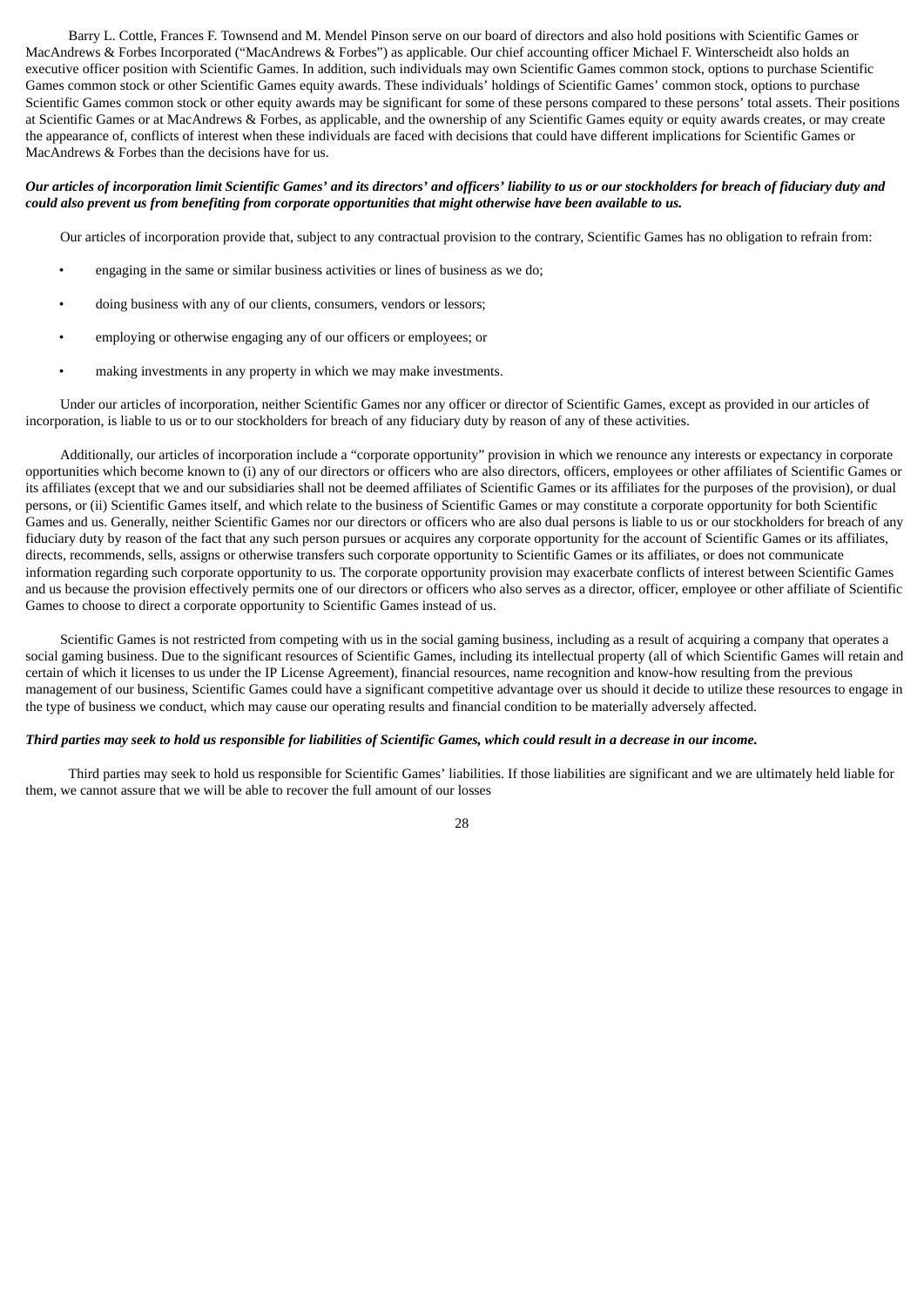## from Scientific Games.

## We are a "controlled company" within the meaning of the NASDAQ rules and, as a result, qualify for, and rely on, exemptions from certain corporate *governance requirements.*

Scientific Games controls a majority of our combined voting power. As a result, we are a "controlled company" within the meaning of the corporate governance standards of the NASDAQ rules. Under these rules, a listed company of which more than 50% of the voting power is held by an individual, group or another company is a "controlled company" and may elect not to comply with certain corporate governance requirements, including:

- the requirement that a majority of its board of directors consist of independent directors;
- the requirement that its director nominations be made, or recommended to the full board of directors, by its independent directors or by a nominations committee that is comprised entirely of independent directors and that it adopt a written charter or board resolution addressing the nominations process; and
- the requirement that it have a compensation committee that is composed entirely of independent directors with a written charter addressing the committee's purpose and responsibilities.

We rely on the exemption relating to the composition of our compensation committee. As a result, our compensation committee does not consist entirely of independent directors. Accordingly, our stockholders do not have the same protections afforded to stockholders of companies that are subject to all of the corporate governance requirements of the NASDAQ rules. We may choose to rely on additional exemptions in the future so long as we qualify as a "controlled company".

## MacAndrews & Forbes exerts significant influence over Scientific Games and may make decisions that conflict with the interests of other stockholders.

As disclosed in a Form 4 filed with the SEC on October 1, 2019, MacAndrews & Forbes beneficially owned 36,793,768 shares of Scientific Games' then outstanding common stock, or approximately 39.2% of its outstanding common stock as of February 14, 2020. Pursuant to a stockholders' agreement with Scientific Games, MacAndrews & Forbes is entitled to appoint up to four members of the board of directors of Scientific Games and certain actions of Scientific Games require the approval of MacAndrews & Forbes. As a result, MacAndrews & Forbes has the ability to exert significant influence over Scientific Games' business, and in turn our business, and may make decisions with which other stockholders of Scientific Games may disagree, including, among other things, delaying, discouraging or preventing a change of control of Scientific Games or a potential merger, consolidation, tender offer, takeover or other business combination involving Scientific Games or us.

## *We may not achieve some or all of the anticipated benefits of being a standalone public company.*

We may not be able to achieve all of the anticipated strategic and financial benefits expected as a result of being a standalone public company, or such benefits may be delayed or not occur at all. These anticipated benefits include the following:

- allowing investors to evaluate the distinct merits, performance and future prospects of our business, independent of Scientific Games' other businesses;
- improving our strategic and operational flexibility and increasing management focus as we continue to implement our strategic plan and allowing us to respond more effectively to different player needs and the competitive environment for our business;
- allowing us to adopt a capital structure better suited to our financial profile and business needs, without competing for capital with Scientific Games' other businesses;
- creating an independent equity structure that will facilitate our ability to effect future acquisitions utilizing our capital stock; and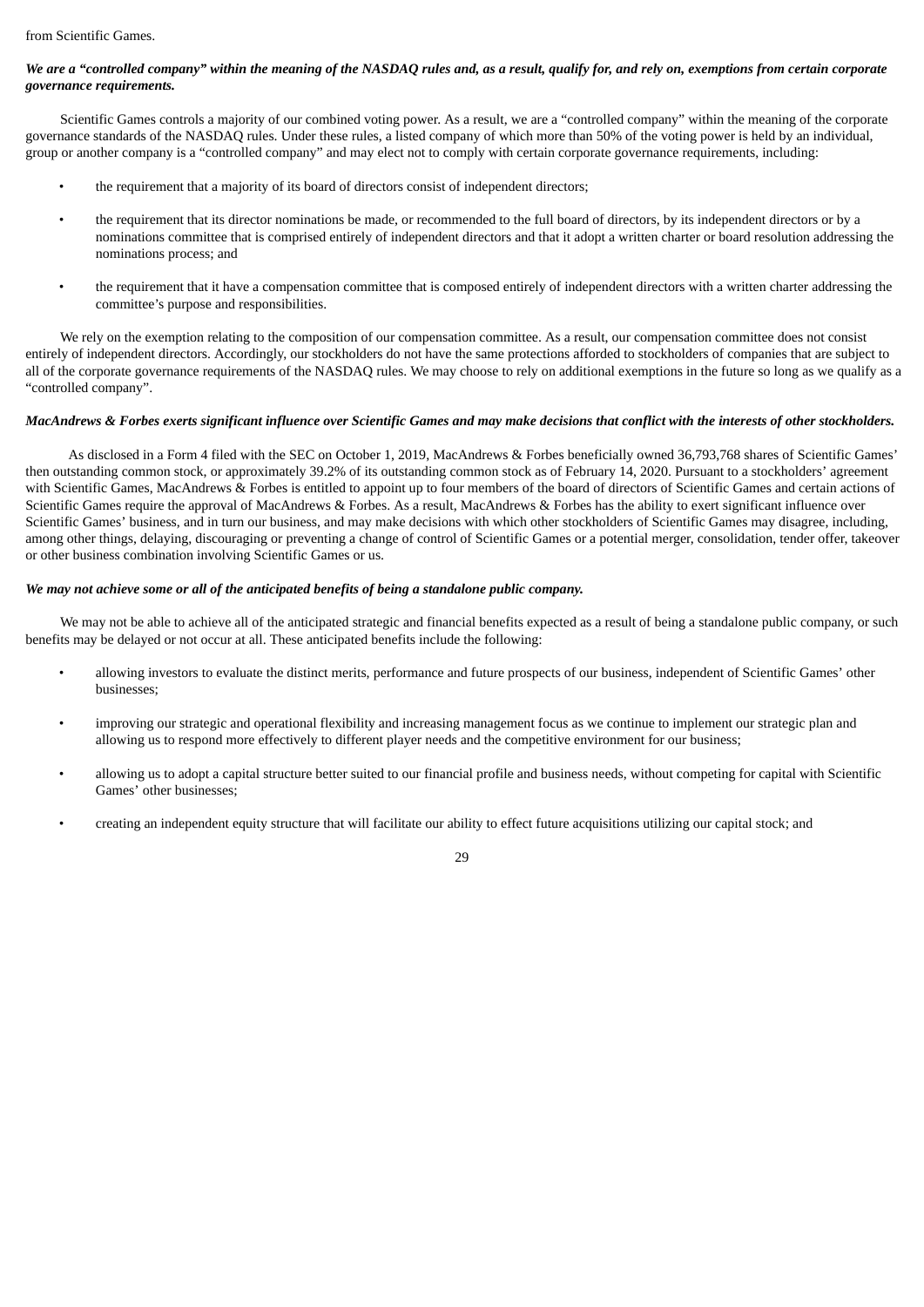• facilitating incentive compensation arrangements for employees more directly tied to the performance of our business, and enhancing employee hiring and retention by, among other things, improving the alignment of management and employee incentives with performance and growth objectives of our business.

We may not achieve the anticipated benefits of being a standalone public company for a variety of reasons, and it could adversely affect our operating results and financial condition.

## We rely on our access to Scientific Games' brands and reputation, some of Scientific Games' relationships, and the brands and reputations of *unaffiliated third parties.*

We believe the association with Scientific Games has contributed to our building relationships with our players due to its recognized brands and products, as well as resources such as Scientific Games' intellectual property and access to third parties' intellectual property. Any perceived loss of Scientific Games' scale, capital base and financial strength as a result of the IPO, or any actual loss in the future, may prompt business partners to reprice, modify or terminate their relationships with us.

For more detail regarding our reliance on access to intellectual property owned by Scientific Games, see "-We rely on the ability to use the intellectual property rights of Scientific Games and other third parties, including the third-party intellectual property rights licensed to Scientific Games that we have enjoyed as an indirect subsidiary of Scientific Games, and we may lose the benefit of any intellectual property owned by or licensed to Scientific Games if it ceases to hold certain minimum percentages of the voting power in our company."

In addition, we believe that the success of certain of our games depends on the popularity of intellectual property or brands of third parties that are incorporated into their player experience. For example, the success of our *MONOPOLY Slots* game is based in part on the strength of the *MONOPOLY* brand, which is owned and managed by unaffiliated third parties. We cannot assure the continued popularity of any of the intellectual property or brands that are incorporated into our games, and a loss of such popularity may result in decreased interest in our games.

## The services that we receive from Scientific Games may not be sufficient for us to operate our business, and we would likely incur significant *incremental costs if we lost access to Scientific Games' services.*

We have obtained, and will need to continue to obtain, services from Scientific Games relating to many important corporate functions under an intercompany services agreement. Our financial statements reflect charges for these services based on the intercompany services agreement we entered into in September 2016. Many of these services are governed by a new intercompany services agreement entered into in connection with the IPO ("Intercompany Services Agreement") with Scientific Games. Under the Intercompany Services Agreement, we are able to continue to use these Scientific Games services for a fixed term established on a service-by-service basis. We generally have the right to terminate a service before its stated termination date if we give notice to Scientific Games. Partial reduction in the provision of any service will require Scientific Games' consent. In addition, either party is able to terminate the Intercompany Services Agreement due to a material breach of the other party, upon prior written notice, subject to limited cure periods. We pay Scientific Games mutually agreed-upon fees for these services, which is based on Scientific Games' costs of providing the services.

If we lost access to the services provided to us by Scientific Games under the Intercompany Services Agreement, we would need to replicate or replace certain functions, systems and infrastructure. We may also need to make investments or hire additional employees to operate without the same access to Scientific Games' existing operational and administrative infrastructure. These initiatives may be costly to implement. Due to the scope and complexity of the underlying projects relative to these efforts, the amount of total costs could be materially higher than our estimate, and the timing of the incurrence of these costs could be subject to change.

We may not be able to replace these services or enter into appropriate third-party agreements on terms and conditions, including cost, comparable to those that we have received in the past and will continue to receive from Scientific Games under the Intercompany Services Agreement.

Additionally, if the Intercompany Services Agreement is terminated, we may be unable to sustain the services at the same levels or obtain the same benefits as when we were receiving such services and benefits from Scientific Games. If we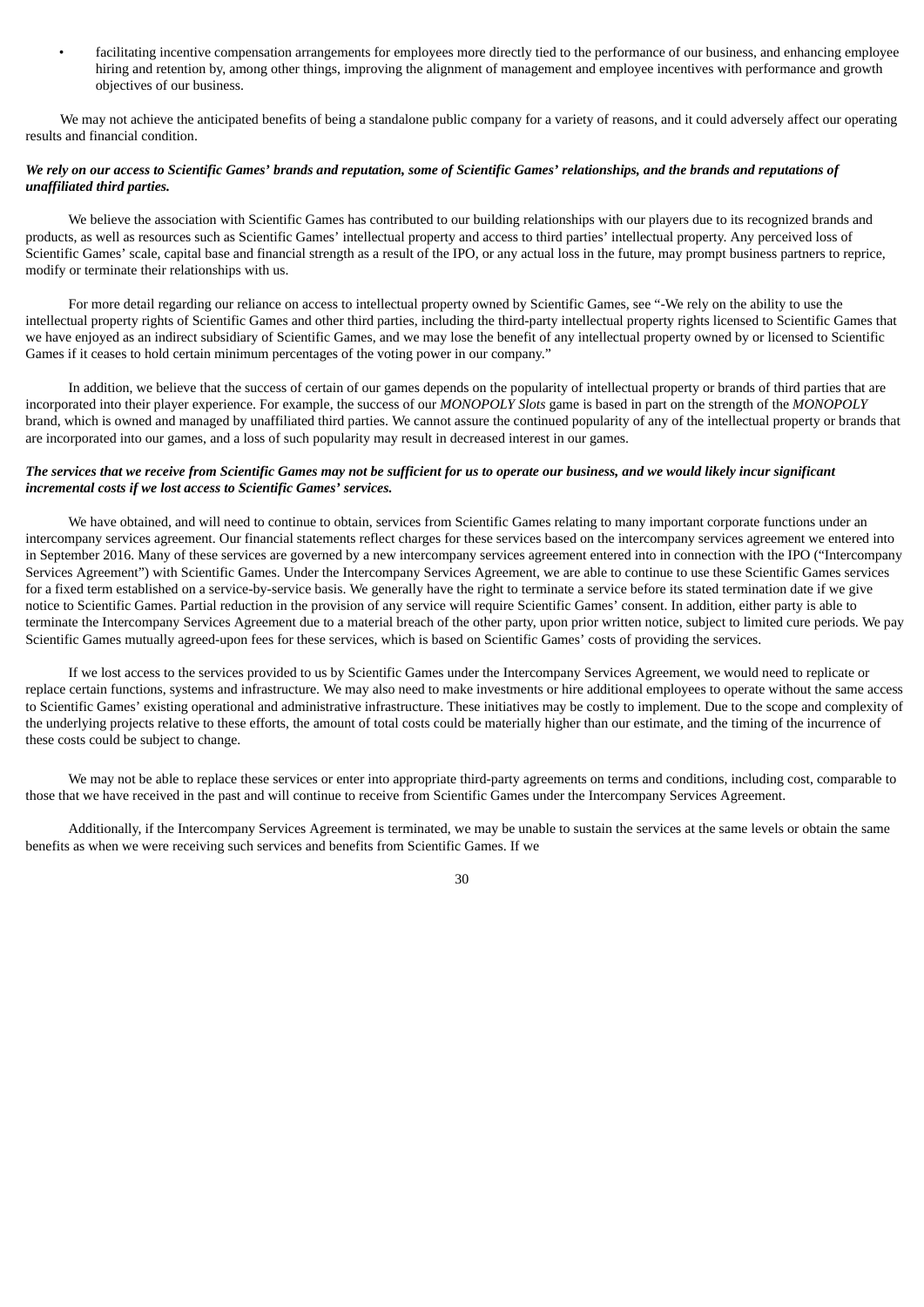have to operate these functions separately, if we do not have our own adequate systems and business functions in place or if we are unable to obtain them from other providers, we may not be able to operate our business effectively or at comparable costs, and our profitability may decline. In addition, we have historically received informal support from Scientific Games, which may not be addressed in our Intercompany Services Agreement. The level of this informal support could diminish or be eliminated.

While we are controlled by Scientific Games, we may not have the leverage to negotiate amendments to our agreements with Scientific Games, if required, on terms as favorable to us as those we would negotiate with an unaffiliated third party.

## Our historical financial results are not necessarily representative of the results we have or may achieve as a standalone company and may not be a *reliable indicator of our future results.*

Certain of our historical financial results included in this Annual Report on Form 10-K do not reflect the financial condition, results of operations or cash flows we would have achieved as a standalone company during the periods presented or those we will achieve in the future. This is primarily the result of the following factors:

- certain of our historical financial results reflect charges for certain support functions that are provided on a centralized basis within Scientific Games, such as expenses for business technology, facilities, legal, finance, human resources, business development, public affairs and procurement under a prior intercompany services agreement, and we entered into a new Intercompany Services Agreement in connection with the IPO;
- certain of our historical financial results reflect charges for the use of certain proprietary and third-party intellectual property licensed or sublicensed from Scientific Games under a prior intercompany intellectual property license agreement, and we have entered into a new IP License Agreement in connection with the IPO;
- our cost of debt and our capital structure are and may be different from that reflected in our historical financial statements;
- we have incurred additional ongoing costs as a result of the IPO, including costs related to public company reporting, investor relations and compliance with the Sarbanes-Oxley Act of 2002 (the "Sarbanes-Oxley Act"); and
- the IPO may have a material effect on our relationship with our players and our other business relationships, including supplier relationships.

Our financial condition and future results of operations could be materially different from amounts reflected in our historical financial statements included elsewhere in this Annual Report on Form 10-K, so it may be difficult for investors to compare our future results to historical results or to evaluate our relative performance or trends in our business.

## We may have received better terms from unaffiliated third parties than the terms we will receive in our agreements with Scientific Games.

The agreements that we have entered into with Scientific Games in connection with the IPO, including the Intercompany Services Agreement, the IP License Agreement and the TRA, were prepared while we were still a wholly owned subsidiary of Scientific Games. While the covenants in Scientific Games' debt agreements require that those agreements be on terms that are not materially less favorable to Scientific Games than those that might reasonably have been obtained in comparable transaction at such time on an arm's-length basis from a party that is not its affiliate, the terms of those agreements may not reflect terms that would have resulted if we had negotiated such terms with an unaffiliated third party.

## **Risks Related to Our Organizational Structure and the TRA**

Our sole material asset is our interest in SciPlay Parent LLC, and, accordingly, we depend on distributions from SciPlay Parent LLC to pay our taxes and expenses, including payments under the TRA. SciPlay Parent LLC's ability to make such distributions have been and may be subject to various *limitations and restrictions.*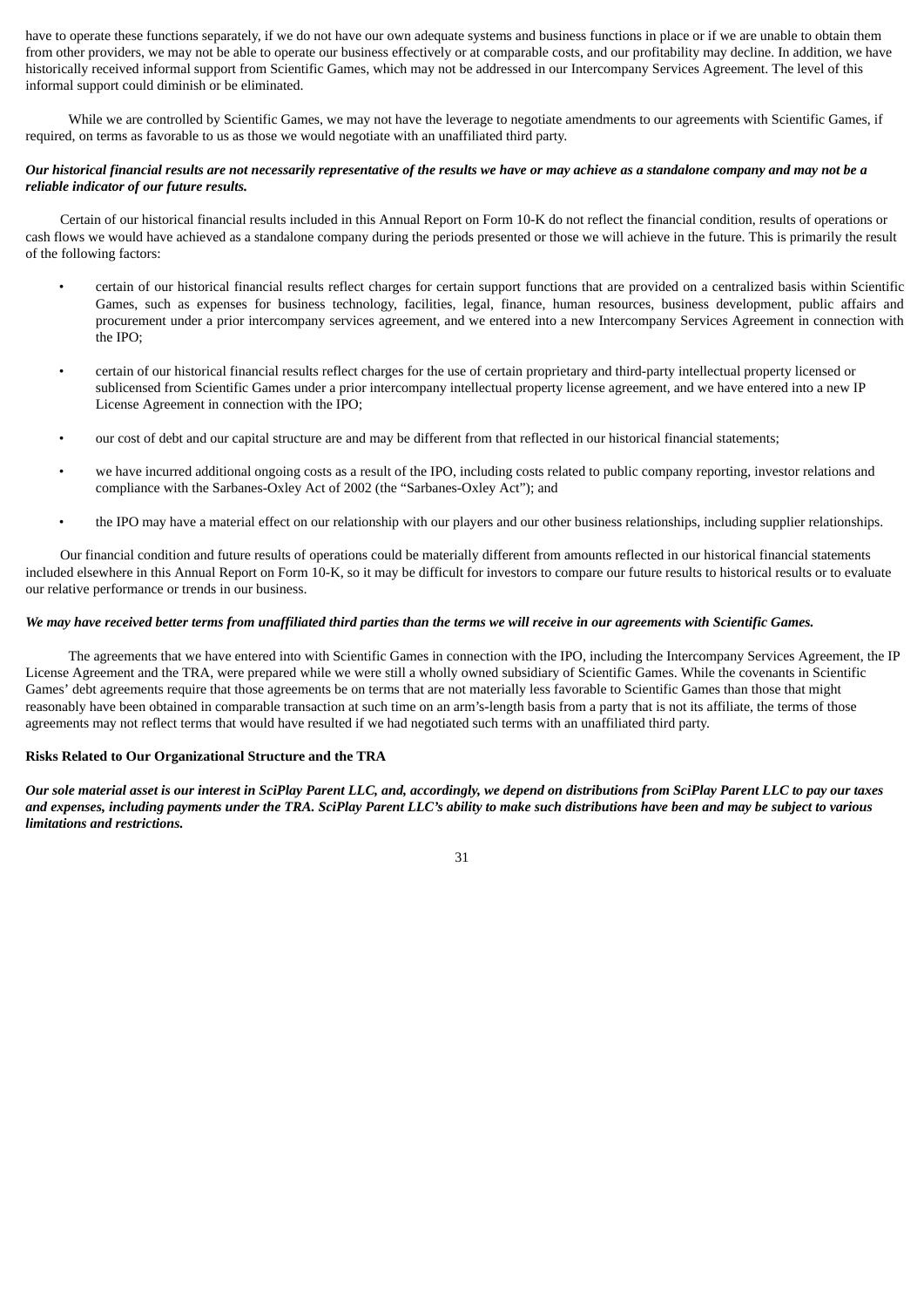We are a holding company and have no material assets other than our ownership of LLC Interests of SciPlay Parent LLC. As such, we have no independent means of generating revenue or cash flow, and our ability to pay our taxes and operating expenses or declare and pay dividends in the future, if any, is dependent upon the financial results and cash flows of SciPlay Parent LLC and its subsidiaries and distributions we receive from SciPlay Parent LLC. We cannot assure that our subsidiaries will generate sufficient cash flow to distribute funds to us or that applicable state law and contractual restrictions will permit such distributions.

SciPlay Parent LLC is treated as a partnership for U.S. federal income tax purposes and, as such, generally is not subject to any entity-level U.S. federal income tax. Instead, taxable income is allocated to holders of LLC Interests, including us. Accordingly, we will incur income taxes on our allocable share of any net taxable income of SciPlay Parent LLC. Under the terms of the Operating Agreement, SciPlay Parent LLC is obligated to make tax distributions to holders of LLC Interests, including us. In addition to tax expenses, we also incur expenses related to our operations, including payments under the TRA, which we expect to be substantial. We intend, as its sole manager, to cause SciPlay Parent LLC to make cash distributions to the owners of LLC Interests in an amount sufficient to (i) fund all or part of such members' tax obligations in respect of taxable income allocated to such members and (ii) cover our operating expenses, including ordinary course payments under the TRA. However, SciPlay Parent LLC's ability to make such distributions may be subject to various limitations and restrictions, such as restrictions on distributions that would either violate any contract or agreement to which SciPlay Parent LLC is then a party, or any applicable law, or that would have the effect of rendering SciPlay Parent LLC insolvent. Moreover, the terms governing the Revolver generally do not permit SciPlay Parent LLC, as a guarantor of the Revolver, to make distributions sufficient to allow us to make early termination payments under the TRA. If we do not have sufficient funds to pay tax or other liabilities or to fund our operations, we may have to borrow funds, which could materially adversely affect our liquidity and financial condition and subject us to various restrictions imposed by any such lenders. To the extent that we are unable to make payments under the TRA for any reason, the unpaid amounts will accrue interest until paid. Our failure to make any payment required under the TRA (including any accrued and unpaid interest) within 30 calendar days of the date on which the payment is required to be made will constitute a material breach of a material obligation under the TRA, which will terminate the TRA and accelerate future payments thereunder, unless the applicable payment is not made because (i) we are prohibited from making such payment under the terms of the TRA or the terms governing certain of our secured indebtedness or (ii) we do not have, and cannot use commercially reasonable efforts to obtain, sufficient funds to make such payment. Any late payments will continue to accrue interest at one-month LIBOR plus 500 basis points until such payments are made. It will also constitute a material breach of a material obligation under the TRA if we make a distribution of cash or other property (other than shares of our Class A common stock) to our stockholders or use cash or other property to repurchase any of our capital stock (including our Class A common stock), in each case while any outstanding payments under the TRA are unpaid. In addition, if SciPlay Parent LLC does not have sufficient funds to make distributions, our ability to declare and pay cash dividends will also be restricted or impaired.

## The TRA with the SG Members requires us to make cash payments to the SG Members in respect of certain tax benefits to which we may become *entitled, and we expect that the payments we will be required to make will be substantial.*

We are a party to the TRA with the SG Members and SciPlay Parent LLC. Under the TRA, we are required to make cash payments to the SG Members equal to 85% of the tax benefits, if any, that we actually realize, or in certain circumstances are deemed to realize, as a result of (1) the increases in the tax basis of assets of SciPlay Parent LLC (a) in connection with the IPO, including as a result of the Upfront License Payment, (b) resulting from any redemptions or exchanges of LLC Interests by the SG Members pursuant to the Operating Agreement or (c) resulting from certain distributions (or deemed distributions) by SciPlay Parent LLC and (2) certain other tax benefits related to our making of payments under the TRA. We expect that the amount of the cash payments that we will be required to make under the TRA will be substantial. Any payments made by us to the SG Members under the TRA will generally reduce the amount of cash that might have otherwise been available to us. In addition, we are obligated to use commercially reasonable efforts to avoid entering into any agreements that could be reasonably anticipated to materially delay the timing of the making of any payments under the TRA, which could limit our ability to pursue strategic transactions. Furthermore, our future obligations to make payments under the TRA could make us a less attractive target for an acquisition, particularly in the case of an acquirer that cannot use some or all of the tax benefits that are the subject of the TRA.

The actual amount and timing of any payments under the TRA will vary depending upon a number of factors, including the timing of redemptions or exchanges by the SG Members, the amount of gain recognized by the SG Members,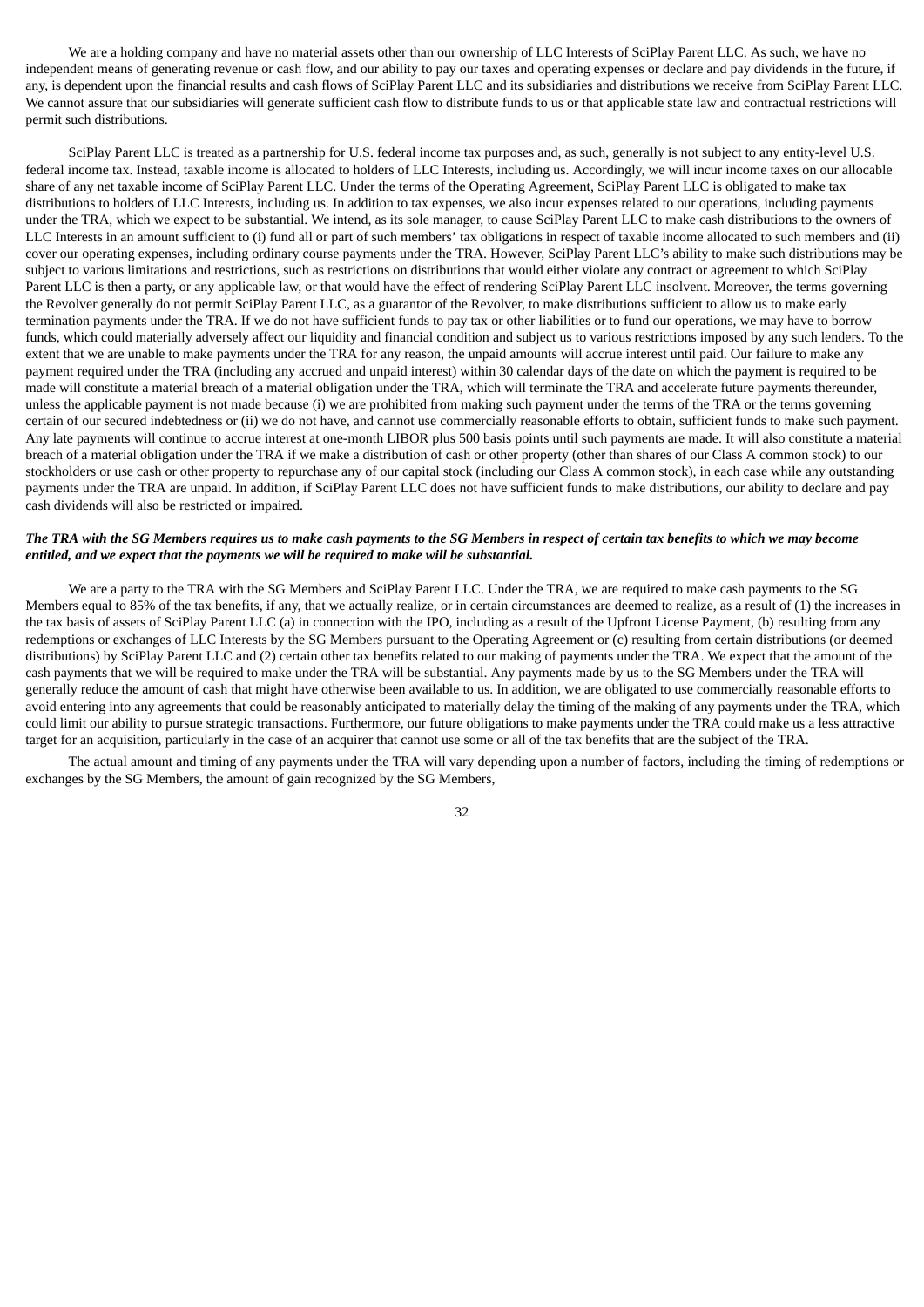the amount and timing of the taxable income we generate, and the applicable tax rates and laws.

## In certain cases, future payments under the TRA to the SG Members may be accelerated or significantly exceed the actual benefits we realize in respect *of the tax attributes subject to the TRA.*

The TRA provides that if (i) we materially breach any of our material obligations under the TRA, including if we make any distribution of cash or property (other than shares of our Class A common stock) to our stockholders or any repurchase of our capital stock (including our Class A common stock) before all our payment obligations under the TRA have been satisfied for all prior taxable years, (ii) certain mergers, asset sales, other forms of business combination or other changes of control (including under certain material indebtedness of SciPlay Parent LLC or its subsidiaries) were to occur, or (iii) we elect an early termination of the TRA, then our future obligations, or our successor's future obligations, under the TRA to make payments thereunder would accelerate and become due and payable, based on certain assumptions, including an assumption that we would have sufficient taxable income to fully utilize all potential future tax benefits that are subject to the TRA, and an assumption that, as of the effective date of the acceleration, any SG Member that has LLC Interests not yet exchanged shall be deemed to have exchanged such LLC Interests on such date, even if we do not receive the corresponding tax benefits until a later date when the LLC Interests are actually exchanged.

As a result of the foregoing, we would be required to make an immediate cash payment equal to the estimated present value of the anticipated future tax benefits that are the subject of the TRA, which payment may be made significantly in advance of the actual realization, if any, of those future tax benefits and, therefore, we could be required to make payments under the TRA that are greater than the specified percentage of the actual tax benefits we ultimately realize. In addition, to the extent that we are unable to make payments under the TRA for any reason, the unpaid amounts will accrue interest until paid. Our failure to make any payment required under the TRA (including any accrued and unpaid interest) within 30 calendar days of the date on which the payment is required to be made will constitute a material breach of a material obligation under the TRA, which will terminate the TRA and accelerate future payments thereunder, unless the applicable payment is not made because (i) we are prohibited from making such payment under the terms of the TRA or the terms governing certain of our secured indebtedness or (ii) we do not have, and cannot use commercially reasonable efforts to obtain, sufficient funds to make such payment. In these situations, our obligations under the TRA could have a substantial negative impact on our liquidity and could have the effect of delaying, deferring or preventing certain mergers, asset sales, other forms of business combinations or other changes of control. We cannot assure that we will be able to fund or finance our obligations under the TRA.

### We will not be reimbursed for any payments made to the SG Members under the TRA in the event that any tax benefits are disallowed.

Payments under the TRA are based on the tax reporting positions that we determine, and the IRS or another tax authority may challenge all or part of the tax basis increases, as well as other related tax positions we take, and a court could sustain any such challenge. Our ability to settle or to forgo contesting such challenges may be restricted by the rights of the SG Members pursuant to the TRA, and such restrictions apply for as long as the TRA remains in effect. In addition, we will not be reimbursed for any cash payments previously made to the SG Members under the TRA in the event that any tax benefits initially claimed by us and for which payment has been made to the SG Members are subsequently challenged by a taxing authority and are ultimately disallowed. Instead, any excess cash payments made by us to the SG Members will be netted against any future cash payments that we might otherwise be required to make to the SG Members under the terms of the TRA. However, we might not determine that we have effectively made an excess cash payment to the SG Members for a number of years following the initial time of such payment. As a result, payments could be made under the TRA in excess of the tax savings that we realize in respect of the tax attributes with respect to the SG Members that are the subject of the TRA.

## If we were deemed to be an investment company under the Investment Company Act of 1940 as a result of our ownership of SciPlay Parent LLC, applicable restrictions could make it impractical for us to continue our business as contemplated and could have a material adverse effect on our *business.*

Under Sections 3(a)(1)(A) and (C) of the Investment Company Act of 1940, as amended (the "1940 Act"), a company generally will be deemed to be an "investment company" for purposes of the 1940 Act if (1) it is, or holds itself out as being, engaged primarily, or proposes to engage primarily, in the business of investing, reinvesting or trading in securities or (2) it engages, or proposes to engage, in the business of investing, reinvesting, owning, holding or trading in securities and it owns or proposes to acquire investment securities having a value exceeding 40% of the value of its total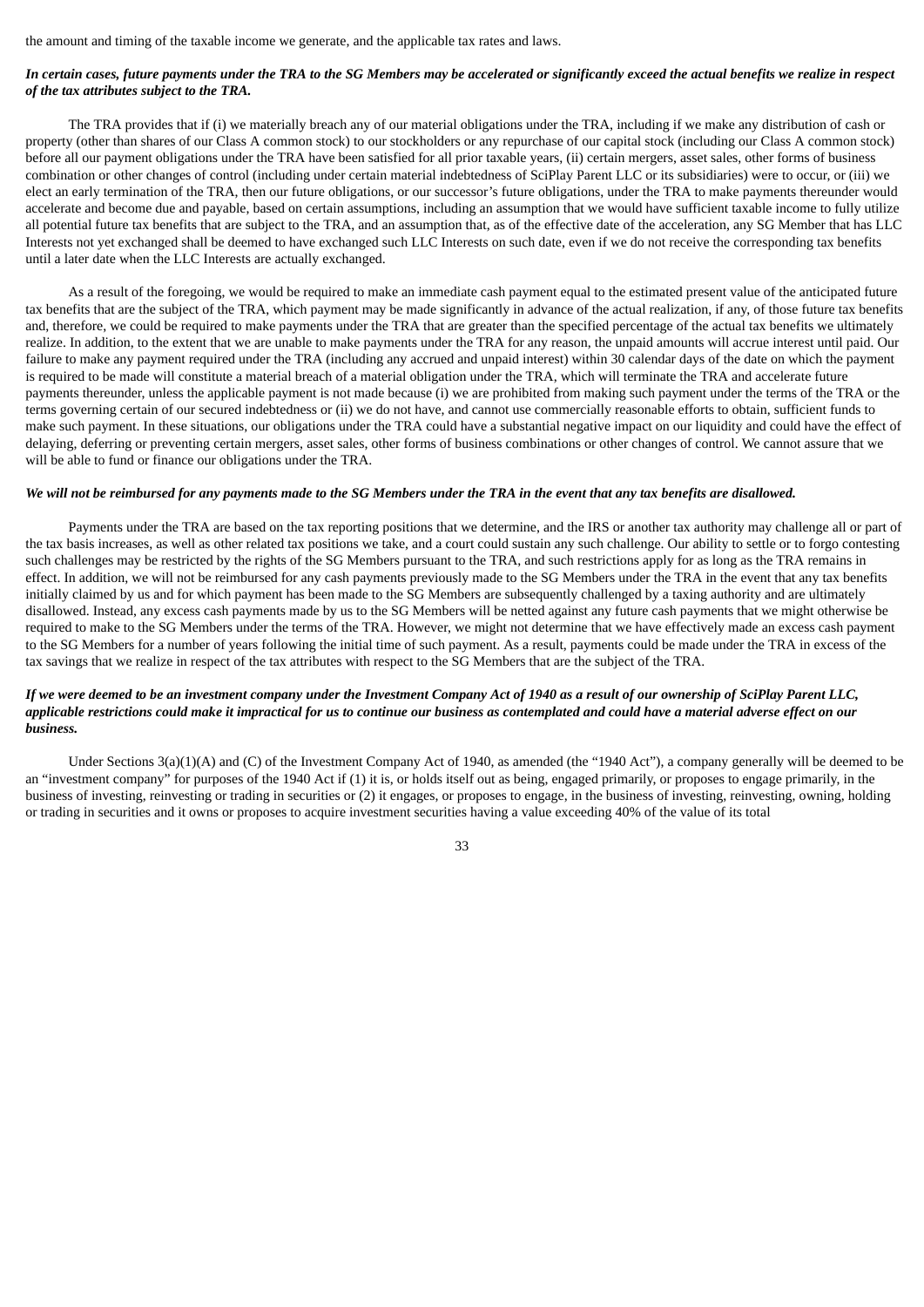assets (exclusive of U.S. government securities and cash items) on an unconsolidated basis. We do not believe that we are an "investment company," as such term is defined in either of those sections of the 1940 Act.

As the sole manager of SciPlay Parent LLC, we control SciPlay Parent LLC. On that basis, we believe that our interest in SciPlay Parent LLC is not an "investment security" as that term is used in the 1940 Act. However, if we were to cease participation in the management of SciPlay Parent LLC, our interest in SciPlay Parent LLC could be deemed an "investment security" for purposes of the 1940 Act.

We and SciPlay Parent LLC intend to conduct our operations so that we are not be deemed an investment company. However, if we were to be deemed an investment company, restrictions imposed by the 1940 Act, including limitations on our capital structure and our ability to transact with affiliates, could make it impractical for us to continue our business as contemplated and could have a material adverse effect on our business.

### **Risks Related to Ownership of Our Class A Common Stock**

## We are an "emerging growth company," and we cannot be certain if the reduced disclosure requirements applicable to emerging growth companies will *make our common stock less attractive to investors.*

We are an "emerging growth company," as defined in the JOBS Act, and we could be an emerging growth company for up to five years following the completion of the IPO. For as long as we continue to be an emerging growth company, we may choose to take advantage of certain exemptions from various reporting requirements that are applicable to other public companies, including, but not limited to: (i) not being required to comply with the auditor attestation requirements of Section 404, (ii) reduced disclosure obligations regarding executive compensation in our periodic reports and proxy statements and (iii) exemptions from the requirements of holding a nonbinding advisory vote on executive compensation and stockholder approval of any golden parachute payments not previously approved. In addition, as an emerging growth company, we are only required to provide two years of audited financial statements and two years of selected financial data in our prospectus dated May 2, 2019, filed with the SEC on May 6, 2019 pursuant to Rule 424(b) of the Securities Act of 1933, as amended (referred to herein as the "Prospectus"). We currently intend to take advantage of each of the reduced reporting requirements and exemptions described above. We cannot predict if investors will find our shares less attractive as a result of our taking advantage of these exemptions. If some investors find our shares less attractive as a result, there may be a less active trading market for our shares and our stock price may be more volatile.

Our status as an emerging growth company will end as soon as any of the following takes place:

- the last day of the fiscal year in which we have more than \$1.07 billion in annual revenue;
- the date we qualify as a "large accelerated filer," with at least \$700 million of equity securities held by non-affiliates;
- the date on which we have issued, in any three-year period, more than \$1.0 billion in non-convertible debt securities; or
- the last day of the fiscal year ending after the fifth anniversary of the completion of the IPO.

### The dual class structure of our common stock may adversely affect the trading price or liquidity of our Class A common stock.

On matters submitted to a vote of our stockholders, our Class B common stock has ten votes per share (for so long as the number of shares of our common stock beneficially owned by the SG Members and their affiliates represents at least 10% of our outstanding shares of common stock and, thereafter, one vote per share) and our Class A common stock has one vote per share. These differences in voting rights may adversely affect the market price of our Class A common stock to the extent that any current or future investor in our common stock ascribes value to the voting rights associated with the Class B common stock. The existence of dual classes of our common stock could result in less liquidity for any such class than if there were only one class of our capital stock.

In addition, S&P Dow Jones and FTSE Russell announced changes to their eligibility criteria for inclusion of shares of public companies on certain indices that will exclude companies with multiple classes of shares of common stock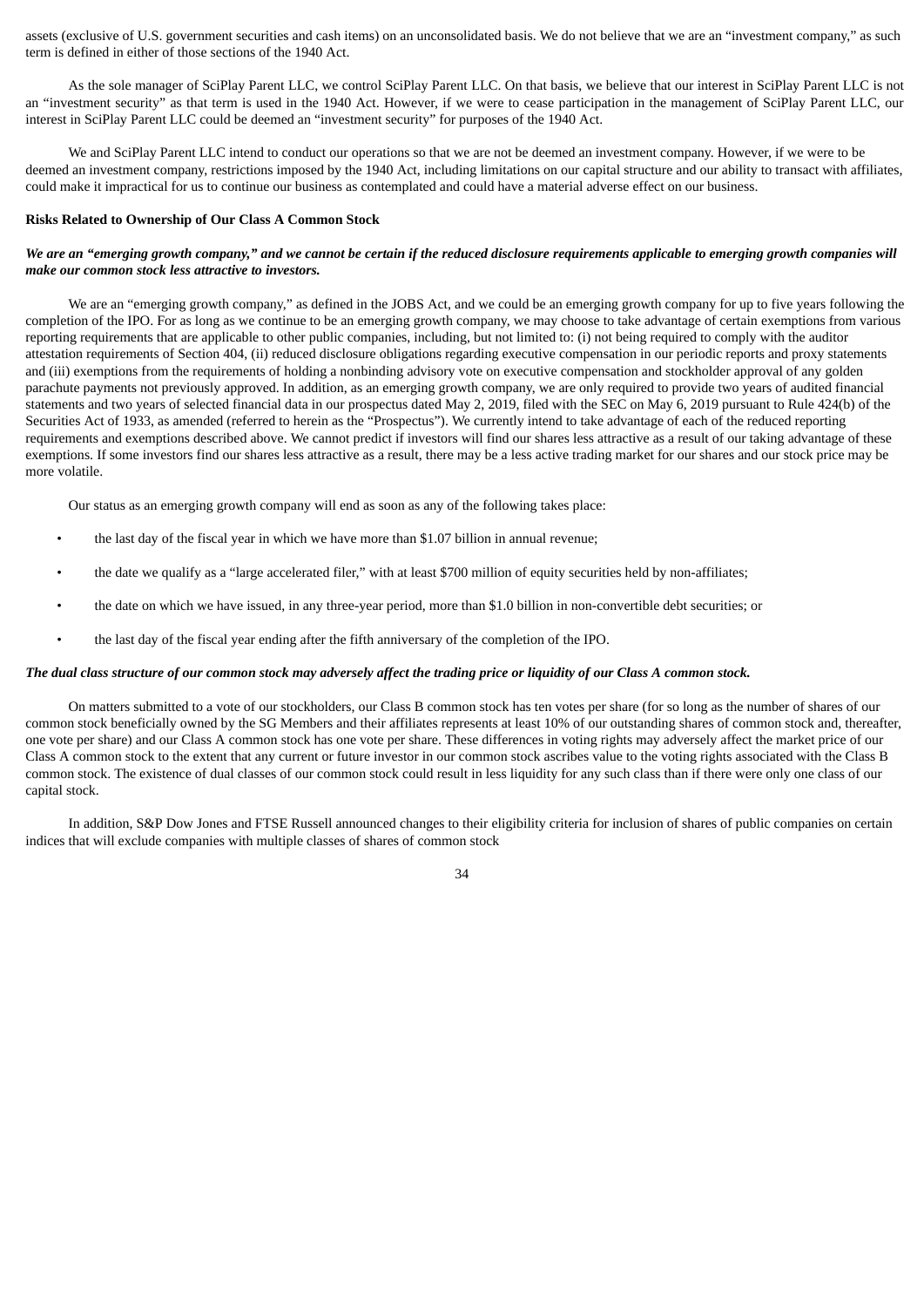from being added to such indices. In addition, several shareholder advisory firms have announced their opposition to the use of multiple class structures. As a result, the dual class structure of our common stock may prevent the inclusion of our Class A common stock in such indices and may cause shareholder advisory firms to publish negative commentary about our corporate governance practices or otherwise seek to cause us to change our capital structure. Any such exclusion from indices could result in a less active trading market for our Class A common stock. Any actions or publications by shareholder advisory firms critical of our corporate governance practices or capital structure could also adversely affect the value of our Class A common stock.

## The requirements of being a public company require significant resources and management attention and affect our ability to attract and retain *executive management and qualified board members.*

As a public company, we incur legal, accounting and other expenses that we did not previously incur before becoming a public company. We are subject to the Exchange Act, including the reporting requirements thereunder, the Sarbanes-Oxley Act, the Dodd-Frank Wall Street Reform and Consumer Protection Act, the NASDAQ rules and other applicable securities rules and regulations. Compliance with these rules and regulations has increased our legal and financial compliance costs, make some activities more difficult, time-consuming or costly and increase demand on our systems and resources, particularly after we are no longer an "emerging growth company." Further, we expect that these rules and regulations may make it more difficult and more expensive for us to obtain directors' and officers' liability insurance, which could make it more difficult for us to attract and retain qualified members of our board of directors.

Pursuant to Section 404, once we are no longer an emerging growth company, we may be required to furnish an attestation report on internal control over financial reporting issued by our independent registered public accounting firm. When our independent registered public accounting firm is required to undertake an assessment of our internal control over financial reporting, the cost of complying with Section 404 will significantly increase, and management's attention may be diverted from other business concerns, which could adversely affect our business and results of operations. We may need to hire more employees in the future or engage outside consultants to comply with the requirements of Section 404, which will further increase our cost and expense. In addition, enhanced legal and regulatory regimes and heightened standards relating to corporate governance and disclosure for public companies result in increased legal and financial compliance costs and make some activities more time-consuming.

## If we fail to put in place appropriate and effective internal control over financial reporting and disclosure controls and procedures, we may suffer harm *to our reputation and investor confidence level.*

If we fail to implement the requirements of Section 404(b) in the required timeframe once we are no longer an emerging growth company, we may be subject to sanctions or investigations by regulatory authorities, including the SEC and the NASDAQ. Furthermore, if we are unable to conclude that our internal control over financial reporting is effective, we could lose investor confidence in the accuracy and completeness of our financial reports, the market price of shares of our Class A common stock could decline, and we could be subject to sanctions or investigations by regulatory authorities. Failure to implement or maintain effective internal control over financial reporting and disclosure controls and procedures required of public companies could also restrict our future access to the capital markets.

## The SG Members have the right to have their LLC Interests redeemed or exchanged into shares of Class A common stock, which, if exercised, will dilute *our stockholders' economic interest in SciPlay.*

We have an aggregate of 602,280,000 shares of Class A common stock authorized but unissued, including 103,547,021 shares of Class A common stock issuable upon redemption or exchange of LLC Interests that are held by the SG Members. SciPlay Parent LLC entered into the Operating Agreement and, subject to certain restrictions set forth therein, the SG Members are entitled to have their LLC Interests redeemed or exchanged for shares of our Class A common stock or, at our option, cash.

Shares of our Class B common stock will be canceled on a one-for-one basis whenever the SG Members' LLC Interests are so redeemed or exchanged. While any redemption or exchange of LLC Interests and corresponding cancellation of our Class B common stock will reduce the SG Members' economic interest in SciPlay Parent LLC and its voting interest in us, the related issuance of our Class A common stock will dilute our stockholders' economic interest in SciPlay. We cannot predict the timing or size of any future issuances of our Class A common stock resulting from the redemption or exchange of LLC Interests.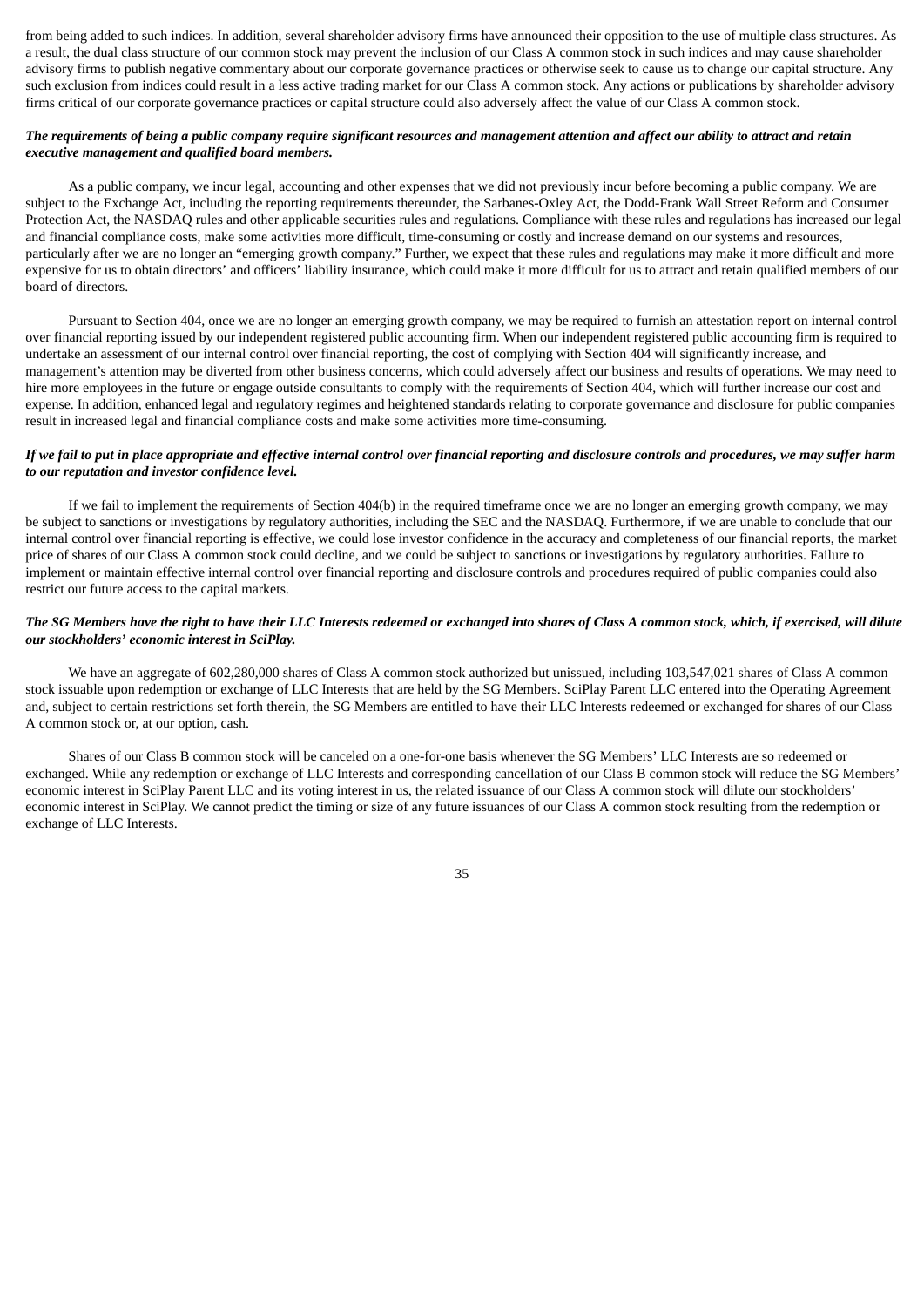## Future issuances or resales of Class A common stock by the SG Members or others, or the perception that such issuances or resales may occur, could *cause the market price of our Class A common shares to decline.*

We entered into the Registration Rights Agreement with the SG Members, pursuant to which the shares of Class A common stock issued to the SG Members upon redemption or exchange of LLC Interests will be eligible for resale, subject to certain limitations set forth therein. Any shares issued under our equity incentive plans pursuant to one or more effective registration statements will be eligible for sale in the public market, except to the extent that they are restricted by lock-up agreements and subject to compliance with Rule 144 in the case of our affiliates.

We cannot predict the size of future issuances of our Class A common stock or the effect, if any, that future issuances and sales of shares of our Class A common stock, including upon the redemption or exchange of LLC Interests, may have on the market price of our Class A common stock. Sales or distributions of substantial amounts of our Class A common stock, including shares issued in connection with an acquisition, or the perception that such sales or distributions could occur, may cause the market price of our Class A common stock to decline.

## If securities or industry analysts do not publish research or publish inaccurate or unfavorable research about our business, the price of our Class A *common stock and trading volume could decline.*

The trading market for our Class A common stock depends in part on the research and reports that securities or industry analysts publish about us or our business. If few or no securities or industry analysts cover us, the trading price for our Class A common stock would be negatively impacted. If one or more of the analysts who covers us downgrades our Class A common stock, publishes incorrect or unfavorable research about our business, ceases coverage of our company or fails to publish reports on us regularly, demand for our Class A common stock could decrease, which could cause the price of our Class A common stock or trading volume to decline.

## *We do not currently intend to pay dividends on our Class A common stock.*

We do not intend to pay any dividends to holders of our Class A common stock for the foreseeable future. We currently intend to invest our future earnings, if any, to fund our growth. Any determination to pay dividends in the future will be at the discretion of our board of directors and subject to limitations under applicable law. Therefore, our stockholders are not likely to receive any dividends on their Class A common stock for the foreseeable future, and the success of an investment in our Class A common stock will depend upon any future appreciation in its value. Moreover, any ability to pay dividends will be restricted by the terms of the Revolver, and may also be restricted by the terms of any future credit agreement or any future debt or preferred equity securities of us or our subsidiaries. Consequently, investors may need to sell all or part of their holdings of our Class A common stock after price appreciation, which may never occur, as the only way to realize any future gains on their investment.

## Provisions in our articles of incorporation, bylaws and Nevada law may prevent or delay an acquisition of us, which could decrease the trading price of *our Class A common stock.*

Our articles of incorporation and bylaws contain provisions that are intended to deter coercive takeover practices and inadequate takeover bids and to encourage prospective acquirers to negotiate with our board of directors rather than to attempt an unsolicited bid to acquire our company. These provisions include:

- rules regarding how our stockholders may present proposals or nominate directors for election at stockholder meetings;
- empowering only the board of directors to fill any vacancy on our board of directors, whether such vacancy occurs as a result of an increase in the number of directors or otherwise;
- the absence of cumulative voting rights in the election of directors;
- limiting the ability of stockholders to act by written consent or to call special meetings after Scientific Games ceases to beneficially own, directly or indirectly, more than 50% of our combined voting power; and
- the right of our board of directors to issue preferred stock without stockholder approval.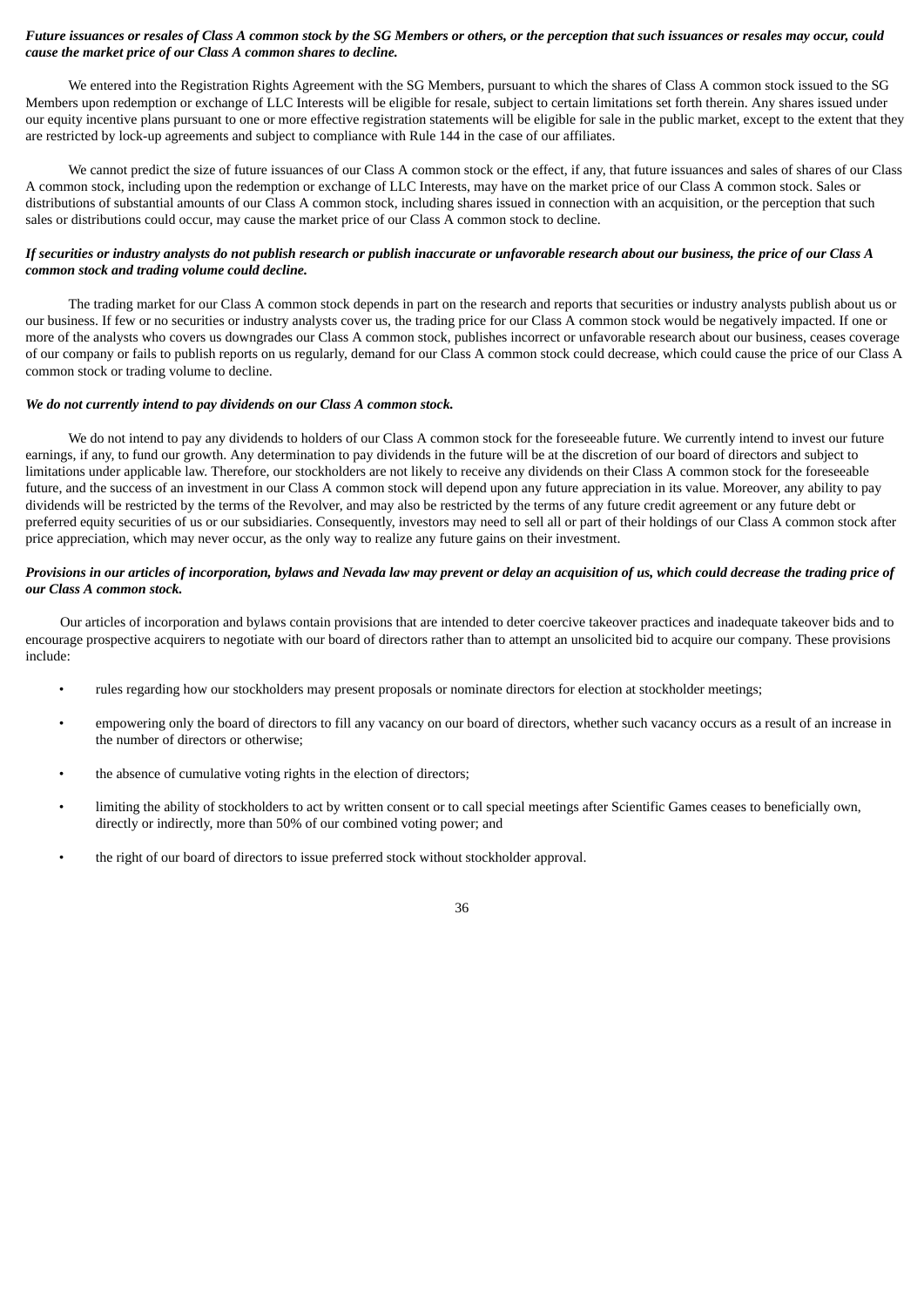These provisions could make it more difficult for a third party to acquire us, even if the third party's offer may be considered beneficial by many stockholders. Nevada law could also prevent attempts by our stockholders to replace or remove our current management and incumbent directors. As a result, stockholders may be limited in their ability to obtain a premium for their shares or control our management or board.

# The provisions of our articles of incorporation and bylaws requiring exclusive forum in the Eighth Judicial District Court of Clark County, Nevada for *certain types of lawsuits may have the effect of discouraging lawsuits against our directors and officers.*

Our articles of incorporation and bylaws provide that, to the fullest extent permitted by law, and unless we consent in writing to the selection of an alternative forum, the Eighth Judicial District Court of Clark County, Nevada, will be the sole and exclusive forum for any actions, suits or proceedings, whether civil, administrative or investigative (i) brought in our name or right or on our behalf, (ii) asserting a claim for breach of any fiduciary duty owed by any of our directors, officers, employees or agents to us or our stockholders, (iii) arising or asserting a claim arising pursuant to any provision of Nevada Revised Statutes ("NRS"), Chapters 78 or 92A or any provision of our articles of incorporation or our bylaws, (iv) to interpret, apply, enforce or determine the validity of our articles of incorporation and bylaws or (v) asserting a claim governed by the internal affairs doctrine; provided that the exclusive forum provisions will not apply to suits brought to enforce any liability or duty created by the Securities Act or the Exchange Act, or to any claim for which the federal courts have exclusive jurisdiction. Our articles of incorporation and bylaws will further provide that, in the event that the Eighth Judicial District Court of Clark County, Nevada does not have jurisdiction over any such action, suit or proceeding, then any other state district court located in the State of Nevada will be the sole and exclusive forum therefor and in the event that no state district court in the State of Nevada has jurisdiction over any such action, suit or proceeding, then a federal court located within the State of Nevada will be the sole and exclusive forum therefor. Although we believe these provisions benefit us by providing increased consistency in the application of Nevada law in the types of lawsuits to which they apply, these provisions may have the effect of discouraging lawsuits against our directors and officers. The enforceability of similar choice of forum provisions in other companies' articles of incorporation and bylaws has been challenged in legal proceedings, and it is possible that, in connection with any applicable action brought against us, a court could find the choice of forum provisions contained in our articles of incorporation and bylaws to be inapplicable or unenforceable in such action. If a court were to find the choice of forum provisions contained in our articles of incorporation and bylaws to be inapplicable or unenforceable in an action, we may incur additional costs associated with resolving such action in other jurisdictions, which could adversely affect our business, financial condition or results of operations. Limitations on director and officer liability and our indemnification of our directors and officers may discourage stockholders from bringing suit against a director or officer.

Our articles of incorporation and bylaws provide, pursuant to Nevada law, that our directors and officers will not be personally liable to us or our stockholders for damages as a result of any act or failure to act in his or her capacity as a director or officer unless (i) the statutory presumption in his or her favor established by NRS 78.138(3) is rebutted, (ii) the act or failure to act constituted a breach of his or her fiduciary duties as a director or officer, and (iii) the breach involved intentional misconduct, fraud or a knowing violation of law. These provisions may discourage stockholders from bringing suit against a director or officer for breach of fiduciary duty and may reduce the likelihood of derivative litigation brought by stockholders on our behalf against a director or officer. In addition, our articles of incorporation and bylaws require indemnification of directors and officers to the fullest extent permitted by Nevada law.

## We may issue shares of preferred stock in the future, which could make it difficult for another company to acquire us or could otherwise adversely affect *holders of our Class A common stock, which could depress the price of our Class A common stock.*

Our articles of incorporation authorize us to issue one or more series of preferred stock. Our board of directors will have the authority to determine the preferences, limitations and relative rights of the shares of preferred stock and to fix the number of shares constituting any series and the designation of such series, without any further vote or action by our stockholders. Our preferred stock could be issued with voting, liquidation, dividend and other rights superior to the rights of our Class A common stock. The potential issuance of preferred stock may delay or prevent a change in control of us, discourage bids for our Class A common stock at a premium to the market price, and materially and adversely affect the market price and the voting and other rights of the holders of our Class A common stock.

### We are and may be in the future subject to securities class action, which may harm our business and operating results.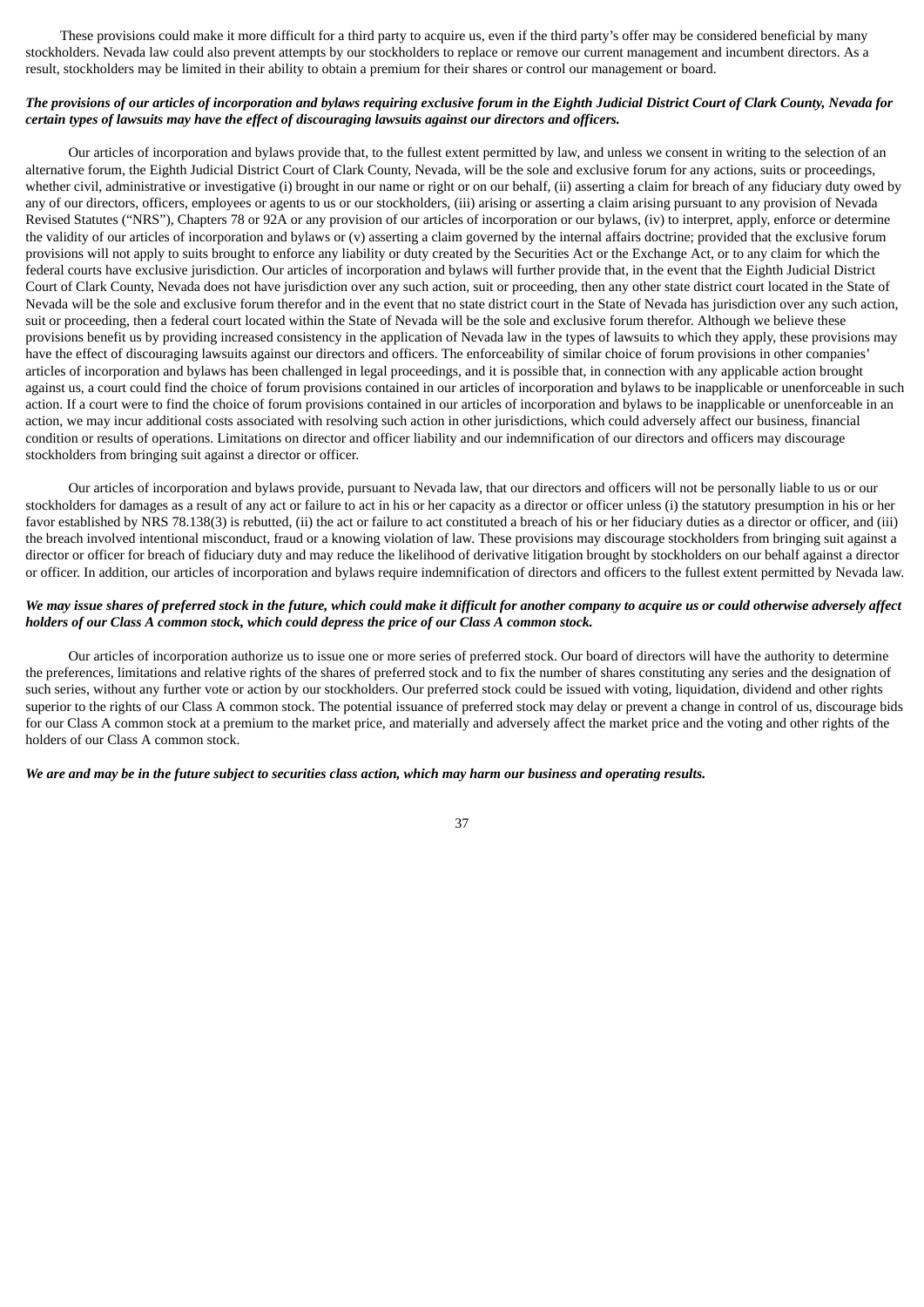Companies that have experienced volatility in the market price of their stock have been subject to securities class action litigation. We are and may be the target of this type of litigation in the future. Securities litigation against us may result in substantial costs and damages, and divert management's attention from other business concerns, which may seriously harm our business, results of operations, financial condition or cash flows. For additional information regarding our litigation, see Note 11.

We may also be called on to defend ourselves against lawsuits relating to our business operations. Some of these claims may seek significant damage amounts due to the nature of our business. Due to the inherent uncertainties of litigation, we cannot accurately predict the ultimate outcome of any such proceedings. A future unfavorable outcome in a legal proceeding could have an adverse impact on our business, financial condition and results of operations. In addition, current and future litigation, regardless of its merits, could result in substantial legal fees, settlement or judgment costs and a diversion of management's attention and resources that are needed to successfully run our business. For additional information regarding our litigation, see Note 11.

#### **ITEM 1B. UNRESOLVED STAFF COMMENTS**

None.

#### **ITEM 2. PROPERTIES**

We occupy approximately 56,395 square feet of space in the U.S. and approximately 32,006 square feet of space internationally. We believe that these facilities are adequate for our business as presently conducted. Set forth below is an overview of the principal leased real estate properties:

| Location          | Sq. Ft       | <b>Tenancy</b> |
|-------------------|--------------|----------------|
| Austin, Texas     | 21,063 Lease |                |
| Cedar Falls, Iowa | 35,332 Lease |                |
| Tel Aviv, Israel  | 32,006 Lease |                |

## **ITEM 3. LEGAL PROCEEDINGS**

For a description of our legal proceedings, see Note 11, which is incorporated by reference into this Item 3 of this Annual Report on Form 10-K.

### **ITEM 4. MINE SAFETY DISCLOSURES**

Not applicable.

# **PART II**

# **ITEM 5. MARKET FOR REGISTRANT'S COMMON EQUITY, RELATED STOCKHOLDER MATTERS AND ISSUER PURCHASES OF EQUITY SECURITIES**

#### **Market for Our Common Stock**

Our outstanding common stock is listed for trading on the Nasdaq Global Select Market under the symbol "SCPL". On February 14, 2020, the closing sale price for our common stock on the Nasdaq Global Select Market was \$10.55 per share. There was one holder of record of our Class A common stock and two holders of record of our Class B common stock as of February 14, 2020. This does not include the number of stockholders who hold shares of our common stock through banks, brokers or other financial institutions.

#### **Dividend Policy**

We have never paid any cash dividends on our common stock and do not presently intend to pay cash dividends on our common stock in the foreseeable future. Further, under the terms of certain of our debt agreements, we are limited in our ability to pay cash dividends or make certain other restricted payments (other than stock dividends) on our common stock. For further discussion related to dividend restrictions, see Note 1.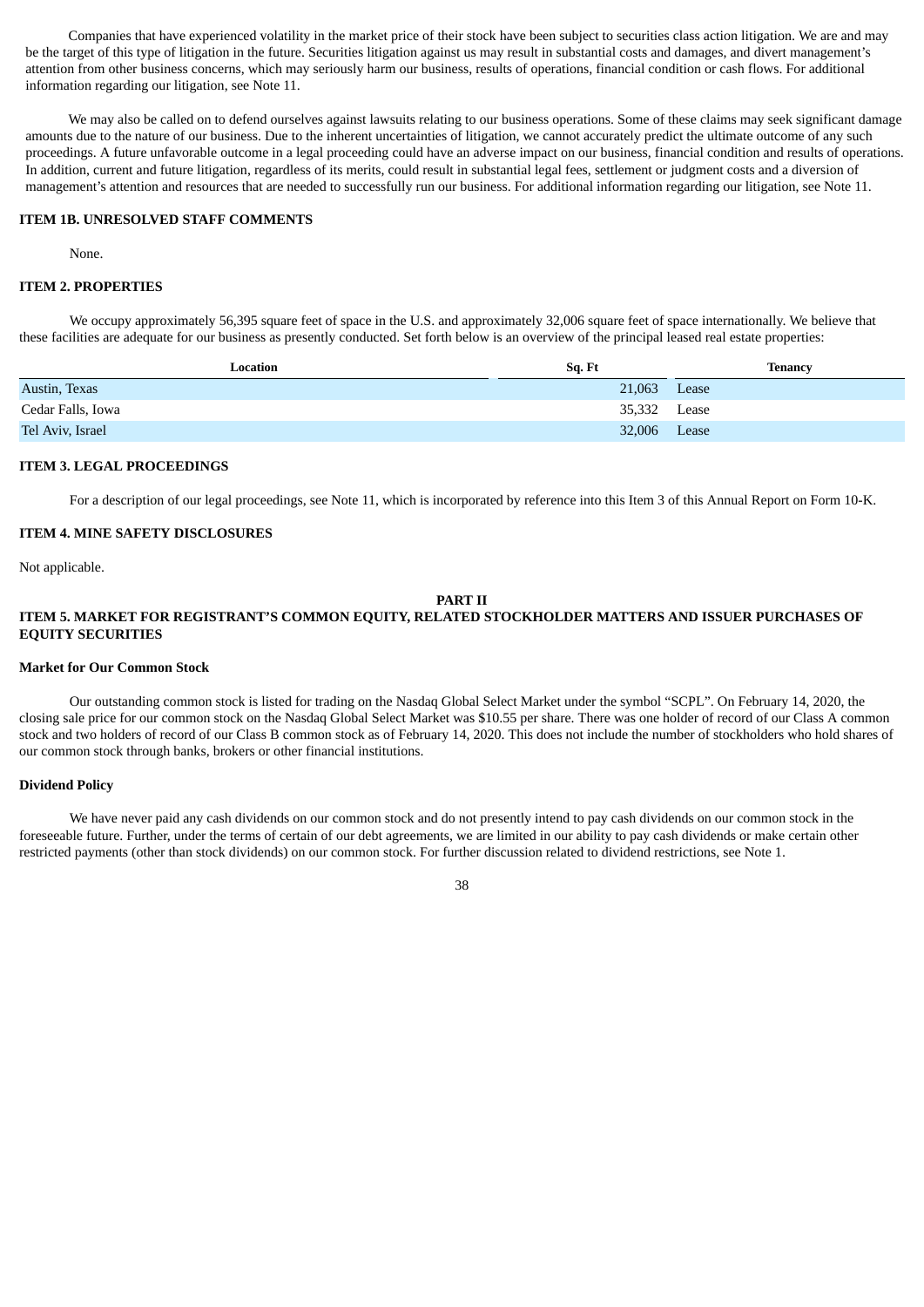#### **Unregistered Sales of Equity Securities and Use of Proceeds**

On May 2, 2019, in connection with the Operating Agreement and the filing of our amended and restated articles of incorporation, the Company issued a total of 124,272,340 shares of Class B common stock of the Company to the SG Members on a one-for-one basis equal to the number of LLC Interests held by the SG Members, in exchange for \$124,272.34.

In connection with the consummation of the IPO, SG Holding I sold an aggregate of 20,005,319 LLC Interests to the Company. Pursuant to the terms of our amended and restated articles of incorporation, an equal number of shares of Class B common stock were automatically cancelled upon the sale of such LLC Interests.

In connection with partial exercise of over-allotment option by the underwriters on June 4, 2019, 720,000 shares of Class A common stock were sold and an equal number of shares of Class B common stock were automatically canceled upon the exercise of the option.

No underwriters were involved in the issuance and sale of the shares of Class B common stock.

#### **Use of Proceeds from Initial Public Offering of Class A Common Stock**

On May 7, 2019, we completed the IPO of our Class A common stock pursuant to a Registration Statement (File No. 333-230727), which was declared effective on May 2, 2019.

Under the underwriting Agreement, Merrill Lynch, Pierce, Fenner & Smith Incorporated, J.P. Morgan Securities LLC, Deutsche Bank Securities Inc., Goldman Sachs & Co. LLC, Morgan Stanley & Co. LLC, Macquarie Capital (USA) Inc, RBC Capital Markets, LLC, Stifel, Nicolaus & Company, Incorporated, Wedbush Securities Inc. served as underwriters in the IPO.

Under the Registration Statement, we issued and sold 22,720,000 shares of our Class A common stock at a price of \$16.00 per share, after giving effect to the underwriters' exercise of their over-allotment option. We received net proceeds of approximately \$341.7 million, net of underwriting discount but before offering expenses of \$9.3 million. There has been no material change in the use of proceeds as described in the Prospectus.

#### **Stockholder Return Performance Graph**

The following graph compares the cumulative total stockholder return over the eight-month period ended December 31, 2019 of our then outstanding common stock, the NASDAQ Composite Index and indices of our peer group companies that operate in industries or lines of business similar to ours.

Our peer group companies consist of Zynga Inc. (NASDAQ: ZNGA), Tencent Holdings Ltd. (OTC Market: TCTZF), Rovio Entertainment Oyj (OTC Market: ROVVF), Glu Mobile Inc. (NASDAQ: GLUU), Electronic Arts Inc. (NASDAQ: EA), Doubleu Games Co Ltd (Korea Exchange: 192080), Changyou.com Ltd (NASDAQ: CYOU) and Activision Blizzard Inc (NASDAQ: ATVI).

The companies in our peer group have been weighted based on their relative market capitalization each month. The graph assumes that \$100 was invested in our then outstanding common stock, the NASDAQ Composite Index and the peer group indices at the beginning of the eight-month period and that all dividends were reinvested. The comparisons are not intended to be indicative of future performance of our common stock.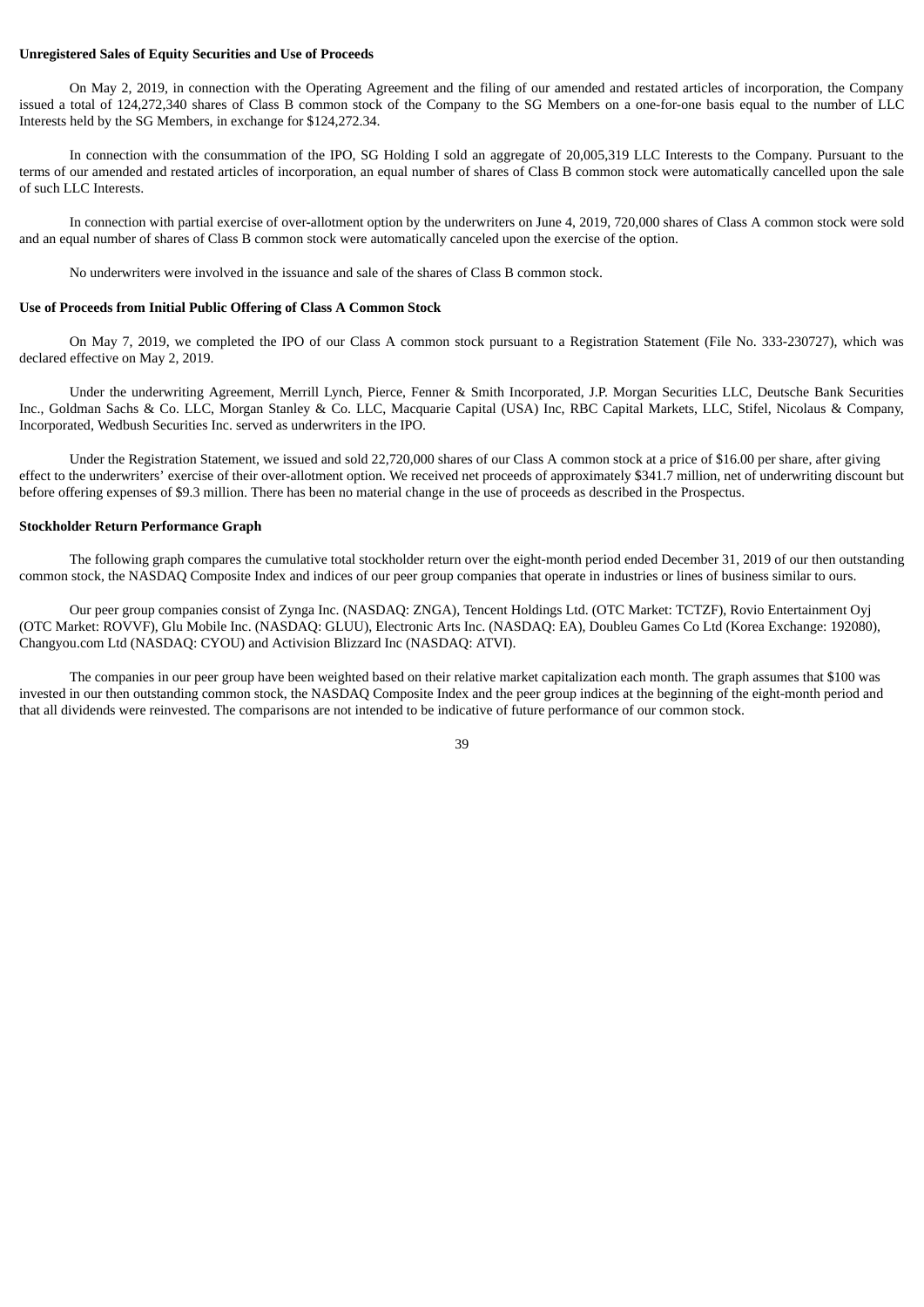

**COMPARISON OF 8 MONTH CUMULATIVE TOTAL RETURN\*** 

\*\$100 invested on 5/7/19 in stock or 4/30/19 in index, including reinvestment of dividends.

|                            | 5/7/2019 |     | 5/19   |              | 6/19  |      | 7/19         |              | 8/19     |              | 9/19     |     | 10/19    |     | 11/19            |     | 12/19  |
|----------------------------|----------|-----|--------|--------------|-------|------|--------------|--------------|----------|--------------|----------|-----|----------|-----|------------------|-----|--------|
| <b>SciPlay Corporation</b> | 100.00   |     | 106.60 | <sup>S</sup> | 91.34 | - \$ | 69.49        | $\mathbb{S}$ | 63.36    |              | 71.29    | -SS | 64.42 \$ |     | 78.48            |     | 81.88  |
| NASDAQ Composite           | 100.00   | -SS | 92.21  | <b>S</b>     | 99.14 |      | \$ 101.27 \$ |              | 98.78 \$ |              | 99.31 \$ |     |          |     | 103.00 \$ 107.78 | S S | 111.69 |
| Peer Group                 | 100.00   |     | 90.31  |              | 97.57 | -SS  | 99.19        | S            | 89.43    | $\mathbb{S}$ | 91.37    | -SI | 89.38    | S S | 92.52            |     | 104.96 |

#### **ITEM 6. SELECTED FINANCIAL DATA**

The following tables present the selected consolidated financial and other data for SciPlay and SG Social Holding Company II, LLC for the periods indicated, in accordance with related SEC guidance on financial reporting for emerging growth companies. SG Social Holding Company II, LLC is SciPlay's predecessor for financial reporting purposes, and accordingly, for all periods presented prior to May 7, 2019, the financial statements represent the financial statements of the predecessor. The selected consolidated statements of income data for the years ended December 31, 2019, 2018 and 2017 and the selected consolidated balance sheet data as of December 31, 2019, December 31, 2018 and December 31, 2017 are derived from the audited consolidated financial statements of SciPlay and its subsidiaries and SG Social Holding Company II, LLC and its subsidiaries.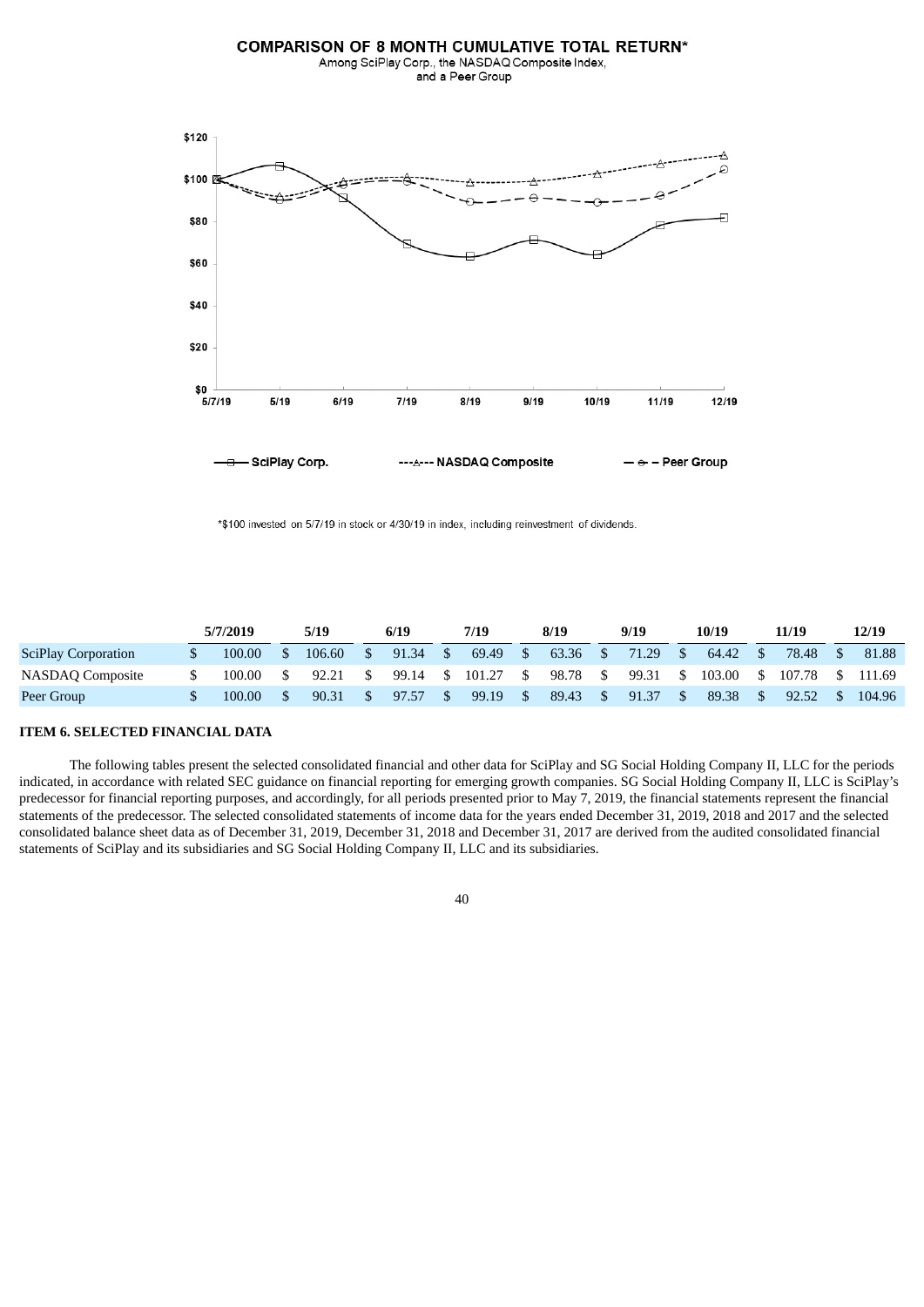# **THREE YEAR SUMMARY OF SELECTED FINANCIAL DATA (in millions, except per share amounts)**

|                                                                 | As of and for the Years Ended December 31, |       |      |       |      |       |  |  |  |
|-----------------------------------------------------------------|--------------------------------------------|-------|------|-------|------|-------|--|--|--|
|                                                                 |                                            | 2019  | 2018 |       |      | 2017  |  |  |  |
| Total revenue                                                   | \$                                         | 465.8 | - \$ | 416.2 | - \$ | 361.4 |  |  |  |
| Net income                                                      | \$                                         | 93.5  | - \$ | 39.0  | - \$ | 23.1  |  |  |  |
| Net income attributable to SciPlay                              | \$                                         | 32.4  | - \$ | 39.0  | - \$ | 23.1  |  |  |  |
|                                                                 |                                            |       |      |       |      |       |  |  |  |
| Basic and diluted net income attributable to SciPlay per share: |                                            |       |      |       |      |       |  |  |  |
| <b>Basic</b>                                                    | \$                                         | 1.43  | - \$ | 1.72  | - \$ | 1.02  |  |  |  |
| <b>Diluted</b>                                                  | \$                                         | 1.43  | -\$  | 1.72  | - \$ | 1.02  |  |  |  |
|                                                                 |                                            |       |      |       |      |       |  |  |  |
| <b>Balance Sheet Data</b>                                       |                                            |       |      |       |      |       |  |  |  |
| Total assets                                                    | \$                                         | 384.6 | - \$ | 194.9 | - \$ | 211.6 |  |  |  |
| Total contingent acquisition consideration liability            | \$                                         | 4.0   | S    | 29.3  | - \$ | 1.8   |  |  |  |
|                                                                 |                                            |       |      |       |      |       |  |  |  |

## **ITEM 7. MANAGEMENT'S DISCUSSION AND ANALYSIS OF FINANCIAL CONDITION AND RESULTS OF OPERATIONS**

The following discussion is intended to enhance the reader's understanding of our operations and current business environment and should be read in conjunction with the description of our business (see Part I, Item 1 of this Annual Report on Form 10-K) and our Consolidated Financial Statements and Notes (see Part IV, Item 15 of this Annual Report on Form 10-K).

This "Management's Discussion and Analysis of Financial Condition and Results of Operations" contains forward-looking statements within the meaning of the Private Securities Litigation Reform Act of 1995 and should be read in conjunction with the disclosures and information contained and referenced under "Forward-Looking Statements" and "Risk Factors" included in this Annual Report on Form 10-K.

## **BUSINESS OVERVIEW**

On May 7, 2019, we completed the IPO as described in Note 1.

We are a leading developer and publisher of digital games on mobile and web platforms. We currently offer seven core games, including social casino games Jackpot Party Casino, Gold Fish Casino, Hot Shot Casino and Quick Hit Slots, and casual games MONOPOLY Slots, Bingo *Showdown* and *88 Fortunes Slots*. Our social casino games typically include slots-style game play and occasionally include table games-style game play, while our casual games blend slots-style or bingo game play with adventure game features. All of our games are offered and played on multiple platforms, including Apple, Google, Facebook, and Amazon, with some of our games available on Microsoft and other web and mobile platforms. In addition to our internally created games, our content library includes recognizable, real-world slot and table games content from Scientific Games. This content allows players who like playing land-based slot machines to enjoy some of those same titles in our free-to-play games. We have access to Scientific Games' library of more than 1,500 iconic casino titles, including titles and content from third-party licensed brands such as *JAMES BOND*, *MONOPOLY*, *CIRQUE DU SOLEIL, FLINTSTONES*, *CHEERS* and *THE GODFATHER*.

We generate substantially all of our revenue from the sale of virtual coins, chips and bingo cards, which players of our games can use to play casinostyle slot games and table games and bingo games. Players who install our games receive free virtual coins, cards or chips upon the initial launch of the game and additional free virtual coins, cards or chips at specific time intervals. Players may exhaust the virtual coins, cards or chips that they receive for free and may choose to purchase additional virtual coins, cards or chips in order to extend their time of game play.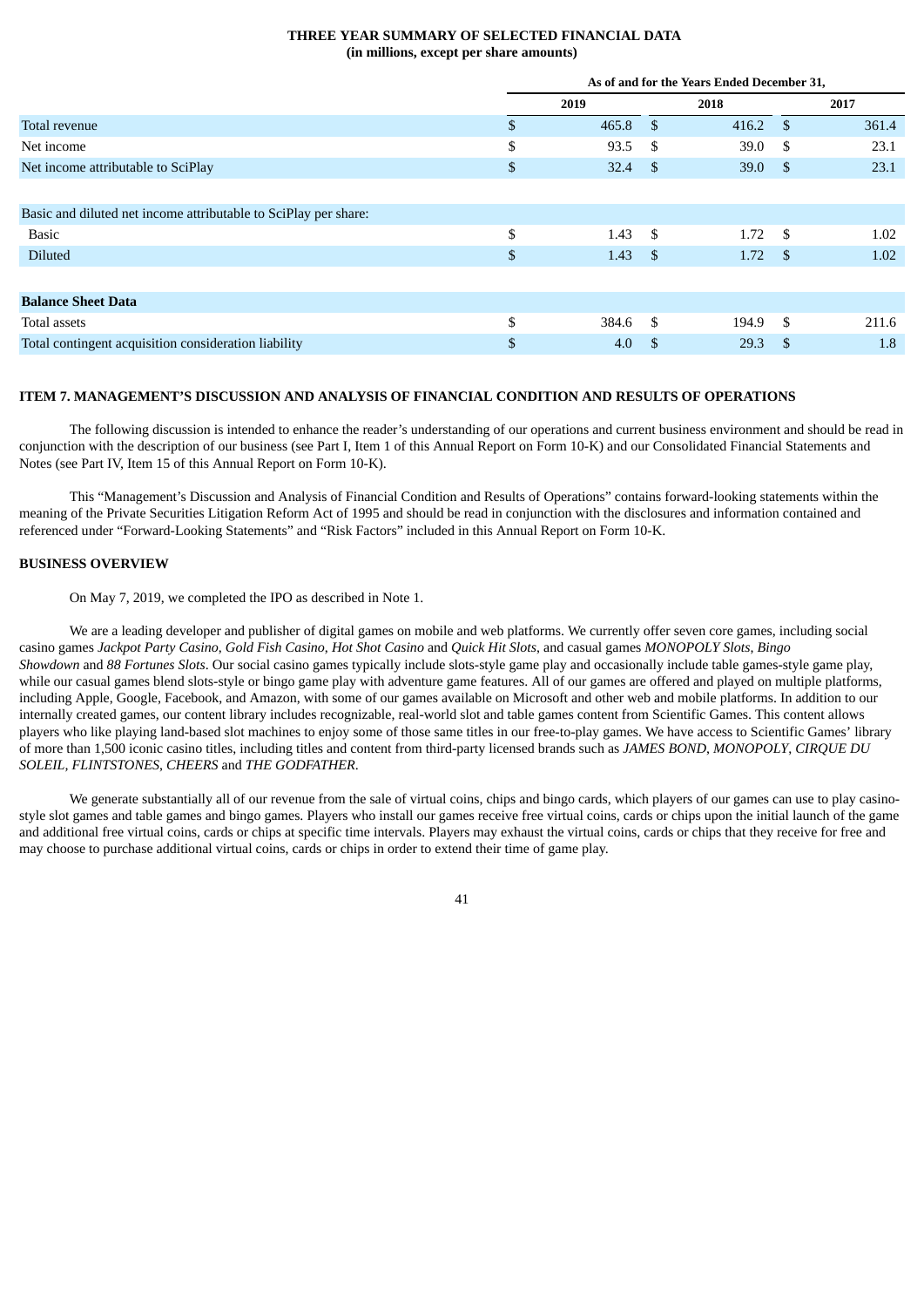Our year over year total revenue growth of 12% was higher than the overall industry trend. We believe that there is an opportunity for improved operating results in 2020 and beyond, as we continue to execute on our strategic game updates, international pilot testing and enhanced analytics. During the fourth quarter of 2019, we deployed significant updates across a number of our portfolio games, including Gold Fish and Monopoly, and are beginning to see improved results.

## **KEY PERFORMANCE INDICATORS AND NON-GAAP MEASURES**

 We manage our business by tracking several key performance indicators, each of which is tracked by our internal analytics systems and more fully described below and referred to in our discussion of operating results. Our key performance indicators are impacted by several factors that could cause them to fluctuate on a quarterly basis, such as platform providers' policies, restrictions, seasonality, user connectivity and addition of new content to certain portfolios of games. Future growth in players and engagement will depend on our ability to retain current players, attract new players, launch new games and features and expand into new markets and distribution platforms.

#### *Mobile Penetration*

Mobile penetration is defined as the percentage of total revenue generated from mobile platforms. We believe this indicator provides useful information in understanding revenue generated from mobile platforms such as smartphones and tablets.

#### *Average Monthly Active Users (MAU)*

MAU is defined as the number of individual users who played a game during a particular month. An individual who plays multiple games or from multiple devices may, in certain circumstances, be counted more than once. However, we use third-party data to limit the occurrence of multiple counting. Average MAU for a period is the average of MAUs for each month for the period presented. We believe this indicator provides useful information in understanding the number of users reached across our portfolio of games on a monthly basis.

## *Average Daily Active Users (DAU)*

DAU is defined as the number of individual users who played a game on a particular day. An individual who plays multiple games or from multiple devices may, in certain circumstances, be counted more than once. However, we use third-party data to limit the occurrence of multiple counting. Average DAU for a period is the average of the monthly average DAUs for the period presented. We believe this indicator provides useful information in understanding the number of users reached across our portfolio of games on a daily basis.

## *Average Revenue Per Daily Active User* (*ARPDAU)*

ARPDAU is calculated by dividing revenue for the period by the average DAU for the period and then dividing by the number of days in the period. We believe this indicator provides useful information reflecting game monetization.

### *Average Monthly Paying Users (MPU)*

MPU is defined as the number of individual users who made an in-game purchase during a particular month. An individual who made purchases in multiple games or from multiple devices may, in certain circumstances, be counted more than once. However, we use third-party data to limit the occurrence of multiple counting. Average MPU for a period is the average of MPUs for each month for the period presented. We believe this indicator provides useful information in understanding the number of users reached across our portfolio of games making in-game purchases on a monthly basis.

#### *Payer Conversion Rate*

Payer conversion rate is calculated by dividing average MPU for the period by the average MAU for the same period. We believe this indicator provides useful information reflecting game monetization.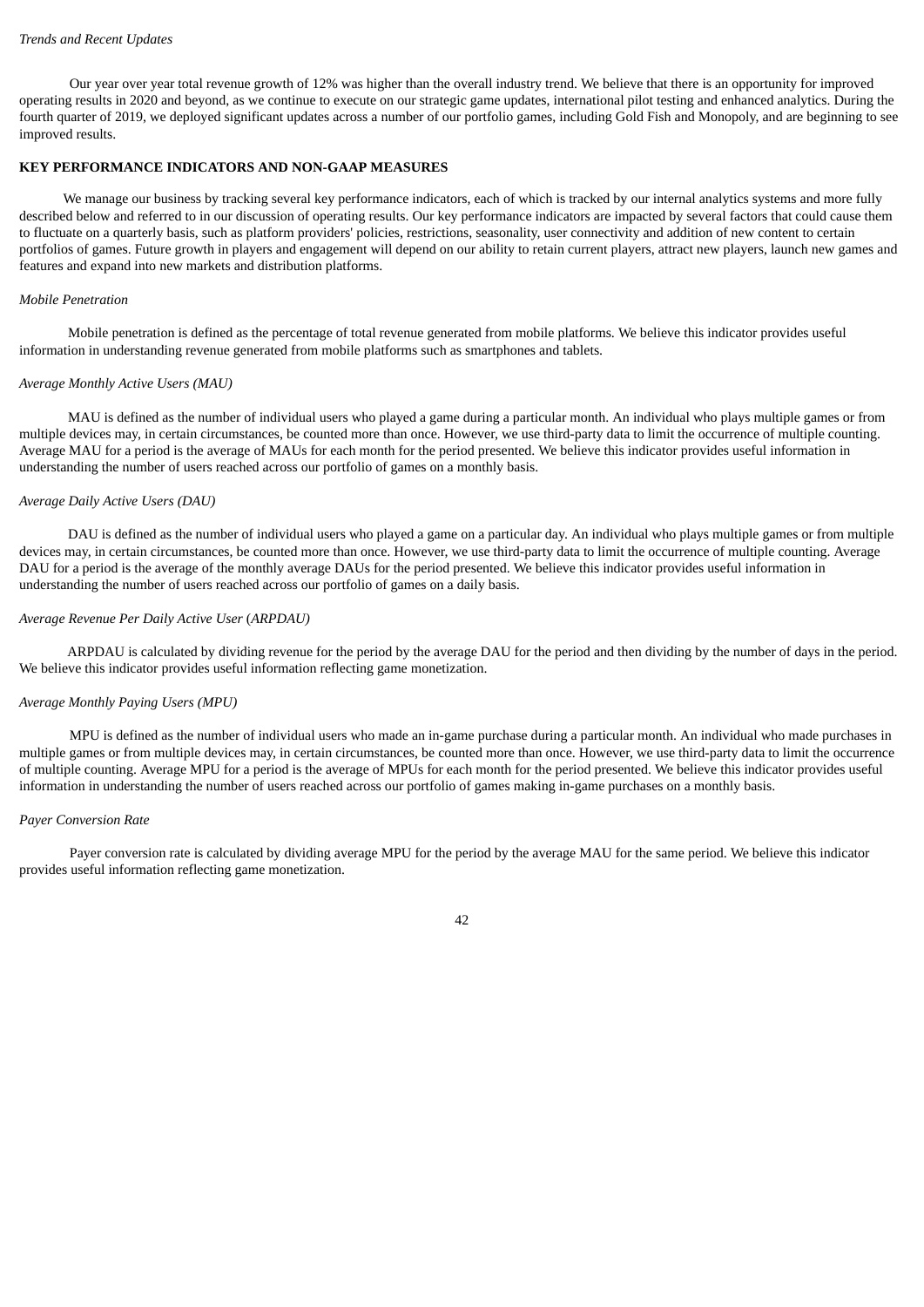## *Non-GAAP Financial Measures*

Adjusted EBITDA, or AEBITDA, as used herein, is a non-GAAP financial measure that is presented as supplemental disclosure and is reconciled to net income attributable to SciPlay as the most directly comparable GAAP measure as set forth in the below table. We define AEBITDA to include net income attributable to SciPlay before: (1) net income attributable to noncontrolling interest; (2) interest expense; (3) income tax (benefit) expense; (4) depreciation and amortization; (5) contingent acquisition consideration; (6) restructuring and other, which includes charges or expenses attributable to: (a) employee severance; (b) management changes; (c) restructuring and integration; (d) M&A and other, which includes: (i) M&A transaction costs; (ii) purchase accounting adjustments; (iii) unusual items (including certain legal settlements) and (iv) other non-cash items; and (e) cost-savings initiatives; (7) stock-based compensation; (8) loss (gain) on debt financing transactions; and (9) other expense (income) including foreign currency (gains) and losses. We also use AEBITDA margin, a non-GAAP measure, which we calculate as AEBITDA as a percentage of revenue.

Our management uses AEBITDA and AEBITDA margin to, among other things: (i) monitor and evaluate the performance of our business operations; (ii) facilitate our management's internal comparisons of our historical operating performance and (iii) analyze and evaluate financial and strategic planning decisions regarding future operating investments and operating budgets. In addition, our management uses AEBITDA and AEBITDA margin to facilitate management's external comparisons of our results to the historical operating performance of other companies that may have different capital structures and debt levels.

Our management believes that AEBITDA and AEBITDA margin are useful as they provide investors with information regarding our financial condition and operating performance that is an integral part of our management's reporting and planning processes. In particular, our management believes that AEBITDA is helpful because this non-GAAP financial measure eliminates the effects of restructuring, transaction, integration or other items that management believes have less bearing on our ongoing underlying operating performance. Management believes AEBITDA margin is useful as it provides investors with information regarding the underlying operating performance and margin generated by our business operations.

### **COMPONENTS OF RESULTS OF OPERATIONS**

#### *Revenue*

We generate substantially all of our revenue from the sale of virtual coins, chips and bingo cards, which players of our games can use to play slot games, table games and bingo games. Revenue from the sale of virtual coins, chips and bingo cards is generated on mobile and web platforms. Other revenue primarily represents advertising revenue, which is currently an insignificant portion of our total revenue. We expect our overall revenue to continue to grow as we continue to increase our market share and execute our strategy. As player platform preferences change and continue to migrate to mobile, we expect revenue generated on web platforms to continue to decline.

## *Operating Expenses*

Operating expenses consist primarily of cost of revenue, sales and marketing expenses, general and administrative expenses, R&D, D&A, contingent acquisition consideration, and restructuring and other expenses, each more fully described below. D&A expense is excluded from cost of revenue and other operating expenses, and is separately presented on the consolidated statements of income.

## *Cost of Revenue*

Cost of revenue consists primarily of fees paid to platform providers such as Facebook, Google, Apple, Amazon and Microsoft, which generally represent 30% of revenue, and licensing fees, which includes intellectual property royalties paid to both affiliated and unaffiliated third parties, and other direct expenses incurred to generate revenue. We expect the aggregate amount of cost of revenue to increase for the foreseeable future as we grow our revenue and expand our business.

## *Sales and Marketing*

Sales and marketing expenses consist primarily of advertising costs related to marketing and player acquisition and retention, salaries and benefits for our sales and marketing employees and fees paid to consultants. We intend to continue to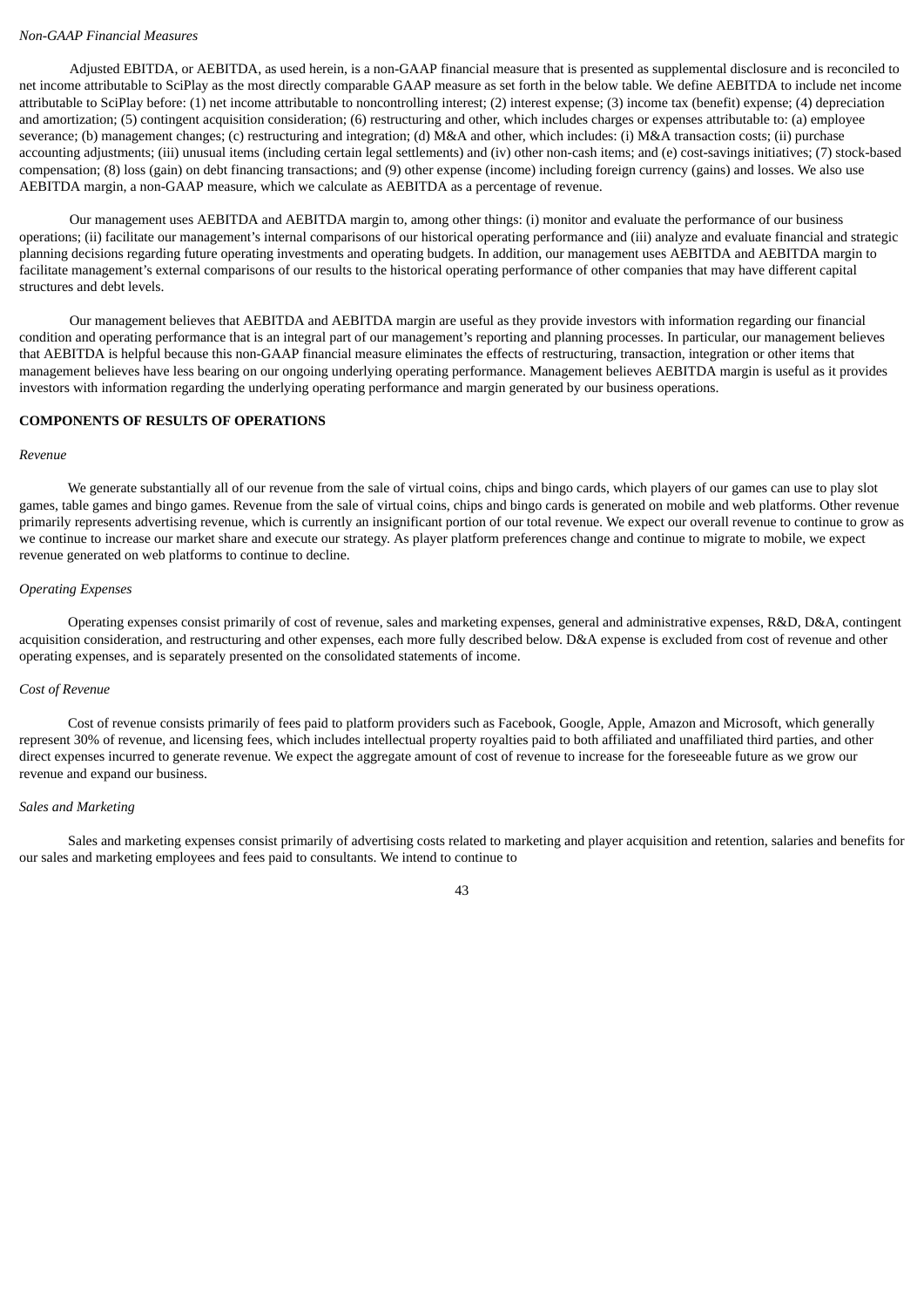invest in sales and marketing to grow our player base both for our existing games and future games we may deploy. As a result, we expect the aggregate amount of sales and marketing expenses to increase for the foreseeable future as we grow our revenues and business and deploy new games. As deployed games mature, we generally expect sales and marketing expenses as a percentage of revenue attributable to such games to decrease.

#### *General and Administrative*

General and administrative expenses consist primarily of salaries, benefits, and stock-based compensation for our executives, finance, information technology, human resources and other administrative employees, and includes administrative parent services (see Note 10). In addition, general and administrative expenses include outside consulting, legal and accounting services, facilities and other supporting overhead costs not allocated to other departments. We expect that our aggregate amount of general and administrative expenses will increase for the foreseeable future as we continue to grow our business and incur additional expenses associated with being a publicly traded company.

#### *R&D*

R&D expenses consist primarily of costs associated with game development, such as associated salaries, benefits, facilities and other supporting overhead costs associated with game development. Continued investment in enhancing existing games and developing new games is important to attaining our strategic objectives. As a result, we expect the aggregate amount of R&D expenses to increase for the foreseeable future as we grow our business, focus on retention of our development team and grow our facilities.

#### *Contingent Acquisition Consideration*

Contingent acquisition consideration expense consists of incremental consideration to be paid to former owners of businesses we acquired, the amount of which exceeds the acquisition date estimation. As described in Note 1, when an acquisition includes future consideration to be paid to previous owners of those businesses we have acquired, we estimate the fair value of the future payments and record the acquisition-date fair value as a component of the purchase price. We monitor such arrangements and evaluate them when conditions change. Any adjustments subsequent to the acquisition date estimate are recorded as contingent acquisition consideration expense. Because such expense is based on our current expectations of the future results of the acquired businesses, any adjustments are recorded if our expectations for the future change. Although we currently do not have any expectation that we will incur future contingent acquisition consideration, any such expenses will be dependent on future merger and acquisition activities and terms of those arrangements.

#### *Restructuring and Other*

Our restructuring and other expenses include charges or expenses attributable to: (i) employee severance; (ii) management restructuring and related costs; (iii) restructuring and integration; (iv) cost savings initiatives; and (v) acquisition related and other unusual items other than contingent acquisition consideration. Restructuring and other expenses will increase or decrease based on management actions and/or occurrence of charges described herein.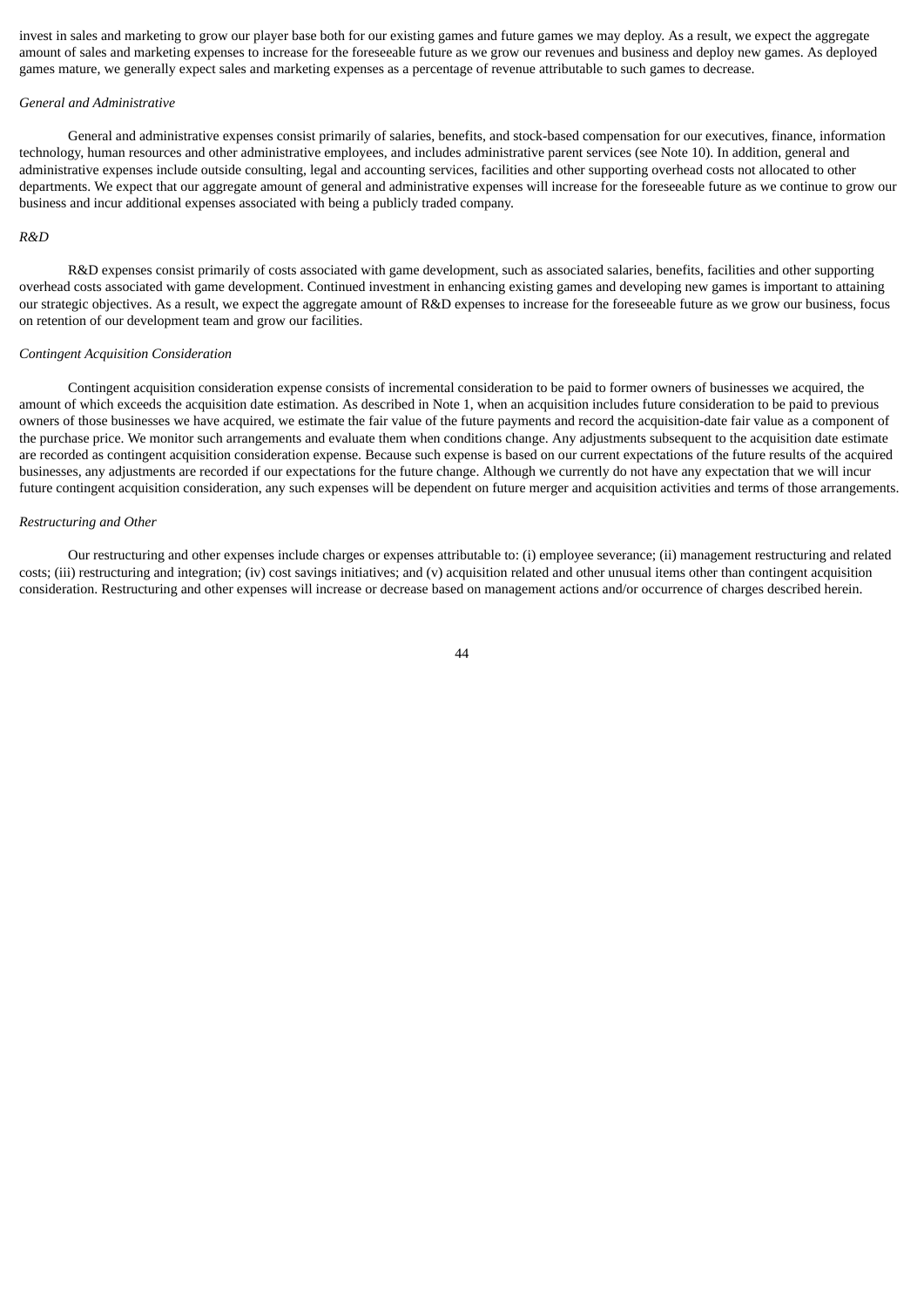# **RESULTS OF OPERATIONS**

*Summary of Results of Operations*

|                                                   | <b>Years ended December 31,</b> |    | <b>Variance</b> |    |                    |       |  |  |
|---------------------------------------------------|---------------------------------|----|-----------------|----|--------------------|-------|--|--|
| (\$ in millions, except percentages)              | 2019                            |    | 2018            |    | 2019 vs. 2018      |       |  |  |
| Revenue                                           | \$<br>465.8                     | S  | 416.2           | \$ | 49.6               | 12 %  |  |  |
| Operating expenses                                | 362.1                           |    | 369.8           |    | (7.7)              | (2)%  |  |  |
| <b>Operating income</b>                           | 103.7                           |    | 46.4            |    | 57.3               | 123 % |  |  |
| Net income                                        | 93.5                            |    | 39.0            |    | 54.5               | 140 % |  |  |
| Net income attributable to SciPlay                | 32.4                            |    | 39.0            |    | (6.6)              | (17)% |  |  |
| AEBITDA                                           | \$<br>122.3                     | \$ | 94.0            | \$ | 28.3               | 30 %  |  |  |
| Net income margin                                 | 20.1%                           |    | 9.4%            |    | 10.7 <sub>pp</sub> | nm    |  |  |
| AEBITDA margin                                    | 26.3%                           |    | 22.6%           |    | 3.7 <sub>pp</sub>  | nm    |  |  |
| $pp = percentage points.$<br>nm = not meaningful. |                                 |    |                 |    |                    |       |  |  |

The following table reconciles Net income attributable to SciPlay to AEBITDA and AEBITDA margin:

|                                                    |               | <b>Years ended December 31,</b> |    |       |  |  |  |  |  |  |  |
|----------------------------------------------------|---------------|---------------------------------|----|-------|--|--|--|--|--|--|--|
| (\$ in millions, except percentages)               |               | 2019                            |    | 2018  |  |  |  |  |  |  |  |
| Net income attributable to $SciPlay^{(1)}$         | \$            | 32.4                            | \$ | 39.0  |  |  |  |  |  |  |  |
| Net income attributable to noncontrolling interest |               | 61.1                            |    |       |  |  |  |  |  |  |  |
| Net income                                         |               | 93.5                            |    | 39.0  |  |  |  |  |  |  |  |
| Contingent acquisition consideration               |               | 1.7                             |    | 27.5  |  |  |  |  |  |  |  |
| Restructuring and other                            |               | 1.0                             |    | 1.0   |  |  |  |  |  |  |  |
| Depreciation and amortization                      |               | 7.0                             |    | 15.1  |  |  |  |  |  |  |  |
| Income tax expense                                 |               | 8.7                             |    | 10.4  |  |  |  |  |  |  |  |
| Stock-based compensation                           |               | 8.9                             |    | 4.0   |  |  |  |  |  |  |  |
| Other expense (income), net                        |               | 1.5                             |    | (3.0) |  |  |  |  |  |  |  |
| AEBITDA <sup>(2)</sup>                             | \$            | 122.3                           | \$ | 94.0  |  |  |  |  |  |  |  |
| Revenue                                            | $\mathcal{S}$ | 465.8                           | \$ | 416.2 |  |  |  |  |  |  |  |
| Net income margin (Net income/Revenue)             |               | 20.1%                           |    | 9.4%  |  |  |  |  |  |  |  |
| AEBITDA margin (AEBITDA/Revenue) <sup>(2)</sup>    |               | 26.3%                           |    | 22.6% |  |  |  |  |  |  |  |
| Royalties for Scientific Games $IP(1)$             | \$            | 10.2                            | \$ | 26.1  |  |  |  |  |  |  |  |

(1) Under the terms of the IP License Agreement, as more fully described in Note 10, we acquired an exclusive (subject to certain limited exceptions), perpetual, non-royalty-bearing license for intellectual property create

*Revenue, Key Performance Indicators and Other Metrics*

|                  |    | <b>Years ended December 31,</b> |    |       | Variance |               |        |  |  |  |
|------------------|----|---------------------------------|----|-------|----------|---------------|--------|--|--|--|
| (\$ in millions) |    | 2019                            |    | 2018  |          | 2019 vs. 2018 |        |  |  |  |
| Mobile           | \$ | 391.0                           | -S | 323.3 | -\$      | 67.7          | 21 %   |  |  |  |
| Web              |    | 74.8                            |    | 92.8  |          | (18.0)        | (19)%  |  |  |  |
| Other            |    |                                 |    | 0.1   |          | (0.1)         | (100)% |  |  |  |
| Total revenue    |    | 465.8                           | S  | 416.2 |          | 49.6          | $12\%$ |  |  |  |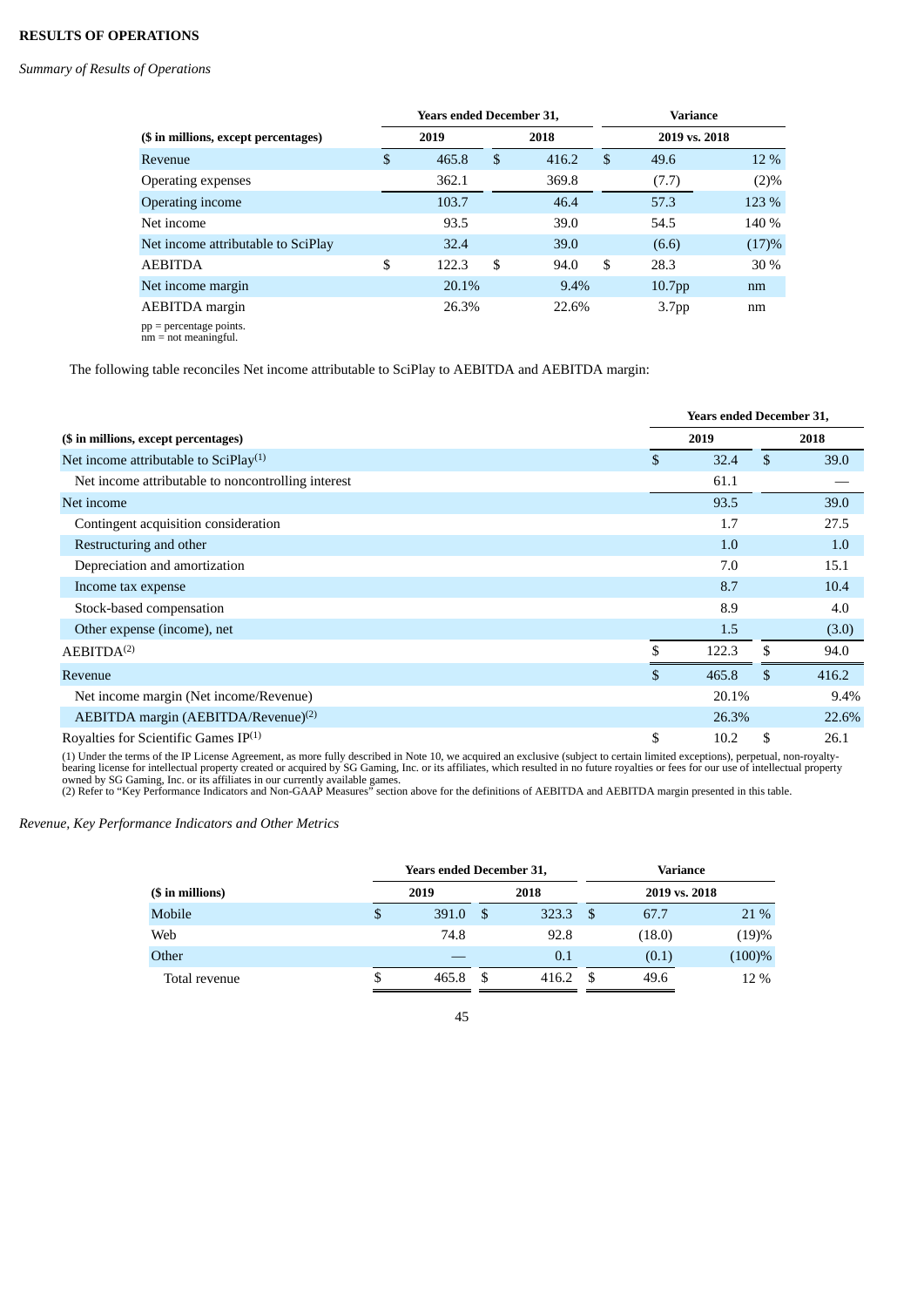Revenue information by geography is summarized as follows:

|                  |    | <b>Years ended December 31,</b> | Variance |               |       |       |  |  |
|------------------|----|---------------------------------|----------|---------------|-------|-------|--|--|
| (\$ in millions) |    | 2019                            | 2018     | 2019 vs. 2018 |       |       |  |  |
| U.S.             | Ъ  | 434.2                           | 380.3    | $\mathbf{s}$  | 53.9  | 14 %  |  |  |
| International    |    | 31.6                            | 35.9     |               | (4.3) | (12)% |  |  |
| Total revenue    | \$ | 465.8                           | 416.2    |               | 49.6  | 12 %  |  |  |

The following reflects our Key Performance Indicators and Other Metrics:

|                                                                                  |    | <b>Years ended December 31,</b> |   |       |    | Variance      |           |  |  |
|----------------------------------------------------------------------------------|----|---------------------------------|---|-------|----|---------------|-----------|--|--|
| (in millions, except ARPDAU, Average monthly revenue per payer, and percentages) |    | 2019                            |   | 2018  |    | 2019 vs. 2018 |           |  |  |
| Mobile Penetration $(1)$                                                         |    | 83%                             |   | 78%   |    | $5$ pp        | nm        |  |  |
| Average $MAU(1)$                                                                 |    | 8.0                             |   | 8.3   |    | (0.3)         | $(3.6)\%$ |  |  |
| Average DAU <sup>(1)</sup>                                                       |    | 2.7                             |   | 2.6   |    | 0.1           | 3.8%      |  |  |
| ARPDAU <sup>(1)</sup>                                                            | \$ | 0.48                            | S | 0.43  | S  | 0.05          | 11.6 %    |  |  |
| Average MPUs <sup>(1)</sup>                                                      |    | 0.5                             |   | 0.5   |    |               | $-$ %     |  |  |
| Average monthly revenue per payer $(1)$                                          | S  | 82.19                           |   | 75.93 | \$ | 6.26          | 8.2%      |  |  |
| Payer conversion rate $(1)$                                                      |    | $6.0\%$                         |   | 5.5%  |    | $0.5$ pp      | nm        |  |  |

(1) KPI include results from current period players only, excluding out of period adjustments disclosed in Note 12.

pp = percentage points. nm = not meaningful.

Mobile platform revenue increased primarily due to the ongoing popularity of *Jackpot Party Casino*, *MONOPOLY Slots*, *Bingo Showdown* and *88 Fortunes.* Web platform revenue decreased due to a decline in player levels as a result of player preferences causing a continued migration to mobile platforms.

The increase in mobile penetration percentage primarily reflects a continued trend of players migrating from web to mobile platforms to play our games.

Average MAU decreased and average DAU stayed relatively flat due to the turnover in users while paying users stayed consistent. Consequently, ARPDAU and average monthly revenue per payer increased due to decreased average MAU and flat average DAU base.

The increase in payer conversion rates were due to the growing popularity of our games and increased interaction with the games by our players as a result of the introduction of new content and features into our games.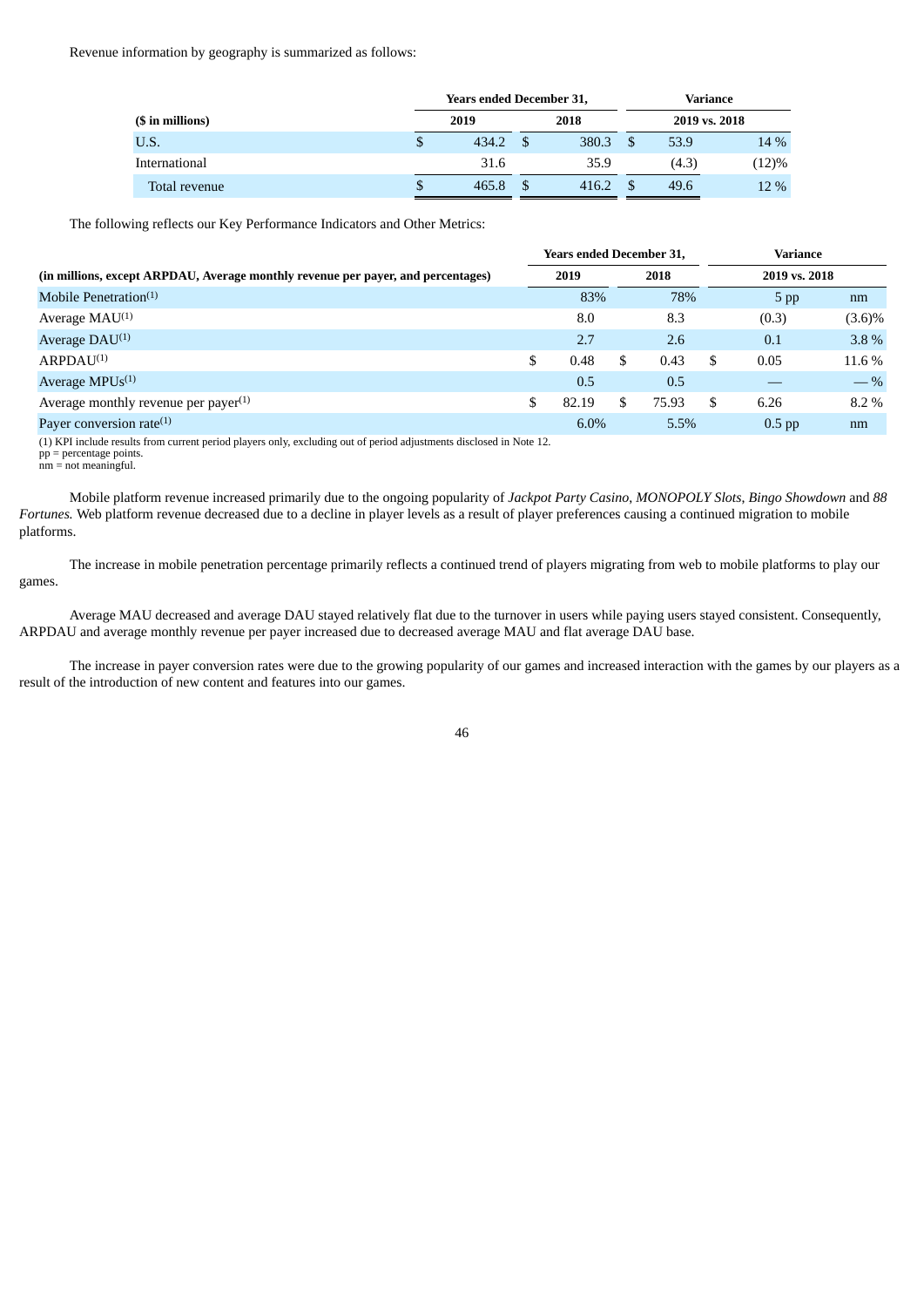# *Operating Expenses*

|                                                      |      | <b>Years ended December 31,</b> |     |       |     |               | <b>Variance</b> |       | <b>Percentage of Revenue</b> |                         |  |  |  |  |  |
|------------------------------------------------------|------|---------------------------------|-----|-------|-----|---------------|-----------------|-------|------------------------------|-------------------------|--|--|--|--|--|
| (\$ in millions)                                     | 2019 |                                 |     | 2018  |     | 2019 vs. 2018 |                 | 2019  | 2018                         | 2019 vs. 2018<br>Change |  |  |  |  |  |
| Operating expenses:                                  |      |                                 |     |       |     |               |                 |       |                              |                         |  |  |  |  |  |
| Cost of revenue <sup>(1)</sup>                       | \$   | 158.5                           | \$. | 160.4 | S   | (1.9)         | (1)%            | 34.0% | 38.5%                        | $(4.5)$ pp              |  |  |  |  |  |
| Sales and marketing $(1)$                            |      | 129.7                           |     | 105.7 |     | 24.0          | 23 %            | 27.8% | 25.4%                        | 2.4 pp                  |  |  |  |  |  |
| General and administrative $(1)$                     |      | 40.6                            |     | 34.5  |     | 6.1           | 18 %            | 8.7%  | 8.3%                         | $0.4$ pp                |  |  |  |  |  |
| Research and development <sup><math>(1)</math></sup> |      | 23.6                            |     | 25.6  |     | (2.0)         | $(8)\%$         | 5.1%  | 6.2%                         | $(1.1)$ pp              |  |  |  |  |  |
| Depreciation and amortization                        |      | 7.0                             |     | 15.1  |     | (8.1)         | (54)%           |       | nm                           |                         |  |  |  |  |  |
| Contingent acquisition consideration                 |      | 1.7                             |     | 27.5  |     | (25.8)        | (94)%           |       | nm                           |                         |  |  |  |  |  |
| Restructuring and other                              |      | 1.0                             |     | 1.0   |     |               | $-\%$           |       | nm                           |                         |  |  |  |  |  |
| Total operating expenses                             | S    | 362.1                           |     | 369.8 | \$. | (7.7)         | (2)%            |       |                              |                         |  |  |  |  |  |

(1) Excludes depreciation and amortization.

nm = not meaningful. pp = percentage points.

# *Cost of Revenue*

Cost of revenue decreased primarily as a result of a decrease of \$16.0 million in Scientific Games IP royalties due to our entry into the IP License Agreement and a decrease of \$0.8 million in third-party IP royalties. This decrease was partially offset by an increase of \$15.1 million in platform fees, which was correlated with revenue growth.

## *Sales and Marketing*

Sales and marketing expenses increased primarily due to an increase in player acquisition costs, largely associated with *Jackpot Party Casino, Quick Hit Slots, Gold Fish Casino, Bingo Showdown, MONOPOLY Slots*, and *88 Fortunes*. Sales and marketing expenses as a percentage of revenue increased by 2.4 percentage points for the year ended December 31, 2019 as a result of a management decision to increase spend to drive user engagement in our games.

# *General and Administrative*

General and administrative expenses increased due to higher stock-based compensation reflecting SciPlay RSUs granted under the Long-Term Incentive Plan ("LTIP"). Stock-based compensation expense increased by \$4.9 million. General and administrative expenses as a percentage of revenue increased by 0.4 percentage points.

### *Contingent Acquisition Consideration*

Contingent acquisition consideration decreased as a result of lower remeasurement charges, which relates to the Bingo Showdown app's postacquisition performance measurement period closing. Remaining unpaid contingent acquisition consideration is expected to be fully paid by February 28, 2020.

## *Net Income*

Net income increased primarily due to continued growth in revenue (as described above) coupled with a decrease in IP royalty expense as a result of our entry into the IP License Agreement, lower depreciation and amortization and lower contingent acquisition consideration.

Net income margin improved by 10.7 percentage points as a result of the above stated drivers.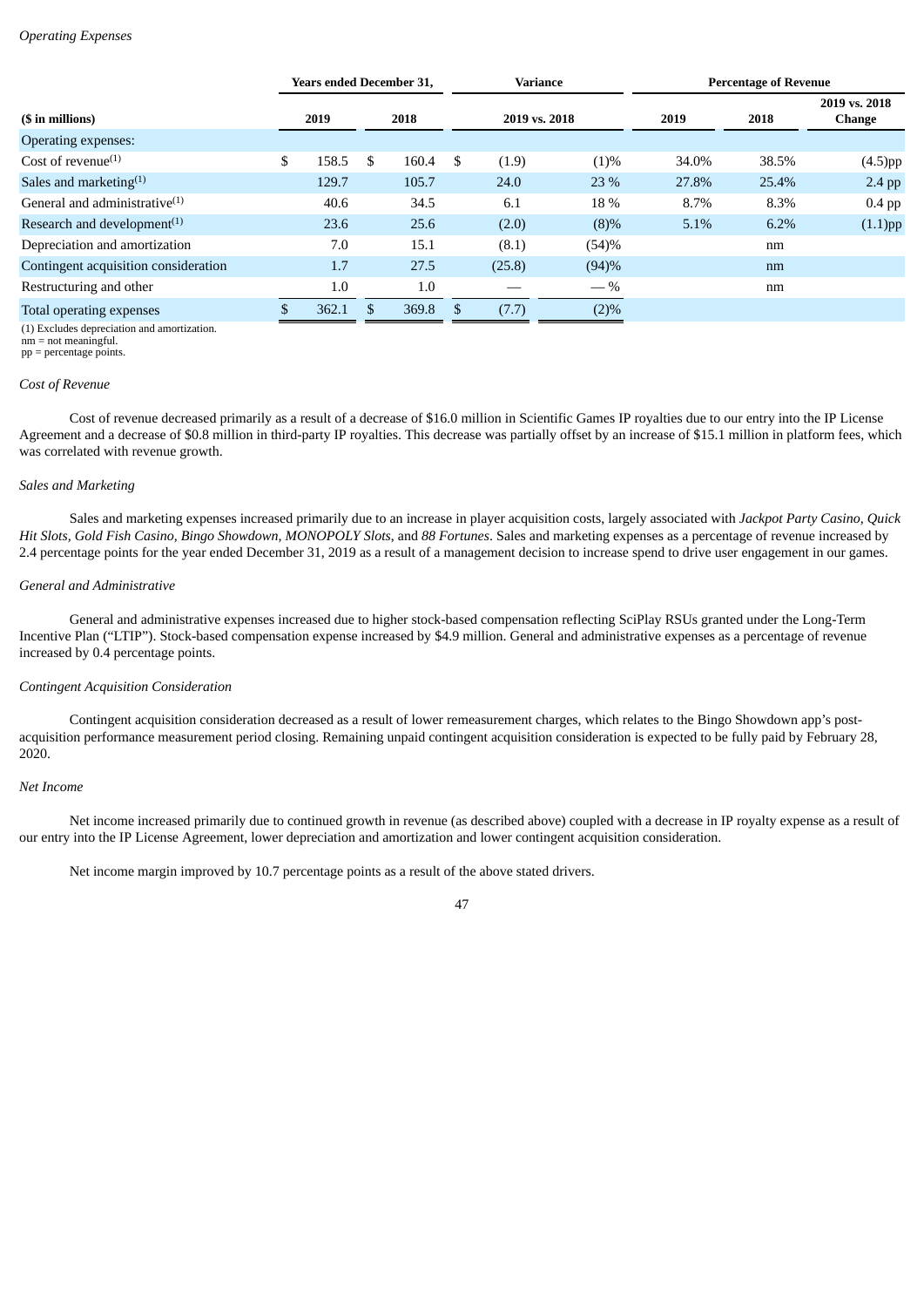## *AEBITDA*

AEBITDA increased due to continued growth in revenue and a decrease in IP royalty expense as a result of our entry into the IP License Agreement, which was partially offset by higher sales and marketing expenses (as described above).

AEBITDA margin improved by 3.7 percentage points as a result of the above stated drivers.

## *Other Factors Affecting Net Income Attributable to SciPlay*

|                                                       |            | <b>Years ended December 31,</b> |                                                                                                                                                                                                                                                                                               |
|-------------------------------------------------------|------------|---------------------------------|-----------------------------------------------------------------------------------------------------------------------------------------------------------------------------------------------------------------------------------------------------------------------------------------------|
| (\$ in millions)                                      | 2019       | 2018                            | 2019 vs. 2018                                                                                                                                                                                                                                                                                 |
| Other (expense) income, net                           | $(1.5)$ \$ | 3.0                             | The change is primarily attributable to the changes in foreign currency rates<br>between the U.S. Dollar and the Israeli Shekel.                                                                                                                                                              |
| Income tax expense                                    | 8.7        | 10.4                            | Our effective income tax rates were 8.5% and 21.1%, respectively, for the years<br>ended December 31, 2019 and 2018. The change in effective tax rates is<br>primarily driven by the noncontrolling interest portion of pretax income, for<br>which we do not record an income tax provision. |
| Net income attributable to<br>noncontrolling interest | 61.1       |                                 | The year ended December 31, 2019 reflects noncontrolling interest.                                                                                                                                                                                                                            |

For 2018 and 2017 consolidated results comparison, see "Management's Discussion and Analysis of Financial Condition and Results of Operations" section included in the Prospectus.

## **RECENTLY ISSUED ACCOUNTING GUIDANCE**

For a description of recently issued accounting pronouncements, see Note 1.

### **CRITICAL ACCOUNTING ESTIMATES**

Information regarding significant accounting policies is included in the Notes to the audited consolidated financial statements. As stated in Note 1, the preparation of financial statements in accordance with GAAP requires management to make estimates and assumptions that affect the reported amounts of assets, liabilities, revenue and expenses, and related disclosure of contingent assets and liabilities. Management bases its estimates on historical experience and on various assumptions that are believed to be reasonable under the circumstances, the results of which form the basis for making judgments about the carrying values of assets and liabilities that are not readily apparent from other sources. Actual results may differ from these estimates. We believe that the estimates, assumptions, and judgments involved in the following accounting policies have the greatest potential impact on our consolidated financial statements:

- Revenue recognition;
- Business combinations;
- Contingent acquisition consideration;
- Income taxes; and
- Variable interest entities (VIE).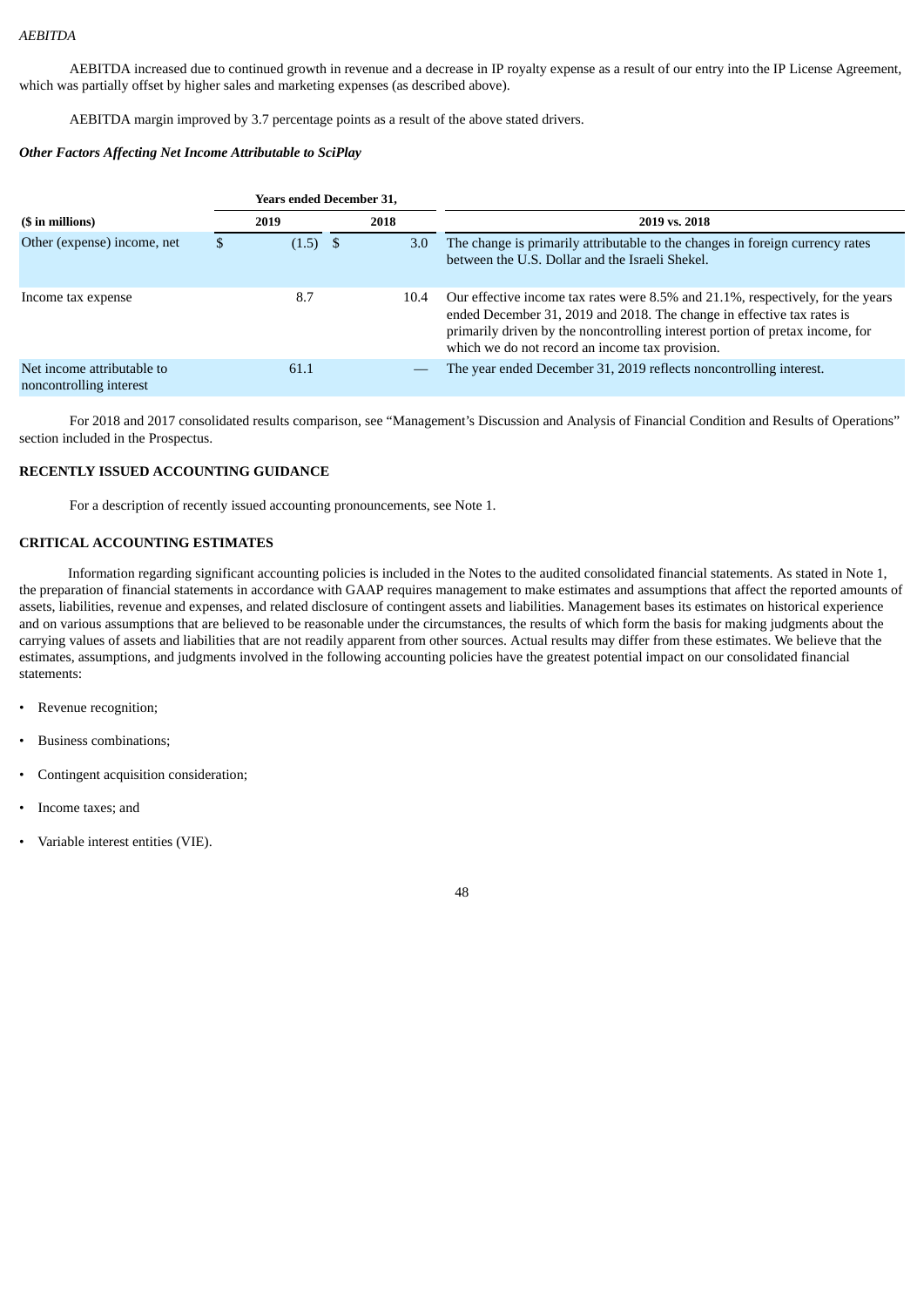As described in Note 1, on January 1, 2018, we adopted ASC 606 using the modified retrospective method, which was applied to customer contracts that were not completed as of January 1, 2018. Our revenue recognition policy described fully in Note 1 requires us to make significant judgments and estimates. The guidance in ASC 606 requires that we apply judgments or estimates to determine the performance obligations, the standalone selling prices of our performance obligations to customers and the timing of transfer of control of the respective performance obligations. The evaluation of each of these criteria in light of contract specific facts and circumstances is inherently judgmental, but certain judgments could significantly affect the timing or amount of revenue recognized if we were to reach a different conclusion than we have. The critical judgments we are required to make in our assessment of contracts with customers that could significantly affect the timing or amount of revenue recognized are:

• *Satisfaction of our performance obligation —* We estimate the amount of outstanding purchased virtual currency at period end based on customer behavior, because we are unable to distinguish between the consumption of purchased or free virtual currency. Based on an analysis of the customers' historical play behavior, the timing difference between when virtual currencies are purchased by a customer and when those virtual currencies are consumed in game play is relatively short. Future usage patterns may differ from historical usage patterns, and therefore the estimated average playing periods may change in the future, and such changes could be material.

• *Principal-agent considerations —* We recognize revenues on a gross basis because we have control over the content and functionality of games before players access our games on our platform providers platforms. We evaluated our current agreements with our platform providers and end-user agreements and based on the preceding, we determined that we are the principal in such arrangements. Any future changes in these arrangements or to our games and related method of distribution may result in a different conclusion, and such change would have a material impact on our gross revenues.

### *Business Combinations*

We account for business combinations in accordance with ASC 805. This standard requires the acquiring entity in a business combination to recognize all (and only) the assets acquired and liabilities assumed in the transaction and establishes the acquisition-date fair value as the measurement objective for all assets acquired and liabilities assumed in a business combination.

Determining the fair value of assets acquired and liabilities assumed requires management judgment and often involves the use of significant estimates and assumptions with respect to the timing and amounts of future cash inflows and outflows, discount rates, market prices and asset lives, among other items. Any changes in the underlying assumptions can impact the estimates of fair value by material amounts, which can in turn materially impact our results of operations. If the subsequent actual results and updated projections of the underlying business activity change compared with the assumptions and projections used to develop these fair values, we could record impairment charges. In addition, we have estimated the useful lives of certain acquired assets, and these lives are used to calculate D&A expense. If our estimates of the useful lives change, D&A expense could be accelerated or slowed.

### *Contingent Acquisition Consideration*

The valuation of contingent acquisition consideration (which is required each reporting period) requires significant judgments, and any changes in the underlying assumptions can impact the estimates of fair value by material amounts. As a result of changes in significant unobservable inputs primarily consisting of projected earnings-based measures and probability of achievement (categorized as Level 3 in the fair value hierarchy as established by ASC 820), we increased the fair value of SpiceRack contingent consideration by \$1.7 million in 2019 and by \$27.5 million in 2018, which changes were included in Contingent acquisition consideration expense. The discount rate used in estimating contingent acquisition consideration was approximately 10% (see Note 1). During the second quarter of 2019, we agreed with the SpiceRack selling shareholders to pay them \$31.0 million in total contingent acquisition consideration. We paid \$27.0 million during the year ended December 31, 2019 with the remaining balance to be fully paid by February 28, 2020.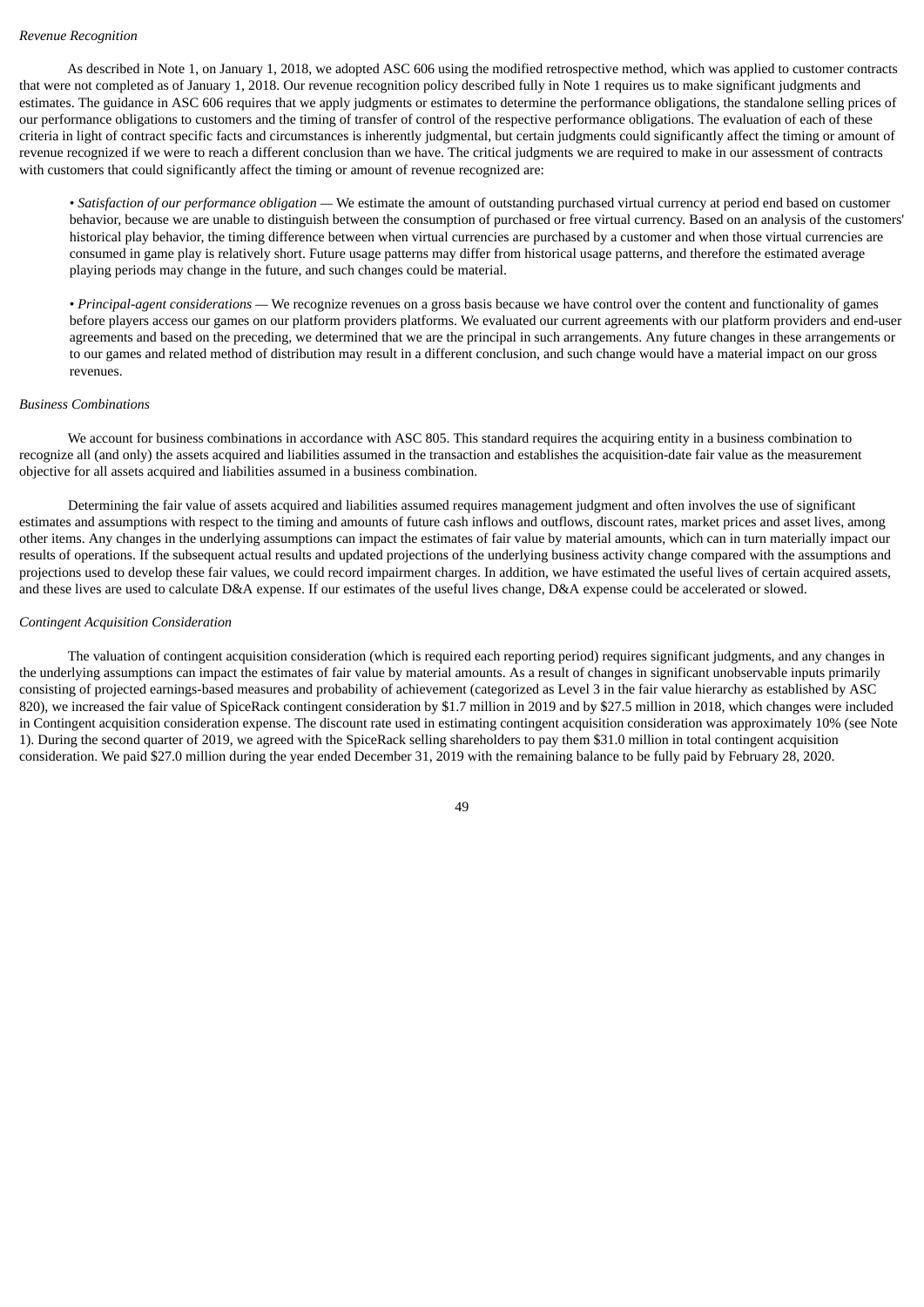We are subject to the income tax laws of the U.S. federal, state and foreign jurisdictions in which we operate. These tax laws are complex, and the manner in which they apply to our facts is sometimes open to interpretation. In establishing the provision for income taxes, we must make judgments about the application of these inherently complex tax laws. For periods prior to the IPO, the provision for income taxes is calculated as if SciPlay completed separate tax returns apart from its Parent ("Separate-return Method"), which requires significant judgments. Certain legal entities that are included in these financial statements under the Separate-return Method were included in tax filings of affiliated entities that are not part of these financial statements.

Our income tax positions and analysis are based on currently enacted tax law. Future changes in tax law could significantly impact the provision for income taxes, the amount of taxes payable and the deferred tax asset and liability balances in future periods. Deferred tax assets generally represent the excess of tax basis in our investment and tax benefits for tax deductions available in future tax returns. Certain estimates and assumptions are required to determine whether it is more likely than not that all or some portion of the benefit of a deferred tax asset will not be realized. In making this assessment, management analyzes and estimates the impact of future taxable income, available carry-backs and carry-forwards, reversing temporary differences and available prudent and feasible tax planning strategies. Should a change in facts or circumstances lead to a change in judgment about the ultimate realizability of a deferred tax asset, we record or adjust the related valuation allowance in the annual period that the change in facts and circumstances occurs, along with a corresponding increase or decrease in the provision for income taxes. For discussion of our income taxes, see Note 9.

#### *Variable Interest Entities (VIE)*

As described in Note 1, upon the completion of the IPO, SciPlay's sole material asset is its member's interest in SciPlay Parent LLC. Due to SciPlay's power to control combined with its significant economic interest in SciPlay Parent LLC, we concluded that SciPlay is the primary beneficiary of the VIE, and therefore it will consolidate the financial results of SciPlay Parent LLC and its subsidiaries. Any future changes to the economic interest and/or the SciPlay Parent LLC Agreement, among other factors, may result in a different conclusion, and such change would have a material impact on SciPlay financial statements, as SciPlay Parent LLC and its subsidiaries would not be consolidated but rather accounted for under the equity method of accounting.

## **LIQUIDITY, CAPITAL RESOURCES AND WORKING CAPITAL**

 On May 7, 2019, we completed the offering of 22,720,000 shares of Class A common stock at a public offering price of \$16.00 per share, after giving effect to the underwriters' exercise of their over-allotment option on June 4, 2019. We received \$341.7 million in proceeds, net of underwriting discount, but before offering expenses of \$9.3 million. Refer to Note 1 for a more detailed description of the IPO.

SciPlay is a holding company, with no material assets other than its ownership of SciPlay Parent LLC interests, no operating activities on its own and no independent means of generating revenue or cash flow. Operations are carried out by SciPlay Parent LLC and its subsidiaries, and we depend on distributions from SciPlay Parent LLC to pay our taxes and expenses. SciPlay Parent LLC's ability to make distributions to us is restricted by the terms of the Revolver, and may be restricted by any future credit agreement we or our subsidiaries enter into, any future debt or preferred equity securities we or our subsidiaries issue, other contractual restrictions or applicable Nevada law.

We have funded our operations primarily through cash flows from operating activities. Based on our current plans and market conditions, we believe that cash flows generated from our operations, the proceeds from the IPO and borrowing capacity under the Revolver will be sufficient to satisfy our anticipated cash requirements for the foreseeable future. However, we intend to continue to make significant investments to support our business growth and may require additional funds to respond to business challenges, including the need to develop new games and features or enhance our existing games, improve our operating infrastructure or acquire complementary businesses, personnel and technologies. Accordingly, we may need to engage in equity or debt financings to secure additional funds. We may not be able to obtain additional financing on terms favorable to us, if at all. If we are unable to obtain adequate financing or financing on terms satisfactory to us when we require it, our ability to continue to support our business growth and to respond to business challenges could be significantly impaired, and our business may be harmed.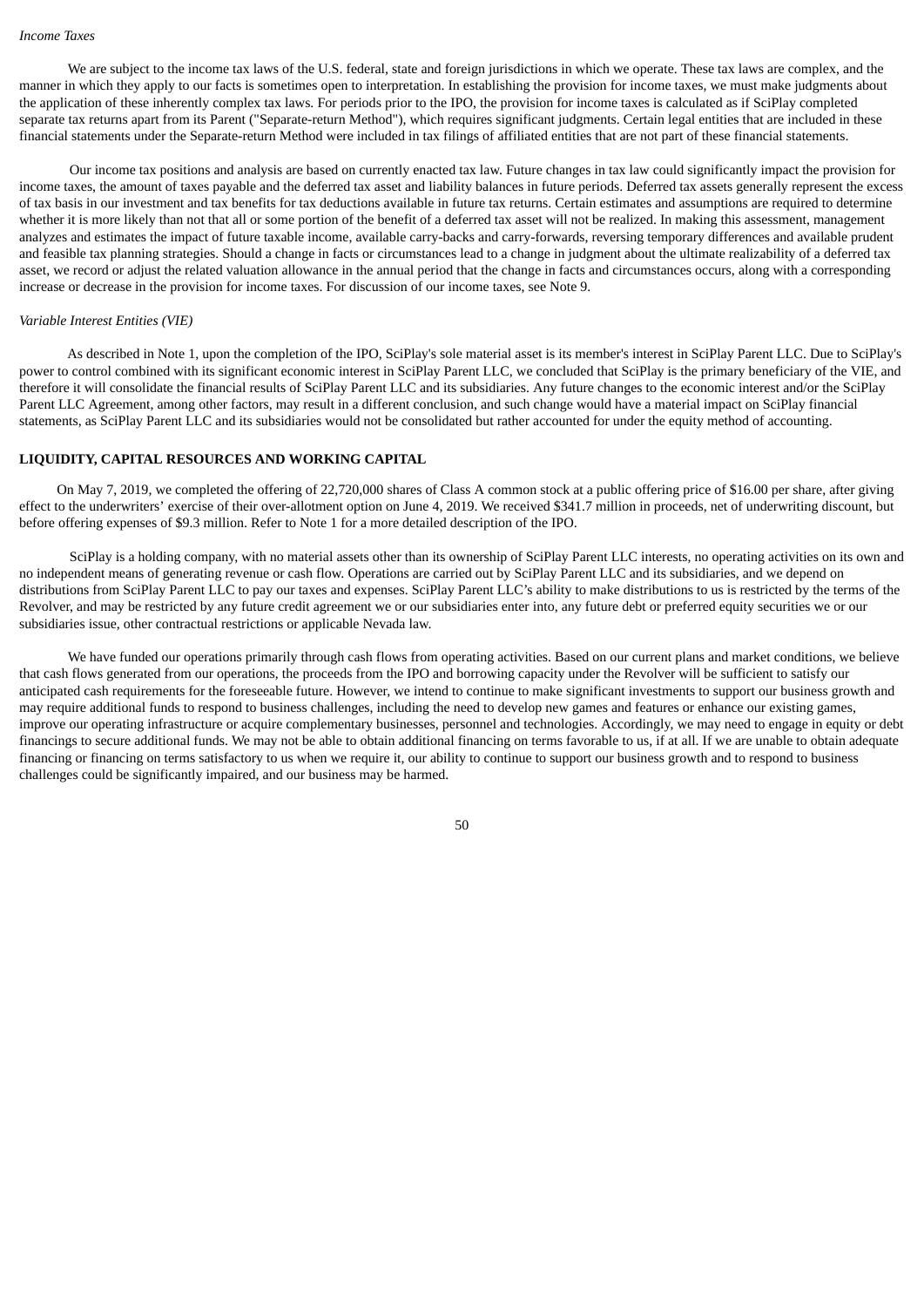### *Revolving Credit Facility*

 In connection with the IPO, we entered into the \$150.0 million Revolver by and among SciPlay Holding, as the borrower, SciPlay Parent LLC, as a guarantor, the subsidiary guarantors party thereto, the lenders party thereto and Bank of America, N.A., as administrative agent and collateral agent. The interest rate is either Adjusted LIBOR (as defined in the Revolver) plus 2.250% (with one 0.250% leverage-based step-down to the margin and one 0.250% leverage-based step-up to the margin) or ABR plus 1.250% (with one 0.250% leverage-based step-down to the margin and one 0.250% leverage-based stepup to the margin) at our option. We are required to pay to the lenders a commitment fee of 0.500% per annum on the average daily unused portion of the revolving commitments through maturity, which will be the five-year anniversary of the closing date of the Revolver, which fee varies based on the total net leverage ratio and is subject to a floor of 0.375%. As of December 31, 2019 the commitment fee was 0.375% per annum.The Revolver provides for up to \$15.0 million in letter of credit issuances, which requires customary issuance and administration fees, and a fronting fee of 0.125%.

The Revolver contains covenants that, among other things, restrict our ability to incur additional indebtedness; incur liens; sell, transfer or dispose of property and assets; invest; make dividends or distributions or other restricted payments; and engage in affiliate transactions, with the exception of certain payments under the TRA and payments in respect of certain tax distributions under the Operating Agreement. In addition, the Revolver requires us to maintain a maximum total net leverage ratio not to exceed 2.50:1.00 and to maintain a minimum fixed charge coverage ratio of no less than 4.00:1.00. Such covenants are tested quarterly at the end of each fiscal quarter. We were in compliance with the financial covenants under the Revolver as of December 31, 2019.

The Revolver is secured by a (i) first priority pledge of the equity securities of SciPlay Holding, SciPlay Parent LLC's restricted subsidiaries and each subsidiary guarantor party thereto and (ii) first priority security interests in, and mortgages on, substantially all tangible and intangible personal property and material fee-owned real property of SciPlay Parent LLC, SciPlay Holding and each subsidiary guarantor party thereto, in each case, subject to customary exceptions.

### *Changes in Cash Flows*

The following table presents a summary of our cash flows for the periods indicated:

|                                                                               |  |       | <b>Years Ended December 31,</b> |        |  |  |
|-------------------------------------------------------------------------------|--|-------|---------------------------------|--------|--|--|
| (\$ in millions)                                                              |  | 2019  |                                 | 2018   |  |  |
| Net cash provided by operating activities                                     |  | 93.0  | -S                              | 76.9   |  |  |
| Net cash used in investing activities                                         |  | (8.8) |                                 | (3.5)  |  |  |
| Net cash provided by (used in) financing activities                           |  | 15.9  |                                 | (79.5) |  |  |
| Effect of exchange rate changes on cash, cash equivalents and restricted cash |  | 0.5   |                                 | (0.7)  |  |  |
| Increase (decrease) in cash, cash equivalents and restricted cash             |  | 100.6 |                                 | (6.8)  |  |  |

Net cash provided by operating activities increased primarily due to higher earnings, which was partially offset by payment of contingent acquisition consideration.

Net cash used in investing activities increased primarily due to higher leasehold improvement expenditures related to our Austin facility and higher development costs of our capitalized software.

Net cash provided by financing activities increased primarily due to net proceeds from the IPO during the second quarter of 2019. The increase was substantially offset by distributions to Scientific Games (including payments under the previous IP licensing arrangement) and payments of offering and financing costs.

### **Credit Agreement and Other Debt**

For additional information regarding our credit agreement and other debt and interest rate risk, see "Contractual Obligations" in this Item 7 below, Part II, Item 7A "Quantitative and Qualitative Disclosures About Market Risk" and Note 1.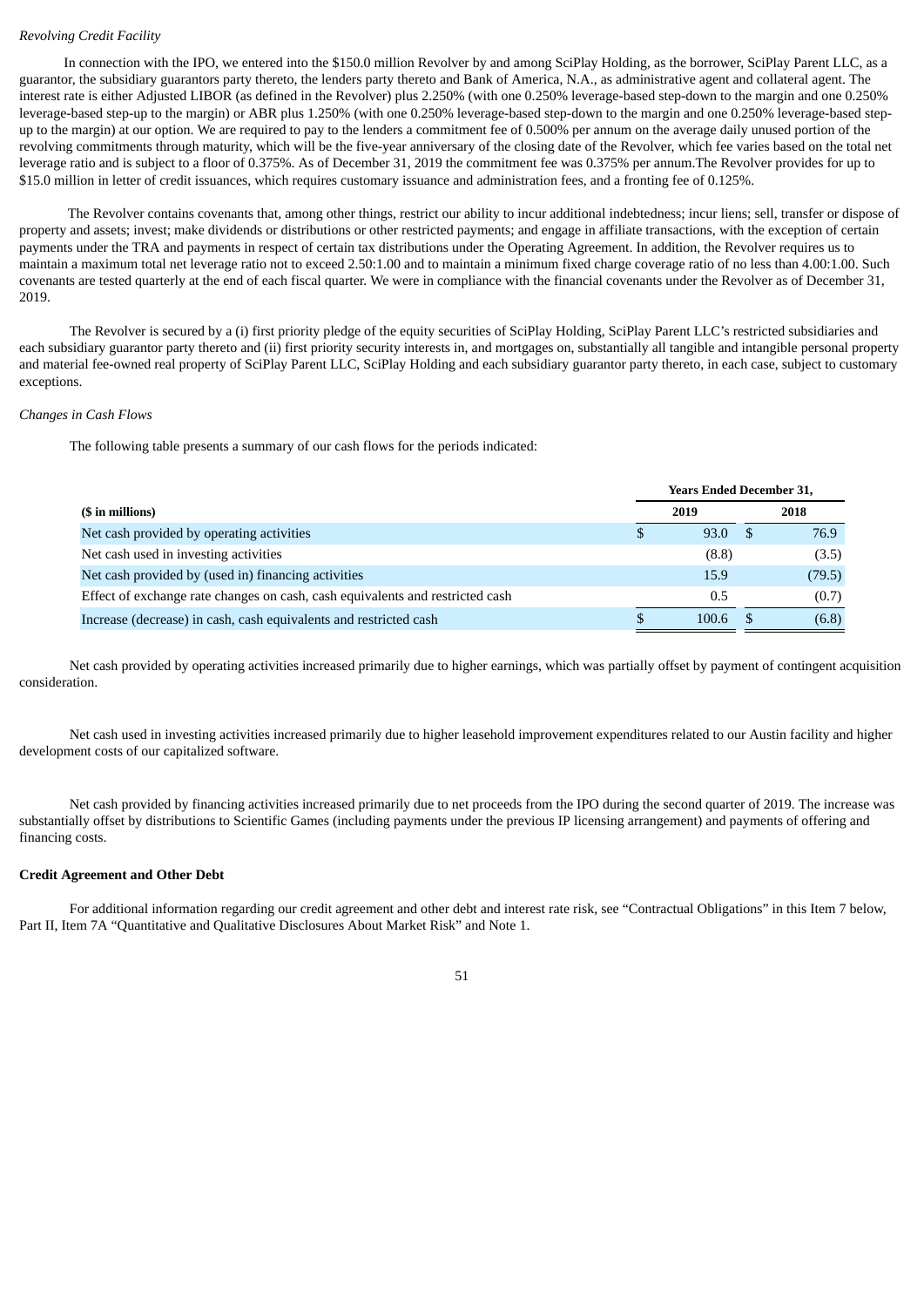## **Off Balance Sheet Obligations**

As of December 31, 2019, we did not have any significant off-balance sheet arrangements.

#### **Contractual Obligations**

Our contractual obligations as of December 31, 2019 principally include obligations associated with our future minimum operating lease obligations, obligations under the TRA and an obligation related to SpiceRack contingent acquisition consideration as set forth in the table below:

|                                                            | Less than 1  |  |      |  |               |    |               |     | More than 5 |  |  |
|------------------------------------------------------------|--------------|--|------|--|---------------|----|---------------|-----|-------------|--|--|
|                                                            | <b>Total</b> |  | vear |  | $1 - 3$ vears |    | $4 - 5$ vears |     | vears       |  |  |
| <b>Operating leases</b>                                    | 7.9          |  | 2.1  |  | 3.5           |    | 2.3           | -\$ |             |  |  |
| Contingent acquisition consideration and other obligations | 4.0          |  | 4.0  |  |               |    |               |     |             |  |  |
| Obligations under the TRA                                  | 75.3         |  | 2.6  |  | 12.3          |    | 8.4           |     | 52.0        |  |  |
| Total contractual obligations                              | 87.2         |  | 8.7  |  | 15.8          | -S | 10.7          |     | 52.0        |  |  |

The commitment amounts in the table above are associated with contracts that are enforceable and legally binding and that specify all significant terms, including fixed or minimum services to be used, fixed, minimum or variable price provisions and the approximate timing of the actions under the contracts. The table does not include obligations under agreements that we can cancel without a significant penalty. We have agreements whereby we are obligated to pay royalties based on future events that are uncertain and therefore they are not included in the table above.

During the second quarter of 2019, we agreed with the SpiceRack selling shareholders to pay them \$31.0 million in total contingent acquisition consideration. We paid \$27.0 million in 2019, with the remaining balance to be fully paid by February 28, 2020.

### **ITEM 7A. QUANTITATIVE AND QUALITATIVE DISCLOSURES ABOUT MARKET RISK**

As of December 31, 2019, we had no material exposure to market risks.

## **ITEM 8. FINANCIAL STATEMENTS AND SUPPLEMENTARY DATA**

The financial statements and other information required by this item are included in Part IV, Item 15 of this Annual Report on Form 10-K and are presented beginning on page 55.

## **ITEM 9. CHANGES IN AND DISAGREEMENTS WITH ACCOUNTANTS ON ACCOUNTING AND FINANCIAL DISCLOSURE**

None.

## **ITEM 9A. CONTROLS AND PROCEDURES**

### **Disclosure Controls and Procedures**

An evaluation was performed under the supervision and with the participation of management, including the Chief Executive Officer ("CEO") and Chief Financial Officer ("CFO"), of the effectiveness of the design and operation of our disclosure controls and procedures, as that term is defined in Rule 13a-15(e) under the Exchange Act, as of the end of the period covered by this annual report. Based on that evaluation, the CEO and CFO concluded that our disclosure controls and procedures are effective as of the end of the period covered by this annual report.

## **Management's Report on Internal Control Over Financial Reporting**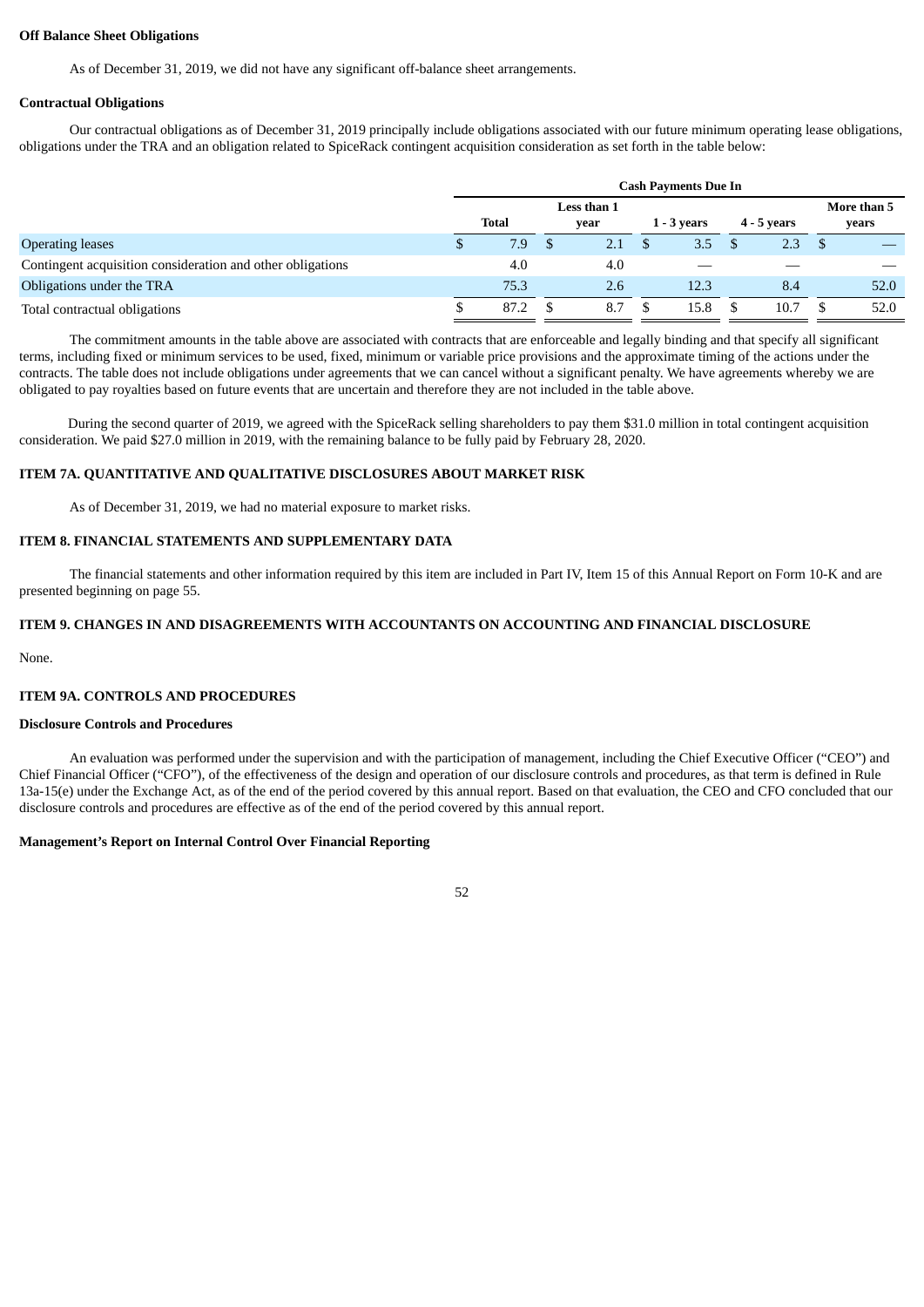This Annual Report on Form 10-K does not include a report of management's assessment regarding internal control over financial reporting or an attestation report of the company's independent registered public accounting firm due to a transition period established by the rules of the SEC for newly public companies.

# **Changes in Internal Control over Financial Reporting**

There were no changes in our internal control over financial reporting during the quarter ended December 31, 2019 that have materially affected, or are reasonably likely to materially affect, our internal control over financial reporting.

## **ITEM 9B. OTHER INFORMATION**

None.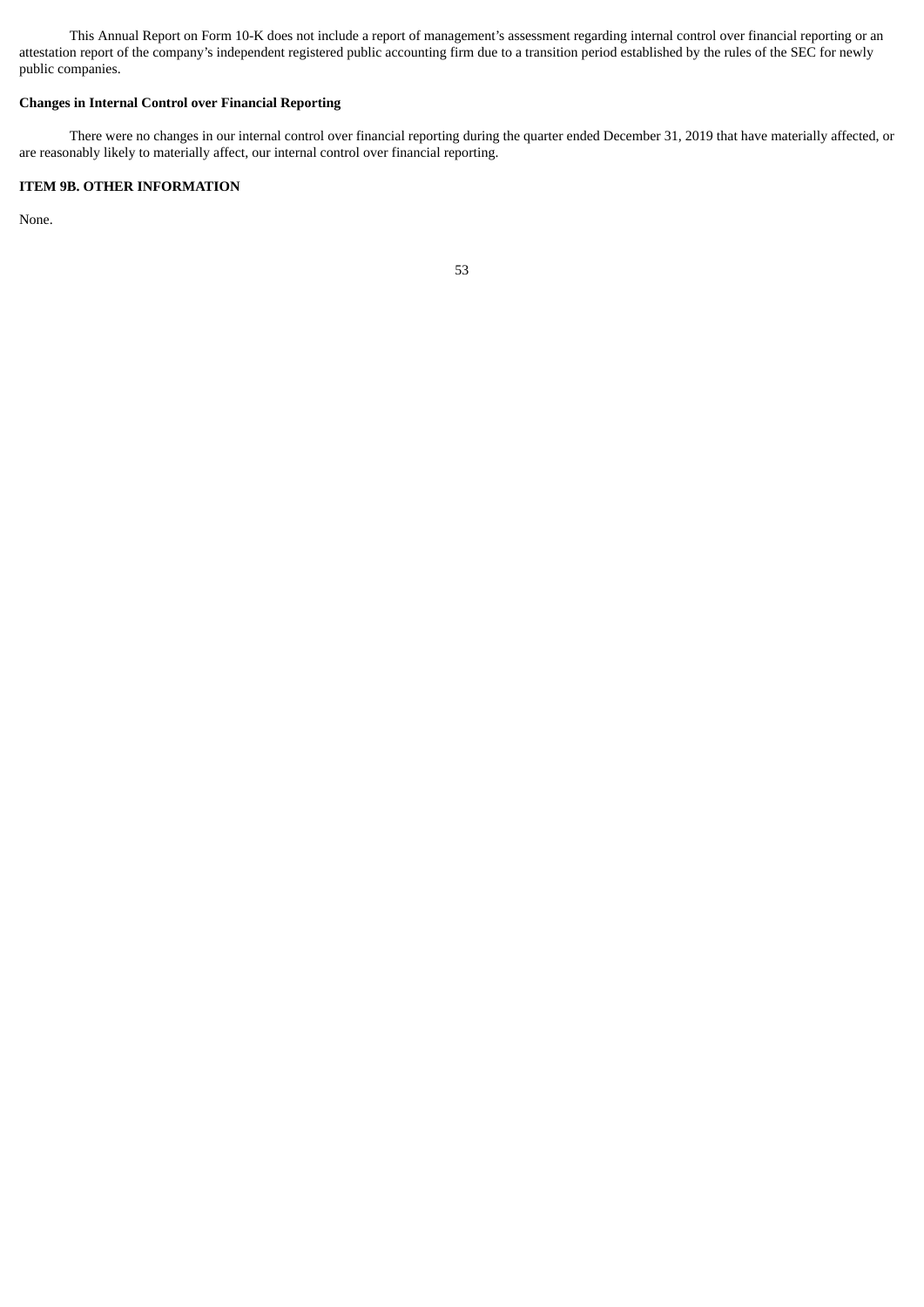## **PART III ITEM 10. DIRECTORS, EXECUTIVE OFFICERS AND CORPORATE GOVERNANCE**

We have adopted a Code of Business Conduct that applies to all of our officers, directors and employees (including our CEO, CFO and Chief Accounting Officer) and have posted the Code of Business Conduct on our website at https://www.sciplay.com/wp-content/uploads/2019/05/SciPlay-Code-of-Business-Conduct-April-2019.pdf. In the event that we have any amendments to or waivers from any provision of the Code of Business Conduct applicable to our CEO, CFO or Chief Accounting Officer, we intend to satisfy the disclosure requirement under Item 5.05 of Form 8-K by posting such information on our website at https://www.sciplay.com/investors/corporate-governance.

Information relating to our executive officers is included in Part I, Item 1 of this Annual Report on Form 10-K. The other information called for by this item is incorporated by reference to our definitive proxy statement relating to our 2020 annual meeting of stockholders, which will be filed with the SEC. If such proxy statement is not filed on or before April 29, 2020, the information called for by this item will be filed as part of an amendment to this Annual Report on Form 10-K on or before such date.

# **ITEM 11. EXECUTIVE COMPENSATION**

The information called for by this item is incorporated herein by reference to our definitive proxy statement relating to our 2020 annual meeting of stockholders, which will be filed with the SEC. If such proxy statement is not filed on or before April 29, 2020, the information called for by this item will be filed as part of an amendment to this Annual Report on Form 10-K on or before such date.

# **ITEM 12. SECURITY OWNERSHIP OF CERTAIN BENEFICIAL OWNERS AND MANAGEMENT AND RELATED STOCKHOLDER MATTERS**

The information called for by this item is incorporated herein by reference to our definitive proxy statement relating to our 2020 annual meeting of stockholders, which will be filed with the SEC. If such proxy statement is not filed on or before April 29, 2020, the information called for by this item will be filed as part of an amendment to this Annual Report on Form 10-K on or before such date.

# **ITEM 13. CERTAIN RELATIONSHIPS AND RELATED TRANSACTIONS, AND DIRECTOR INDEPENDENCE**

The information called for by this item is incorporated herein by reference to our definitive proxy statement relating to our 2020 annual meeting of stockholders, which will be filed with the SEC. If such proxy statement is not filed on or before April 29, 2020, the information called for by this item will be filed as part of an amendment to this Annual Report on Form 10-K on or before such date.

# **ITEM 14. PRINCIPAL ACCOUNTING FEES AND SERVICES**

The information called for by this item is incorporated herein by reference to our definitive proxy statement relating to our 2020 annual meeting of stockholders, which will be filed with the SEC. If such proxy statement is not filed on or before April 29, 2020, the information called for by this item will be filed as part of an amendment to this Annual Report on Form 10-K on or before such date.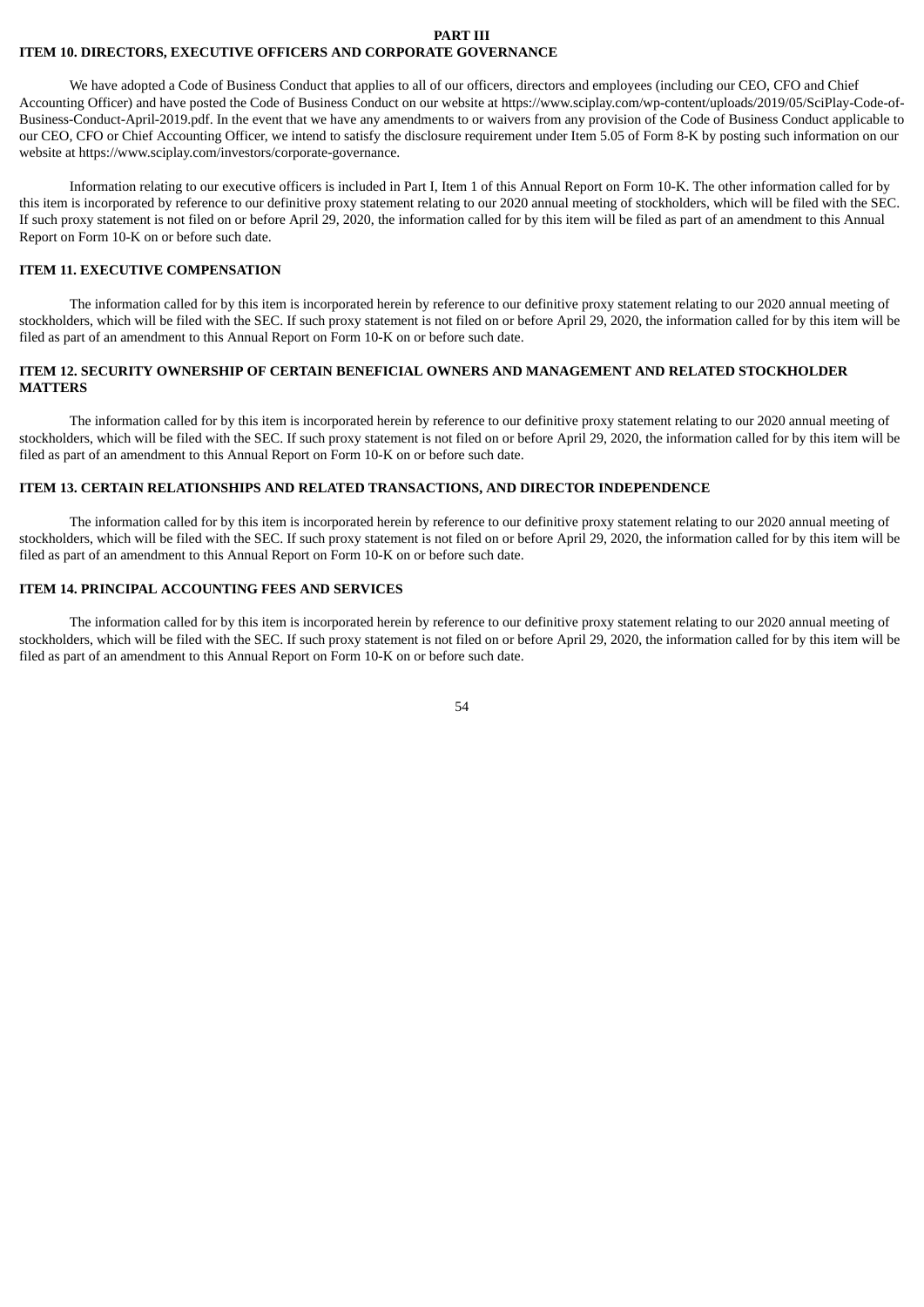| 1. Financial Statements:                                                                                                                             |           |
|------------------------------------------------------------------------------------------------------------------------------------------------------|-----------|
| Report of Independent Registered Public Accounting Firm                                                                                              | 56        |
| Consolidated Statements of Income for the years ended December 31, 2019, 2018 and 2017                                                               | <u>57</u> |
| Consolidated Statements of Comprehensive Income for the years ended December 31, 2019, 2018 and 2017                                                 | <u>58</u> |
| Consolidated Balance Sheets as of December 31, 2019 and 2018                                                                                         | 59        |
| Consolidated Statements of Changes in Stockholders' Equity/Accumulated Net Parent Investment for the years ended December<br>31, 2019, 2018 and 2017 | 60        |
| Consolidated Statements of Cash Flows for the years ended December 31, 2019, 2018 and 2017                                                           | <u>61</u> |
| <b>Notes to Consolidated Financial Statements</b>                                                                                                    | 62        |
| 2. Financial Statement Schedule:                                                                                                                     |           |
| <b>Schedule II - Valuation and Qualifying Accounts</b>                                                                                               | 82        |
| 3. Exhibits                                                                                                                                          | 83        |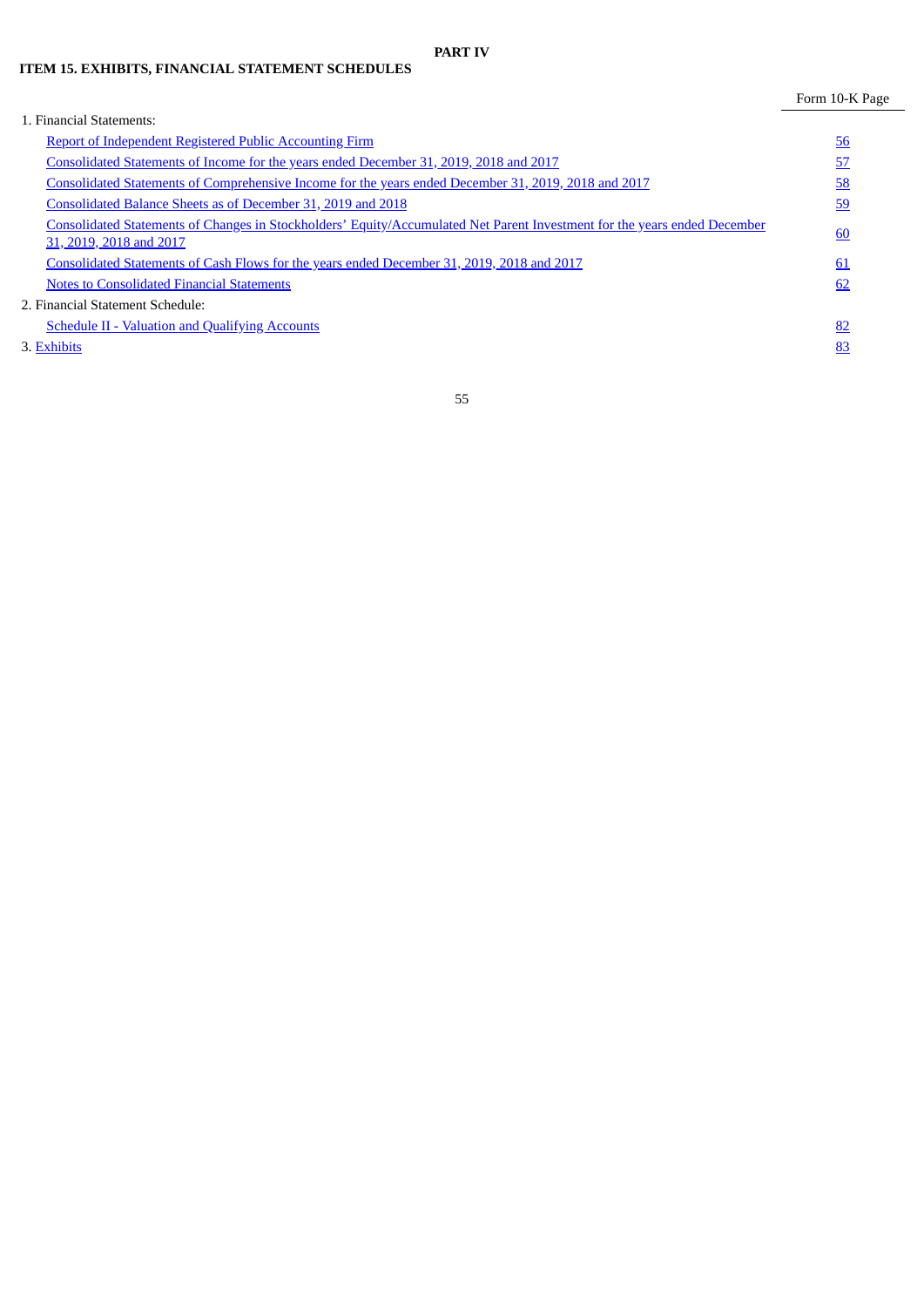## <span id="page-55-0"></span>**REPORT OF INDEPENDENT REGISTERED PUBLIC ACCOUNTING FIRM**

To the stockholders and the Board of Directors of SciPlay Corporation

### **Opinion on the Financial Statements**

We have audited the accompanying consolidated balance sheets of SciPlay Corporation (the "Company") as of December 31, 2019 and 2018, the related consolidated statements of income, comprehensive income, changes in stockholders' equity/accumulated net parent investment and cash flows, for each of the three years in the period ended December 31, 2019, and the related notes and the schedule listed in the Index at Item 15 (collectively referred to as the "financial statements"). In our opinion, the financial statements present fairly, in all material respects, the financial position of the Company as of December 31, 2019 and 2018, and the results of its operations and its cash flows for each of the three years in the period ended December 31, 2019, in conformity with accounting principles generally accepted in the United States of America.

## **Basis for Opinion**

These financial statements are the responsibility of the Company's management. Our responsibility is to express an opinion on the Company's financial statements based on our audits. We are a public accounting firm registered with the Public Company Accounting Oversight Board (United States) (PCAOB) and are required to be independent with respect to the Company in accordance with the U.S. federal securities laws and the applicable rules and regulations of the Securities and Exchange Commission and the PCAOB.

We conducted our audits in accordance with the standards of the PCAOB. Those standards require that we plan and perform the audit to obtain reasonable assurance about whether the financial statements are free of material misstatement, whether due to error or fraud. The Company is not required to have, nor were we engaged to perform, an audit of its internal control over financial reporting. As part of our audits, we are required to obtain an understanding of internal control over financial reporting but not for the purpose of expressing an opinion on the effectiveness of the Company's internal control over financial reporting. Accordingly, we express no such opinion.

Our audits included performing procedures to assess the risks of material misstatement of the financial statements, whether due to error or fraud, and performing procedures that respond to those risks. Such procedures included examining, on a test basis, evidence regarding the amounts and disclosures in the financial statements. Our audits also included evaluating the accounting principles used and significant estimates made by management, as well as evaluating the overall presentation of the financial statements. We believe that our audits provide a reasonable basis for our opinion.

/s/ Deloitte & Touche LLP

Las Vegas, Nevada February 18, 2020

We have served as the Company's auditor since 2016.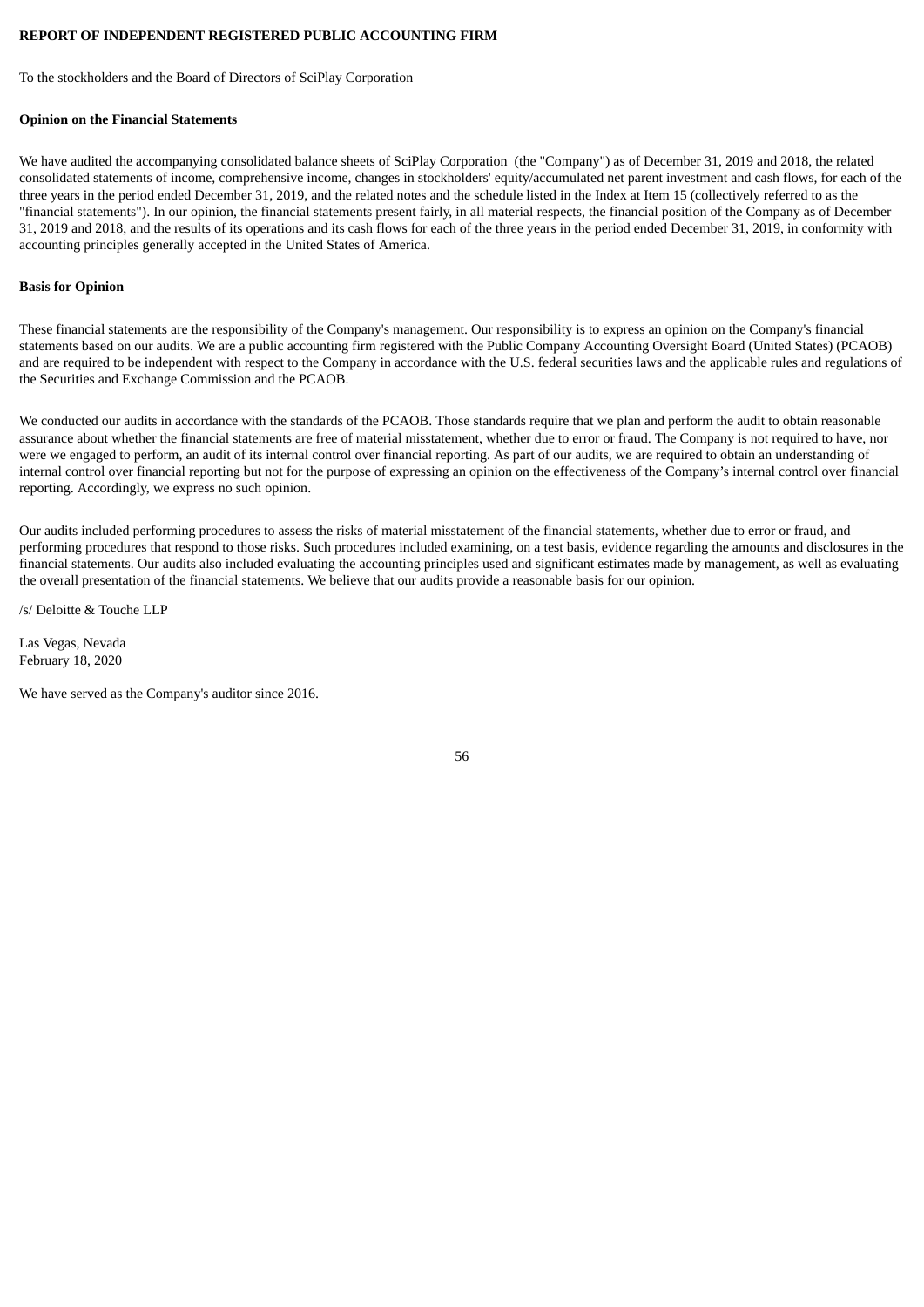# **SCIPLAY CORPORATION CONSOLIDATED STATEMENTS OF INCOME (in millions, except per share amounts)**

<span id="page-56-0"></span>

|                                                                                             |              | <b>Years Ended December 31,</b> |              |       |                |       |
|---------------------------------------------------------------------------------------------|--------------|---------------------------------|--------------|-------|----------------|-------|
|                                                                                             |              | 2019                            |              | 2018  |                | 2017  |
| Revenue                                                                                     | $\mathbb{S}$ | 465.8                           | $\mathbb{S}$ | 416.2 | $\mathfrak{S}$ | 361.4 |
| Operating expenses:                                                                         |              |                                 |              |       |                |       |
| Cost of revenue $^{(1)}$                                                                    |              | 158.5                           |              | 160.4 |                | 138.6 |
| Sales and marketing <sup>(1)</sup>                                                          |              | 129.7                           |              | 105.7 |                | 86.7  |
| General and administrative $(1)$                                                            |              | 40.6                            |              | 34.5  |                | 44.5  |
| Research and development <sup>(1)</sup>                                                     |              | 23.6                            |              | 25.6  |                | 26.5  |
| Depreciation and amortization                                                               |              | 7.0                             |              | 15.1  |                | 17.0  |
| Contingent acquisition consideration                                                        |              | 1.7                             |              | 27.5  |                |       |
| Restructuring and other                                                                     |              | 1.0                             |              | 1.0   |                | 0.3   |
| Operating income                                                                            |              | 103.7                           |              | 46.4  |                | 47.8  |
| Other (expense) income:                                                                     |              |                                 |              |       |                |       |
| Other (expense) income, net                                                                 |              | (1.5)                           |              | 3.0   |                | (2.6) |
| Total other (expense) income, net                                                           |              | (1.5)                           |              | 3.0   |                | (2.6) |
| Net income before income taxes                                                              |              | 102.2                           |              | 49.4  |                | 45.2  |
| Income tax expense                                                                          |              | 8.7                             |              | 10.4  |                | 22.1  |
| Net income                                                                                  |              | 93.5                            |              | 39.0  |                | 23.1  |
| Less: Net income attributable to the noncontrolling interest                                |              | 61.1                            |              |       |                |       |
| Net income attributable to SciPlay                                                          | \$           | 32.4                            | \$           | 39.0  | \$             | 23.1  |
|                                                                                             |              |                                 |              |       |                |       |
| Basic and diluted net income attributable to SciPlay per share:                             |              |                                 |              |       |                |       |
| <b>Basic</b>                                                                                | \$           | 1.43                            | $\sqrt{3}$   | 1.72  | $\sqrt{3}$     | 1.02  |
| Diluted                                                                                     | \$           | 1.43                            | \$           | 1.72  | \$             | 1.02  |
|                                                                                             |              |                                 |              |       |                |       |
| Weighted average number of shares of Class A common stock used in per share<br>calculation: |              |                                 |              |       |                |       |
|                                                                                             |              | $\sim$ $\sim$                   |              |       |                |       |

| <b>Basic shares</b>                         | د ک | 22.1 | 22.  |
|---------------------------------------------|-----|------|------|
| Diluted shares                              | ۷۵. | כי כ | 22.7 |
| (1) Excludes depreciation and amortization. |     |      |      |

See accompanying notes to consolidated financial statements.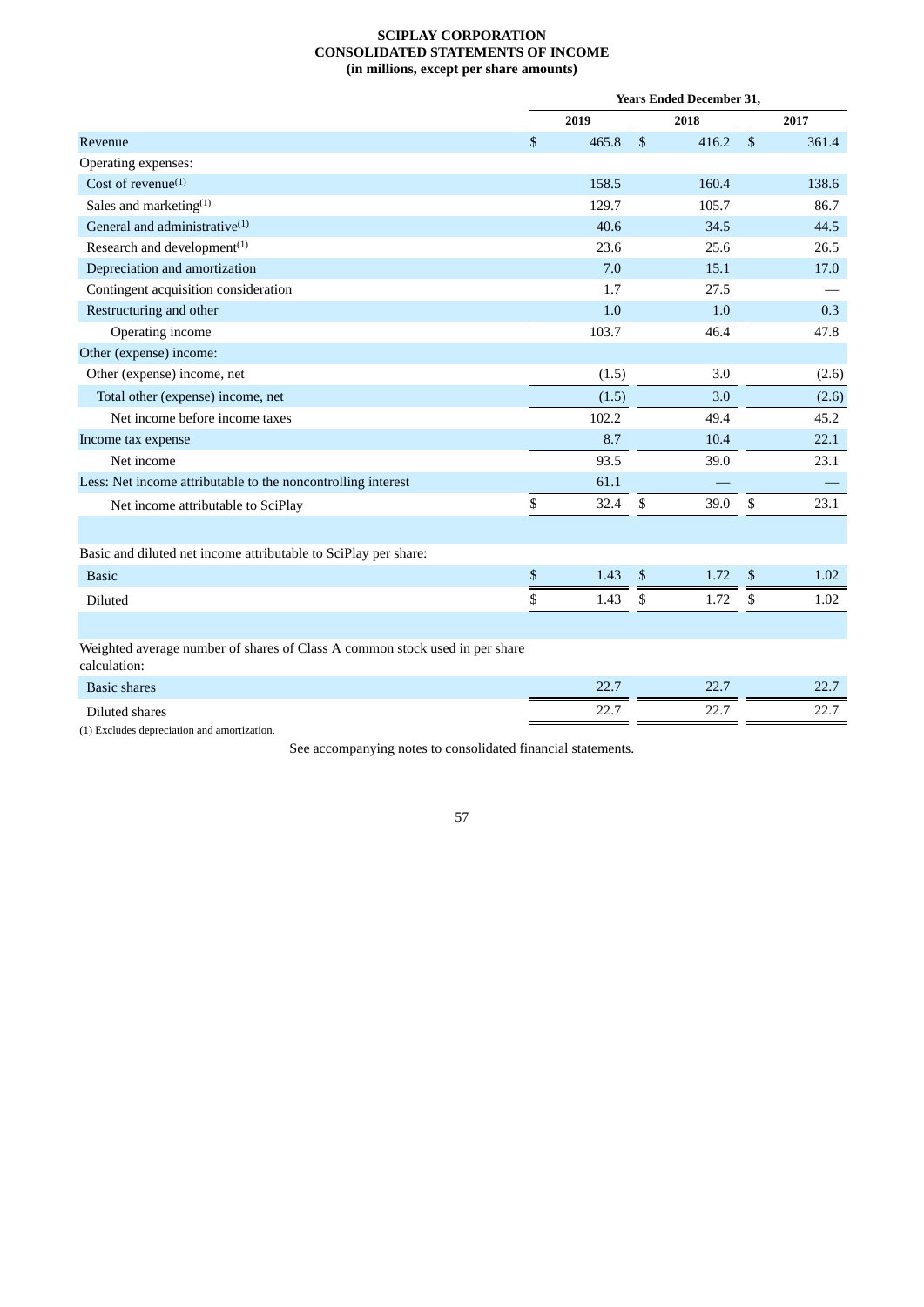## **SCIPLAY CORPORATION CONSOLIDATED STATEMENTS OF COMPREHENSIVE INCOME (in millions)**

<span id="page-57-0"></span>

|                                                                        | <b>Years Ended December 31,</b> |      |  |       |    |      |  |  |  |  |
|------------------------------------------------------------------------|---------------------------------|------|--|-------|----|------|--|--|--|--|
|                                                                        |                                 | 2019 |  | 2018  |    | 2017 |  |  |  |  |
| Net income                                                             |                                 | 93.5 |  | 39.0  | -S | 23.1 |  |  |  |  |
| Other comprehensive income:                                            |                                 |      |  |       |    |      |  |  |  |  |
| Foreign currency translation gain (loss), net of tax                   |                                 | 3.4  |  | (3.8) |    | 3.7  |  |  |  |  |
| Total comprehensive income                                             |                                 | 96.9 |  | 35.2  |    | 26.8 |  |  |  |  |
| Less: comprehensive income attributable to the noncontrolling interest |                                 | 62.4 |  |       |    |      |  |  |  |  |
| Comprehensive income attributable to SciPlay                           |                                 | 34.5 |  | 35.2  | -8 | 26.8 |  |  |  |  |

See accompanying notes to consolidated financial statements.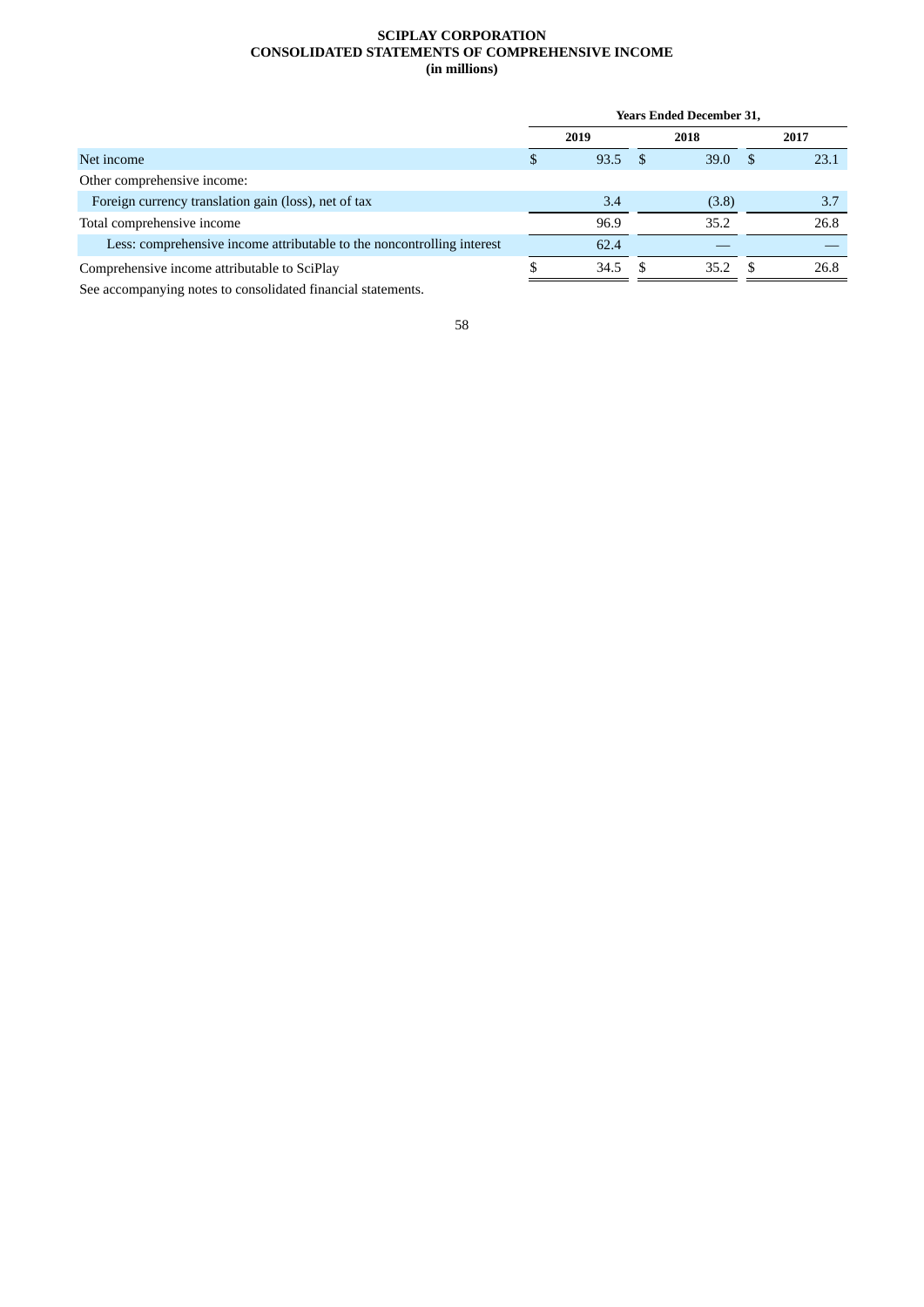# **SCIPLAY CORPORATION CONSOLIDATED BALANCE SHEETS (in millions, except par value)**

<span id="page-58-0"></span>

|                                                                                                                                                                                           | As of December 31, |       |    |       |  |  |
|-------------------------------------------------------------------------------------------------------------------------------------------------------------------------------------------|--------------------|-------|----|-------|--|--|
|                                                                                                                                                                                           |                    | 2019  |    | 2018  |  |  |
| <b>ASSETS</b>                                                                                                                                                                             |                    |       |    |       |  |  |
| Current assets:                                                                                                                                                                           |                    |       |    |       |  |  |
| Cash and cash equivalents                                                                                                                                                                 | \$                 | 110.6 | \$ | 10.0  |  |  |
| Accounts receivable, net (allowance for doubtful accounts of \$0.0 and \$1.1)                                                                                                             |                    | 32.1  |    | 31.5  |  |  |
| Prepaid expenses and other current assets                                                                                                                                                 |                    | 4.3   |    | 5.6   |  |  |
| Total current assets                                                                                                                                                                      |                    | 147.0 |    | 47.1  |  |  |
| Property and equipment, net                                                                                                                                                               |                    | 4.6   |    | 1.8   |  |  |
| Operating lease right-of-use assets                                                                                                                                                       |                    | 6.0   |    |       |  |  |
| Goodwill                                                                                                                                                                                  |                    | 120.7 |    | 120.7 |  |  |
| Intangible assets and software, net                                                                                                                                                       |                    | 17.0  |    | 17.9  |  |  |
| Deferred income taxes                                                                                                                                                                     |                    | 87.1  |    | 6.4   |  |  |
| Other assets                                                                                                                                                                              |                    | 2.2   |    | 1.0   |  |  |
| <b>Total assets</b>                                                                                                                                                                       | $\$$               | 384.6 | \$ | 194.9 |  |  |
| LIABILITIES AND STOCKHOLDERS' EQUITY/ACCUMULATED NET PARENT<br><b>INVESTMENT</b>                                                                                                          |                    |       |    |       |  |  |
| Current liabilities:                                                                                                                                                                      |                    |       |    |       |  |  |
| Accounts payable                                                                                                                                                                          | \$                 | 12.8  | \$ | 12.7  |  |  |
| <b>Accrued liabilities</b>                                                                                                                                                                |                    | 13.7  |    | 28.0  |  |  |
| Due to affiliate                                                                                                                                                                          |                    | 2.7   |    | 3.7   |  |  |
| Total current liabilities                                                                                                                                                                 |                    | 29.2  |    | 44.4  |  |  |
| Operating lease liabilities                                                                                                                                                               |                    | 5.2   |    |       |  |  |
| Liabilities under the TRA                                                                                                                                                                 |                    | 72.7  |    |       |  |  |
| Other long-term liabilities                                                                                                                                                               |                    |       |    | 11.9  |  |  |
| <b>Total liabilities</b>                                                                                                                                                                  |                    | 107.1 |    | 56.3  |  |  |
| Commitments and contingencies (see Note 11)                                                                                                                                               |                    |       |    |       |  |  |
| Stockholders' equity/Accumulated net parent investment:                                                                                                                                   |                    |       |    |       |  |  |
| Class A common stock, par value \$0.001 per share - 625.0 shares authorized, 22.7 issued and<br>outstanding as of December 31, 2019, zero issued and outstanding as of December 31, 2018  |                    |       |    |       |  |  |
| Class B common stock, par value \$0.001 per share - 130.0 shares authorized, 103.5 issued and<br>outstanding as of December 31, 2019, zero issued and outstanding as of December 31, 2018 |                    | 0.1   |    |       |  |  |
| Additional paid-in capital                                                                                                                                                                |                    | 41.7  |    |       |  |  |
| Accumulated net parent investment                                                                                                                                                         |                    |       |    | 140.8 |  |  |
| Retained earnings                                                                                                                                                                         |                    | 12.0  |    |       |  |  |
| Accumulated other comprehensive income (loss)                                                                                                                                             |                    | 0.3   |    | (2.2) |  |  |
| Total SciPlay stockholders' equity/accumulated net parent investment                                                                                                                      |                    | 54.1  |    | 138.6 |  |  |
| Noncontrolling interest                                                                                                                                                                   |                    | 223.4 |    |       |  |  |
| Total stockholders' equity/accumulated net parent investment                                                                                                                              |                    | 277.5 |    | 138.6 |  |  |
| Total liabilities and stockholders' equity/accumulated net parent investment                                                                                                              | $\mathbb{S}$       | 384.6 | \$ | 194.9 |  |  |
|                                                                                                                                                                                           |                    |       |    |       |  |  |

See accompanying notes to consolidated financial statements.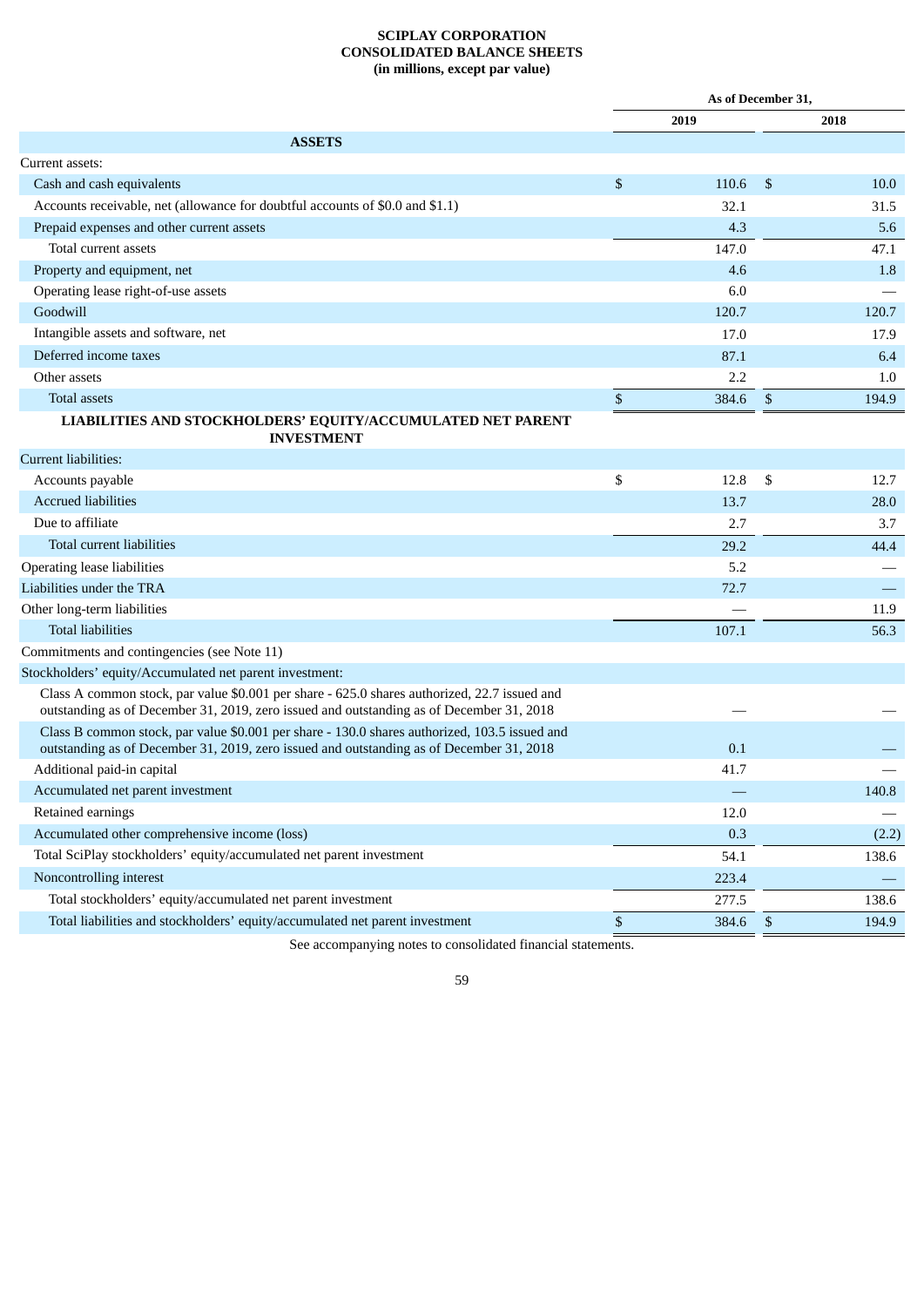### **SCIPLAY CORPORATION**

## <span id="page-59-0"></span>**CONSOLIDATED STATEMENTS OF CHANGES IN STOCKHOLDERS' EQUITY/ACCUMULATED NET PARENT INVESTMENT (in millions)**

|                                                                                                              |              | Accumulated              | <b>Class A common stock</b> |               | <b>Class B common stock</b> |                |               |              | <b>Additional</b>  | <b>Retained</b> |          |                | <b>Accumulated</b><br>other    |                    |                                   |              |
|--------------------------------------------------------------------------------------------------------------|--------------|--------------------------|-----------------------------|---------------|-----------------------------|----------------|---------------|--------------|--------------------|-----------------|----------|----------------|--------------------------------|--------------------|-----------------------------------|--------------|
|                                                                                                              |              | net parent<br>investment | <b>Shares</b>               | <b>Amount</b> | <b>Shares</b>               |                | <b>Amount</b> |              | paid-in<br>capital |                 | earnings |                | comprehensive<br>income (loss) |                    | <b>Noncontrolling</b><br>interest | <b>Total</b> |
| <b>December 31, 2016</b>                                                                                     | $\mathbb{S}$ | 141.9                    |                             | \$            |                             | \$             |               | $\mathbb{S}$ |                    | \$              |          | $$\mathbb{S}$$ | (2.1)                          | $\mathfrak{s}$     |                                   | \$139.8      |
| Net income                                                                                                   |              | 23.1                     |                             |               |                             |                |               |              |                    |                 |          |                |                                |                    |                                   | 23.1         |
| Dividend distributions                                                                                       |              | (36.8)                   |                             |               |                             |                |               |              |                    |                 |          |                |                                |                    |                                   | (36.8)       |
| <b>Transactions with Parent</b><br>and affiliates, net                                                       |              | 33.2                     |                             |               |                             |                |               |              |                    |                 |          |                |                                |                    |                                   | 33.2         |
| Currency translation<br>adjustment                                                                           |              |                          |                             |               |                             |                |               |              |                    |                 |          |                | 3.7                            |                    |                                   | 3.7          |
| December 31, 2017                                                                                            | \$           | 161.4                    |                             | \$            |                             | \$             |               | \$           |                    | \$              |          | \$             | 1.6                            | \$                 |                                   | \$163.0      |
| Net income                                                                                                   |              | 39.0                     |                             |               |                             |                |               |              |                    |                 |          |                |                                |                    |                                   | 39.0         |
| Dividend distributions                                                                                       |              | (77.9)                   |                             |               |                             |                |               |              |                    |                 |          |                |                                |                    |                                   | (77.9)       |
| <b>Transactions with Parent</b><br>and affiliates, net                                                       |              | 18.3                     |                             |               |                             |                |               |              |                    |                 |          |                |                                |                    |                                   | 18.3         |
| Currency translation<br>adjustment                                                                           |              |                          |                             |               |                             |                |               |              |                    |                 |          |                | (3.8)                          |                    |                                   | (3.8)        |
| <b>December 31, 2018</b>                                                                                     | $\mathbb{S}$ | 140.8                    |                             | \$            |                             | $\mathfrak{S}$ |               | \$           |                    | $\mathbb{S}$    |          | $$\mathbb{S}$$ | (2.2)                          | $\mathbf{\hat{S}}$ |                                   | \$138.6      |
| Activity prior to IPO and<br>organization<br>transactions:                                                   |              |                          |                             |               |                             |                |               |              |                    |                 |          |                |                                |                    |                                   |              |
| Net income                                                                                                   |              | 20.4                     |                             |               |                             |                |               |              |                    |                 |          |                |                                |                    |                                   | 20.4         |
| <b>Transactions with Parent</b><br>and affiliates, net                                                       |              | 9.2                      |                             |               |                             |                |               |              |                    |                 |          |                |                                |                    |                                   | 9.2          |
| Currency translation<br>adjustment and other                                                                 |              |                          |                             |               |                             |                |               |              |                    |                 |          |                | 1.9                            |                    |                                   | 1.9          |
| May 7, 2019                                                                                                  | \$           | 170.4                    |                             | \$            |                             | \$             |               | \$           |                    | ${\mathbb S}$   |          | ${\mathbb S}$  | (0.3)                          | $\mathbb{S}$       |                                   | \$170.1      |
| <b>Issuance of Class A</b><br>common stock in the IPO,<br>net of underwriting<br>discount and offering costs |              |                          | 22.7                        |               |                             |                |               |              | 59.9               |                 |          |                |                                |                    | 272.9                             | 332.8        |
| <b>Issuance of Class B</b><br>common stock                                                                   |              |                          |                             |               | 103.5                       |                | 0.1           |              |                    |                 |          |                |                                |                    |                                   | 0.1          |
| Allocation of SGC equity<br>to noncontrolling interests                                                      |              | (170.4)                  |                             |               |                             |                |               |              | 30.7               |                 |          |                | 0.2                            |                    | 139.5                             |              |
| Distributions to Parent and<br>affiliates, net                                                               |              |                          |                             |               |                             |                |               |              | (56.1)             |                 |          |                |                                |                    | (255.6)                           | (311.7)      |
| Net effect of tax-related<br>organization transactions<br>and other                                          |              |                          |                             |               |                             |                |               |              | 5.6                |                 |          |                |                                |                    |                                   | 5.6          |
| <b>Activity subsequent to</b><br><b>IPO</b> and organization<br>transactions:                                |              |                          |                             |               |                             |                |               |              |                    |                 |          |                |                                |                    |                                   |              |
| Net income                                                                                                   |              |                          |                             |               |                             |                |               |              |                    |                 | 12.0     |                |                                |                    | 61.1                              | 73.1         |
| Stock-based compensation                                                                                     |              |                          |                             |               |                             |                |               |              | 1.5                |                 |          |                |                                |                    | 4.7                               | 6.2          |
| Currency translation and<br>other                                                                            |              |                          |                             |               |                             |                |               |              | 0.1                |                 |          |                | 0.4                            |                    | 0.8                               | 1.3          |
| December 31, 2019                                                                                            | \$           |                          | 22.7                        | \$            | 103.5                       | \$             | 0.1           | \$           | 41.7               | \$              | 12.0     | \$             | 0.3                            | \$                 | 223.4                             | \$277.5      |

See accompanying notes to consolidated financial statements.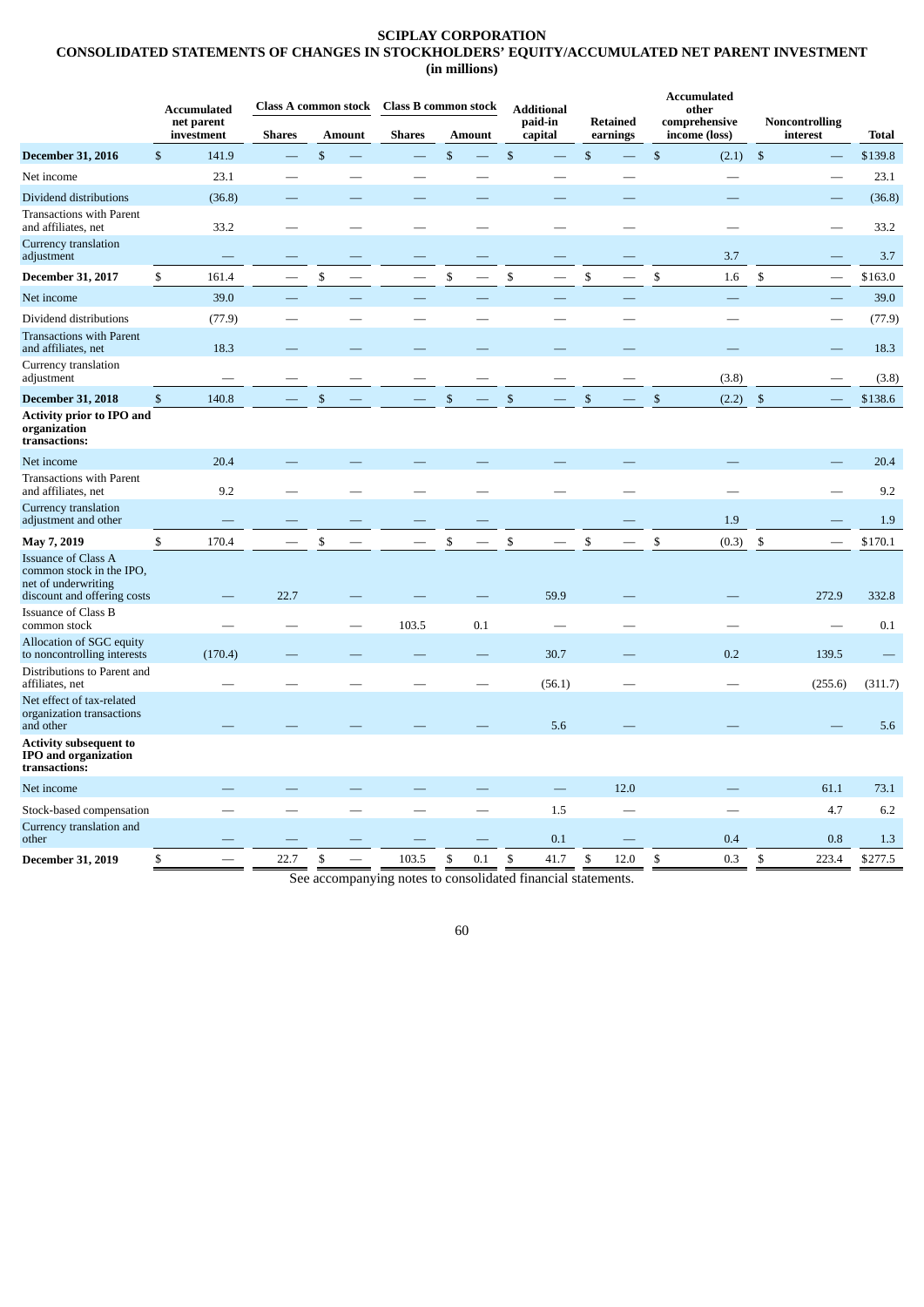## **SCIPLAY CORPORATION CONSOLIDATED STATEMENTS OF CASH FLOWS (in millions)**

<span id="page-60-0"></span>

|                                                                                                                                  | <b>Years Ended December 31,</b> |         |              |        |    |        |  |  |
|----------------------------------------------------------------------------------------------------------------------------------|---------------------------------|---------|--------------|--------|----|--------|--|--|
|                                                                                                                                  |                                 | 2019    |              | 2018   |    | 2017   |  |  |
| Cash flow from operating activities:                                                                                             |                                 |         |              |        |    |        |  |  |
| Net income                                                                                                                       | \$                              | 93.5    | \$           | 39.0   | \$ | 23.1   |  |  |
| Adjustments to reconcile net income to cash provided by operating activities:                                                    |                                 |         |              |        |    |        |  |  |
| Depreciation and amortization                                                                                                    |                                 | 7.0     |              | 15.1   |    | 17.0   |  |  |
| Contingent acquisition consideration fair value adjustment                                                                       |                                 | 1.7     |              | 27.5   |    |        |  |  |
| Provision for bad debt                                                                                                           |                                 |         |              |        |    | 1.1    |  |  |
| Deferred income taxes                                                                                                            |                                 | (0.5)   |              | (6.0)  |    | (3.8)  |  |  |
| Stock-based compensation                                                                                                         |                                 | 8.9     |              | 4.0    |    | 4.3    |  |  |
| Operating expenses paid by Parent and affiliates                                                                                 |                                 | 7.2     |              | 14.4   |    | 22.3   |  |  |
| Payments of contingent acquisition consideration                                                                                 |                                 | (25.2)  |              |        |    |        |  |  |
| Changes in assets and liabilities, net of effects of acquisitions:                                                               |                                 |         |              |        |    |        |  |  |
| Accounts receivable                                                                                                              |                                 | (0.4)   |              | 2.2    |    | (13.1) |  |  |
| Prepaid expenses, other current assets and other assets                                                                          |                                 | 1.7     |              | 2.1    |    | (1.8)  |  |  |
| Accrued liabilities and accounts payable                                                                                         |                                 | (3.9)   |              | (14.8) |    | 13.0   |  |  |
| Due to affiliate and other, net                                                                                                  |                                 | 3.0     |              | (6.6)  |    | 0.1    |  |  |
| Net cash provided by operating activities                                                                                        |                                 | 93.0    |              | 76.9   |    | 62.2   |  |  |
| Cash flows from investing activities:                                                                                            |                                 |         |              |        |    |        |  |  |
| Capital expenditures                                                                                                             |                                 | (8.8)   |              | (3.5)  |    | (5.4)  |  |  |
| Business acquisitions, net of cash acquired                                                                                      |                                 |         |              |        |    | (26.0) |  |  |
| Net cash used in investing activities                                                                                            |                                 | (8.8)   |              | (3.5)  |    | (31.4) |  |  |
| Cash flows from financing activities:                                                                                            |                                 |         |              |        |    |        |  |  |
| Net proceeds from issuance of Class A common stock                                                                               |                                 | 341.7   |              |        |    |        |  |  |
| Net proceeds from issuance of Class B common stock                                                                               |                                 | 0.1     |              |        |    |        |  |  |
| Distributions to Scientific Games and affiliates, net                                                                            |                                 | (311.7) |              | (77.9) |    | (30.2) |  |  |
| Payments of deferred offering costs                                                                                              |                                 | (9.3)   |              | (0.6)  |    |        |  |  |
| Payments of contingent acquisition consideration                                                                                 |                                 | (1.8)   |              |        |    |        |  |  |
| Payments on license obligations                                                                                                  |                                 | (2.0)   |              | (1.0)  |    |        |  |  |
| Payments of debt issuance costs                                                                                                  |                                 | (1.1)   |              |        |    |        |  |  |
| Net cash provided by (used in) financing activities                                                                              |                                 | 15.9    |              | (79.5) |    | (30.2) |  |  |
| Effect of exchange rate changes on cash, cash equivalents and restricted cash                                                    |                                 | 0.5     |              | (0.7)  |    | 1.0    |  |  |
| Increase (decrease) in cash, cash equivalents and restricted cash                                                                |                                 | 100.6   |              | (6.8)  |    | 1.6    |  |  |
| Cash, cash equivalents and restricted cash, beginning of period                                                                  |                                 | 10.0    |              | 16.8   |    | 15.2   |  |  |
| Cash, cash equivalents and restricted cash, end of period                                                                        | $\$$                            | 110.6   | $\mathbb{S}$ | 10.0   | \$ | 16.8   |  |  |
| Supplemental cash flow information:                                                                                              |                                 |         |              |        |    |        |  |  |
| Cash paid for income taxes                                                                                                       | \$                              | 1.5     | \$           | 1.8    | \$ | 0.7    |  |  |
| Payment for Scientific Games' intellectual property license included in Distributions to Scientific<br>Games and affiliates, net |                                 | 255.0   |              |        |    |        |  |  |
| Non-cash investing and financing activities:                                                                                     |                                 |         |              |        |    |        |  |  |
| Non-cash additions to intangible assets related to license agreements                                                            | \$                              |         | \$           |        | \$ | 4.0    |  |  |
| Non-cash deferred offering costs                                                                                                 |                                 |         |              | 1.9    |    |        |  |  |
| Non-cash business combination consideration                                                                                      |                                 |         |              |        |    | 1.8    |  |  |
|                                                                                                                                  |                                 |         |              |        |    |        |  |  |

See accompanying notes to consolidated financial statements.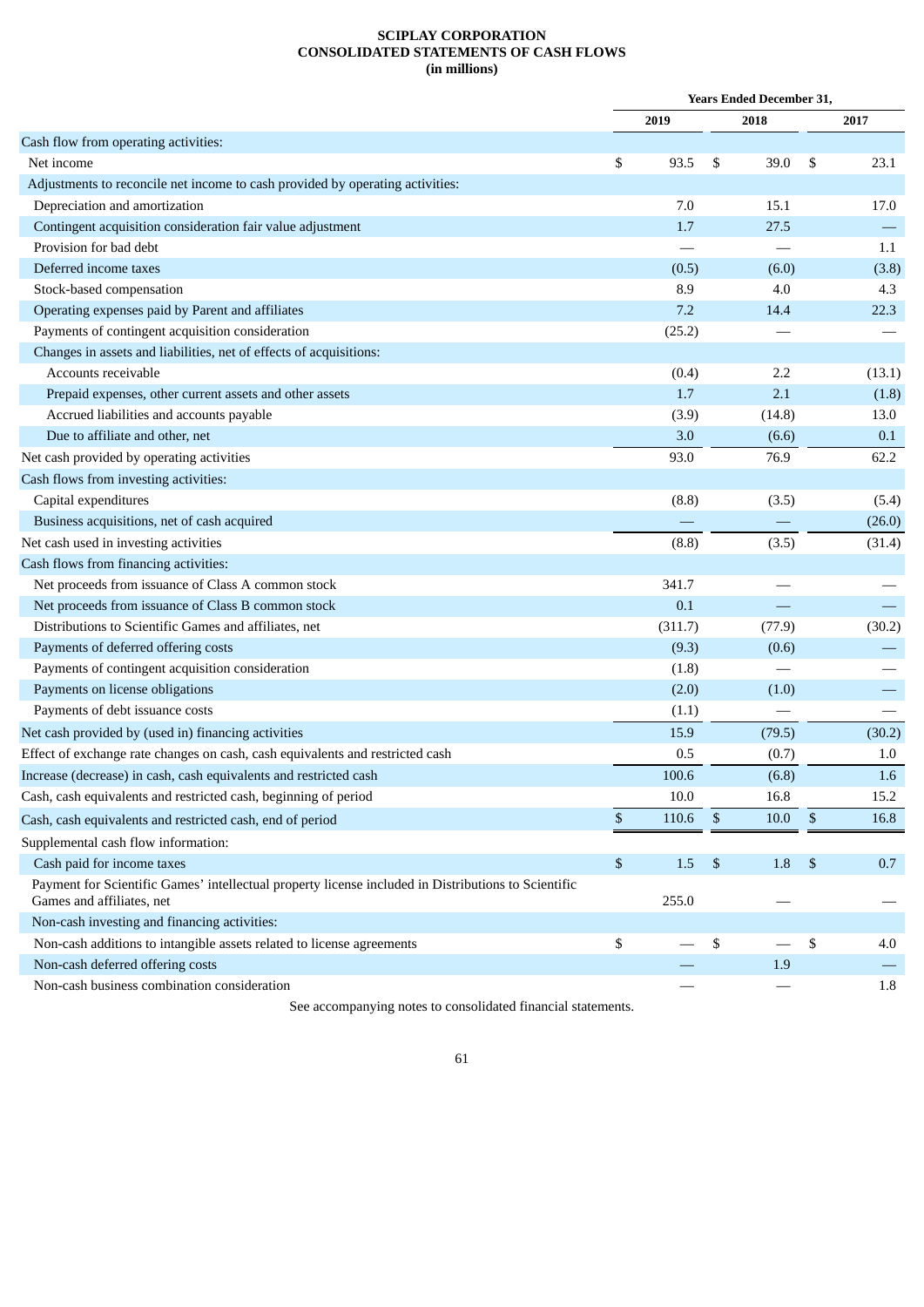## **SCIPLAY CORPORATION NOTES TO CONSOLIDATED FINANCIAL STATEMENTS (amounts in USD, table amounts in millions, except per share amounts)**

# <span id="page-61-0"></span>**(1) Description of the Business and Summary of Significant Accounting Policies**

## *Background and Nature of Operations*

SciPlay Corporation was formed as a Nevada corporation on November 30, 2018 as a subsidiary of Scientific Games Corporation ("Scientific Games", "SGC", and "the Parent") for the purpose of completing a public offering and related transactions (collectively referred to herein as the "IPO") in order to carry on the business of SciPlay Parent LLC and its subsidiaries (collectively referred to as "SciPlay", the "Company", "we", "us", and "our"). As the managing member of SciPlay Parent LLC, SciPlay operates and controls all of the business affairs of SciPlay Parent LLC and its subsidiaries.

We develop, market and operate a portfolio of social games played on various mobile and web platforms, including *Jackpot Party Casino, Quick Hit* Slots, Gold Fish Casino, Hot Shot Casino, Bingo Showdown, MONOPOLY Slots, and 88 Fortunes Slots, among others, Our games are available in various formats. We have one operating segment with one business activity, developing and monetizing social games.

The following are our material subsidiaries:

- SciPlay Parent Company, LLC (Nevada)
- SciPlay Holding Company, LLC (Nevada) ("SciPlay Holding")
- Phantom EFX, LLC (Nevada)
- Dragonplay Ltd (Israel)
- SpiceRack Media, LLC (Nevada)

## *Initial Public Offering*

On May 7, 2019, we completed the offering of 22,720,000 shares of Class A common stock at a public offering price of \$16.00 per share, after giving effect to the underwriters' partial exercise of their over-allotment option on June 4, 2019. We received \$341.7 million in proceeds, net of underwriting discount, but before offering expenses of \$9.3 million.

In connection with the closing of the IPO and partial exercise of over-allotment option, we consummated the following organizational transactions:

• We amended and restated the SciPlay Parent LLC Operating Agreement (the "Operating Agreement") to, among other things:

(i) provide for a single class of SciPlay Parent LLC common units (the "LLC Interests");

(ii) exchange all of SG Social Holding Company I, LLC's ("SG Holding I") and SG Social Holding Company, LLC's (each a wholly owned subsidiary of Scientific Games and collectively, the "SG Members") existing member's interests in SciPlay Parent LLC for LLC Interests;

(iii) provide for the right of the SG Members to have their LLC Interests redeemed or exchanged for shares of our Class A common stock or, at our option, cash; and

(iv) appoint SciPlay as the sole manager of SciPlay Parent LLC.

• We amended and restated our articles of incorporation to, among other things, provide for Class A common stock and Class B common stock;

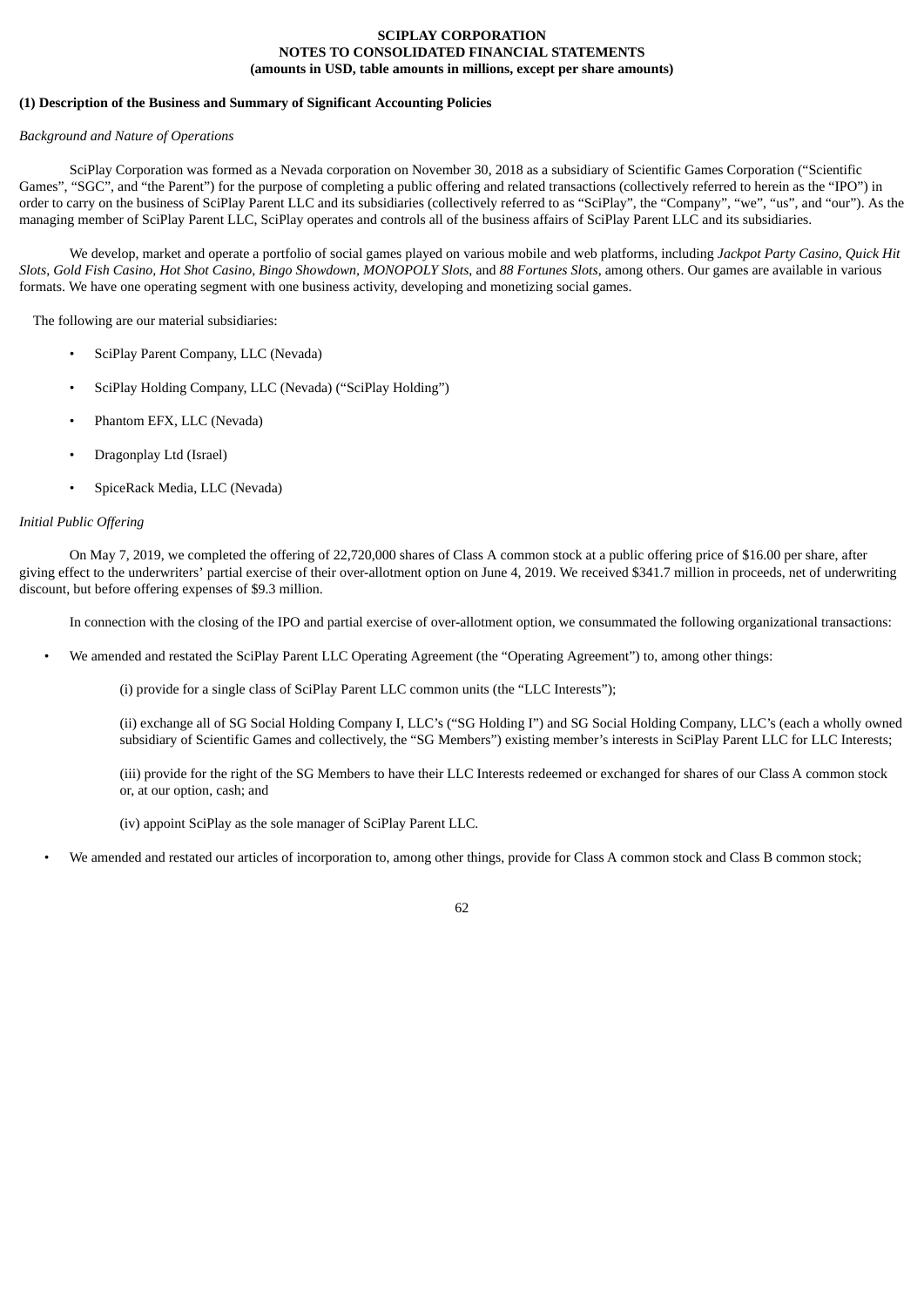• We used the net proceeds from the IPO and underwriters' exercise of the over-allotment option after deducting the underwriting discount, as follows:

|                                                                         | Amount | <b>Note</b> |
|-------------------------------------------------------------------------|--------|-------------|
| To acquire 20,725,319 LLC Interests from SG Holding I                   | 311.7  | (A)         |
| To acquire 1,994,681 newly issued LLC Interests from SciPlay Parent LLC | 30.0   | (B)         |
| Net proceeds after deducting underwriting discount                      | 341.7  |             |

| (A) SG Holding I subsequently used these proceeds as follows:                           |       |
|-----------------------------------------------------------------------------------------|-------|
| Acquire IP License from Parent ("Upfront License Payment") <sup>(1)</sup>               | 255.0 |
| Distributed as a dividend to Scientific Games                                           | 56.7  |
|                                                                                         | 311.7 |
| (B) SciPlay Parent LLC subsequently used the proceeds as follows:                       |       |
| Fees and expenses incurred in connection with the IPO                                   | 9.3   |
| General corporate purposes, including a portion of contingent acquisition consideration | 20.7  |
|                                                                                         | 30.0  |

(1) Per the Assignment Agreement, dated May 7, 2019, SG Holding I assigned its rights, duties, obligations and interest under the IP License Agreement to SciPlay.

- We issued shares of Class B common stock to the SG Members, on a one-to-one basis with the number of LLC Interests owned by the SG Members following the IPO;
- As a result of the transactions described above, the SG Members own 82.0% of the outstanding shares and LLC Interests and 97.9% of the combined voting power; and
- We and the SG Members entered into the TRA, and we and the SG Members entered into the registration rights agreement, dated May 7, 2019 ("Registration Rights Agreement").

Our corporate structure following the IPO is commonly referred to as an "Up-C" structure, which is often used by partnerships and limited liability companies when they undertake an initial public offering of their business. The Up-C structure allows the SG Members to continue to realize tax benefits associated with owning interests in an entity that is treated as a partnership, or "passthrough" entity, for U.S. income tax purposes following the IPO. One of these benefits is that future taxable income of SciPlay Parent LLC that is allocated to the SG Members will be taxed on a flow-through basis and therefore will not be subject to corporate taxes at the SciPlay Parent LLC entity level. Additionally, because the SG Members may exchange or redeem their LLC Interests for newly issued shares of our Class A common stock on a one-for-one basis or, at our option, for cash, the Up-C structure also provides the SG Members with potential liquidity that holders of non-publicly traded limited liability companies are not typically afforded.

We also receive the same benefits as the SG Members on account of our ownership of LLC Interests in an entity treated as a partnership, or "passthrough" entity, for U.S. income tax purposes. As the SG Members redeem or exchange their LLC Interests, we will obtain a step-up in tax basis in our share of SciPlay Parent LLC assets. This step-up in tax basis will provide us with certain tax benefits, such as future depreciation and amortization deductions that can reduce the taxable income allocable to us. The TRA provides for the payment by us to the SG Members of 85% of the amount of tax benefits, if any, that we actually realize (or in some cases are deemed to realize) as a result of (i) increases in the tax basis of assets of SciPlay Parent LLC (a) in connection with the IPO, (b) resulting from any redemptions or exchanges of LLC Interests pursuant to the Operating Agreement or (c) resulting from certain distributions (or deemed distributions) by SciPlay Parent LLC and (ii) certain other tax benefits related to our making of payments under the TRA.

## *Variable Interest Entities ("VIE") and Consolidation*

Subsequent to the IPO, our sole material asset is our member's interest in SciPlay Parent LLC. In accordance with the Operating Agreement of SciPlay Parent LLC, we have all management powers over the business and affairs of SciPlay Parent LLC and to conduct, direct and exercise full control over the activities of SciPlay Parent LLC. Class A common stock issued in the IPO do not hold majority voting rights but hold 100% of the economic interest in the Company, which results in SciPlay Parent LLC being considered a VIE. Due to our power to control the activities most directly affecting the results of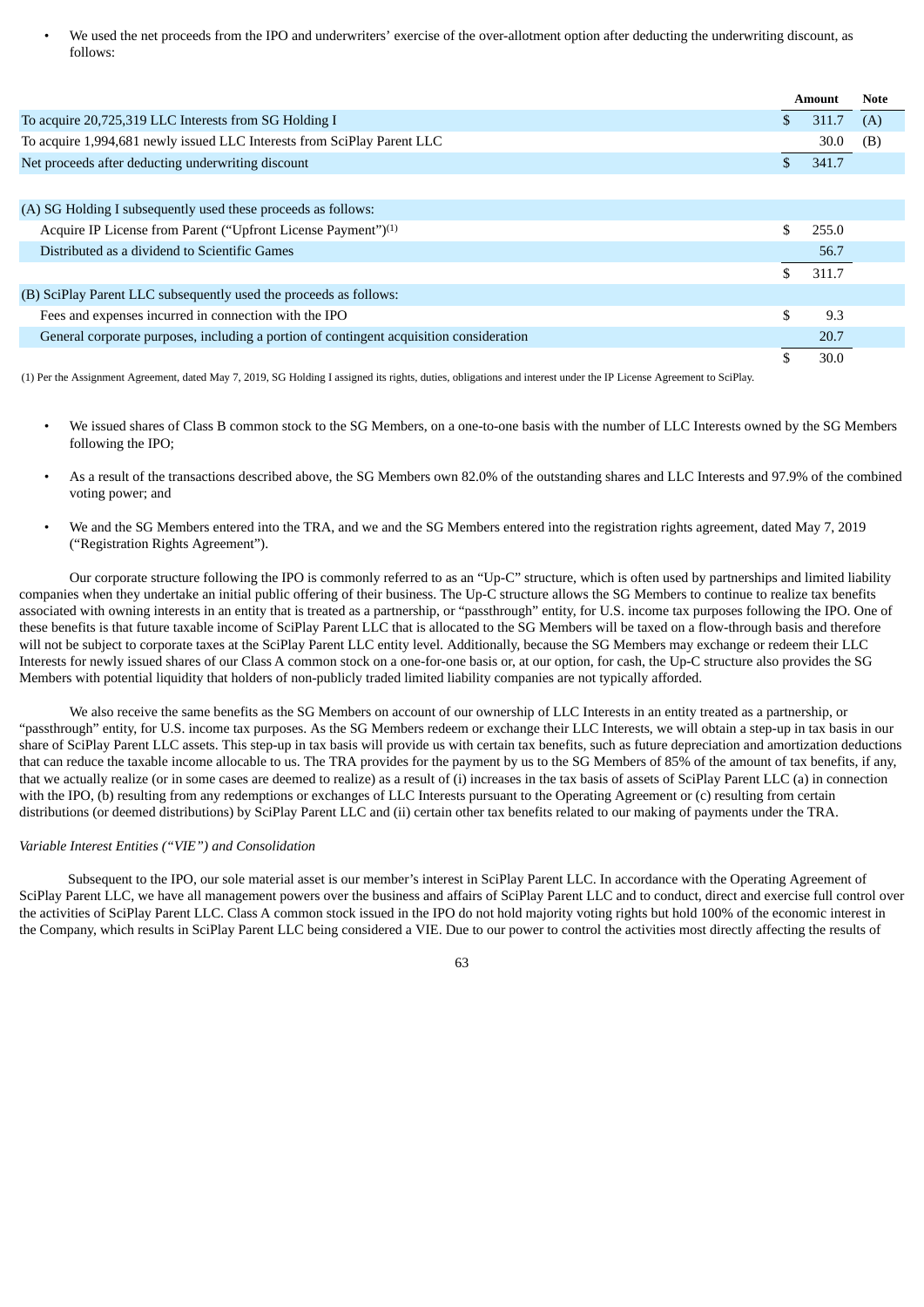SciPlay Parent LLC, we are considered the primary beneficiary of the VIE. Accordingly, beginning with the IPO, we consolidate the financial results of SciPlay Parent LLC and its subsidiaries.

#### *Basis of Presentation*

The accompanying financial statements are presented in conformity with accounting principles generally accepted in the United States of America ("GAAP"). SG Social Holding Company II, LLC is SciPlay's predecessor for financial reporting purposes, and accordingly, for all periods presented prior to May 7, 2019, the financial statements represent the financial statements of the predecessor. All intercompany balances and transactions have been eliminated in consolidation.

#### *Use of Estimates*

The preparation of financial statements in conformity with GAAP requires management to make estimates and assumptions that affect the amounts reported in our financial statements and the accompanying notes. Actual results may differ materially from our estimates.

## *Cash and Cash Equivalents*

Cash and cash equivalents include all cash balances and highly liquid investments with original maturities of three months or less. We place our temporary cash investments with high credit quality financial institutions. At times, such investments in U.S. accounts may be in excess of the Federal Deposit Insurance Corporation insurance limit. We had \$8.0 million and \$5.4 million held in foreign currency and foreign bank accounts as of December 31, 2019 and December 31, 2018, respectively.

## *Accounts Receivable and Allowance for Doubtful Accounts*

Accounts receivable are recorded and carried at the original invoiced amount less an allowance for any estimated uncollectible amounts. We review accounts receivable regularly and make estimates for the allowance for doubtful accounts when there is doubt as to our ability to collect individual balances. In evaluating our ability to collect outstanding receivable balances, we consider many factors, including the age of the balance, the platform provider's payment history and current creditworthiness, and current economic trends. Bad debts are written off after all collection efforts have ceased. We do not require collateral from our platform providers.

We had no allowance for doubtful accounts as of December 31, 2019 and \$1.1 million in allowance for doubtful accounts as of December 31, 2018 and had no significant write-offs or recoveries during the years ended December 31, 2019, 2018 and 2017.

## *Long-Lived Assets and Finite-Lived Intangible Assets*

We assess the recoverability of our other long-term assets (including intangibles) with finite lives whenever events arise or circumstances change that indicate the carrying value of the asset may not be recoverable. Recoverability of long-lived assets (or asset groups) to be held and used is measured by a comparison of the carrying amount of the asset (or asset group) to the expected net future undiscounted cash flows to be generated by that asset (or asset group).

The amount of impairment of other long-lived assets and intangible assets with finite lives is measured by the amount by which the carrying amount of the asset exceeds the fair market value of the asset.

#### *Revenue Recognition*

We generate revenue from the sale of virtual coins, chips and bingo cards (collectively referred to as "virtual currency"), which players can use to play casino‑style slot games, table games and bingo games (i.e., spin in the case of slot games, bet in the case of table games and use of bingo cards in the case of bingo games). We distribute our games through various global social web and mobile platforms such as Facebook, Apple, Google and Amazon, with some of our games available on Microsoft and other web and mobile platforms. The games are primarily *WMS*, *Bally*, *Barcrest TM*, and *SHFL TM* branded games. In addition, we also offer third-party branded games and original content.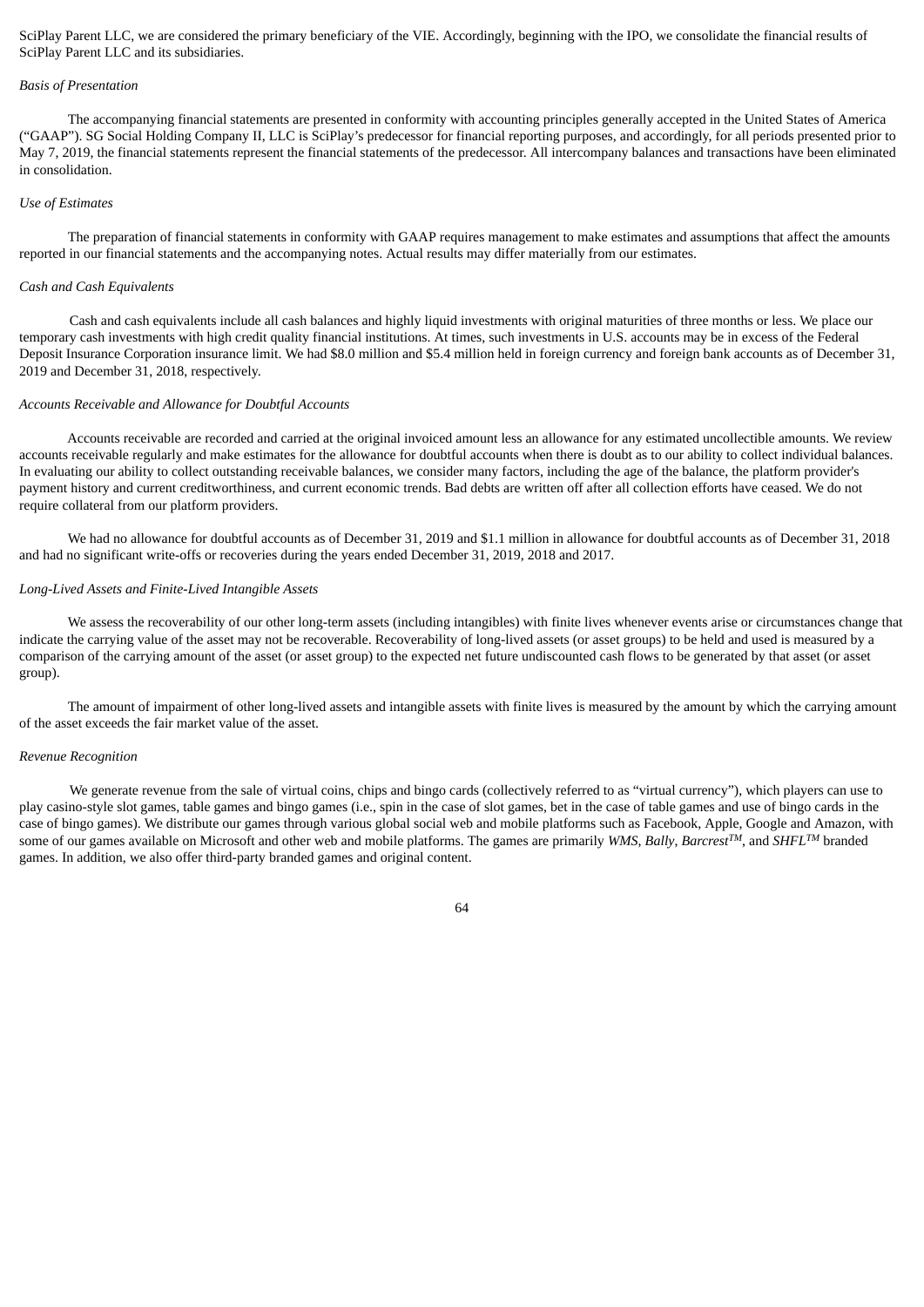# Disaggregation of Revenue

We believe disaggregation of our revenue on the basis of platform and geographical locations of our players is appropriate because the nature and the number of players generating revenue could vary on such basis, which represent different economic risk profiles.

The following table presents our revenue disaggregated by type of platform:

|               | <b>Years Ended December 31,</b> |       |    |       |     |       |  |  |  |
|---------------|---------------------------------|-------|----|-------|-----|-------|--|--|--|
|               |                                 | 2019  |    | 2018  |     | 2017  |  |  |  |
| Mobile        | \$                              | 391.0 | \$ | 323.3 | -\$ | 259.6 |  |  |  |
| Web           |                                 | 74.8  |    | 92.8  |     | 99.6  |  |  |  |
| Other         |                                 |       |    | 0.1   |     | 2.2   |  |  |  |
| Total revenue | \$                              | 465.8 | \$ | 416.2 | S   | 361.4 |  |  |  |

The following table presents our revenue disaggregated based on the geographical location of our players:

|                     | <b>Years Ended December 31,</b> |   |       |      |       |  |  |  |
|---------------------|---------------------------------|---|-------|------|-------|--|--|--|
|                     | 2019                            |   | 2018  | 2017 |       |  |  |  |
| U.S. <sup>(1)</sup> | \$<br>434.2                     | S | 380.3 | - \$ | 327.4 |  |  |  |
| International       | 31.6                            |   | 35.9  |      | 34.0  |  |  |  |
| Total revenue       | \$<br>465.8                     |   | 416.2 | -\$  | 361.4 |  |  |  |

(1) Geographic location is presented as being derived from the U.S. when data is not available.

## General

On January 1, 2018, we adopted ASC 606 using the modified retrospective method, which was applied to customer contracts that were not completed as of January 1, 2018. In accordance with the modified retrospective transition method, our results of operations beginning with the first quarter of 2018 are presented in accordance with ASC 606, while prior periods continue to be reported in accordance with the historical revenue recognition guidance under ASC 605. The adoption of ASC 606 had no impact on our financial statements other than incremental disclosures provided herein.

Our social and mobile games operate on a free-to-play model, whereby game players may collect virtual currency free of charge through the passage of time or through targeted marketing promotions. If a game player wishes to obtain virtual currency above and beyond the level of free virtual currency available to that player, the player may purchase additional virtual currency. Once a purchase is completed, the virtual currency is deposited into the player's account and is not separately identifiable from previously purchased virtual currency or virtual currency obtained by the game player for free.

Once obtained, virtual currency (either free or purchased) cannot be redeemed for cash nor exchanged for anything other than game play within our apps. When virtual currency is played in the games, the game player could "win" and would be awarded additional virtual currency, or could "lose" and lose the future use of that virtual currency. We have concluded that virtual currency represents consumable goods, because the game player does not receive any additional benefit from the games and is not entitled to any additional rights once the virtual currency is substantially consumed.

Control transfers and we recognize revenues from player purchases of virtual currency as the virtual currency is consumed for game play. We determined through a review of play behavior that game players generally do not purchase additional virtual currency until their existing virtual currency balances have been substantially consumed. As we are able to track the duration between purchases of virtual currency for individual game players for specific games, we are able to reliably estimate the period of time over which virtual currency is consumed. Accordingly, for most games, we recognize revenue using an item-based revenue model.

We estimate the amount of outstanding purchased virtual currency at period end based on customer behavior, because we are unable to distinguish between the consumption of purchased or free virtual currency. Based on an analysis of the customers' historical play behavior, the timing difference between when virtual currencies are purchased by a customer and when those virtual currencies are consumed in game play is relatively short.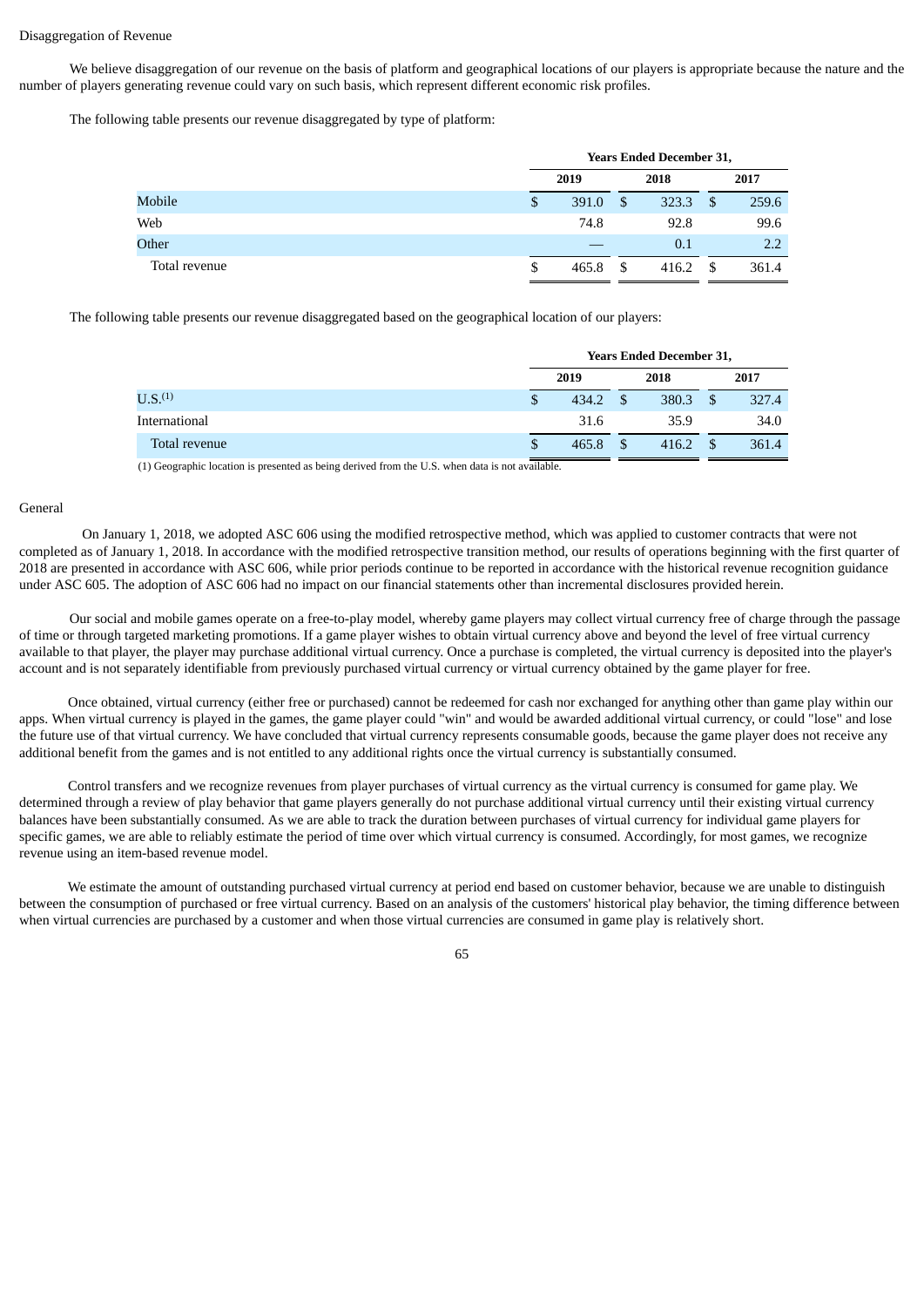For games where we are unable to track the duration between purchases of virtual currency for individual game players, we are able to reliably estimate the average player life. Accordingly, we recognize revenue using a user-based revenue model. Future usage patterns may differ from historical usage patterns and therefore the estimated average playing periods may change in the future.

We continuously gather and analyze detailed customer play behavior and assess this data in relation to our judgments used for revenue recognition.

Revenue Recognition prior to adoption of ASC 606 for the Year Ended December 31, 2018

For the year ended December 31, 2017, we recognized revenue in accordance with ASC 605 when persuasive evidence of an arrangement existed, the service had been provided to the user, the price paid by the user was fixed or determinable and collectability was reasonably assured. As described above in "General", subsequent to adoption on January 1, 2018, we recognize revenue in accordance with ASC 606 when control of the promised services is transferred to our customers, in an amount that reflects the consideration we expected to be entitled to in exchange for those services.

### Contract Assets, Contract Liabilities and Other Disclosures

We receive customer payments based on the payment terms established in our contracts. Payment for the purchase of virtual currency is made at purchase, and such payments are non-refundable in accordance with our standard terms of service. Such payments are initially recorded as a contract liability, and revenue is subsequently recognized as we satisfy our performance obligations. The contract asset is primarily comprised of platform fees for which revenue has not been recognized.

The following table summarizes our opening and closing balances in contract assets, contract liabilities and accounts receivable:

|                                 | <b>Accounts</b><br>Receivable | Contract Assets <sup>(1)</sup> | <b>Contract</b><br>Liabilities $(2)$ |
|---------------------------------|-------------------------------|--------------------------------|--------------------------------------|
| Balance as of January 1, 2019   | 31.5                          | 0.2                            |                                      |
| Balance as of December 31, 2019 |                               | 0.2                            | 0.6                                  |

(1) Contract assets are included within Prepaid expenses and other current assets in our consolidated balance sheets. (2) Contract liabilities are included within Accrued liabilities in our consolidated balance sheets.

During the years ended December 31, 2019 and 2018, we recognized \$0.7 million and \$1.5 million, respectively, of revenue that was included in the respective period beginning contract liability balance. Substantially all of our unsatisfied performance obligations relate to contracts with an original expected length of one year or less.

### Principal-Agent Considerations

Our games are played on various third-party platforms for which the platform providers collect proceeds from our customers and pay us an amount after deducting a platform fee. Because we have control over the content and functionality of games before they are accessed by the end user, we have determined we are the principal and, as a result, revenues are recorded on a gross basis. Payment processing fees paid to platform providers (such as Facebook, Apple, Amazon, Google and Microsoft) are recorded within cost of revenue.

### *Concentration of Credit Risk*

Our revenue and accounts receivable are generated via certain platform providers, which subject us to a concentration of credit risk. The following tables summarize the percentage of revenues and accounts receivable generated via our platform providers in excess of 10% of our total revenues and total accounts receivable: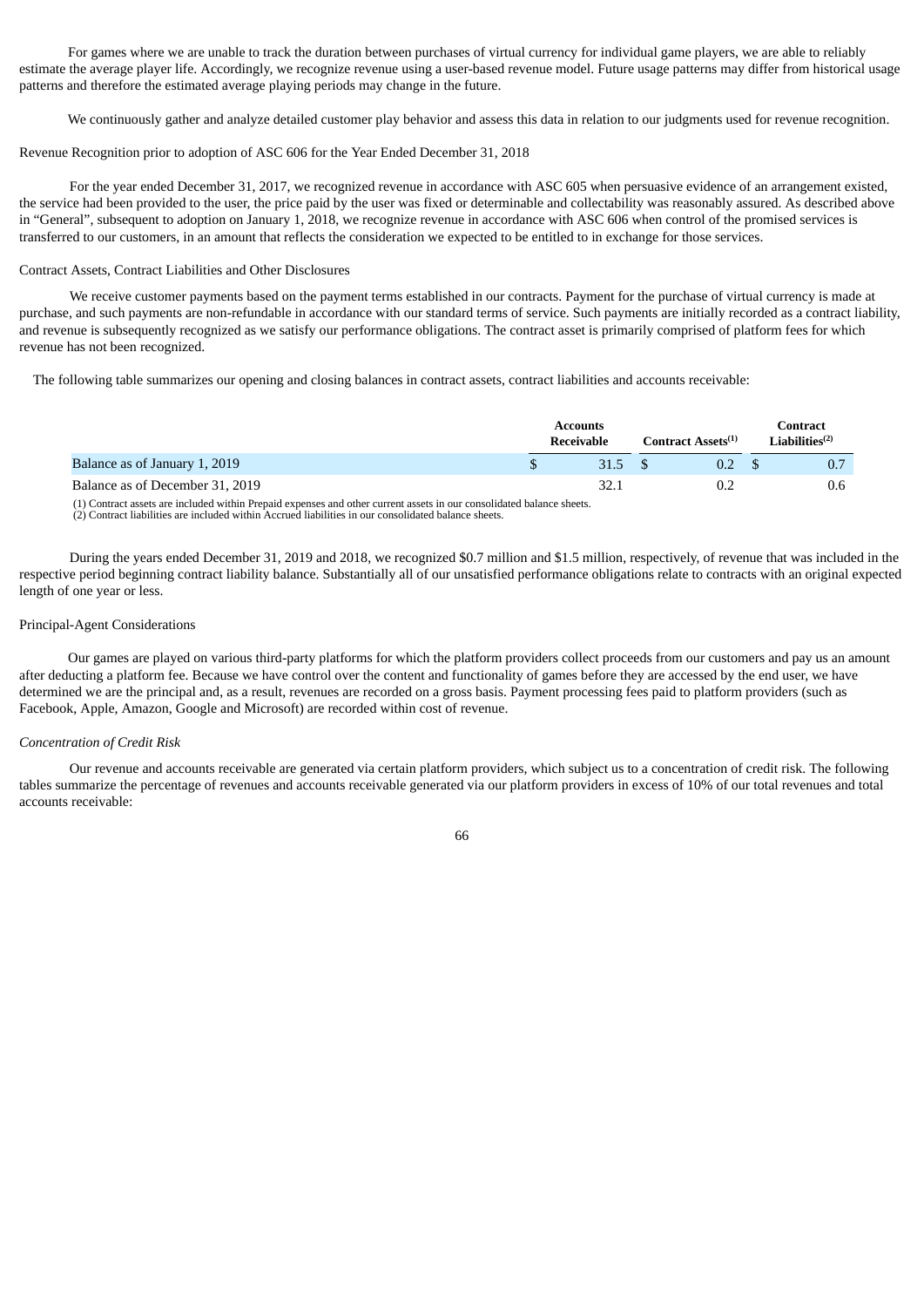|          |       | <b>Revenue</b><br>Concentration |       | <b>Accounts</b><br>Receivable<br>Concentration |                    |
|----------|-------|---------------------------------|-------|------------------------------------------------|--------------------|
|          |       | <b>Years Ended December 31,</b> |       |                                                | As of December 31, |
|          | 2019  | 2018                            | 2017  | 2019                                           | 2018               |
| Apple    | 44.8% | 41.7%                           | 41.1% | 42.7%                                          | 38.6%              |
| Google   | 35.9% | 32.3%                           | 27.7% | 33.1%                                          | 31.3%              |
| Facebook | 16.7% | 22.1%                           | 27.2% | 20.9%                                          | 23.7%              |

## *Cost of Revenue*

Amounts recorded as cost of revenue relate to direct expenses incurred in order to generate social gaming revenue. Such costs are recorded as incurred, and primarily consist of fees withheld by our platform providers from the player proceeds received by the platform providers on our behalf and licensing fees.

Depreciation and amortization expense is excluded from cost of revenue and other operating expenses and is separately presented on the consolidated statements of income.

## *Advertising Cost*

The cost of advertising is expensed as incurred and totaled \$123.6 million, \$100.2 million and \$81.6 million for the years ended December 31, 2019, 2018 and 2017, respectively. Advertising costs primarily consist of marketing and player acquisition and retention costs and are included in Sales and marketing expenses.

### *Research and Development (R&D)*

R&D costs relate primarily to employee costs associated with game development and enhancement costs that do not meet internal-use software capitalization criteria. Such costs are expensed as incurred.

#### *Contingent Acquisition Consideration*

Our contingent consideration liability is recorded at fair value on the acquisition date as part of the consideration transferred and is remeasured each reporting period. The changes in fair value of contingent acquisition consideration as a result of remeasurement are included in Contingent acquisition consideration expenses. The inputs used to measure the fair value of the Contingent acquisition consideration liability primarily consist of projected earnings‑based measures and probability of achievement (categorized as Level 3 in the fair value hierarchy as established by ASC 820). During the second quarter of 2019, we agreed with the SpiceRack selling shareholders to pay them \$31.0 million in total contingent acquisition consideration. We paid \$27.0 million during the year ended December 31, 2019 with the remaining balance to be fully paid by February 28, 2020. The following table summarizes our contingent acquisition consideration liabilities:

|                                                                              | As of December 31. |  |      |  |
|------------------------------------------------------------------------------|--------------------|--|------|--|
|                                                                              | 2019               |  | 2018 |  |
| Contingent acquisition consideration included in accrued liabilities         | $4.0 \quad$ \$     |  | 18.8 |  |
| Contingent acquisition consideration included in other long-term liabilities |                    |  | 10.5 |  |

#### *Restructuring and Other*

Restructuring and other includes charges or expenses attributable to: (i) employee severance; (ii) management restructuring and related costs; (iii) restructuring and integration; (iv) cost savings initiatives; and (v) acquisition related and other unusual items other than contingent acquisition consideration.

Restructuring and other expense for the years ended December 31, 2019, 2018 and 2017 primarily related to items (i), (iii) and (v) set forth above.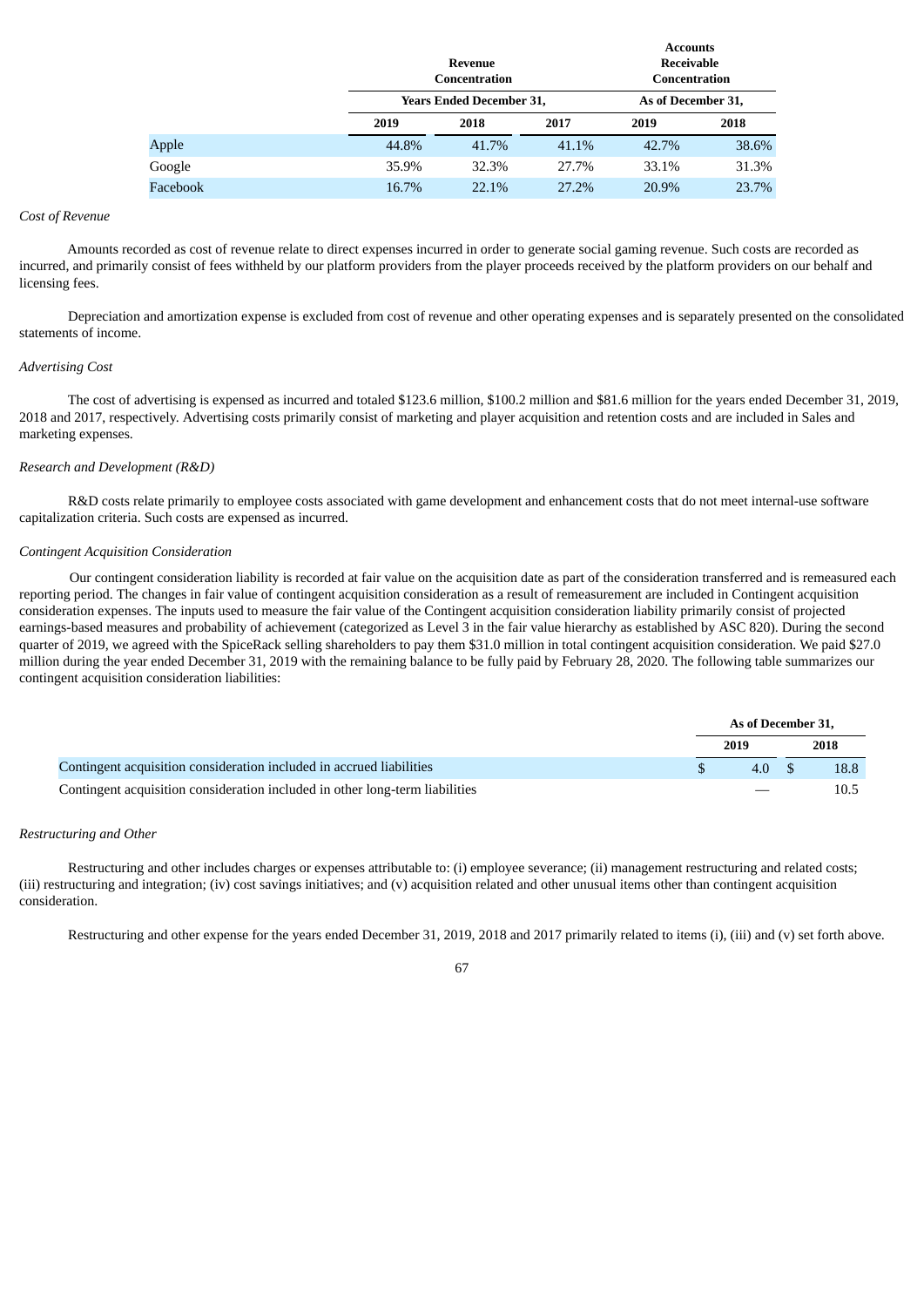## *Foreign Currency Translation*

We have operations in Israel where the local currency is the functional currency. Assets and liabilities of foreign operations are translated at periodend rates of exchange, and results of operations are translated at the average rates of exchange for the period. Gains or losses resulting from translating the foreign currency financial statements were accumulated as a separate component of Accumulated other comprehensive income (loss) in Stockholders' Equity/Accumulated Net Parent Investment. Gains or losses resulting from foreign currency transactions are included in Other income (expense), net.

## *Acquisition of SpiceRack*

We account for business combinations in accordance with ASC 805. This standard requires the acquiring entity in a business combination to recognize all (and only) the assets acquired and liabilities assumed in the transaction and establishes the acquisition-date fair value as the measurement objective for all assets acquired and liabilities assumed in a business combination. Certain provisions of this standard prescribe, among other things, the determination of acquisition-date fair value of consideration paid in a business combination (including contingent consideration) and the exclusion of transaction and acquisition related restructuring costs, which are expensed as incurred, from acquisition accounting.

On April 7, 2017, we completed the acquisition of the issued and outstanding capital stock of privately held mobile and social game company SpiceRack, which expanded our existing portfolio of social casino games and our customer base. The total cash paid, net of cash acquired was \$26.0 million, which was funded using available cash and cash equivalents. In addition, during the second quarter of 2019, we agreed with the SpiceRack selling shareholders to pay them \$31.0 million in total contingent acquisition consideration. Refer to the "Contingent Acquisition Consideration" section of this Note for additional details.

The following table summarizes the final allocation of the purchase price:

|                                                                                                                 | <b>Total</b> |
|-----------------------------------------------------------------------------------------------------------------|--------------|
| Assets:                                                                                                         |              |
| Accounts receivable                                                                                             | \$<br>1.2    |
| Goodwill                                                                                                        | 12.8         |
| Intangible assets                                                                                               | 13.9         |
| <b>Liabilities:</b>                                                                                             |              |
| Accounts payable                                                                                                | (0.1)        |
| Total purchase price <sup>(1)</sup>                                                                             | 27.8         |
| the contract of the contract of the contract of the contract of the contract of the contract of the contract of |              |

(1) Includes \$1.8 million of contingent acquisition consideration estimated at fair value on acquisition date.

The factors contributing to the recognition of goodwill are based on expected synergies resulting from this acquisition, including the expansion of the customer base. The resultant goodwill is expected to be deductible for income tax purposes.

The contingent acquisition consideration value was based on reaching certain growth in earnings before interest, taxes, depreciation and amortization (EBITDA) over the three-year period post close, with a maximum payout of up to \$31.0 million and approximately 80% of the maximum contingent consideration payout based on the growth in the second year EBITDA. As described in the "Contingent Acquisition Consideration" section above, during the second quarter of 2019 the contingent acquisition consideration amount was subsequently remeasured to \$31.0 million in accordance with the agreement with the SpiceRack selling shareholders.

The fair value of intangible assets was determined using a combination of the royalty savings method and the excess earnings method considered Level 3 hierarchy as established by ASC 820. The discount rate used in the valuation analysis was 20%, and royalty rates ranged between 1% and 16%. The following table details the intangible assets identified: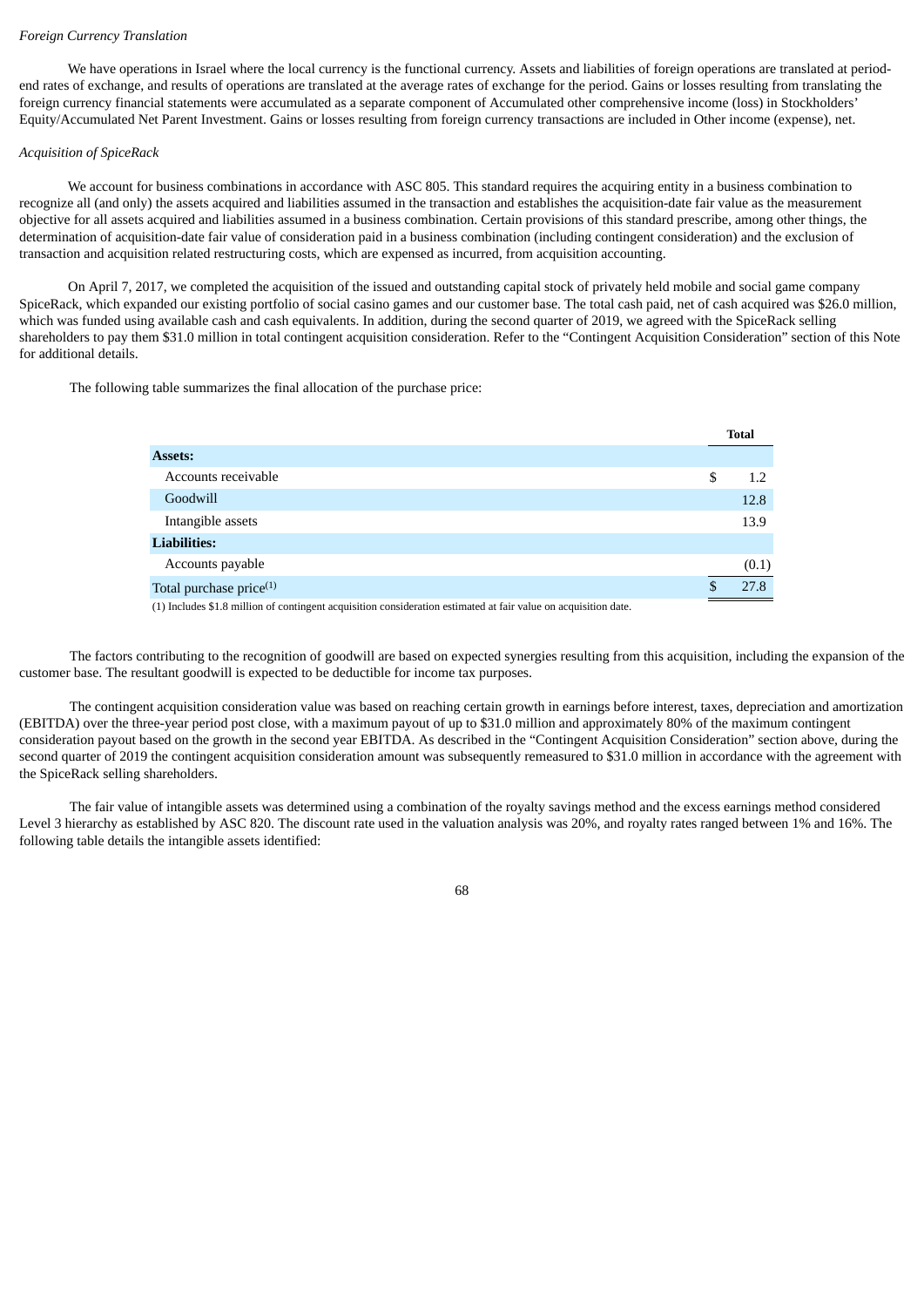|                        | <b>Fair value</b> |       | Life (Years) |
|------------------------|-------------------|-------|--------------|
| Customer relationships |                   | 8.6   |              |
| Intellectual property  |                   | 4.5 5 |              |
| Brand names            |                   | 0.8   | 10           |

SpiceRack revenue and net income since the acquisition date and through December 31, 2017 included in the consolidated statement of income were \$13.8 million and \$1.9 million, respectively. The following unaudited pro forma financial information for the year ended December 31, 2017 gives effect to the SpiceRack acquisition as if it had been completed on January 1, 2016:

|            |   | <b>Year Ended December 31,</b><br>2017 |
|------------|---|----------------------------------------|
| Revenue    | Ъ | 365.3                                  |
| Net income |   | 23.2                                   |

The unaudited pro forma financial information is presented for illustrative purposes only and is not necessarily indicative of what the operating results actually would have been if the SpiceRack acquisition had taken place on January 1, 2016, nor is it indicative of future operating results. The pro forma amounts include the historical operating results of SciPlay's predecessor and SpiceRack prior to the acquisition, with adjustments factually supportable and directly attributable to the SpiceRack acquisition, primarily related to the effect of fair value adjustments and related depreciation and amortization.

#### *Fair Value Measurements*

Fair value is defined as the exchange price that would be received for an asset or paid to transfer a liability (an exit price) in the principal or most advantageous market for the asset or liability in an orderly transaction between market participants at the measurement date. We estimate the fair value of our assets and liabilities, when necessary, using an established three-level hierarchy in accordance with ASC 820.

The fair value of our financial assets and liabilities is determined by reference to market data and other valuation techniques as appropriate. We believe the fair value of our financial instruments, which are principally cash and cash equivalents, accounts receivable, prepaid expenses and other current assets, accounts payable and accrued liabilities, approximates their recorded values due to the short-term nature of these instruments.

In connection with our 2017 acquisition of SpiceRack, we have recorded contingent consideration liability, which value is based on reaching certain earnings-based metrics. The contingent consideration liability was recorded at fair value on the acquisition date as part of the consideration transferred and is remeasured each reporting period. The inputs used to measure the fair value of contingent consideration liability are categorized as Level 3 in the fair value hierarchy. Refer to Contingent Acquisition Consideration section above for additional disclosures.

As of December 31, 2019 and 2018 we did not have other assets and liabilities recorded at fair value on a recurring or nonrecurring basis other than those described above.

#### *Revolving Credit Facility*

In connection with the IPO, SciPlay Holding, a wholly owned subsidiary of SciPlay Parent LLC, as the borrower, SciPlay Parent LLC, as a guarantor, the subsidiary guarantors party thereto, the lenders party thereto and Bank of America, N.A., as administrative agent and collateral agent, entered into a \$150.0 million revolving credit agreement (the "Revolver") that matures in May 2024. The interest rate is either Adjusted LIBOR (as defined in the Revolver) plus 2.250% (with one 0.250% leverage-based step-down to the margin and one 0.250% leverage-based step-up to the margin) or ABR (as defined in the Revolver) plus 1.250% (with one 0.250% leverage-based step-down to the margin and one 0.250% leverage-based step-up to the margin) at our option. We are required to pay to the lenders a commitment fee of 0.500% per annum on the average daily unused portion of the revolving commitments through maturity, which will be the five-year anniversary of the closing date of the Revolver, which fee varies based on the total net leverage ratio and is subject to a floor of 0.375%. As of December 31, 2019 the commitment fee was 0.375% per annum. The Revolver provides for up to \$15.0 million in letter of credit issuances, which requires customary issuance and administration fees, and a fronting fee of 0.125%.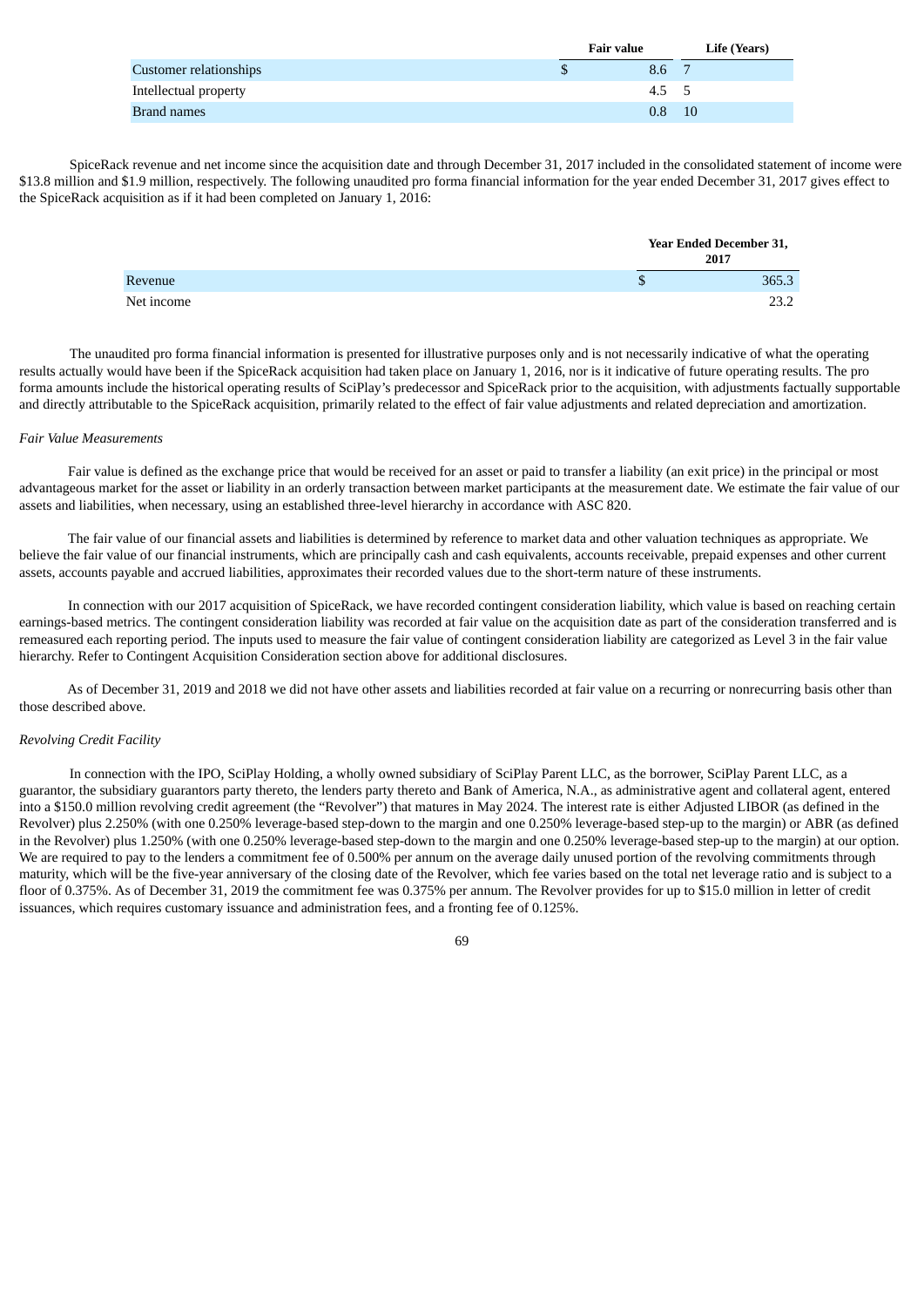The Revolver contains covenants that, among other things, restrict our ability to incur additional indebtedness; incur liens; sell, transfer or dispose of property and assets; invest; make dividends or distributions or other restricted payments; and engage in affiliate transactions, with the exception of certain payments under the TRA and payments in respect of certain tax distributions under the Operating Agreement. In addition, the Revolver requires us to maintain a maximum total net leverage ratio not to exceed 2.50:1.00 and to maintain a minimum fixed charge coverage ratio of no less than 4.00:1.00. Such covenants are tested quarterly at the end of each fiscal quarter.

The Revolver is secured by a (i) first priority pledge of the equity securities of SciPlay Holding, SciPlay Parent LLC's restricted subsidiaries and each subsidiary guarantor party thereto and (ii) first priority security interests in, and mortgages on, substantially all tangible and intangible personal property and material fee-owned real property of SciPlay Parent LLC, SciPlay Holding and each subsidiary guarantor party thereto, in each case, subject to customary exceptions.

We capitalized \$1.1 million in debt issuance costs associated with the Revolver, which are presented in Other assets and amortized over the term of the arrangement and reflected in Other income (expense). As of December 31, 2019, we had no balance outstanding on our Revolver, and we have incurred \$0.5 million in unused revolver commitment fees, which are reflected in Other income (expense).

#### *New Accounting Guidance‑ Adopted*

The FASB issued ASU No. 2016-02, Leases (Topic 842) in 2016. ASU 2016-02 combined with all subsequent amendments (collectively, "ASC 842") requires balance sheet recognition for all leases with a lease term greater than one year to be recorded as a lease liability (on a discounted basis) with a corresponding right-of-use asset. This guidance also expands the required quantitative and qualitative disclosures for lease arrangements and gives rise to other changes impacting certain aspects of lessee and lessor accounting. We adopted ASC 842 as of January 1, 2019 using the optional transition method provided by ASU 2018-11 and applied the lessee package of practical expedients. See Note 6 for our lease accounting policy and the adoption impact of ASC 842 on our consolidated financial statements.

In February 2018, the FASB issued ASU No. 2018-02, Reclassification of Certain Tax Effects from Accumulated Other Comprehensive Income. The standard allows companies to make an election to reclassify from Accumulated Other Comprehensive Income (AOCI) to retained earnings the stranded tax effects resulting from the Tax Cuts and Jobs Act of 2017. This ASU is effective for annual and interim periods beginning after December 15, 2018, with early adoption permitted. The amendments in this updated guidance should be applied

either in the period of adoption or retrospectively to each period in which the effect of the change in the U.S. corporate federal income tax rate in the Tax Act is recognized. We adopted this standard effective January 1, 2019. We elected not to reclassify the income tax effects of the Tax Cuts and Jobs Act from AOCI to retained earnings. The adoption of this guidance did not have a material effect on our consolidated financial statements.

#### *New Accounting Guidance‑ Not yet adopted*

The FASB issued ASU No. 2016-13, Financial Instruments - Credit Losses (Topic 326) in 2016. The new guidance replaces the incurred loss impairment methodology in current U.S. GAAP with a methodology that reflects expected credit losses and requires consideration of a broader range of reasonable and supportable information to inform credit loss estimates. For trade and other receivables, loans and other financial instruments, we will be required to use a forward-looking expected loss model rather than the incurred loss model for recognizing credit losses which reflects losses that are probable. The new guidance is effective for us beginning January 1, 2020. Application of the amendments is through a cumulative-effect adjustment to retained earnings as of the effective date. We do not expect a material impact on our consolidated financial statements from the adoption of this guidance.

In August 2018, the FASB issued ASU No. 2018-13, Fair Value Measurement (Topic 820): Disclosure Framework—*Changes to the Disclosure Requirements for Fair Value Measurement*. The new guidance amends the disclosure requirements for recurring and nonrecurring fair value measurements by removing, modifying, and adding certain disclosures on fair value measurements in ASC 820. The amendments on changes in unrealized gains and losses, the range and weighted average of significant unobservable inputs used to develop Level 3 fair value measurements, and the narrative description of measurement uncertainty should be applied prospectively for only the most recent interim or annual period presented in the initial fiscal year of adoption. All other amendments should be applied retrospectively to all periods presented upon their effective date. The new guidance is effective for us beginning January 1, 2020. We do not expect a material impact on our consolidated financial statements from the adoption of this guidance.

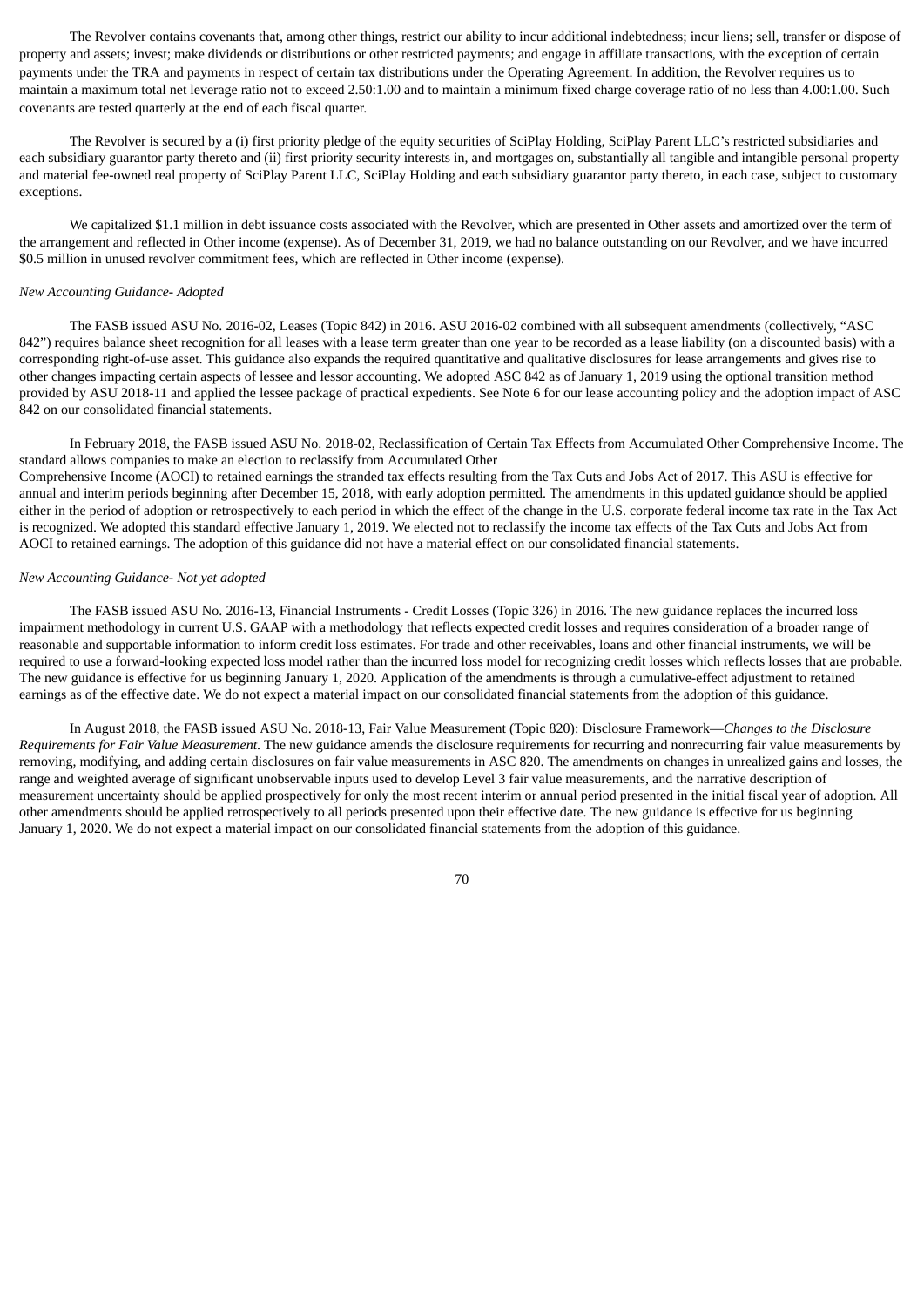We do not expect that any other recently issued accounting guidance will have a significant effect on our consolidated financial statements.

## **(2) Prepaid Expenses and Other Current Assets**

Prepaid expenses and other current assets consisted of the following:

|                                | As of December 31, |      |   |     |  |  |
|--------------------------------|--------------------|------|---|-----|--|--|
|                                | 2019               | 2018 |   |     |  |  |
| Prepaid expenses and other     | S                  | 3.0  | S | 1.7 |  |  |
| <b>Deferred Offering Costs</b> |                    |      |   | 2.7 |  |  |
| Income tax receivable          |                    | 1.1  |   | 1.0 |  |  |
| Contract assets                |                    | 0.2  |   | 0.2 |  |  |
|                                |                    |      |   | 5.6 |  |  |

During the year ended December 31, 2019, we incurred \$9.3 million in costs directly related to pursuing the IPO. These costs were charged against the gross offering proceeds.

# **(3) Property and equipment, net**

Property and equipment, net are stated at cost, and when placed in service, are depreciated using the straight-line method over the estimated useful lives of the assets as follows:

| Item                   | <b>Estimated Life in Years</b>                               |
|------------------------|--------------------------------------------------------------|
| Computer equipment     | $-3-5$                                                       |
| Furniture and fixtures | $5 - 10$                                                     |
| Leasehold improvements | Shorter of the estimated useful life or remaining lease term |

Property and equipment, net consisted of the following:

|                                                 | As of December 31, |       |     |       |  |
|-------------------------------------------------|--------------------|-------|-----|-------|--|
|                                                 |                    | 2019  |     | 2018  |  |
| Computer equipment                              | \$                 | 4.3   | - S | 2.8   |  |
| Furniture and fixtures                          |                    | 2.1   |     | 1.4   |  |
| Leasehold improvements                          |                    | 2.7   |     | 1.2   |  |
| Less: accumulated depreciation and amortization |                    | (4.5) |     | (3.6) |  |
| Total property and equipment, net               | \$                 | 4.6   |     | 1.8   |  |

The following reflects depreciation and amortization expense related to property and equipment included within depreciation and amortization:

|                                       | <b>Years Ended December 31,</b> |                  |  |                  |      |         |  |
|---------------------------------------|---------------------------------|------------------|--|------------------|------|---------|--|
|                                       | 2019<br>2018                    |                  |  |                  | 2017 |         |  |
| Depreciation and amortization expense |                                 | 0.9 <sup>°</sup> |  | 0.6 <sub>5</sub> |      | $0.8\,$ |  |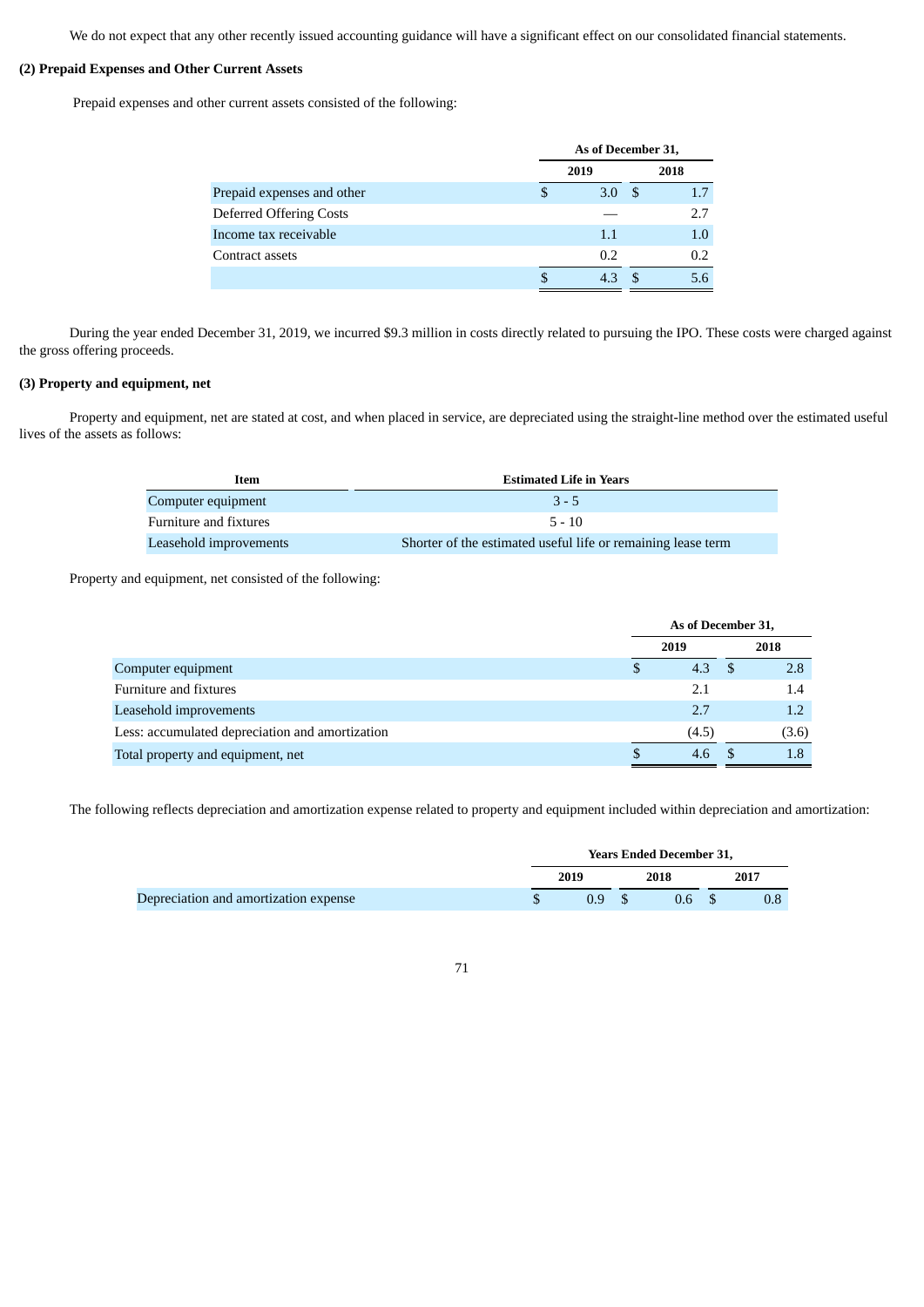#### **(4) Goodwill, Intangible Assets and Software, net**

#### *Goodwill*

\$107.9 million of goodwill reflected in these financial statements was allocated based on an estimate of the relative fair value that existed at the time of origination of goodwill in connection with the Parent's acquisitions of WMS Industries, Inc. ("WMS") and Bally Technologies, Inc. ("Bally"). The carrying value of goodwill increased by \$12.8 million, as a result of the April 7, 2017 SpiceRack acquisition.

We account for goodwill in accordance with ASC 350, Intangibles—Goodwill and Other ("ASC 350"). We test goodwill for impairment annually as of October 1 of each fiscal year, or whenever events or circumstances make it more likely than not that impairment may have occurred since completion of the last annual test. Impairment testing for goodwill is performed at the reporting unit level. We have identified a single reporting unit based on our management structure. The fair value of goodwill for this reporting unit is in excess of its carrying value.

## *Intangible Assets, net*

Intangible assets reflected in these financial statements were allocated based on an estimate of the relative fair value that existed at the time of origination of intangible assets in connection with our SpiceRack acquisition and Parent's acquisitions of WMS and Bally. Identified intangible assets are amortized over two to ten years using the straight-line method, which materially approximates the pattern of the assets' use. Factors considered when assigning useful lives include legal, regulatory and contractual provisions, game or technology obsolescence, demand, competition and other economic factors.

The following table presents certain information regarding our intangible assets:

|                                        |               | Gross<br><b>Carrying</b><br><b>Amount</b> |    | <b>Accumulated</b><br><b>Amortization</b> |    | <b>Net</b>     |
|----------------------------------------|---------------|-------------------------------------------|----|-------------------------------------------|----|----------------|
|                                        |               |                                           |    |                                           |    | <b>Balance</b> |
| <b>Balance as of December 31, 2019</b> |               |                                           |    |                                           |    |                |
| Amortizable intangible assets:         |               |                                           |    |                                           |    |                |
| Intellectual property                  | \$            | 35.4                                      | \$ | $(33.4)$ \$                               |    | 2.0            |
| <b>Customer relationships</b>          |               | 23.2                                      |    | (18.0)                                    |    | 5.2            |
| Licenses                               |               | 5.1                                       |    | (2.4)                                     |    | 2.7            |
| <b>Brand names</b>                     |               | 3.9                                       |    | (3.3)                                     |    | 0.6            |
|                                        | $\mathcal{S}$ | 67.6                                      | \$ | $(57.1)$ \$                               |    | 10.5           |
|                                        |               |                                           |    |                                           |    |                |
| <b>Balance as of December 31, 2018</b> |               |                                           |    |                                           |    |                |
| Amortizable intangible assets:         |               |                                           |    |                                           |    |                |
| Intellectual property                  | \$            | 33.0                                      | \$ | $(30.1)$ \$                               |    | 2.9            |
| <b>Customer relationships</b>          |               | 23.2                                      |    | (16.8)                                    |    | 6.4            |
| Licenses                               |               | 5.1                                       |    | (1.5)                                     |    | 3.6            |
| <b>Brand names</b>                     |               | 3.7                                       |    | (3.0)                                     |    | 0.7            |
|                                        | $\mathbb{S}$  | 65.0                                      | \$ | (51.4)                                    | \$ | 13.6           |

The following reflects amortization expense related to intangible assets included within depreciation and amortization:

|                                                                                                                                                                                                                                                                                                         | <b>Years Ended December 31,</b> |  |           |  |      |  |
|---------------------------------------------------------------------------------------------------------------------------------------------------------------------------------------------------------------------------------------------------------------------------------------------------------|---------------------------------|--|-----------|--|------|--|
|                                                                                                                                                                                                                                                                                                         | 2019                            |  | 2018      |  | 2017 |  |
| Amortization expense $(1)$                                                                                                                                                                                                                                                                              | 3.0 S                           |  | $11.2$ \$ |  | 13.8 |  |
| $\mathcal{A} \setminus \mathbf{A}$ , and the contract $\mathbf{A}$ and $\mathbf{A}$ and $\mathbf{A}$ and $\mathbf{A}$ and $\mathbf{A}$ and $\mathbf{A}$ and $\mathbf{A}$ and $\mathbf{A}$ and $\mathbf{A}$ and $\mathbf{A}$ and $\mathbf{A}$ and $\mathbf{A}$ and $\mathbf{A}$ and $\mathbf{A}$ and $\$ |                                 |  |           |  |      |  |

(1) Amortization expense for the years ended December 31, 2018 and 2017 includes \$4.2 million in accelerated amortization of certain Dragonplay intellectual property recorded as a result of a change in estimate of the remaining useful lives.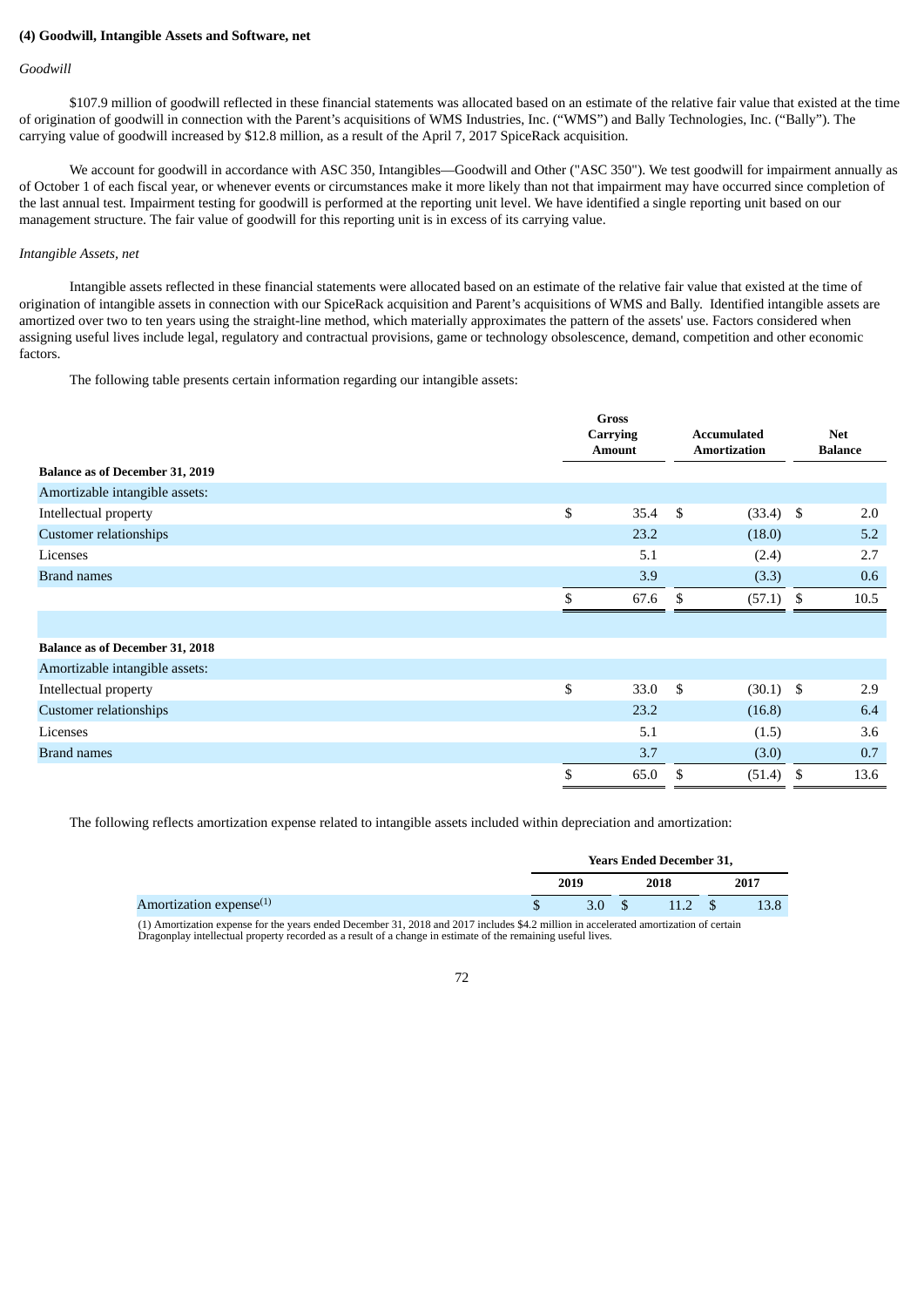Estimated amortization expense for the years ending December 31, 2020 through 2024 and thereafter is as follows:

| Year       | <b>Expense</b> |      |
|------------|----------------|------|
| 2020       | \$             | 3.0  |
| 2021       |                | 3.0  |
| 2022       |                | 2.4  |
| 2023       |                | 1.5  |
| 2024       |                | 0.4  |
| Thereafter |                | 0.2  |
|            | \$             | 10.5 |

### *Software, net*

We capitalize direct costs of services used in the development of our games. Amounts capitalized are amortized over a period of three years on a straight-line basis.

Software, net consisted of the following:

|                          |   | As of December 31, |      |      |       |  |  |
|--------------------------|---|--------------------|------|------|-------|--|--|
|                          |   | 2019               |      | 2018 |       |  |  |
| Software                 | Ф | 16.8               | - \$ |      | 12.0  |  |  |
| Accumulated amortization |   | (10.3)             |      |      | (7.7) |  |  |
| Software, net            | Ф | 6.5                |      |      | 4.3   |  |  |

The following reflects amortization expense related to Software included within depreciation and amortization:

|                             | <b>Years Ended December 31,</b> |       |      |     |      |  |  |
|-----------------------------|---------------------------------|-------|------|-----|------|--|--|
|                             | 2019                            |       | 2018 |     | 2017 |  |  |
| <b>Amortization expense</b> |                                 | ا د ب |      | כ.כ | Φ    |  |  |

## **(5) Accrued liabilities**

Accrued liabilities consisted of the following:

|                                      | As of December 31, |      |      |  |  |  |
|--------------------------------------|--------------------|------|------|--|--|--|
|                                      | 2019               |      | 2018 |  |  |  |
| Compensation and benefits            | \$<br>3.6          | - \$ | 7.2  |  |  |  |
| Contingent acquisition consideration | 4.0                |      | 18.8 |  |  |  |
| <b>Taxes</b>                         | 0.4                |      | 1.2  |  |  |  |
| Liabilities under the TRA            | 2.6                |      |      |  |  |  |
| Operating lease liabilities          | 1.9                |      |      |  |  |  |
| Other                                | 1.2                |      | 0.8  |  |  |  |
|                                      | \$<br>13.7         | S    | 28.0 |  |  |  |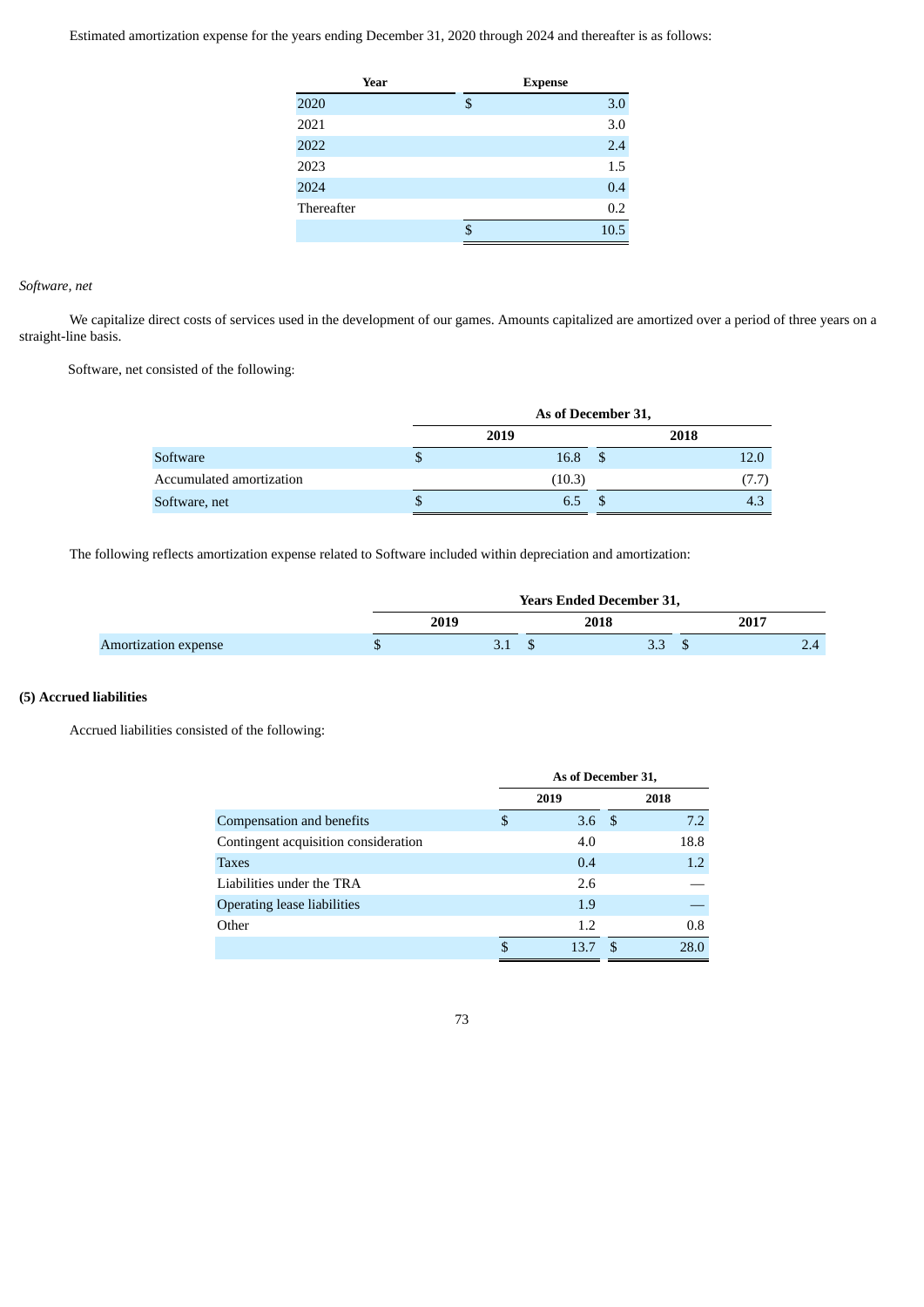### **(6) Leases**

On January 1, 2019, we adopted ASC 842 using the optional transition method provided by ASU 2018-11. Our operating leases primarily consist of real estate leases such as offices. Our leases have remaining terms of 8 months to 5 years. We do not have any finance leases. Our total variable and short term lease payments and operating lease expenses were immaterial for all periods presented.

Supplemental balance sheet and cash flow information related to operating leases is as follows:

|                                                                                 |    | <b>December 31, 2019</b> |
|---------------------------------------------------------------------------------|----|--------------------------|
| Operating lease right-of-use assets <sup>(1)</sup>                              |    | 6.0                      |
| Accrued liabilities                                                             |    | 1.9                      |
| Operating lease liabilities                                                     |    | 5.2                      |
| Total operating lease liabilities                                               |    | .7.1                     |
|                                                                                 |    |                          |
| Cash paid for amounts included in the measurement of lease liabilities:         |    |                          |
| Operating cash flows from operating leases for the year ended December 31, 2019 | Ъ. | 2.1                      |
| Weighted average remaining lease term, years                                    |    | 4.16                     |
| Weighted average discount rate                                                  |    | $5.0\%$                  |
|                                                                                 |    |                          |

(1) Right-of-use assets obtained in exchange for lease obligations for the year ended December 31, 2019 were immaterial.

Lease liability maturities:

|                        | <b>Operating Leases</b> |
|------------------------|-------------------------|
| 2020                   | 2.1                     |
| 2021                   | 1.7                     |
| 2022                   | 1.8                     |
| 2023                   | 1.3                     |
| 2024                   | 1.0                     |
| Thereafter             |                         |
| Less: Imputed Interest | (0.8)                   |
| Total                  | 7.1                     |
|                        |                         |

As of December 31, 2019, we did not have material additional operating leases that have not yet commenced.

#### **(7) Stockholders' Equity and Noncontrolling Interest**

#### *Stockholders' Equity*

Following the closing of the IPO and the partial exercise of the over-allotment option by the underwriters on June 4, 2019, there were 22,720,000 shares of our Class A common stock issued and outstanding and 103,547,021 shares of our Class B common stock issued and outstanding. Holders of our Class A common stock and Class B common stock vote together as a single class on all matters presented to stockholders for their vote or approval, except where separate class voting is required by Nevada law. Each share of Class A common stock entitles its holder to one vote on all matters presented to our stockholders generally. Each share of Class B common stock entitles its holder to ten votes on all matters presented to our stockholders generally, for so long as the number of shares of our common stock beneficially owned by the SG Members and their affiliates represents at least 10% of our outstanding shares of common stock and, thereafter, one vote per share. Immediately following the IPO, all of our outstanding shares of Class B common stock were held by the SG Members on a one-to-one basis with the LLC Interests each SG Member then owned. Following the IPO and the partial exercise of over-allotment option by the underwriters on June 4, 2019, the holders of our issued Class A common stock collectively held 100%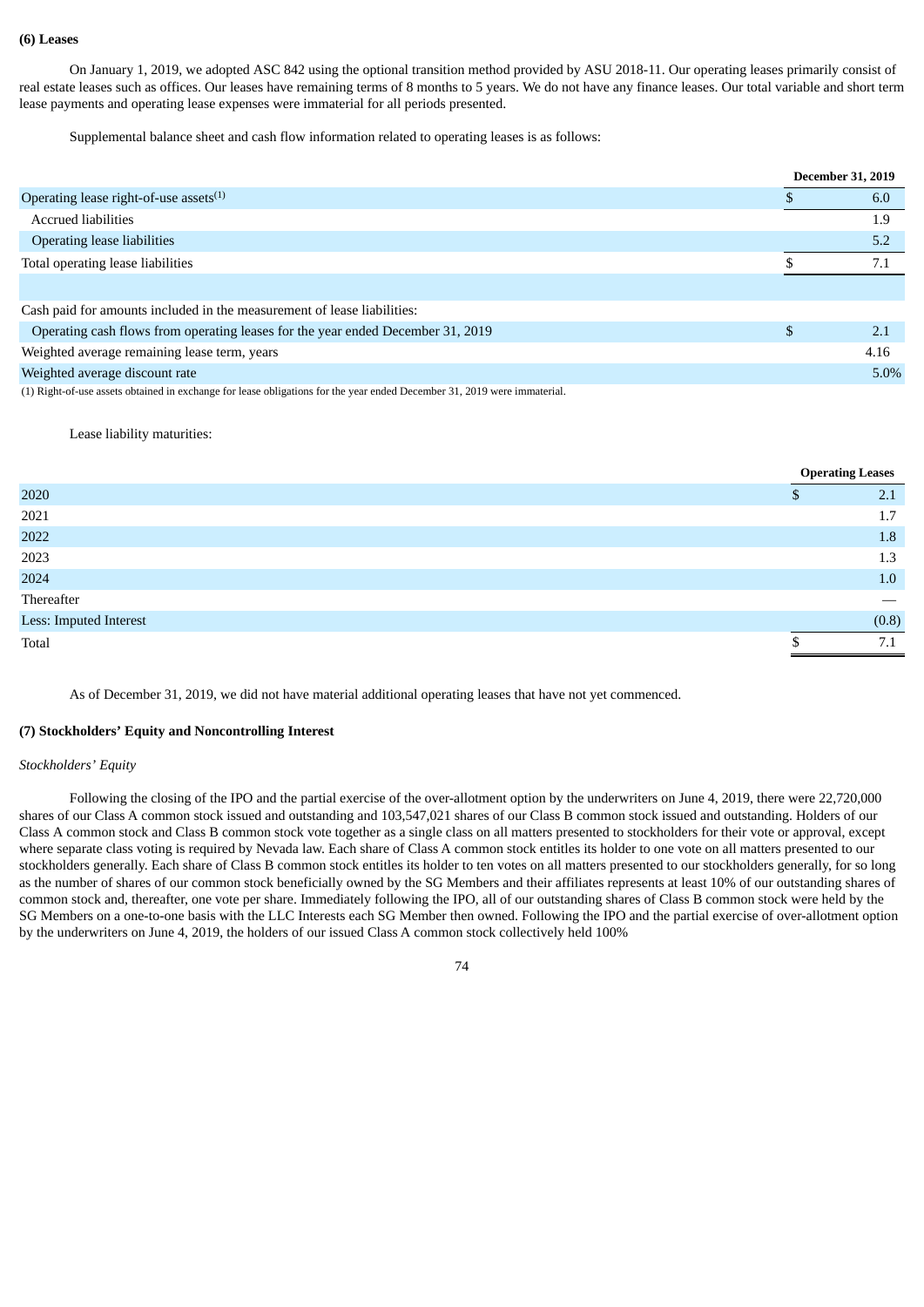of the economic interests in us and 2.1% of the voting power in us, and Scientific Games, through its indirect ownership of all of the outstanding Class B common stock, held the remaining 97.9% of the voting power in us.

#### *Noncontrolling Interest*

We are a holding company, and our sole material assets are LLC Interests that we purchased from SciPlay Parent LLC and SG Holding I, representing an aggregate 18.0% economic interest in SciPlay Parent LLC. The remaining 82.0% economic interest in SciPlay Parent LLC is owned indirectly by SGC, through the ownership of LLC Interests by the indirect wholly owned subsidiaries of Scientific Games, the SG Members.

The organizational transactions (including the IP License Agreement), consummated in connection with the closing of the IPO and partial exercise of over-allotment option, as described in Note 1, were executed concurrently with a single economic objective; therefore, the net effect of these transactions along with accumulated net parent investment balance as of the IPO date was allocated on a pro rata basis between additional paid-in capital and noncontrolling interest.

#### *Stock-Based Compensation*

During the second quarter of 2019, we adopted a Long-Term Incentive Plan ("LTIP"). The LTIP authorizes the issuance of up to 6.5 million shares of our Class A common stock to be granted in connection with awards of incentive and nonqualified stock options, restricted stock and stock units, stock appreciation rights and performance-based awards.

The Parent maintains an equity incentive awards plan under which the Parent may issue, among other awards, time-based and performance-based stock options and restricted stock units to our employees. Although awards under such plan result in the issuance of shares of the Parent, the amounts are a component of the total compensation for our employees and are included in our stock‑based compensation expense, which is accounted for as a component of Stockholders' equity.

The following table summarizes stock-based compensation expense that is included in general and administrative expenses:

|                                       | <b>Years Ended December 31,</b> |     |      |     |  |      |
|---------------------------------------|---------------------------------|-----|------|-----|--|------|
|                                       | 2019                            |     | 2018 |     |  | 2017 |
| Related to SciPlay equity awards      |                                 | 5.7 |      |     |  |      |
| Related to the Parent's equity awards |                                 | 3.2 |      | 4.0 |  | 4.3  |
| <b>Total</b>                          |                                 | 8.9 |      | 4.0 |  | 4.1  |

As of December 31, 2019, we had \$13.4 million in unrecognized stock-based compensation expense that is expected to be recognized over a weighted-average expected vesting period of 1.3 years, of which \$9.9 million relates to PRSUs.

#### Performance-Based Restricted Stock Units (PRSUs)

Starting with the second quarter of 2019, SciPlay employees including our senior executives and a non-employee director are granted PRSUs with respect to our Class A common stock. The performance criteria for vesting of such PRSUs granted is based on revenue and Adjusted EBITDA metrics set through the end of fiscal year 2022. Recipients of these awards generally must be actively employed by and providing services to the Company on the last day of the performance period in order to receive an award payout. In certain cases, upon death, disability or a qualifying termination, all or a pro-rata portion of the PRSUs will remain eligible to vest at the end of the performance period.

The fair value of the PRSUs granted was based on the closing price of our Class A common stock on the date of each grant. Stock-based compensation expense associated with these awards is recognized over the service period based on our projection as to the probable outcome of the above specified performance conditions. We reassess the probability of meeting the above specified performance conditions at each reporting period and adjust stock-based compensation expense to reflect current expected results, as necessary.

During 2019 we granted 4.1 million of performance and time-based restricted stock units with a weighted average grant date value of \$15.54. All of the restricted stock units granted during 2019 remained unvested as of December 31, 2019.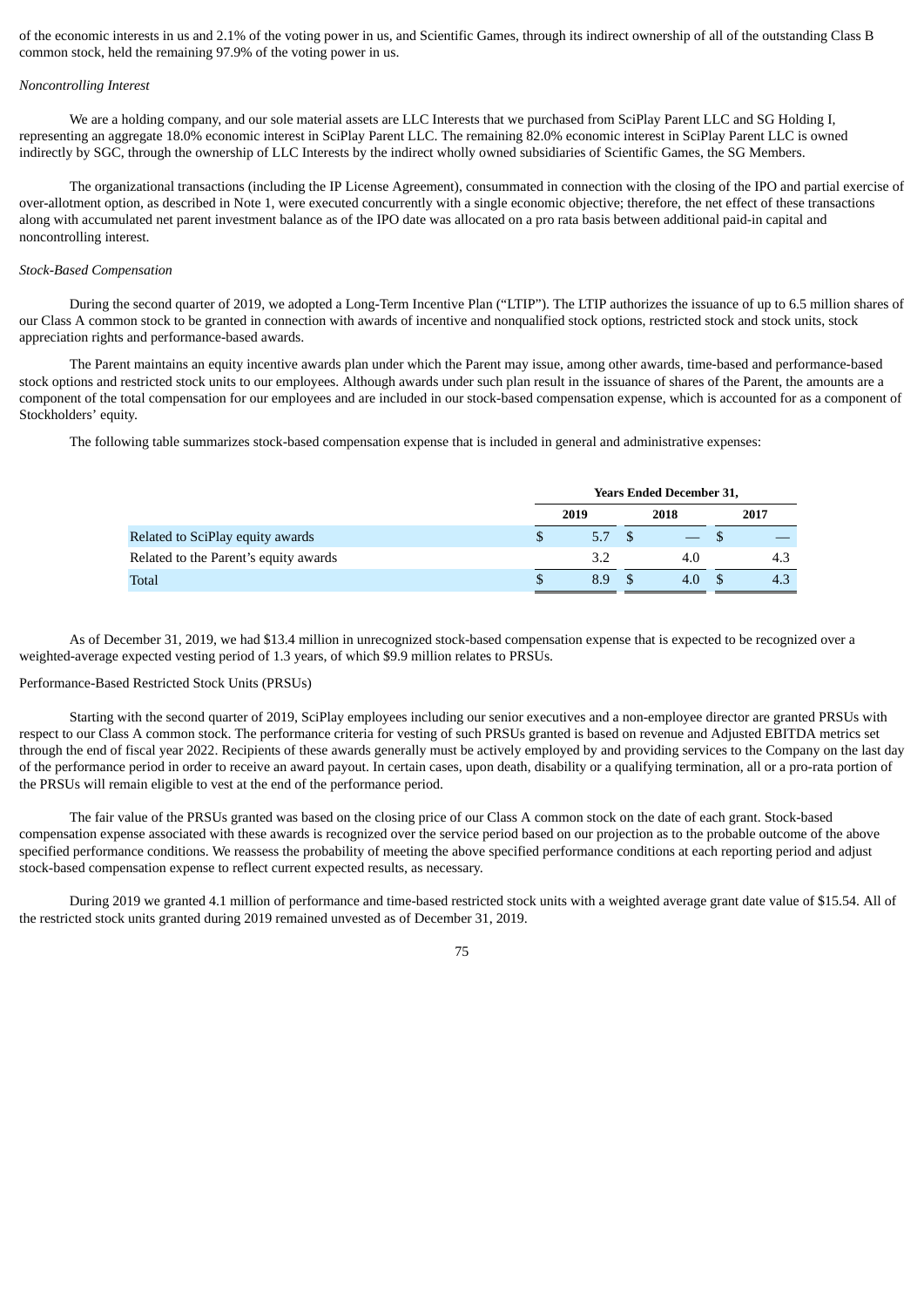### **(8) Earnings per Share**

The table below sets forth a calculation of basic earnings per share ("EPS") based on net income attributable to SciPlay divided by the basic weighted average number of Class A common stock. Diluted EPS of Class A common stock is computed by dividing net income attributable to SciPlay by the weighted average number of shares of Class A common stock outstanding adjusted to give effect to all potentially dilutive securities, using the treasury stock method.

For purposes of calculating EPS for periods prior to the IPO, including the year ended December 31, 2019 for which a portion of the period preceded the IPO, we retrospectively presented EPS as if the IPO had occurred at the beginning of the earliest period presented.

We excluded Class B common stock from the computation of basic and diluted EPS, as holders of Class B common stock do not have an economic interest in us and therefore a separate presentation of EPS of Class B common stock under the two-class method has not been provided.

|                                                                 | <b>Years Ended December 31,</b> |      |     |      |      |      |
|-----------------------------------------------------------------|---------------------------------|------|-----|------|------|------|
|                                                                 |                                 | 2019 |     | 2018 |      | 2017 |
| Numerator:                                                      |                                 |      |     |      |      |      |
| Net income                                                      | \$                              | 93.5 | \$. | 39.0 | S    | 23.1 |
| Less: net income attributable to the noncontrolling interest    |                                 | 61.1 |     |      |      |      |
| Net income attributable to SciPlay                              | \$                              | 32.4 | \$. | 39.0 | \$   | 23.1 |
| Denominator:                                                    |                                 |      |     |      |      |      |
| Weighted average shares of Class A common stock for basic EPS   |                                 | 22.7 |     | 22.7 |      | 22.7 |
| Effect of dilutive securities:                                  |                                 |      |     |      |      |      |
| Stock-based compensation grants                                 |                                 |      |     |      |      |      |
| Weighted average shares of Class A common stock for diluted EPS |                                 | 22.7 |     | 22.7 |      | 22.7 |
| Basic and diluted net income attributable to SciPlay per share: |                                 |      |     |      |      |      |
| <b>Basic</b>                                                    | $\mathbf{s}$                    | 1.43 | -\$ | 1.72 | - \$ | 1.02 |
| Diluted                                                         | \$                              | 1.43 | S.  | 1.72 | £.   | 1.02 |

#### **(9) Income Taxes**

Income taxes are determined using the liability method of accounting for income taxes, under which deferred tax assets ("DTAs") and deferred tax liabilities ("DTLs") are recognized for the expected future tax consequences of temporary differences between the financial reporting and tax basis of assets and liabilities. Deferred income tax balances are reported using currently enacted tax rates and are adjusted for changes in such rates in the period of change.

We hold an economic interest of 18% in SciPlay Parent LLC subsequent to the IPO. The 82% that we do not own represents a noncontrolling interest for financial reporting purposes. SciPlay Parent LLC is treated as a partnership for U.S. federal and most applicable state and local income tax purposes. As such, SciPlay Parent LLC is not subject to income tax in most jurisdictions, and SciPlay Parent LLC's members, of which we are one, are liable for income taxes based on their allocable share of SciPlay Parent LLC's taxable income.

The components of net income before income taxes are as follows:

|                                |  | <b>Years Ended December 31,</b> |  |       |      |        |  |
|--------------------------------|--|---------------------------------|--|-------|------|--------|--|
|                                |  | 2019                            |  | 2018  | 2017 |        |  |
| <b>United States</b>           |  | 101.1                           |  | 50.8  |      | 62.2   |  |
| Foreign                        |  | 1.1                             |  | (1.4) |      | (17.0) |  |
| Net income before income taxes |  | 102.2                           |  | 49.4  |      | 45.2   |  |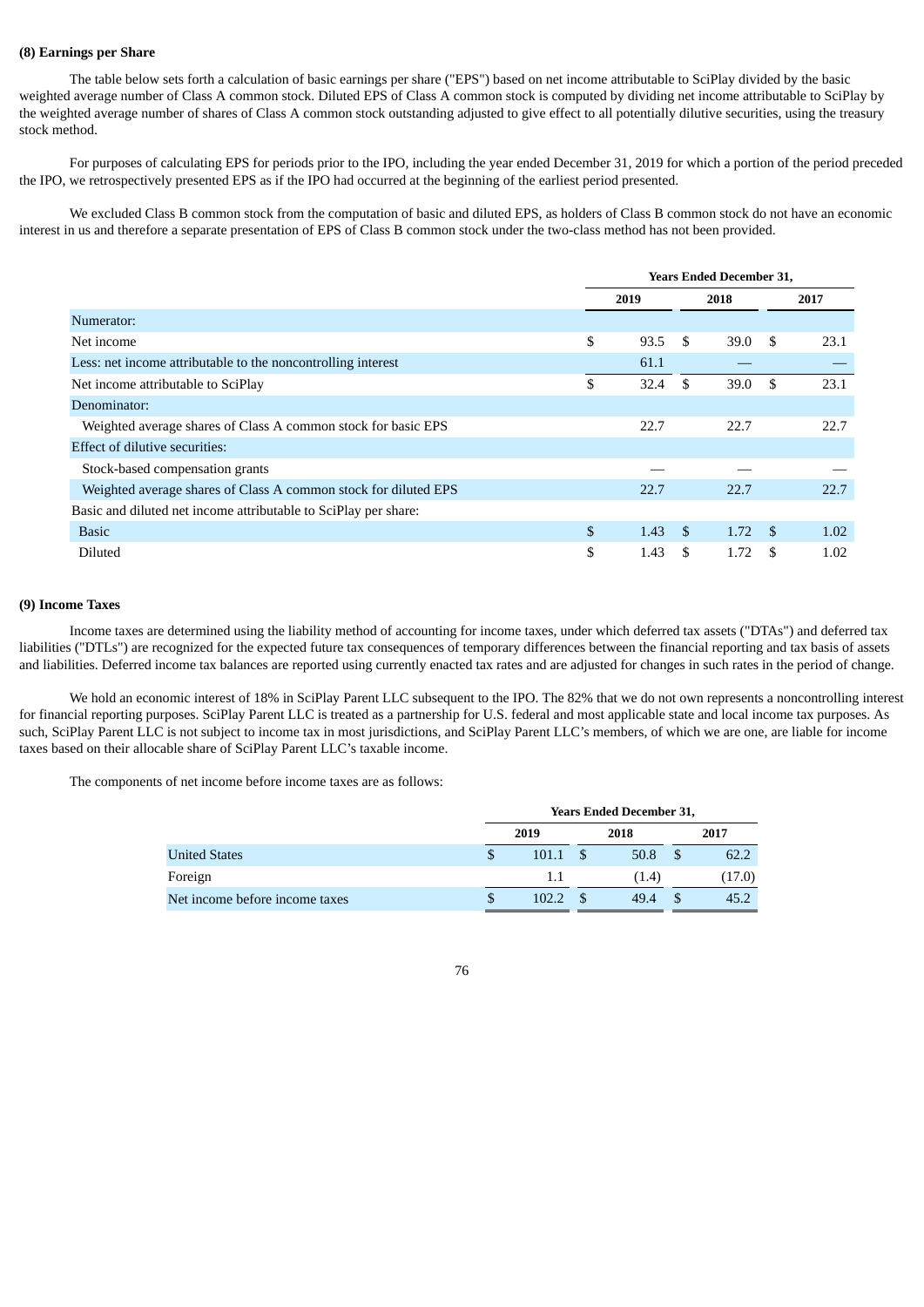#### The components of income tax expense are as follows:

|                          | <b>Years Ended December 31,</b> |       |               |       |              |       |
|--------------------------|---------------------------------|-------|---------------|-------|--------------|-------|
|                          |                                 | 2019  |               | 2018  |              | 2017  |
| Current                  |                                 |       |               |       |              |       |
| U.S. Federal             | \$                              | 5.4   | \$            | 11.0  | \$           | 22.6  |
| <b>U.S. State</b>        |                                 | 1.5   |               | 3.8   |              | 2.3   |
| Foreign                  |                                 | 0.9   |               | 1.6   |              | 0.9   |
| <b>Total</b>             | $\mathcal{S}$                   | 7.8   | $\mathcal{S}$ | 16.4  | $\mathbb{S}$ | 25.8  |
| Deferred                 |                                 |       |               |       |              |       |
| U.S. Federal             |                                 | 0.6   |               | (2.6) |              | (1.7) |
| U.S. State               |                                 | 0.5   |               | (0.9) |              | (0.2) |
| Foreign                  |                                 | (0.2) |               | (2.5) |              | (1.8) |
| Total                    |                                 | 0.9   |               | (6.0) |              | (3.7) |
| Total income tax expense | \$                              | 8.7   | \$            | 10.4  | \$           | 22.1  |

The reconciliation of the U.S. federal statutory tax rate to the actual tax rate is as follows:

|                                                 | <b>Years Ended December 31,</b> |           |                |  |  |
|-------------------------------------------------|---------------------------------|-----------|----------------|--|--|
|                                                 | 2019                            | 2018      | 2017           |  |  |
| Statutory U.S. federal income tax rate          | 21.0 %                          | 21.0 %    | 35.0%          |  |  |
| U.S. state income taxes, net of federal benefit | $1.7\%$                         | $3.1\%$   | $3.1\%$        |  |  |
| R&D credits                                     | (0.4)%                          | (1.7)%    | (0.7)%         |  |  |
| Impact of foreign rate differential             | (0.1)%                          | $0.1\%$   | 3.4%           |  |  |
| Permanent items                                 | $0.4\%$                         | $(1.4)\%$ | 4.1 %          |  |  |
| Noncontrolling interest                         | $(12.2)\%$                      | $-$ %     | $-$ %          |  |  |
| Other                                           | (1.9)%                          | $-$ %     | $-\frac{9}{6}$ |  |  |
| Impact of U.S. Tax Reform                       | $-$ %                           | $-\%$     | 3.9%           |  |  |
| Effective income tax rate                       | 8.5%                            | 21.1 %    | 48.8%          |  |  |

Our effective tax rate for the year ended December 31, 2019 differs from the statutory rate of 21.0% primarily because we do not record income taxes for the noncontrolling interest portion of pre-tax income. Additionally, the periods prior to the IPO are presented using historical results of operations and cost basis of the assets and liabilities as if we operated on a standalone basis during those periods, and the tax provision is calculated as if we completed separate tax returns apart from our Parent ("Separate-return Method"). Certain legal entities that are included in these financial statements under the Separatereturn Method were included in tax filings of affiliated entities that are not part of these financial statements.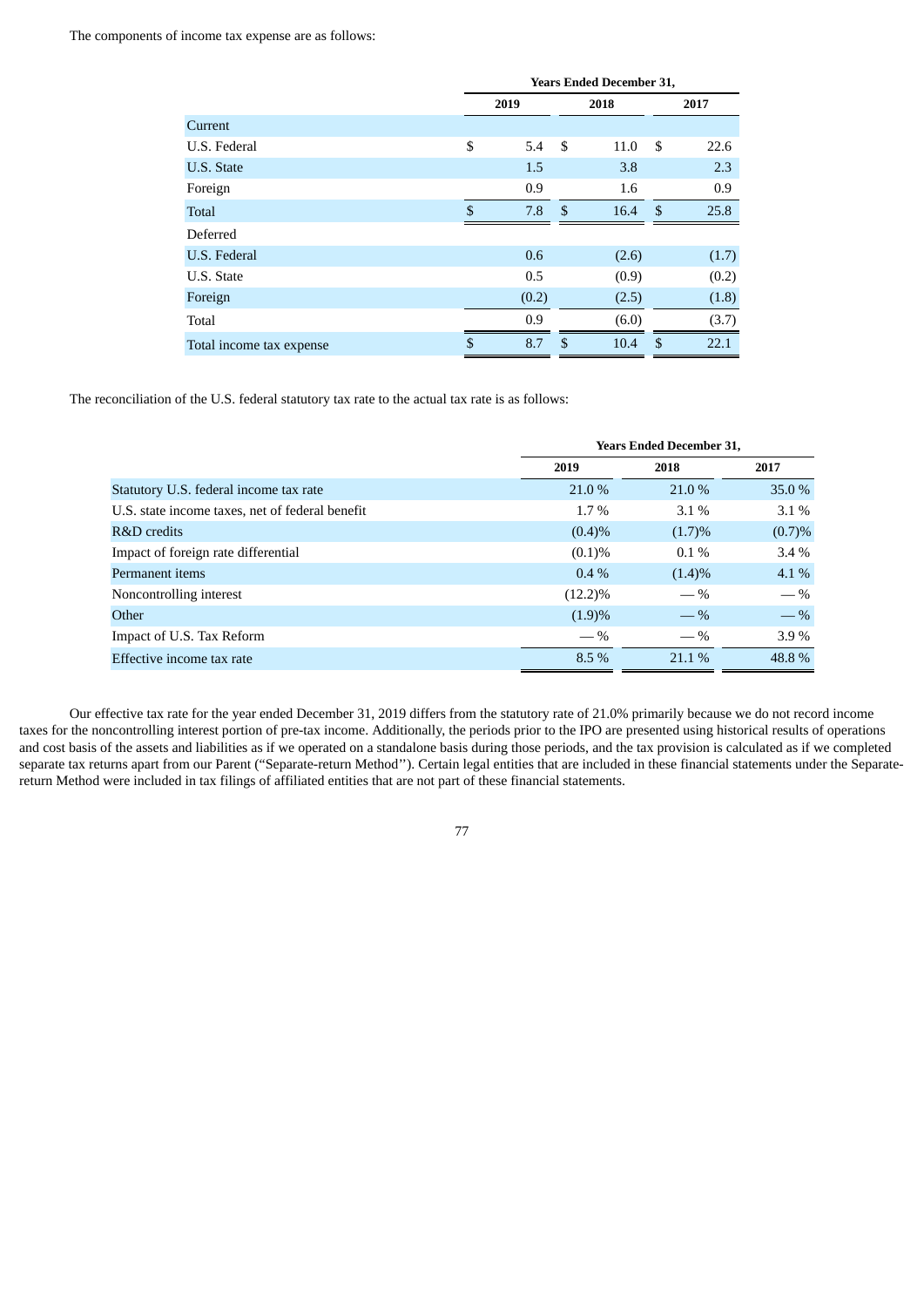The tax effects of significant temporary differences representing net deferred tax assets and liabilities consisted of the following:

|                                          | As of December 31, |       |     |                  |  |  |
|------------------------------------------|--------------------|-------|-----|------------------|--|--|
|                                          |                    | 2019  |     | 2018             |  |  |
| <b>Deferred tax assets:</b>              |                    |       |     |                  |  |  |
| Compensation not currently deductible    | \$                 | 0.3   | \$  | 8.1              |  |  |
| Liabilities under the TRA                |                    | 18.2  |     |                  |  |  |
| Investment in LLC                        |                    | 75.0  |     |                  |  |  |
| Other                                    |                    | 1.3   |     | 1.3 <sup>°</sup> |  |  |
| Valuation allowance                      |                    | (7.7) |     |                  |  |  |
| Realizable deferred tax assets           |                    | 87.1  |     | 9.4              |  |  |
| <b>Deferred tax liabilities:</b>         |                    |       |     |                  |  |  |
| Other                                    |                    |       |     | (3.0)            |  |  |
| Total deferred tax liabilities           |                    |       |     | (3.0)            |  |  |
| Net deferred tax assets on balance sheet | \$                 | 87.1  | \$. | $6.4^{\circ}$    |  |  |

As a result of the IPO, we recorded a deferred tax asset for the difference between the financial reporting value and the tax basis of our investment in SciPlay Parent LLC. We also recorded a deferred tax asset for the tax basis increases that will be generated from future payments under the Tax Receivable Agreement. The TRA liability represents 85% of the tax savings we expect to receive from the amortization deductions associated with the step-up in basis of depreciable assets under Internal Revenue Code Section 754. This DTA will be realized as cash payments are made to the TRA participants.

As of December 31, 2019, we did not have any material NOL or credit carryforwards.

The following table summarizes our valuation allowances:

|              | As of December 31, |  |      |  |  |  |  |
|--------------|--------------------|--|------|--|--|--|--|
|              | 2019               |  | 2018 |  |  |  |  |
| Federal      | \$<br>$(5.7)$ \$   |  |      |  |  |  |  |
| <b>State</b> | (0.9)              |  |      |  |  |  |  |
| Foreign      | (1.1)              |  |      |  |  |  |  |
|              | \$<br>(7.7)        |  |      |  |  |  |  |

At each reporting period, we analyze the likelihood of our deferred taxes assets to be realized. If, based upon all available evidence, both positive and negative, it is more likely than not that such deferred tax assets will not be realized, a valuation allowance is recorded. As a result of this analysis, we determined that a portion of the DTA related to our investment in SciPlay Parent LLC is not expected to be realized; therefore, we recorded a valuation allowance on this portion of the outside basis difference in our investment.

We apply a recognition threshold and measurement attribute related to uncertain tax positions taken or expected to be taken on our tax returns. We recognize a tax benefit for financial reporting of an uncertain income tax position when it has a greater than 50% likelihood of being sustained upon examination by the taxing authorities. We measure the tax benefit of an uncertain tax position based on the largest benefit that has a greater than 50% likelihood of being ultimately realized including evaluation of settlements. For the years ended December 31, 2019 and 2018, we had no unrecognized tax benefits.

We file income tax returns in the U.S. Federal jurisdiction and various state and foreign jurisdictions. There are no material state, local or non-U.S. examinations by tax authorities currently ongoing.

### **(10) Related Party Transactions**

The following is the summary of expenses paid to Scientific Games and settled in cash: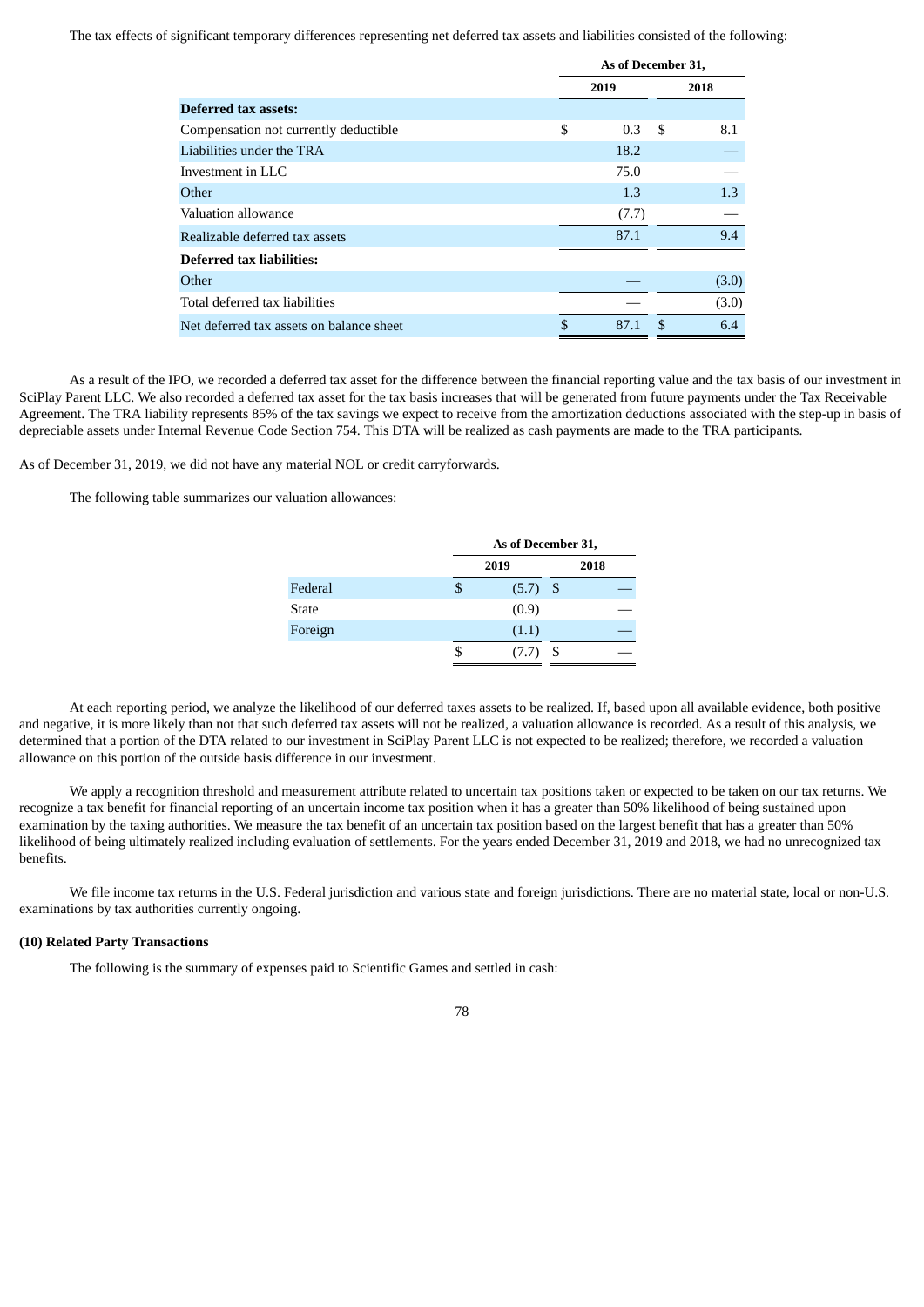|                                                  | <b>Years Ended December 31,</b> |      |  |      |  |               |                                      |
|--------------------------------------------------|---------------------------------|------|--|------|--|---------------|--------------------------------------|
|                                                  |                                 | 2019 |  | 2018 |  | 2017          | <b>Financial Statement Line Item</b> |
| Royalties for Scientific Games $IP(1)$           |                                 | 10.2 |  | 26.1 |  | 23.6          | Cost of revenue                      |
| Royalties to Scientific Games for third-party IP |                                 | 6.9  |  | 7.7  |  |               | Cost of revenue                      |
| Parent services $(2)$                            |                                 | 5.0  |  | 5.7  |  | $7.0^{\circ}$ | General and administrative           |

(1) In accordance with the IP License Agreement, we did not incur any additional royalty expense related to Scientific Games IP after the effective date of the IP License Agreement.<br>(2) Parent services expense for the year expenses within the Parent's Digital segment, including but not limited to, executive, finance, human resources and legal.

The following is the summary of balances due to affiliates:

|                                                                       | As of December 31, |      |  |       |
|-----------------------------------------------------------------------|--------------------|------|--|-------|
|                                                                       |                    | 2019 |  | 2018  |
| Royalties under intercompany IP License Agreement $(1)$               |                    | 0.5  |  | 4.5   |
| Parent services                                                       |                    | 0.8  |  | 0.5   |
| Reimbursable expenses to (from) Scientific Games and its subsidiaries |                    | 1.4  |  | (1.3) |
|                                                                       |                    | 27   |  |       |

(1) For 2019 all such royalties payable are related to royalties for use of third-party IP.

#### *IP Royalties*

In connection with the IPO, we entered into the IP License Agreement from which we obtained an exclusive (subject to certain limited exceptions), perpetual, non-royalty-bearing license from SG Gaming, Inc. (formerly known as Bally Gaming, Inc.) ("SG Gaming") for intellectual property created or acquired by SG Gaming or its affiliates on or before the third anniversary of the date of the IP License Agreement in any of our currently available or future social games that are developed for mobile platforms, social media platforms, internet platforms or other interactive platforms and distributed solely via digital delivery, and a non-exclusive, perpetual, non-royalty-bearing license for intellectual property created or acquired by SG Gaming or its affiliates after such third anniversary, for use in our currently available games. So long as the IP License Agreement remains in effect, we do not expect to pay any future royalties or fees for our use of intellectual property owned by SG Gaming or its affiliates in our currently available games. The purchase price of the license was \$255.0 million, which was determined based on the appropriate valuation methodology performed by a third-party valuation specialist. This transaction was treated as a deemed distribution to the Parent as it constitutes a transaction between entities under common control.

The Parent frequently licenses intellectual property ("IP") from third parties, which we use in developing our games pursuant to the IP License Agreement. Royalties allocated for use of third‑party IP are charged to us and are typically based upon net social gaming revenues and the royalty rates defined and stipulated in the third-party agreements.

#### *Parent Services*

On September 5, 2016, we entered into a Services Agreement with the Parent pursuant to which the Parent and its subsidiaries provide us various corporate services. In connection with the IPO described above, we entered into a new Services Agreement under which the Parent and its subsidiaries will continue to provide us the below services on substantially the same terms.

Parent services represent charges of corporate level general and administrative expenses that pay for services related to, but not limited to, finance, corporate development, human resources, legal, information technology, and rental fees for shared assets. These expenses have been charged to us on the basis of direct usage and costs when identifiable, with the remainder charged on the basis of revenues, operating expenses, headcount or other relevant measures, which we believe to be the most meaningful methodologies.

#### *TRA*

As described in Note 1 and in connection with the IPO, we entered into the TRA with the SG Members. The annual tax benefits are computed by comparing the income taxes due including such tax benefits and the income taxes due without such benefits. Our estimated liability under the TRA as of December 31, 2019 was \$75.3 million, of which \$2.6 million was included in Accrued liabilities.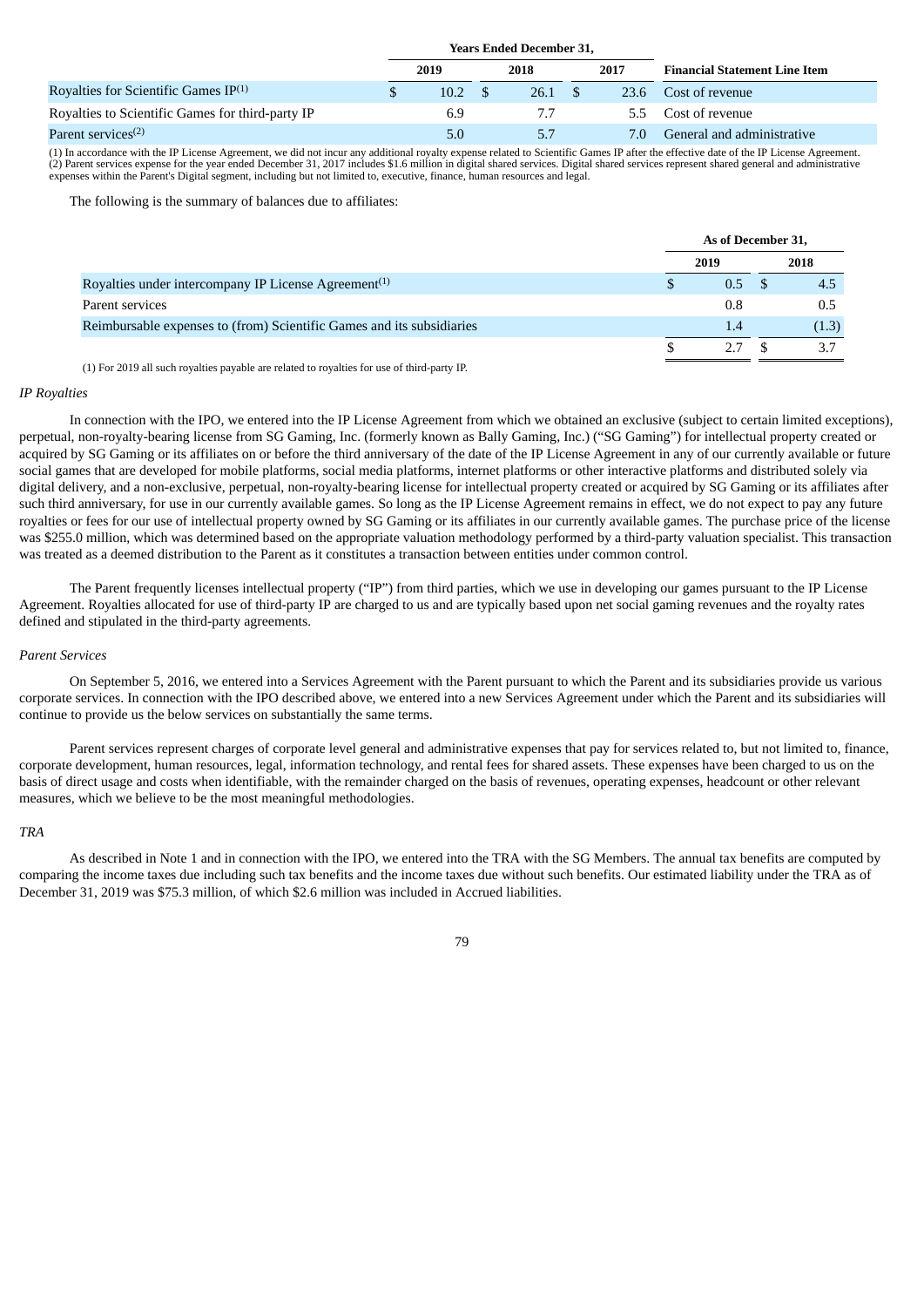The amount of aggregate payments due under the TRA may vary based on a number of factors, including the amount and timing of the taxable income SciPlay Parent LLC generates each year and applicable tax rates, with payments generally due within a specified period of time following the filing of our tax return for the taxable year with respect to which the payment obligation arises. The TRA will remain in effect until all such tax benefits have been utilized or expired unless we exercise our right to terminate the TRA. The TRA will also terminate if we breach our obligations under the TRA or upon certain change of control events specified in the agreement. If the TRA is terminated in accordance with its terms, our payment obligations would be accelerated based upon certain assumptions, including the assumption that we would have sufficient future taxable income to utilize such tax benefits.

#### **(11) Commitments and Contingencies**

#### *Benefit plans*

We have a 401(k) plan for U.S.-based employees. Those employees who participate in our 401(k) plan are eligible to receive matching contributions from us for the first 6% of participant contributions (as defined in the plan document). Contribution expense for the years ended December 31, 2019, 2018 and 2017 amounted to \$1.5 million, \$1.2 million and \$1.0 million, respectively.

#### *Litigation*

From time to time, we are subject to various claims, complaints and legal actions in the normal course of business. In addition, we may receive notifications alleging infringement of patent or other IP rights.

#### *Washington State Matter*

On April 17, 2018, a plaintiff filed a putative class action complaint, *Fife v. Scientific Games Corp.*, against our Parent, in the United States District Court for the Western District of Washington. The plaintiff seeks to represent a putative class of all persons in the State of Washington who purchased and allegedly lost virtual coins playing our online social casino games, including but not limited to *Jackpot Party Casino* and *Gold Fish Casino*. The complaint asserts claims for alleged violations of Washington's Recovery of Money Lost at Gambling Act, Washington's consumer protection statute, and for unjust enrichment, and seeks unspecified money damages (including treble damages as appropriate), the award of reasonable attorneys' fees and costs, pre- and post-judgment interest, and injunctive and/or declaratory relief. On July 2, 2018, our Parent filed a motion to dismiss the plaintiff's complaint with prejudice, which the trial court denied on December 18, 2018. Our Parent filed its answer to the putative class action complaint on January 18, 2019. We are currently unable to determine the likelihood of an outcome or estimate a range of reasonably possible loss. Although the case was brought against Scientific Games, pursuant to the Intercompany Services Agreement, we would expect to cover or contribute to any damage awards due to the matter arising as a result of our business.

#### *SciPlay IPO Matter (New York)*

On or about October 14, 2019, the Police Retirement System of St. Louis filed a putative class action complaint in New York state court against SciPlay, certain of its executives and directors, and SciPlay's underwriters with respect to its IPO (the "PRS Action"). The complaint was amended on November 18, 2019. The plaintiff seeks to represent a class of all persons or entities who acquired Class A common stock of SciPlay pursuant and/or traceable to the Registration Statement filed and issued in connection with SciPlay's IPO on or about May 3, 2019. The complaint asserts claims for alleged violations of Sections 11 and 15 of the Securities Act, 15 U.S.C. § 77, and seeks certification of the putative class; compensatory damages of at least \$146.0 million, and the award of the plaintiff's and the class's reasonable costs and expenses incurred in the action.

On or about December 9, 2019, Hongwei Li filed a putative class action complaint in New York state court asserting substantively similar causes of action under the Securities Act of 1933 and substantially similar factual allegations as those alleged in the PRS Action (the "Li Action"). On December 18, 2019, the New York state court entered a stipulated order consolidating the PRS Action and the Li Action into a single lawsuit. On December 23, 2019, we moved to dismiss both complaints. We are currently unable to determine the likelihood of an outcome or estimate a range of reasonably possible loss, if any. We believe that the claims in the lawsuit are without merit, and intend to vigorously defend against them.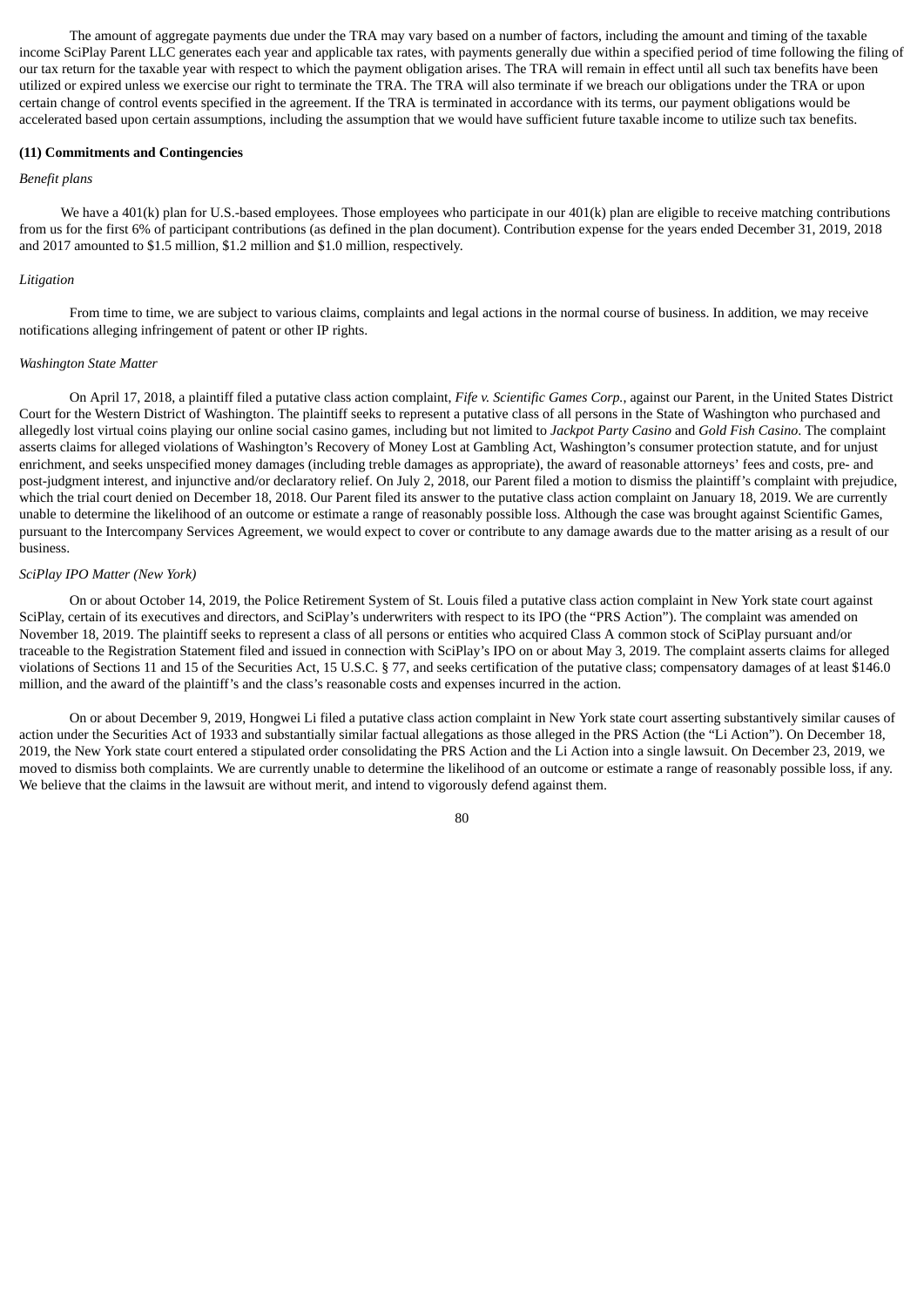### *SciPlay IPO Matter (Nevada)*

On or about November 4, 2019, plaintiff John Good filed a putative class action complaint in Nevada state court against SciPlay, certain of its executives and directors, Scientific Games, and SciPlay's underwriters with respect to SciPlay's IPO. The plaintiff seeks to represent a class of all persons who purchased Class A common stock of SciPlay in or traceable to SciPlay's IPO that it completed on or about May 7, 2019. The complaint asserts claims for alleged violations of Sections 11 and 15 of the Securities Act, 15 U.S.C. § 77, and seeks certification of the putative class; compensatory damages, and the award of the plaintiff's and the class's reasonable costs and expenses incurred in the action. We are currently unable to determine the likelihood of an outcome or estimate a range of reasonably possible losses, if any. We believe that the claims in the lawsuit are without merit, and intend to vigorously defend against them.

### **(12) Selected Quarterly Financial Data, unaudited**

|                                                                                                                                                                                                                       | <b>Three Months Ended</b>     |       |                |       |                              |       |                |              |              |       |                |       |                 |           |    |        |
|-----------------------------------------------------------------------------------------------------------------------------------------------------------------------------------------------------------------------|-------------------------------|-------|----------------|-------|------------------------------|-------|----------------|--------------|--------------|-------|----------------|-------|-----------------|-----------|----|--------|
|                                                                                                                                                                                                                       | December 31,<br>September 30, |       |                |       | <b>June 30,</b><br>March 31, |       |                | December 31, |              |       | September 30,  |       | <b>June 30,</b> | March 31, |    |        |
|                                                                                                                                                                                                                       | 2019                          |       |                | 2019  |                              | 2019  |                | 2019         |              | 2018  |                | 2018  |                 | 2018      |    | 2018   |
| Revenue <sup>(2)</sup>                                                                                                                                                                                                | \$                            | 112.9 | \$             | 116.4 | $\mathbb{S}$                 | 118.1 | \$             | 118.4        | $\mathbb{S}$ | 113.7 | $\mathfrak{S}$ | 105.3 | $\mathbb{S}$    | 99.7      | \$ | 97.5   |
| Cost of revenue <sup>(2)</sup>                                                                                                                                                                                        |                               | 35.4  |                | 36.9  |                              | 40.5  |                | 45.7         |              | 43.8  |                | 40.6  |                 | 38.4      |    | 37.6   |
| Net income $(\text{loss})^{(2)}$                                                                                                                                                                                      |                               | 28.6  |                | 25.0  |                              | 26.2  |                | 13.7         |              | 18.7  |                | 9.2   |                 | 12.2      |    | (1.1)  |
| Net income (loss)<br>attributable to SciPlay <sup>(2)</sup>                                                                                                                                                           |                               | 4.4   |                | 2.0   |                              | 12.3  |                | 13.7         |              | 18.7  |                | 9.2   |                 | 12.2      |    | (1.1)  |
|                                                                                                                                                                                                                       |                               |       |                |       |                              |       |                |              |              |       |                |       |                 |           |    |        |
| Basic and diluted net<br>income (loss)<br>attributable to SciPlay<br>per share <sup>(1)</sup> :                                                                                                                       |                               |       |                |       |                              |       |                |              |              |       |                |       |                 |           |    |        |
| <b>Basic</b>                                                                                                                                                                                                          | \$                            | 0.19  | $\mathfrak{s}$ | 0.09  | $\mathfrak{S}$               | 0.54  | $\mathfrak{S}$ | 0.60         | $\mathbb{S}$ | 0.82  | $\mathfrak{S}$ | 0.41  | $\mathbb{S}$    | 0.54      | \$ | (0.05) |
| Diluted                                                                                                                                                                                                               | \$                            | 0.19  | $\mathfrak s$  | 0.09  | \$                           | 0.54  | \$             | 0.60         | \$           | 0.82  | \$             | 0.41  | \$              | 0.54      | \$ | (0.05) |
|                                                                                                                                                                                                                       |                               |       |                |       |                              |       |                |              |              |       |                |       |                 |           |    |        |
| Weighted average<br>number of shares of<br>Class A common stock<br>used in per share<br>calculation:                                                                                                                  |                               |       |                |       |                              |       |                |              |              |       |                |       |                 |           |    |        |
| <b>Basic</b> shares                                                                                                                                                                                                   |                               | 22.7  |                | 22.7  |                              | 22.7  |                | 22.7         |              | 22.7  |                | 22.7  |                 | 22.7      |    | 22.7   |
| Diluted shares<br>(1) For purposes of calculating EPS for periods prior to the IPO including the quarter ended June 30 2019 for which a portion of the period preceded the IPO we retrospectively presented EPS as if |                               | 22.7  |                | 22.7  |                              | 22.7  |                | 22.7         |              | 22.7  |                | 22.7  |                 | 22.7      |    | 22.7   |

(1) For purposes of calculating EPS for periods prior to the IPO, including the quarter ended June 30, 2019 for which a portion of the period preceded the IPO, we retrospectively presented EPS as if the IPO had occurred at the beginning of the earliest period presented.

(2) Subsequent to the issuance of the Company's September 30, 2019 report on Form 10-Q, we identified prior interim and annual errors related to revenues denominated in foreign currencies. As a result, the Company recorded an out of period adjustment during Q4 2019 as set forth in the following table which also presents the amount and time periods in which the errors originated:

| (overstatement)/understatement |                                               | <b>Originating Period</b> |                    |      |       |  |       |                                               |
|--------------------------------|-----------------------------------------------|---------------------------|--------------------|------|-------|--|-------|-----------------------------------------------|
|                                | <b>Total impact on</b><br>O <sub>4</sub> 2019 |                           | Q1 through Q3 2019 |      | 2018  |  | 2017  | <b>Periods from inception</b><br>through 2016 |
| Revenue                        | 6.3                                           |                           | (2.1)              | - \$ | (1.7) |  | (1.1) | (1.4)                                         |
| Net income                     | 3.6                                           |                           | (1.3)              |      | (0.9) |  | (0.6) | (0.8)                                         |

81

We concluded that these errors were not material to any prior interim or annual periods.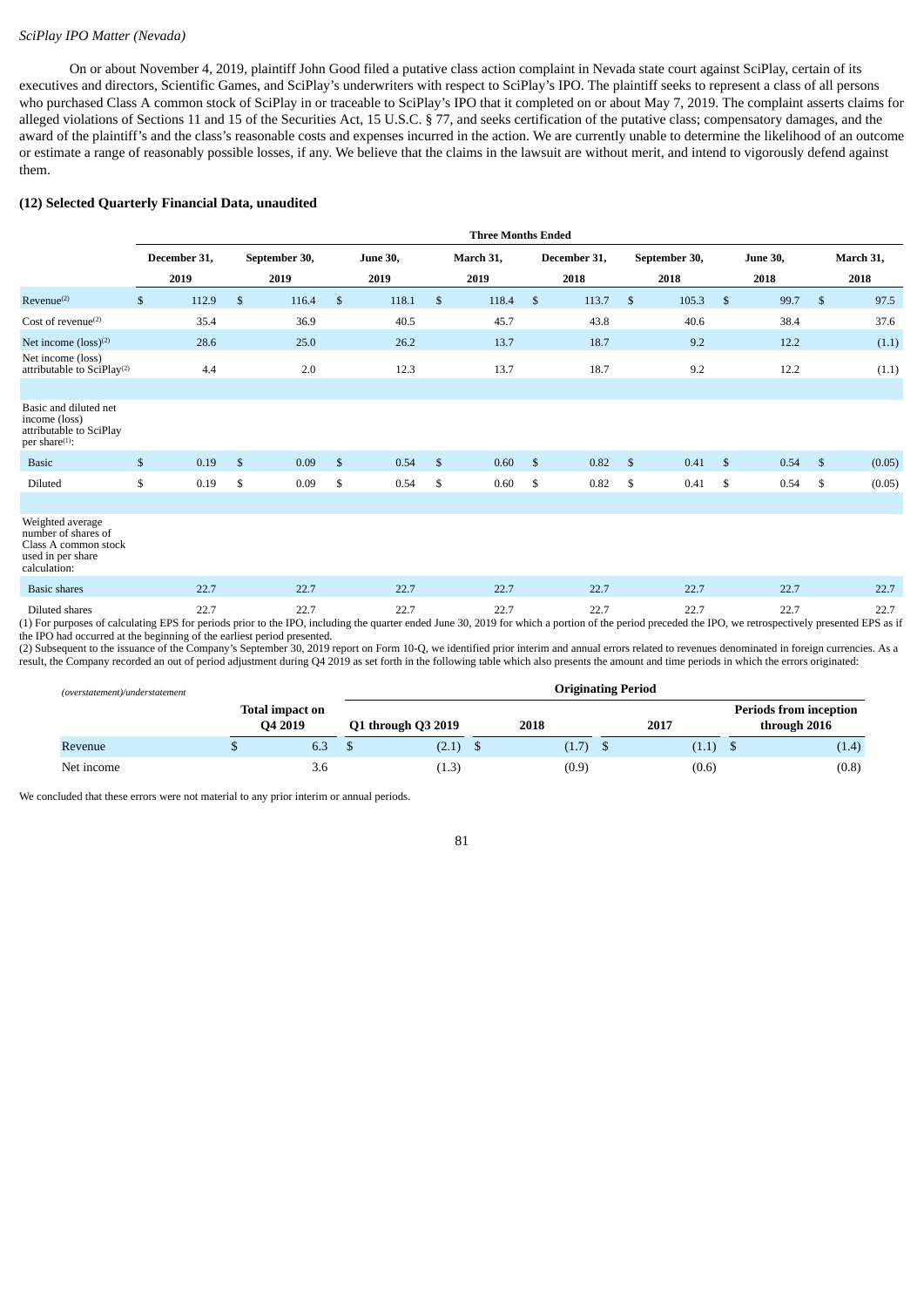#### **SCHEDULE II SCIPLAY CORPORATION Valuation and Qualifying Accounts Years Ended December 31, 2019, 2018 and 2017 (in millions)**

| Tax related valuation allowance | <b>Balance at beginning</b><br>of period | <b>Additions/(deductions)</b> | <b>Balance at end of</b><br>period |
|---------------------------------|------------------------------------------|-------------------------------|------------------------------------|
| Year Ended December 31, 2017    |                                          |                               |                                    |
| Year Ended December 31, 2018    |                                          | $-$ \$                        |                                    |
| Year Ended December 31, 2019    |                                          | 7.7                           | 77                                 |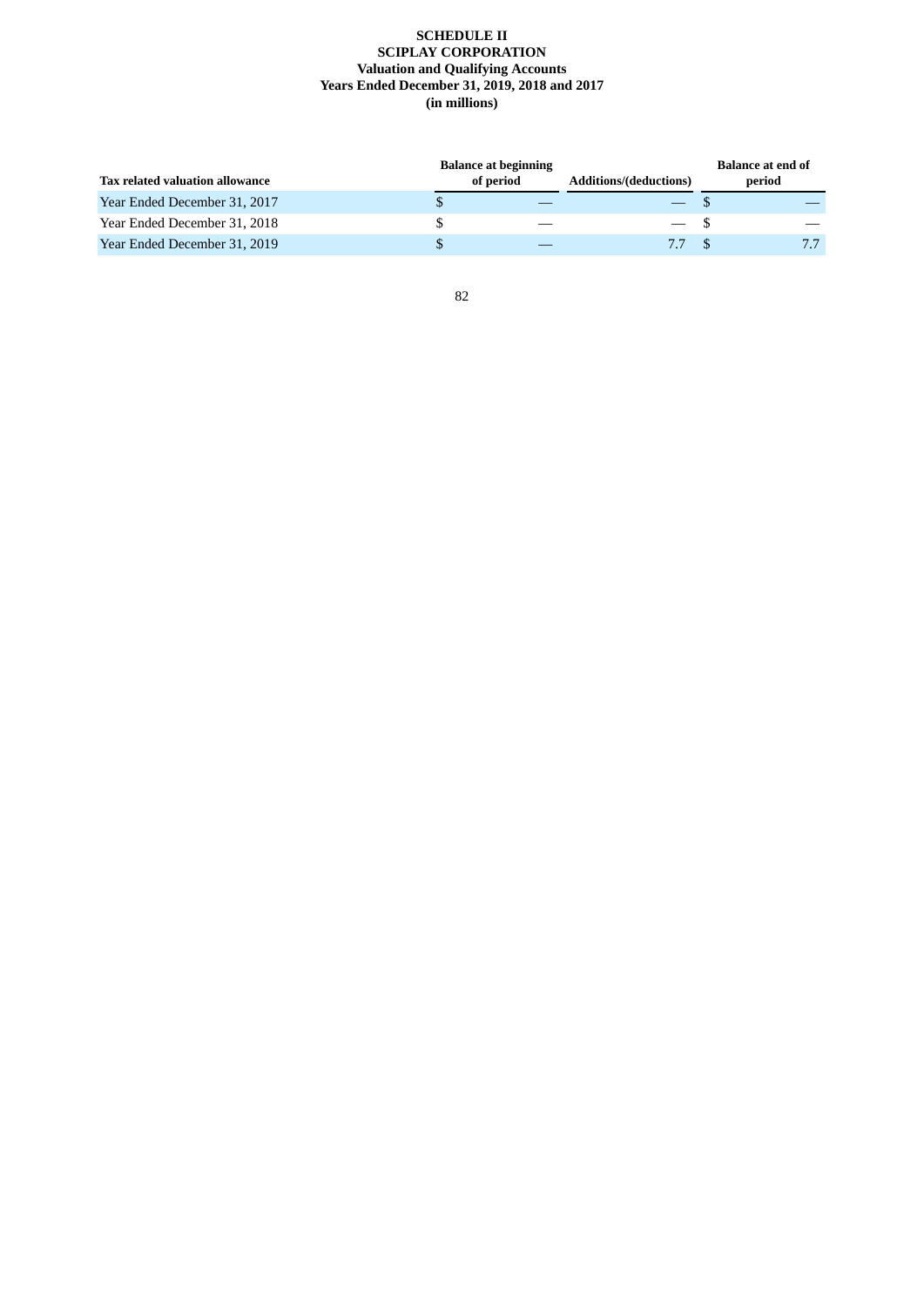| <b>Exhibit</b><br><b>Number</b> | <b>Description</b>                                                                                                                                                                                                                                                                                                                                                                                                                                                                                                                                                                                                                                                                      |
|---------------------------------|-----------------------------------------------------------------------------------------------------------------------------------------------------------------------------------------------------------------------------------------------------------------------------------------------------------------------------------------------------------------------------------------------------------------------------------------------------------------------------------------------------------------------------------------------------------------------------------------------------------------------------------------------------------------------------------------|
| 3.1                             | Amended and Restated Articles of Incorporation of SciPlay Corporation (incorporated by reference to Exhibit 3.1 to SciPlay Corporation's<br>Current Report on Form 8-K filed on May 8, 2019).                                                                                                                                                                                                                                                                                                                                                                                                                                                                                           |
| 3.2                             | Amended and Restated Bylaws of SciPlay Corporation (incorporated by reference to Exhibit 3.2 to SciPlay Corporation's Current Report<br>on Form 8-K filed on May 8, 2019).                                                                                                                                                                                                                                                                                                                                                                                                                                                                                                              |
| 4.1                             | Description of the Company's Securities.*                                                                                                                                                                                                                                                                                                                                                                                                                                                                                                                                                                                                                                               |
| 10.1                            | Scientific Games Corporation 2003 Incentive Compensation Plan (Amended and Restated as of June 12, 2019) (incorporated by reference<br>to Exhibit 10.1 to SciPlay Corporation's Quarterly Report on Form 10-Q filed on November 8, 2019).(†)                                                                                                                                                                                                                                                                                                                                                                                                                                            |
| 10.2                            | SciPlay Corporation Long-Term Incentive Plan (incorporated by reference to Exhibit 4.3 to SciPlay Corporation's Registration Statement<br>on Form S-8 filed on May 3, 2019).(†)                                                                                                                                                                                                                                                                                                                                                                                                                                                                                                         |
| 10.3                            | Employment Agreement, dated as of May 4, 2018, by and between Scientific Games Corporation and Barry Cottle (incorporated by<br>reference to Exhibit 10.10 to SciPlay Corporation's Amendment No. 1 to Registration Statement on Form S-1 filed on April 12, 2019).(†)                                                                                                                                                                                                                                                                                                                                                                                                                  |
| 10.4                            | Amendment to Employment Agreement, dated as of May 7, 2019, by and between Scientific Games Corporation and Barry L. Cottle<br>(incorporated by reference to Exhibit 10.11 to SciPlay Corporation's Current Report on Form 8-K filed on May 8, 2019).(†)                                                                                                                                                                                                                                                                                                                                                                                                                                |
| 10.5                            | Amended and Restated Employment Agreement, dated as of February 27, 2017, by and between Scientific Games Corporation and Michael<br>Winterscheidt (incorporated by reference to Exhibit 10.15 to SciPlay Corporation's Amendment No. 1 to Registration Statement on Form S-<br>1 filed on April 12, 2019).(†)                                                                                                                                                                                                                                                                                                                                                                          |
| 10.6                            | Amendment to Employment Agreement, dated as of February 21, 2019 (effective as of February 25, 2019), by and between Scientific<br>Games Corporation and Michael Winterscheidt (incorporated by reference to Exhibit 10.16 to SciPlay Corporation's Amendment No. 1 to<br>Registration Statement on Form S-1 filed on April 12, 2019).(†)                                                                                                                                                                                                                                                                                                                                               |
| 10.7                            | Amended and Restated Operating Agreement of SciPlay Parent Company, LLC, dated May 2, 2019, by and among SciPlay Parent<br>Company, LLC, the Company and its Members (incorporated by reference to Exhibit 10.1 to SciPlay Corporation's Current Report on Form<br>8-K filed on May 8, 2019).                                                                                                                                                                                                                                                                                                                                                                                           |
| 10.8                            | Tax Receivable Agreement, dated May 7, 2019, by and among SciPlay Corporation, SciPlay Parent Company, LLC and each of the<br>Members from time to time party thereto (incorporated by reference to Exhibit 10.2 to SciPlay Corporation's Current Report on Form 8-K<br>filed on May 8, 2019).                                                                                                                                                                                                                                                                                                                                                                                          |
| 10.9                            | Registration Rights Agreement, dated May 7, 2019, by and among SciPlay Corporation, SG Social Holding Company I, LLC, SG Social<br>Holding Company, LLC and such other persons from time to time party thereto (incorporated by reference to Exhibit 10.3 to SciPlay<br>Corporation's Current Report on Form 8-K filed on May 8, 2019).                                                                                                                                                                                                                                                                                                                                                 |
| 10.10                           | License Agreement, dated May 7, 2019, by and between Bally Gaming, Inc. and SG Social Holding Company I, LLC (incorporated by<br>reference to Exhibit 10.4 to SciPlay Corporation's Current Report on Form 8-K filed on May 8, 2019).                                                                                                                                                                                                                                                                                                                                                                                                                                                   |
| 10.11                           | Assignment Agreement, dated May 7, 2019, by and between SG Social Holding Company I, LLC and SciPlay Holding Company, LLC<br>(incorporated by reference to Exhibit 10.5 to SciPlay Corporation's Current Report on Form 8-K filed on May 8, 2019).                                                                                                                                                                                                                                                                                                                                                                                                                                      |
| 10.12                           | Services Agreement, dated May 7, 2019, by and among Scientific Games Corporation, Scientific Games International, Inc., Bally Gaming,<br>Inc. and SciPlay Holding Company, LLC (incorporated by reference to Exhibit 10.6 to SciPlay Corporation's Current Report on Form 8-K<br><u>filed on May 8, 2019).</u>                                                                                                                                                                                                                                                                                                                                                                          |
| 10.13                           | Credit Agreement, dated May 7, 2019, among SciPlay Holding Company, LLC, as the borrower, SciPlay Parent Company, LLC, the several<br>lenders from time to time parties thereto, Bank of America, N.A., as administrative agent, collateral agent and issuing lender, and Merrill<br>Lynch, Pierce, Fenner & Smith Incorporated, JPMorgan Chase Bank. N.A., Deutsche Bank Securities Inc., Goldman Sachs Bank USA,<br>Morgan Stanley Senior Funding, Inc., MacQuarie Capital (USA) Inc. and RBC Capital Markets, as joint lead arrangers and joint<br>bookrunners (incorporated by reference to Exhibit 10.7 to SciPlay Corporation's Current Report on Form 8-K filed on May 8, 2019). |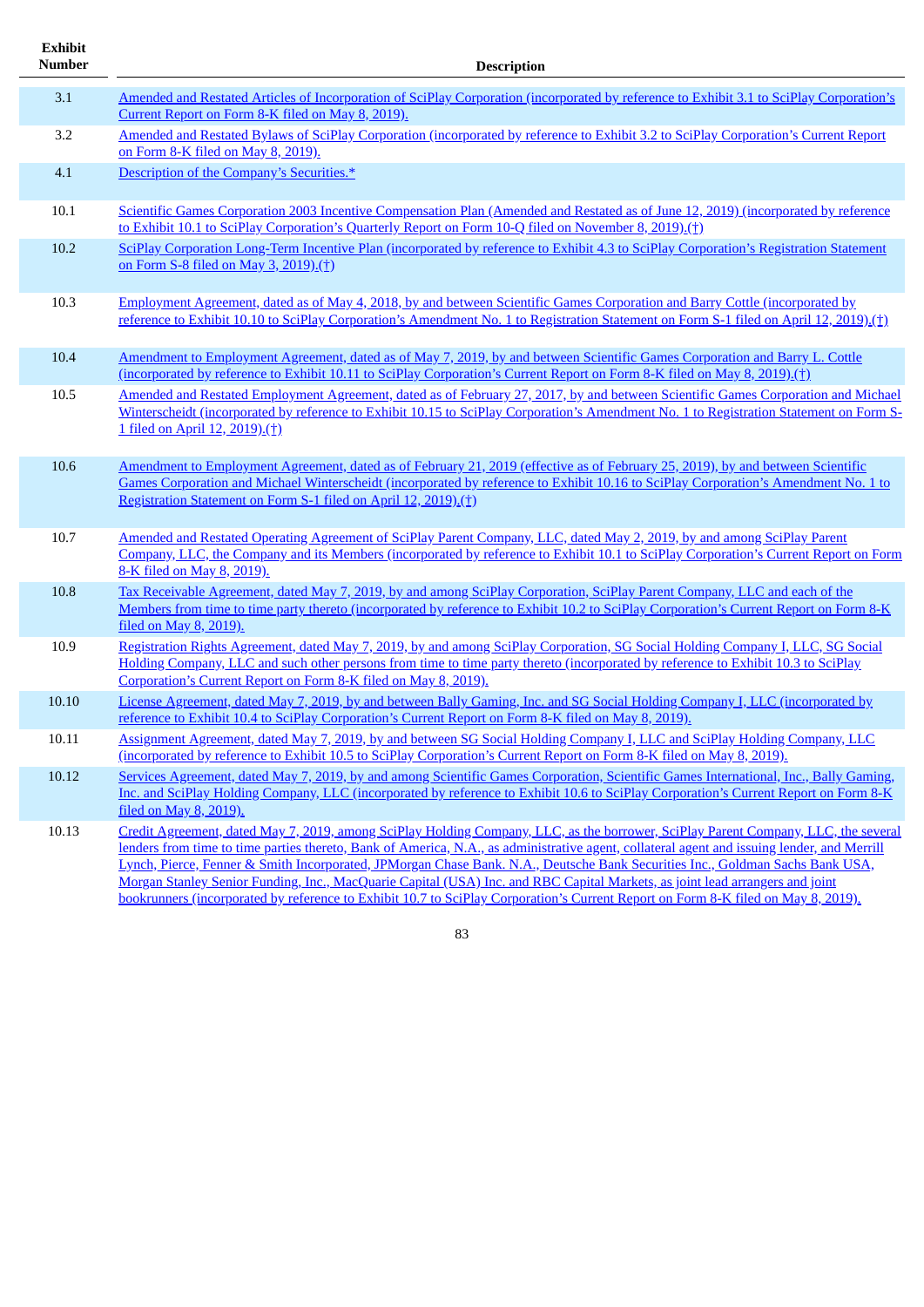| 10.14   | Employment Agreement, dated as of May 7, 2019, by and between SciPlay Parent Company, LLC and Joshua J. Wilson (incorporated by<br>reference to Exhibit 10.8 to SciPlay Corporation's Current Report on Form 8-K filed on May 8, 2019).(†)                 |
|---------|------------------------------------------------------------------------------------------------------------------------------------------------------------------------------------------------------------------------------------------------------------|
| 10.15   | Offer Letter, dated as of May 7, 2019, from SciPlay Parent Company, LLC to Michael Cody (incorporated by reference to Exhibit 10.9 to<br>SciPlay Corporation's Current Report on Form 8-K filed on May 8, 2019).(†)                                        |
| 10.16   | Social Award Agreement, dated as of May 7, 2019, by and between SciPlay Corporation and Barry L. Cottle (incorporated by reference to<br>Exhibit 10.10 to SciPlay Corporation's Current Report on Form 8-K filed on May 8, 2019).(t)                       |
| 10.17   | Social Award Agreement, dated as of May 7, 2019, by and between SciPlay Corporation and M. Mendel Pinson (incorporated by reference<br>to Exhibit 10.12 to SciPlay Corporation's Quarterly Report on Form 10-Q filed on August 1, 2019).(†)                |
| 21.1    | Subsidiaries of the Registrant.*                                                                                                                                                                                                                           |
| 23.1    | Consent of Deloitte & Touche LLP, Independent Registered Public Accounting Firm.*                                                                                                                                                                          |
| 31.1    | Certification of the Chief Executive Officer of SciPlay Corporation pursuant to Rule 13a-14(a), as adopted pursuant to Section 302 of the<br>Sarbanes-Oxley Act of 2002.*                                                                                  |
| 31.2    | Certification of the Chief Financial Officer of SciPlay Corporation pursuant to Rule 13a-14(a), as adopted pursuant to Section 302 of the<br>Sarbanes-Oxley Act of 2002.*                                                                                  |
| 32.1    | Certification of the Chief Executive Officer of SciPlay Corporation pursuant to Rule 13a-14(b) and 18 U.S.C. Section 1350, as adopted<br>pursuant to Section 906 of the Sarbanes-Oxley Act of 2002.**                                                      |
| 32.2    | Certification of the Chief Financial Officer of SciPlay Corporation pursuant to Rule 13a-14(b) and 18 U.S.C. Section 1350, as adopted<br>pursuant to Section 906 of the Sarbanes-Oxley Act of 2002.**                                                      |
| 99.1    | Terms and Conditions of Equity Awards to Key Employees under the SciPlay Corporation Long-Term Incentive Plan (incorporated by<br>reference to Exhibit 99.1 to SciPlay Corporation's Quarterly Report on Form 10-Q filed on November 8, 2019).(†)          |
| 99.2    | Terms and Conditions of Equity Awards to Non-Employee Directors under the SciPlay Corporation Long-Term Incentive Plan<br>(incorporated by reference to Exhibit 99.2 to SciPlay Corporation's Quarterly Report on Form 10-Q filed on November 8, 2019).(†) |
| 101.INS | Inline XBRL Instance Document - the instance document does not appear in the Interactive Data File because its XBRL tags are embedded<br>within the Inline XBRL document                                                                                   |
| 101.SCH | Inline XBRL Taxonomy Extension Schema Document                                                                                                                                                                                                             |
| 101.CAL | Inline XBRL Taxonomy Extension Calculation Linkbase Document                                                                                                                                                                                               |
| 101.DEF | Inline XBRL Taxonomy Extension Definition Label Linkbase Document                                                                                                                                                                                          |
| 101.LAB | Inline XBRL Taxonomy Extension Label Linkbase Document                                                                                                                                                                                                     |
| 101.PRE | Inline XBRL Taxonomy Extension Presentation Linkbase Document                                                                                                                                                                                              |
| 104     | Cover Page Interactive Data File - the cover page interactive data file does not appear in the Interactive Data File because its XBRL tags are<br>embedded within the Inline XBRL document.                                                                |

\*Filed herewith. \*\* Furnished herewith. (†) Management contracts and compensation plans and arrangements.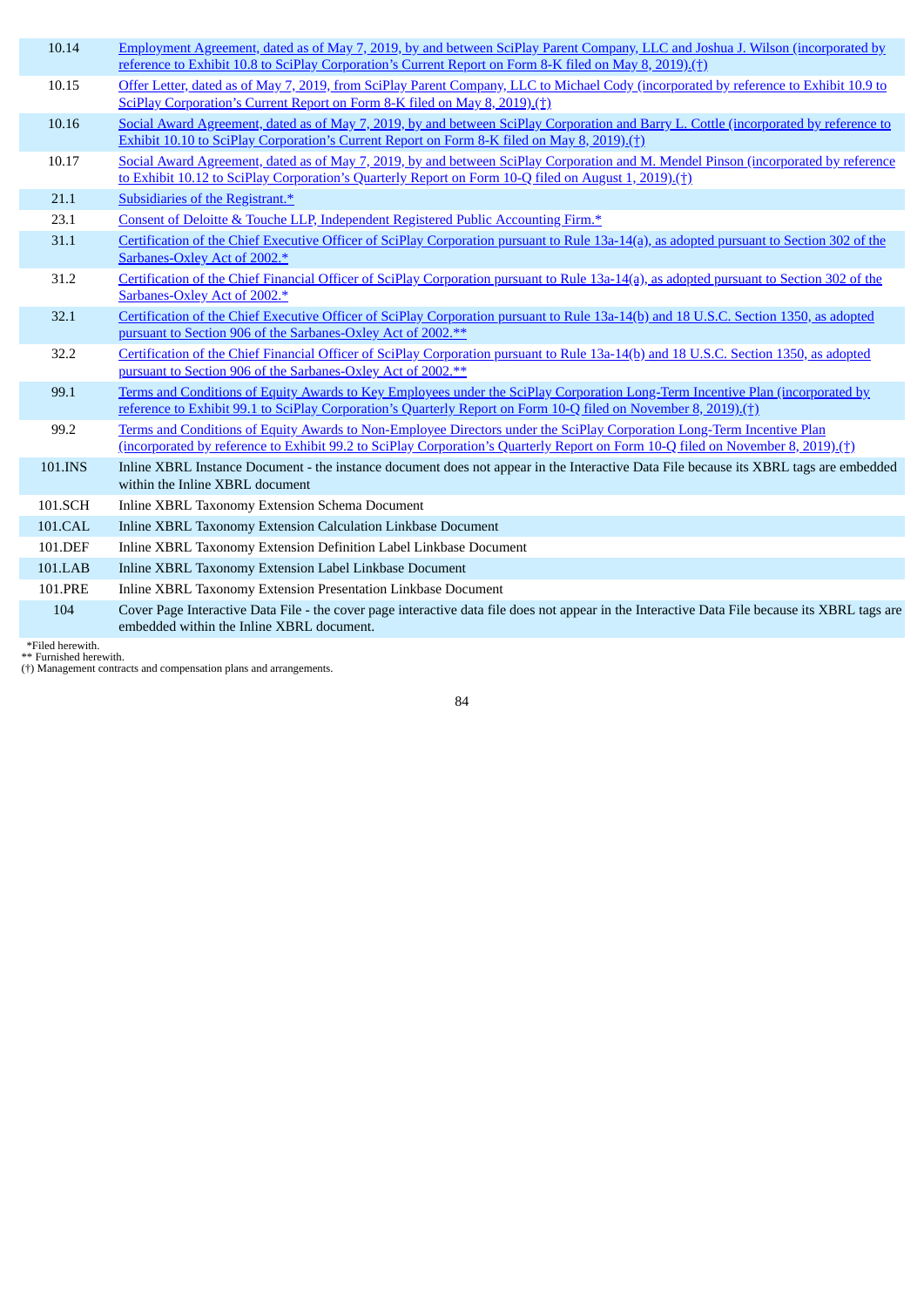### **ITEM 16. FORM 10-K SUMMARY**

Not applicable.

### **SIGNATURES**

Pursuant to the requirements of Section 13 or 15(d) of the Securities Exchange Act of 1934, the registrant has duly caused this report to be signed on its behalf by the undersigned, thereunto duly authorized.

| February 18, 2020 | <b>SCIPLAY CORPORATION</b> |                                        |  |  |  |  |
|-------------------|----------------------------|----------------------------------------|--|--|--|--|
|                   |                            | (Registrant)                           |  |  |  |  |
|                   | By:                        | /s/ Michael D. Cody                    |  |  |  |  |
|                   | Name:                      | Michael D. Cody                        |  |  |  |  |
|                   | Title:                     | Chief Financial Officer                |  |  |  |  |
|                   | By:                        | /s/ Michael F. Winterscheidt           |  |  |  |  |
|                   | Name:                      | Michael F. Winterscheidt               |  |  |  |  |
|                   | Title:                     | Chief Accounting Officer and Secretary |  |  |  |  |

Pursuant to the requirements of the Securities Exchange Act of 1934, this report has been signed below by the following persons on behalf of the Registrant and in the capacities indicated on February 18, 2020.

| <b>Signature</b>             | <b>Title</b>                                                             |  |  |  |  |  |
|------------------------------|--------------------------------------------------------------------------|--|--|--|--|--|
| /s/ Joshua J. Wilson         | Chief Executive Officer and Director<br>(Principal Executive Officer)    |  |  |  |  |  |
| Joshua J. Wilson             |                                                                          |  |  |  |  |  |
| /s/ Michael D. Cody          | <b>Chief Financial Officer</b><br>(Principal Financial Officer)          |  |  |  |  |  |
| Michael D. Cody              |                                                                          |  |  |  |  |  |
| /s/ Michael F. Winterscheidt | Chief Accounting Officer and Secretary<br>(Principal Accounting Officer) |  |  |  |  |  |
| Michael F. Winterscheidt     |                                                                          |  |  |  |  |  |
| /s/ Barry L. Cottle          | Executive Chairman of the Board of Directors and Director                |  |  |  |  |  |
| Barry L. Cottle              |                                                                          |  |  |  |  |  |
| /s/ Gerald D. Cohen          | <b>Director</b>                                                          |  |  |  |  |  |
| Gerald D. Cohen              |                                                                          |  |  |  |  |  |
| /s/ Michael Marchetti        | <b>Director</b>                                                          |  |  |  |  |  |
| Michael Marchetti            |                                                                          |  |  |  |  |  |
| /s/ Jay Penske               | Director                                                                 |  |  |  |  |  |
| <b>Jay Penske</b>            |                                                                          |  |  |  |  |  |
| /s/ M. Mendel Pinson         | <b>Director</b>                                                          |  |  |  |  |  |
| M. Mendel Pinson             |                                                                          |  |  |  |  |  |
| /s/ William C. Thompson, Jr. | <b>Director</b>                                                          |  |  |  |  |  |
| William C. Thompson, Jr.     |                                                                          |  |  |  |  |  |
| /s/ Frances F. Townsend      | <b>Director</b>                                                          |  |  |  |  |  |
| Frances F. Townsend          |                                                                          |  |  |  |  |  |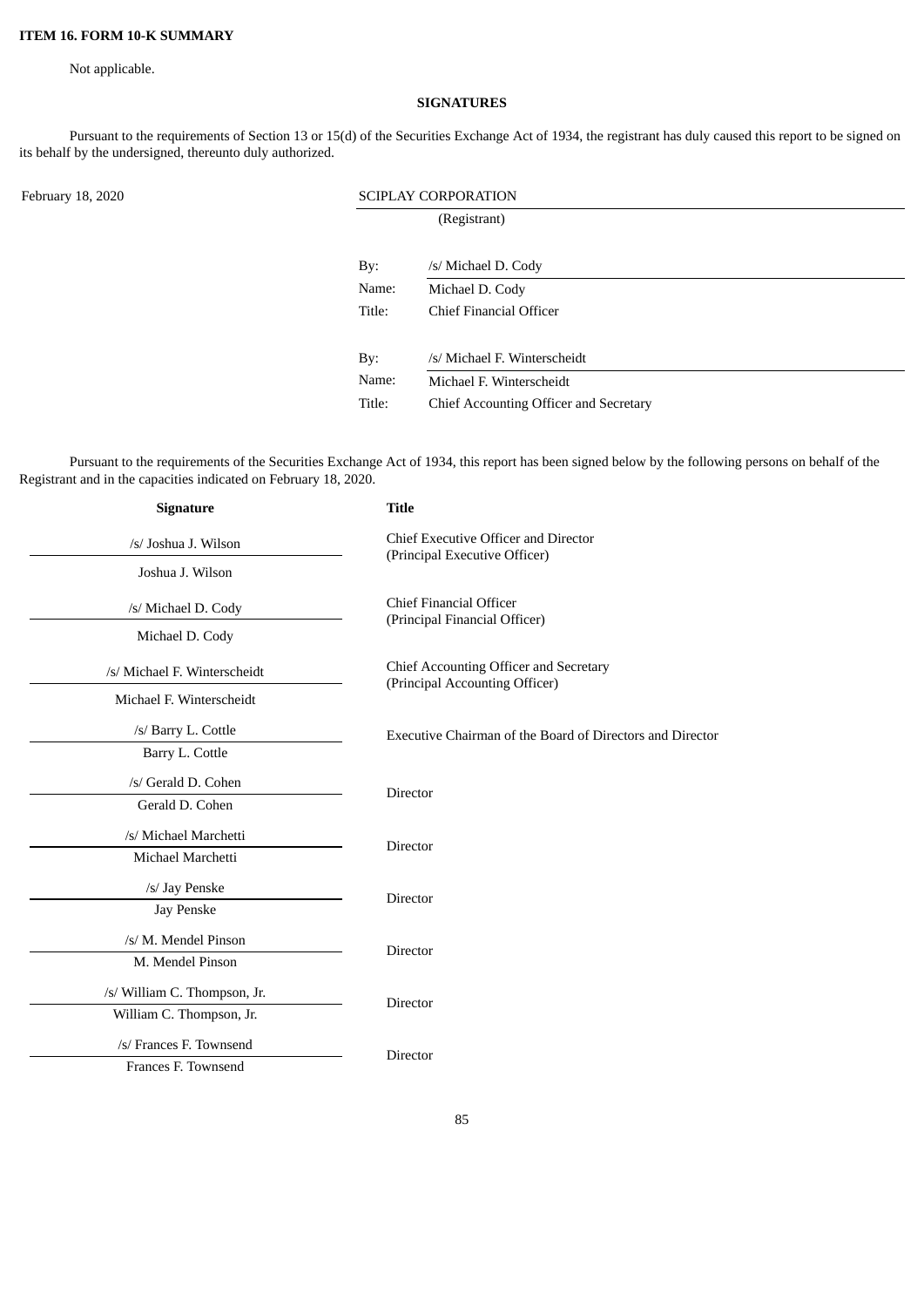## **DESCRIPTION OF THE REGISTRANT'S SECURITIES REGISTERED PURSUANT TO SECTION 12 OF THE SECURITIES EXCHANGE ACT OF 1934**

<span id="page-85-0"></span>*SciPlay Corporation has one class of securities registered under Section 12 of the Securities Exchange Act of 1934, as amended (the "Exchange Act"): our Class A common stock.*

The following summarizes the material terms of the Class A common stock of SciPlay Corporation (the "Company") as set forth in the Company's Amended and Restated Articles of Incorporation (the "Charter") and the Company's Amended and Restated Bylaws (the "Bylaws"), as well as in the Amended and Restated Operating Agreement of SciPlay Parent Company, LLC ("SciPlay Parent LLC"), dated May 2, 2019, by and among SciPlay Parent LLC, the Company and its Members (the "SciPlay Parent LLC Agreement"), the Registration Rights Agreement, dated May 7, 2019, by and among the Company, SG Social Holding Company I, LLC, SG Social Holding Company, LLC and such other persons from time to time party thereto (the "Registration Rights Agreement") and Chapter 86 of the Nevada Revised Statutes (the "NRS"). While we believe that the following description covers the material terms of such securities, the following summary may not contain all of the information that may be important to you and is subject to and qualified in its entirety by reference to applicable Nevada law, including the NRS and to the Charter, the Bylaws, the SciPlay Parent LLC Agreement and the Registration Rights Agreement, each of which is filed as an exhibit to the Annual Report on Form 10-K of which this Exhibit 4.1 is a part. As used herein, unless otherwise expressly stated or the context otherwise requires, the terms "Company", "we", "our" and "us" refer to SciPlay Corporation and not to any of its subsidiaries.

### **General**

We are incorporated under the laws of the State of Nevada. The rights of our stockholders are governed by the NRS, the Charter and the Bylaws.

## **Authorized Stock**

Under the Charter, our authorized capital stock consists of 625,000,000 shares of Class A common stock, par value \$.001 per share ("Class A common stock"), 130,000,000 shares of Class B common stock, par value \$.001 per share ("Class B common stock"), and 10,000,000 shares of preferred stock, par value \$.001 per share.

## **Common Stock**

Holders of our Class A common stock and Class B common stock vote together as a single class on all matters presented to stockholders for their vote or approval, except in the following circumstances where separate class voting is required by Nevada law: (i) a proposed amendment to the Charter that would adversely alter any preference or other right of our Class A common stock or Class B common stock, (ii) a board resolution providing for a proposed decrease in the number of issued and outstanding shares of our Class A common stock or Class B common stock, as the case may be, which proposed decrease would adversely alter any preference or other right of the other class of our common stock or (iii) a board resolution providing for a proposed increase or decrease in the number of authorized shares and a corresponding increase or decrease of issued and outstanding shares of our Class A common stock or Class B common stock, as the case may be, which proposed increase or decrease in the number of authorized shares would adversely alter any preference or other right of the other class of our common stock. An election of directors by our stockholders is determined by a plurality of the votes cast by the stockholders entitled to vote on the election, and each director may be removed by an affirmative vote of the holders of at least two-thirds of the voting power of the issued and outstanding shares of capital stock entitled to vote thereon. Other matters will be decided by a majority of the votes cast at a meeting at which a quorum is present. See below under "—Anti-Takeover Effects and Our Articles of Incorporation and Bylaws."

## *Class A Common Stock*

*Voting Rights*. Holders of Class A common stock are entitled to one vote for each share of Class A common stock held on all matters submitted to a vote of stockholders. Holders of Class A common stock do not have cumulative voting rights.

*Dividend Rights*. Holders of Class A common stock are be entitled to receive proportionately any dividends as may be declared by our board of directors, subject to any preferential dividend rights of any series of preferred stock that we may designate and issue in the future.

*Liquidation Rights*. In the event of our liquidation or dissolution, the holders of Class A common stock are entitled to receive proportionately our net assets available for distribution to stockholders after the payment of all debts and other liabilities and subject to the prior rights of any outstanding preferred stock.

*Other Matters*. Holders of Class A common stock have no preemptive, subscription, redemption or conversion rights. The rights, preferences and privileges of holders of Class A common stock will be subject to and may be adversely affected by the rights of the holders of shares of any series of preferred stock that we may designate and issue in the future.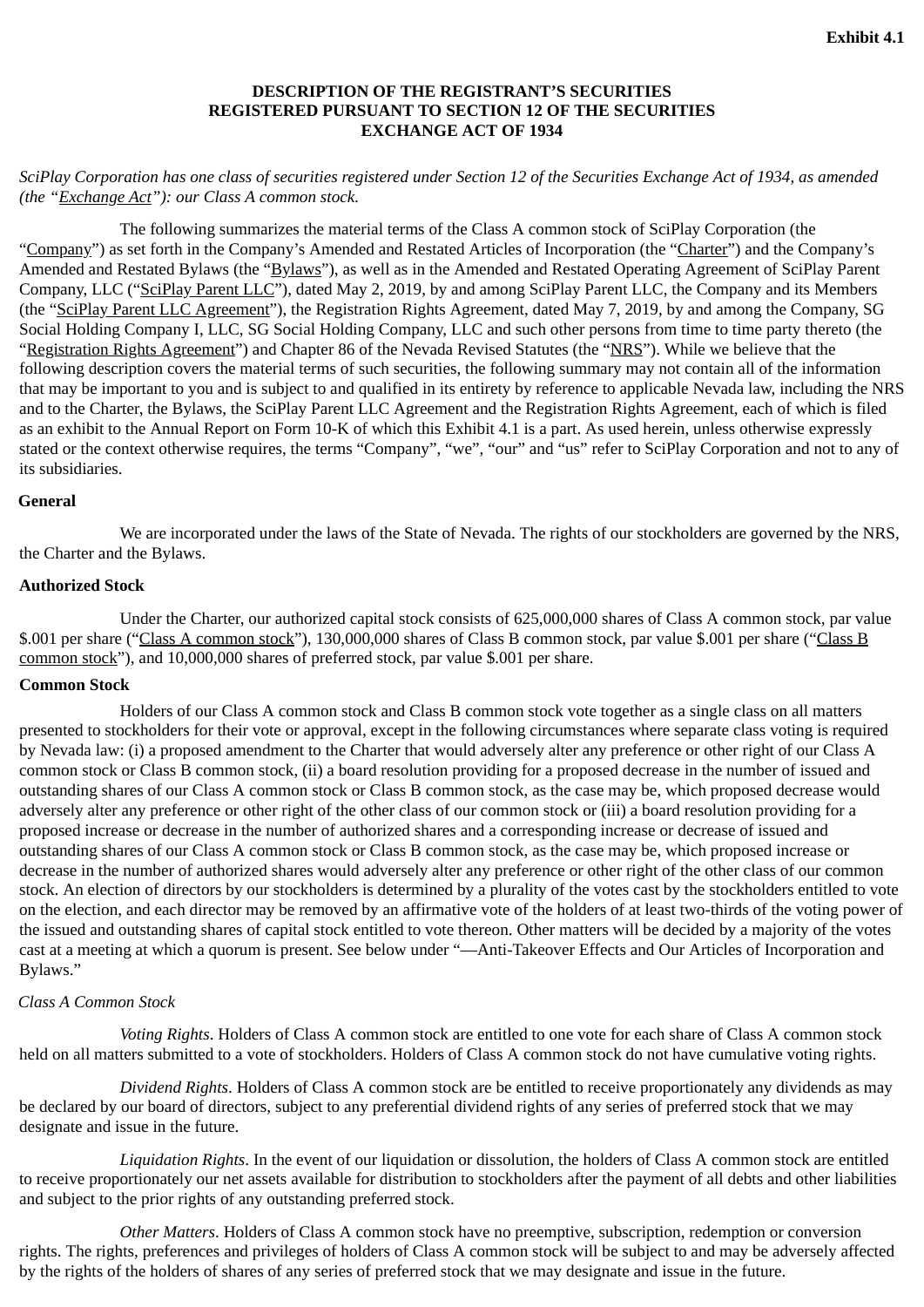### *Class B Common Stock*

*Issuance of Class B common stock with Common Units*. Shares of Class B common stock will only be issued in the future to the extent necessary to maintain a one-to-one ratio between the number of Common Units (as defined in the SciPlay Parent LLC Agreement) held by SG Social Holding Company, LLC and SG Social Holding Company I, LLC (together, the "Original Members") and the number of shares of Class B common stock issued to the Original Members. Shares of Class B common stock will be transferable only together with an equal number of Common Units.

*Voting Rights*. Holders of Class B common stock will be entitled to ten votes for each share of Class B common stock held on all matters submitted to a vote of stockholders, for so long as the number of shares of our common stock beneficially owned by the Original Members and their affiliates represents at least 10% of the issued and outstanding shares of common stock, provided that, from and after the first date on which the Original Members and their affiliates cease to beneficially own at least 10% of our issued and outstanding shares of common stock, each share of Class B common stock shall entitle the record holder thereof to one vote on all matters to be voted on by the stockholders. Holders of Class B common stock will not have cumulative voting rights.

*Exchange for Class A Common Stock*. Pursuant to the SciPlay Parent LLC Agreement, the Original Members may require SciPlay Parent LLC to redeem all or a portion of the Common Units held by the SG Members for newly issued shares of Class A common stock on a one-for-one basis or, at our option, instead make a cash payment determined by reference to the arithmetic average of the volume weighted average market prices of one share of our Class A common stock over a specified period prior to the date of redemption for each Common Unit redeemed. We will be required to contribute cash and/or shares of Class A common stock to SciPlay Parent LLC to satisfy such redemption or exchange, and SciPlay Parent LLC will issue to us newly issued LLC Interests equal to the number of Common Units redeemed from the Original Members. In lieu of such a redemption, we will have the right, at our option, to effect a direct exchange of cash and/or shares of our Class A common stock for the Original Members's Common Units. Shares of our Class B common stock will be cancelled for no other consideration on a onefor-one basis whenever the Original Members's Common Units are so redeemed or exchanged.

## **Preferred Stock**

Under the terms of the Charter, our board of directors is authorized to cause the designation and issuance of up to 10,000,000 shares of preferred stock, in one or more series, without stockholder approval. No shares of preferred stock are presently outstanding. Our board of directors will have the discretion to determine the designations, relative rights, limitations preferences, privileges and restrictions, including voting rights, dividend rights, conversion rights, redemption privileges and liquidation preferences, if any, of each series of preferred stock.

The purpose of authorizing our board of directors to issue preferred stock and determine its rights and preferences is to eliminate delays associated with a stockholder vote on specific issuances. The issuance of preferred stock, while providing flexibility in connection with possible acquisitions, future financings and other corporate purposes, could have the effect of making it more difficult for a third party to acquire, or could discourage a third party from seeking to acquire, a majority of our outstanding voting stock. We have no present plans to issue any shares of preferred stock.

## **Registration Rights**

The Registration Rights Agreement provides each of the Original Members certain registration rights to require us to register under the Securities Act of 1933 (the "Securities Act") shares of Class A common stock issuable to it upon redemption or exchange of its Common Units.

## **Anti-Takeover Effects and Our Articles of Incorporation and Bylaws**

Some provisions of Nevada law, the Charter and the Bylaws could make the following transactions more difficult: an acquisition of us by means of a tender offer; a change of control of us by means of a proxy contest or otherwise; or the removal of our incumbent officers and directors. It is possible that these provisions could make it more difficult to accomplish or could deter transactions that stockholders may otherwise consider to be in their best interests or in our best interests, including transactions which provide for payment of a premium over the market price for our shares.

These provisions, summarized below, are intended to discourage coercive takeover practices and inadequate takeover bids. These provisions are also designed to encourage persons seeking to acquire control of us to first negotiate with our board of directors. We believe that the benefits of the increased protection of our potential ability to negotiate with the proponent of an unfriendly or unsolicited proposal to acquire or restructure us outweigh the disadvantages of discouraging these proposals because negotiation of these proposals could result in an improvement of their terms.

## *Undesignated Preferred Stock*

The ability of our board of directors, without action by the stockholders, to designate and authorize the issuance of up to 10,000,000 shares of undesignated preferred stock with voting or other rights or preferences as designated by our board of directors could have the effect of making changes in control or management of our company more difficult and expensive to accomplish.

## *Stockholder Meetings*

The Charter and the Bylaws provide that stockholders owning shares representing a majority of the combined voting power of our issued and outstanding common stock have the right to call a special meeting of stockholders until the first date that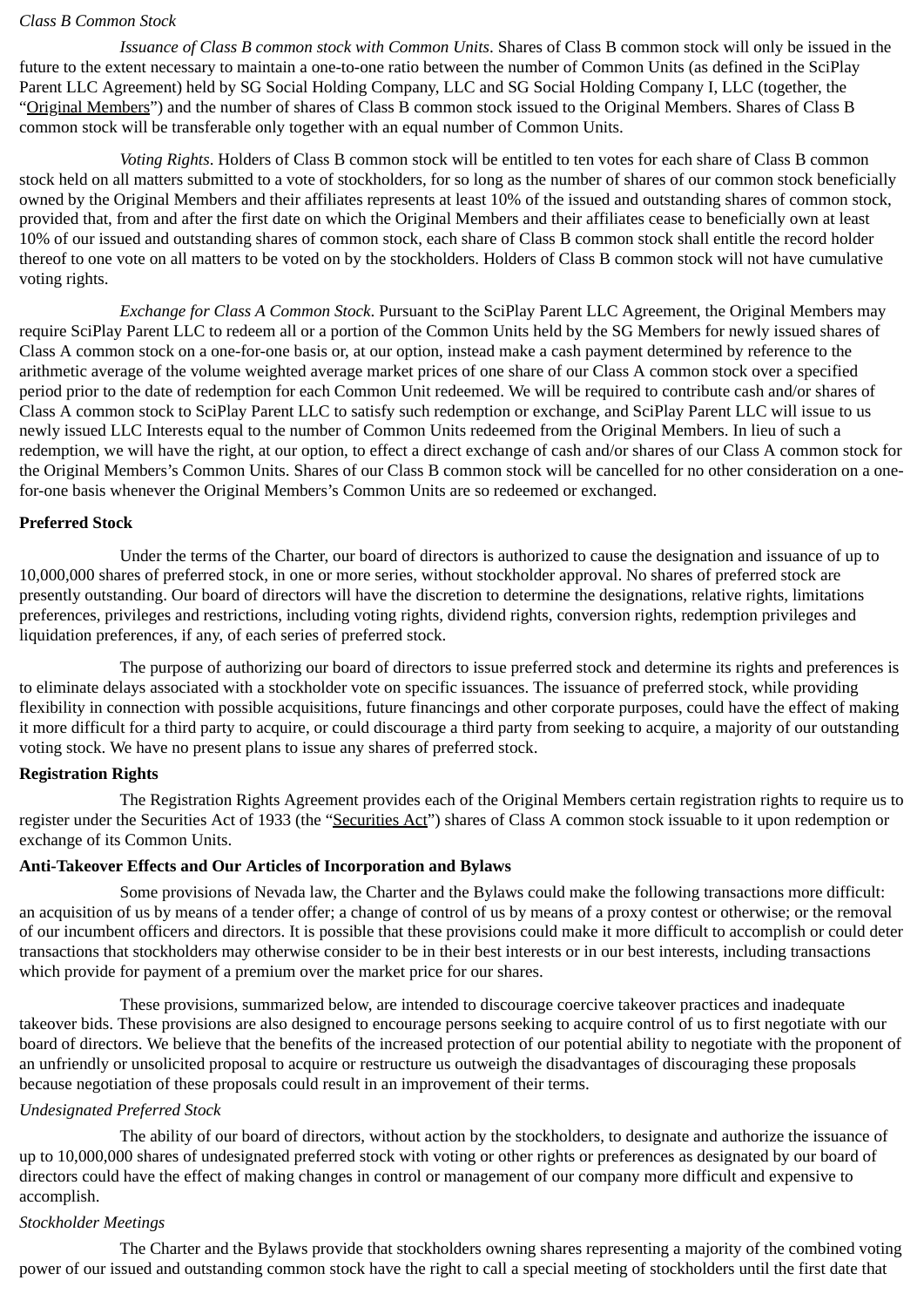the Original Members and their affiliates other than us and our controlled affiliates cease to beneficially own shares of our common stock representing greater than 50% of the combined voting power of our common stock. The Charter and the Bylaws provide that thereafter, subject to applicable law, special meetings of the stockholders may be called only by the secretary of the Company at the written request of the majority of our board of directors, by the chairman of our board of directors or by the president of the Company.

## *Requirements for Advance Notification of Stockholder Nominations and Proposals*

The Bylaws establish advance notice procedures with respect to stockholder proposals to be brought before a stockholder meeting and the nomination of candidates for election as directors, other than proposals and nominations made by or at the direction of the board of directors or a committee of the board of directors.

# *Elimination of Stockholder Action by Written Consent*

The Charter and the Bylaws do not permit stockholders to act by written consent without a meeting after the first date that the Original Members and their affiliates other than us and our controlled affiliates cease to beneficially own shares of our common stock representing greater than 50% of the combined voting power of our common stock.

## *Removal of Directors*

The NRS, the Charter and the Bylaws provide that no member of our board of directors may be removed from office by our stockholders except, in addition to any other vote required by law, upon the approval of the holders of at least two-thirds of the voting power of the outstanding shares of stock entitled to vote in the election of directors.

## *Stockholders Not Entitled to Cumulative Voting*

The Charter does not permit stockholders to cumulate their votes in the election of directors. Accordingly, a plurality of the votes cast by stockholders entitled to vote in the election of directors will be sufficient to elect all of the directors standing for election.

## *Exclusive Forum*

The Charter and the Bylaws provide that, to the fullest extent permitted by law, and unless we consent in writing to the selection of an alternative forum, the Eighth Judicial District Court of Clark County, Nevada, will be the sole and exclusive forum for any actions, suits or proceedings, whether civil, administrative or investigative (i) brought in our name or right or on our behalf, (ii) asserting a claim for breach of any fiduciary duty owed by any of our directors, officers, employees or agents to us or our stockholders, (iii) arising or asserting a claim arising pursuant to any provision of NRS Chapters 78 or 92A or any provision of the Charter or Bylaws, (iv) to interpret, apply, enforce or determine the validity of the Charter or Bylaws or (v) asserting a claim governed by the internal affairs doctrine; provided that the exclusive forum provisions will not apply to suits brought to enforce any liability or duty created by the Securities Act or the Exchange Act, or to any claim for which the federal courts have exclusive jurisdiction. The Charter and Bylaws further provide that, in the event that the Eighth Judicial District Court of Clark County, Nevada does not have jurisdiction over any such action, suit or proceeding, then any other state district court located in the State of Nevada will be the sole and exclusive forum therefor and in the event that no state district court in the State of Nevada has jurisdiction over any such action, suit or proceeding, then a federal court located within the State of Nevada will be the sole and exclusive forum therefor. Although we believe these provisions benefit us by providing increased consistency in the application of Nevada law in the types of lawsuits to which they apply, the provisions may have the effect of discouraging lawsuits against our directors and officers.

# *Anti-Takeover Effects of Nevada Law*

The State of Nevada, where we are incorporated, has enacted statutes, summarized below, that could prohibit or delay mergers or other takeover or change in control attempts and, accordingly, may discourage attempts to acquire us even though such a transaction may offer our stockholders the opportunity to sell their stock at a price above the prevailing market price. We have opted out of these statutes.

## *Compliance with Gaming Laws*

The Charter provides that, in order for Scientific Games Corporation ("SGC") or any other affiliate of the Company to secure and maintain in good standing its gaming licenses, any record or beneficial holder of securities of the Company (i) who is determined or shall have been determined by any gaming authority not to be suitable or qualified to be associated or have a relationship with SGC or any other affiliate of the Company or (ii) whose ownership or control of securities of the Company may result, in the judgment of our board of directors, in the failure of SGC or any other affiliate of the Company to obtain, maintain, retain, renew or qualify for a gaming license, or cause or otherwise result in the imposition of any materially burdensome or unacceptable terms or conditions on any gaming license held by SGC or any other affiliate of the Company, shall sell or otherwise dispose of their securities or other interests in the Company, or the Company may redeem such securities, pursuant to a notice given by the Company.

# **Business Combinations and Acquisition of Control Shares**

Nevada's "combinations with interested stockholders" statutes (NRS 78.411 through 78.444, inclusive) prohibit specified types of business "combinations" between certain Nevada corporations and any person deemed to be an "interested stockholder" for two years after such person first becomes an "interested stockholder" unless the corporation's board of directors approves the combination (or the transaction by which such person first becomes an "interested stockholder") in advance, or unless the combination is approved by the board of directors and at least sixty percent of the corporation's outstanding voting power not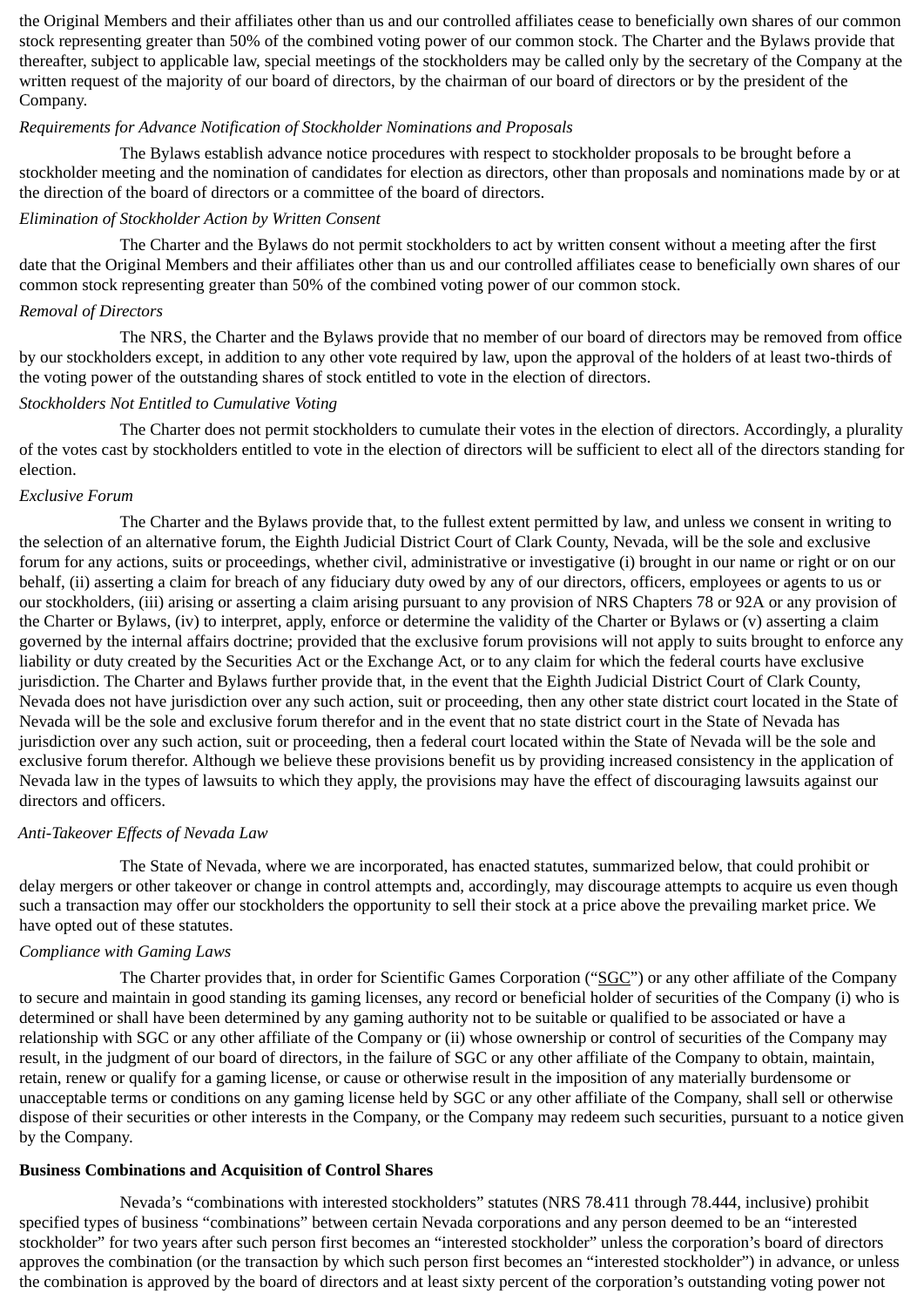beneficially owned by the interested stockholder, its affiliates and associates. Further, in the absence of prior approval, certain restrictions may apply even after such two-year period. However, these statutes do not apply to any combination of a corporation and an interested stockholder after the expiration of four years after the person first became an interested stockholder. For purposes of these statutes, an "interested stockholder" is any person who is (1) the beneficial owner, directly or indirectly, of ten percent or more of the voting power of the outstanding voting shares of the corporation, or (2) an affiliate or associate of the corporation and at any time within the two previous years was the beneficial owner, directly or indirectly, of ten percent or more of the voting power of the then-outstanding shares of the corporation. The definition of the term "combination" is sufficiently broad to cover most significant transactions between a corporation and an "interested stockholder." As noted above, the Charter provides that the Company will not be subject to these statutes.

Nevada's "acquisition of controlling interest" statutes (NRS 78.378 through 78.3793, inclusive) contain provisions governing the acquisition of a controlling interest in certain Nevada corporations. These "control share" laws provide generally that any person that acquires a "controlling interest" in certain Nevada corporations may be denied voting rights, unless a majority of the disinterested stockholders of the corporation elects to restore such voting rights. The Bylaws provide that these statutes will not apply to the Company or any acquisition of our capital stock. Absent such provision in our articles of incorporation or bylaws, these laws would apply to us if we were to have 200 or more stockholders of record (at least 100 of whom have addresses in Nevada appearing on our stock ledger) at all times during the immediately preceding 90 days and do business in the State of Nevada directly or through an affiliated corporation, unless our articles of incorporation or bylaws in effect on the tenth day after the acquisition of a controlling interest provide otherwise. These laws provide that a person acquires a "controlling interest" whenever such person acquires shares of a subject corporation that, but for the application of these provisions of the NRS, would enable that person to exercise (1) one-fifth or more, but less than one-third, (2) one-third or more, but less than a majority or (3) a majority or more, of all of the voting power of the corporation in the election of directors. Once an acquirer crosses one of these thresholds, shares which it acquired in the transaction taking it over the threshold and within the 90 days immediately preceding the date when the acquiring person acquired or offered to acquire a controlling interest become "control shares" to which the voting restrictions described above apply.

In addition, NRS 78.139 provides that directors may resist a change or potential change in control of a Nevada corporation if the board of directors determines that the change or potential change is opposed to or not in the best interest of the corporation upon consideration of any relevant facts, circumstances, contingencies or constituencies pursuant to NRS 78.138(4).

### **Dissenter's Rights**

The provisions of Nevada's dissenter's rights statutes (NRS 92A.300 through 92A.500, inclusive) specify certain corporate actions giving rise to the right of a stockholder to demand payment of "fair value" (as defined in NRS 92A.320) of such stockholder's shares, subject to a number of limitations and procedural requirements.

### **Stockholders' Derivative Actions**

Our stockholders may be entitled to bring an action in our name to procure a judgment in our favor, also known as a derivative action, subject to the requirements of applicable law.

## **Deemed Notice and Consent**

The Charter and the Bylaws provide that any person purchasing or otherwise acquiring any interest in shares of our capital stock will be deemed, to the fullest extent permitted by law, to have notice of and consented to all of the provisions of our articles of incorporation, our bylaws (including, without limitation, the provisions described above under "—Exclusive Forum") and any amendment to our articles of incorporation or bylaws enacted in accordance therewith and applicable law.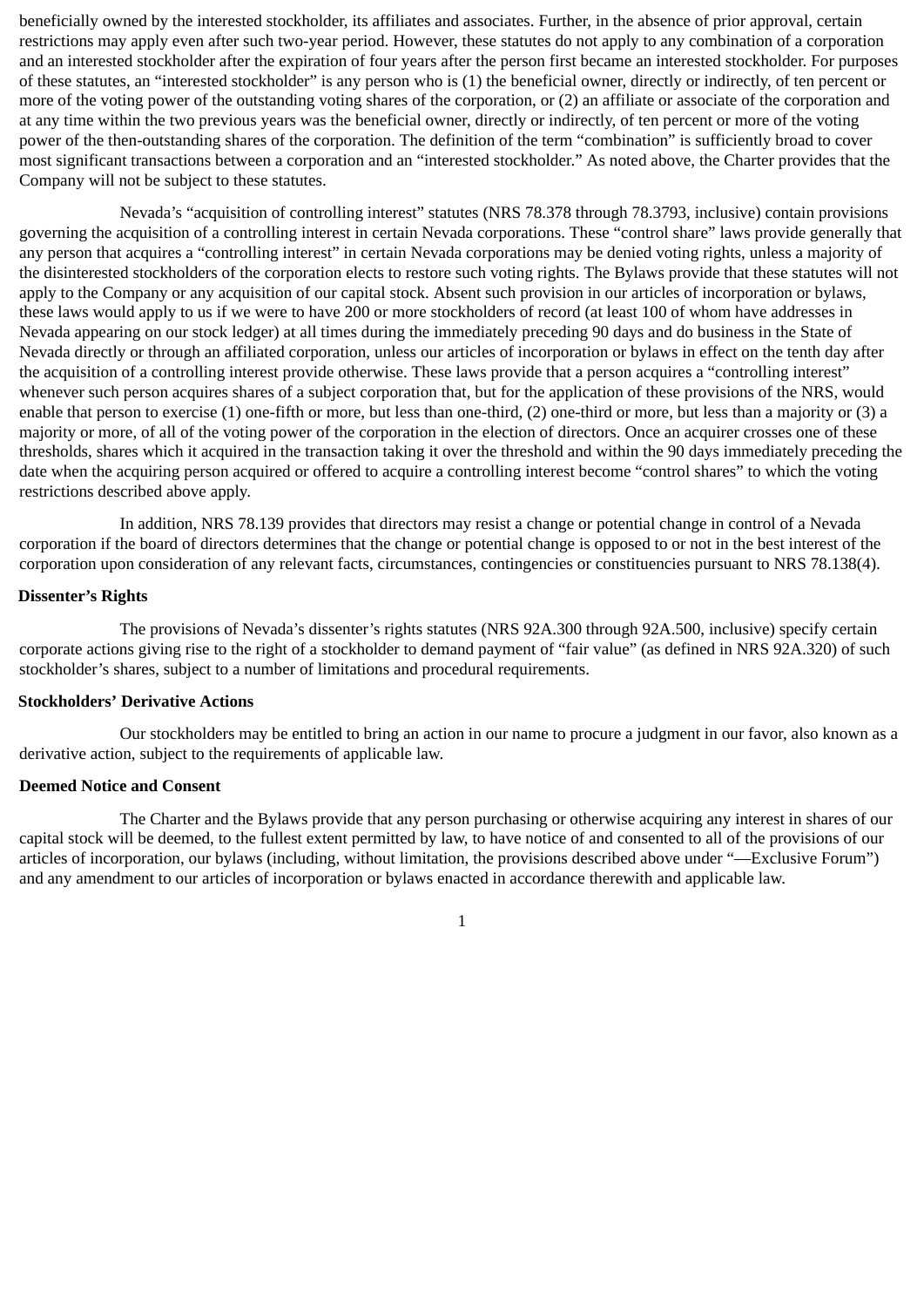## **SCIPLAY CORPORATION SUBSIDIARIES**

(All subsidiaries are 100% owned unless otherwise stated)

December 31, 2019

<span id="page-89-0"></span>C.O.A.S. Company Ltd (Israel)

Dragonplay Ltd (Israel)

Phantom EFX, LLC (Nevada)

SciPlay Holding Company, LLC (Nevada)

SciPlay Parent Company, LLC (Nevada) (18% ownership; SciPlay is sole manager)

SpiceRack Media, LLC (Nevada)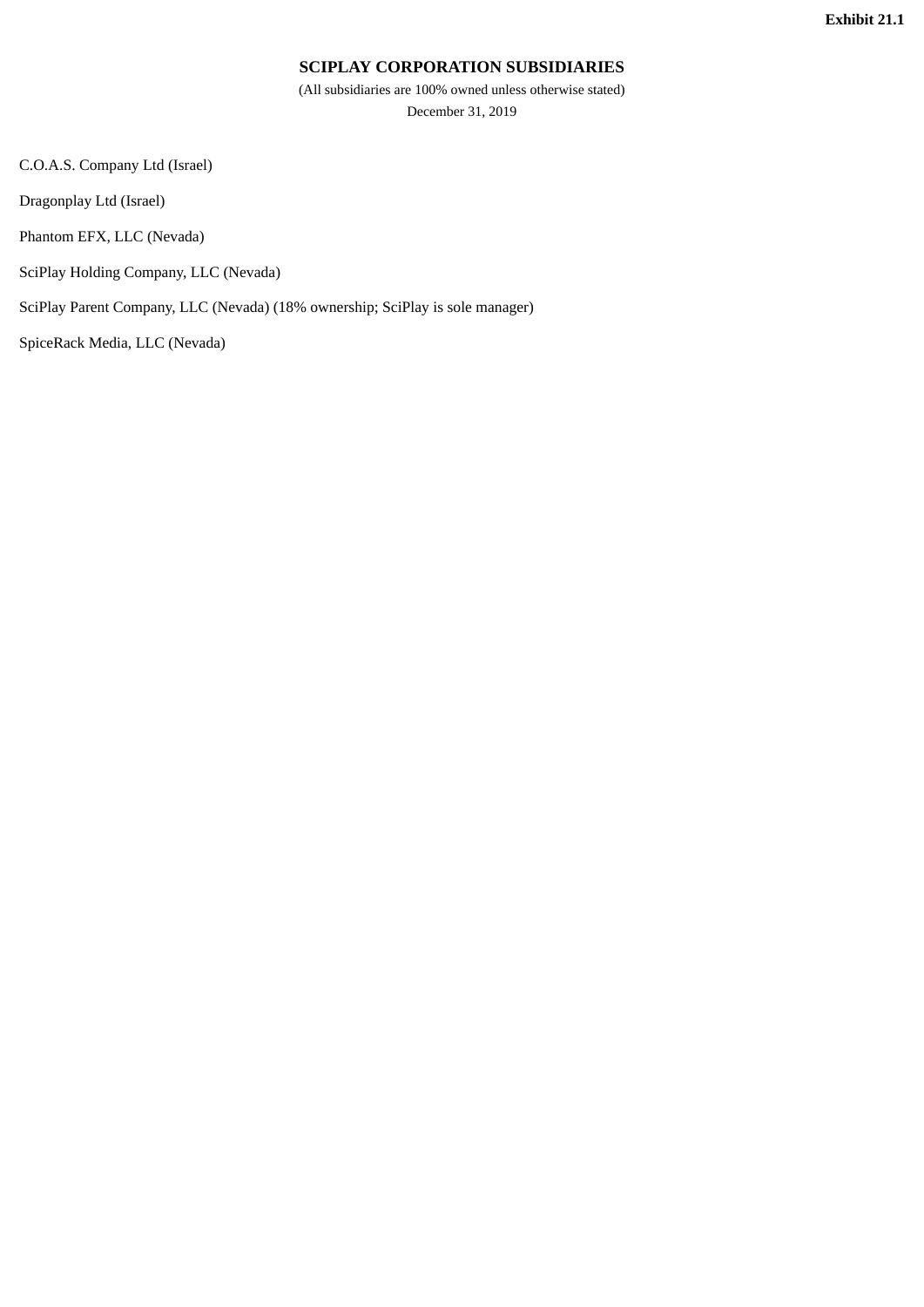## <span id="page-90-0"></span>**CONSENT OF INDEPENDENT REGISTERED PUBLIC ACCOUNTING FIRM**

We consent to the incorporation by reference in Registration Statement No. 333-231225 on Form S-8 of our report dated February 18, 2020, relating to the financial statements of SciPlay Corporation appearing in this Annual Report on Form 10-K for the year ended December 31, 2019.

/s/ Deloitte & Touche LLP

Las Vegas, Nevada

February 18, 2020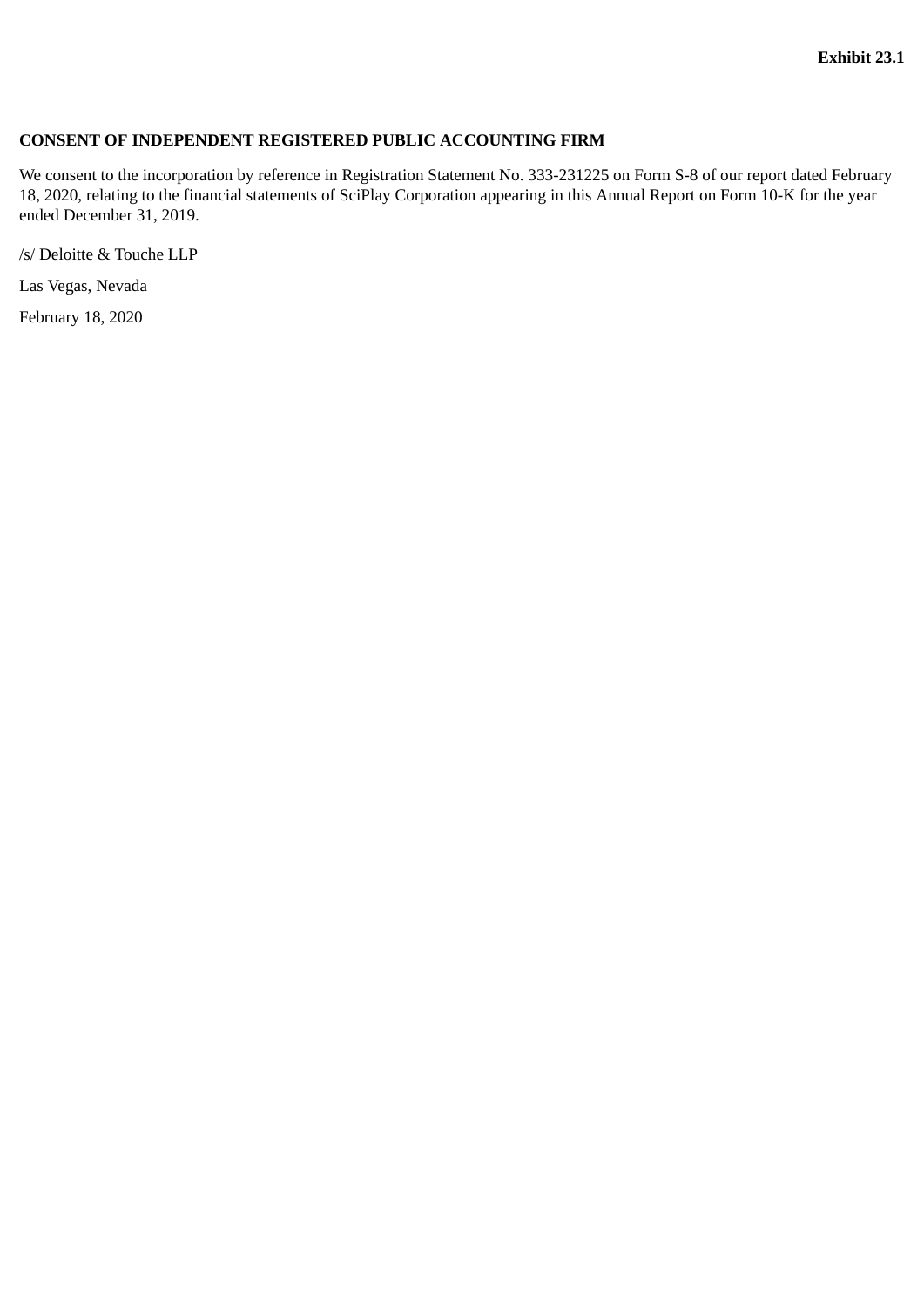### **Certification by Chief Executive Officer Pursuant to Section 302 of the Sarbanes-Oxley Act of 2002**

<span id="page-91-0"></span>I, Joshua J. Wilson, certify that:

1. I have reviewed this Annual Report on Form 10-K of SciPlay Corporation;

2. Based on my knowledge, this report does not contain any untrue statement of a material fact or omit to state a material fact necessary to make the statements made, in light of the circumstances under which such statements were made, not misleading with respect to the period covered by this report;

3. Based on my knowledge, the financial statements, and other financial information included in this report, fairly present in all material respects the financial condition, results of operations and cash flows of the registrant as of, and for, the periods presented in this report;

4. The registrant's other certifying officer and I are responsible for establishing and maintaining disclosure controls and procedures (as defined in Exchange Act Rules 13a-15(e) and 15d-15(e)) for the registrant and have:

a) Designed such disclosure controls and procedures, or caused such disclosure controls and procedures to be designed under our supervision, to ensure that material information relating to the registrant, including its consolidated subsidiaries, is made known to us by others within those entities, particularly during the period in which this report is being prepared;

b) Evaluated the effectiveness of the registrant's disclosure controls and procedures and presented in this report our conclusions about the effectiveness of the disclosure controls and procedures, as of the end of the period covered by this report based on such evaluation; and

c) Disclosed in this report any change in the registrant's internal control over financial reporting that occurred during the registrant's most recent fiscal quarter (the registrant's fourth fiscal quarter in the case of an annual report) that has materially affected, or is reasonably likely to materially affect, the registrant's internal control over financial reporting; and

5. The registrant's other certifying officer and I have disclosed, based on our most recent evaluation of internal control over financial reporting, to the registrant's auditors and the audit committee of the registrant's board of directors (or persons performing the equivalent functions):

a) All significant deficiencies and material weaknesses in the design or operation of internal control over financial reporting which are reasonably likely to adversely affect the registrant's ability to record, process, summarize and report financial information; and

b) Any fraud, whether or not material, that involves management or other employees who have a significant role in the registrant's internal control over financial reporting.

Date: February 18, 2020

/s/ Joshua J. Wilson

Joshua J. Wilson Chief Executive Officer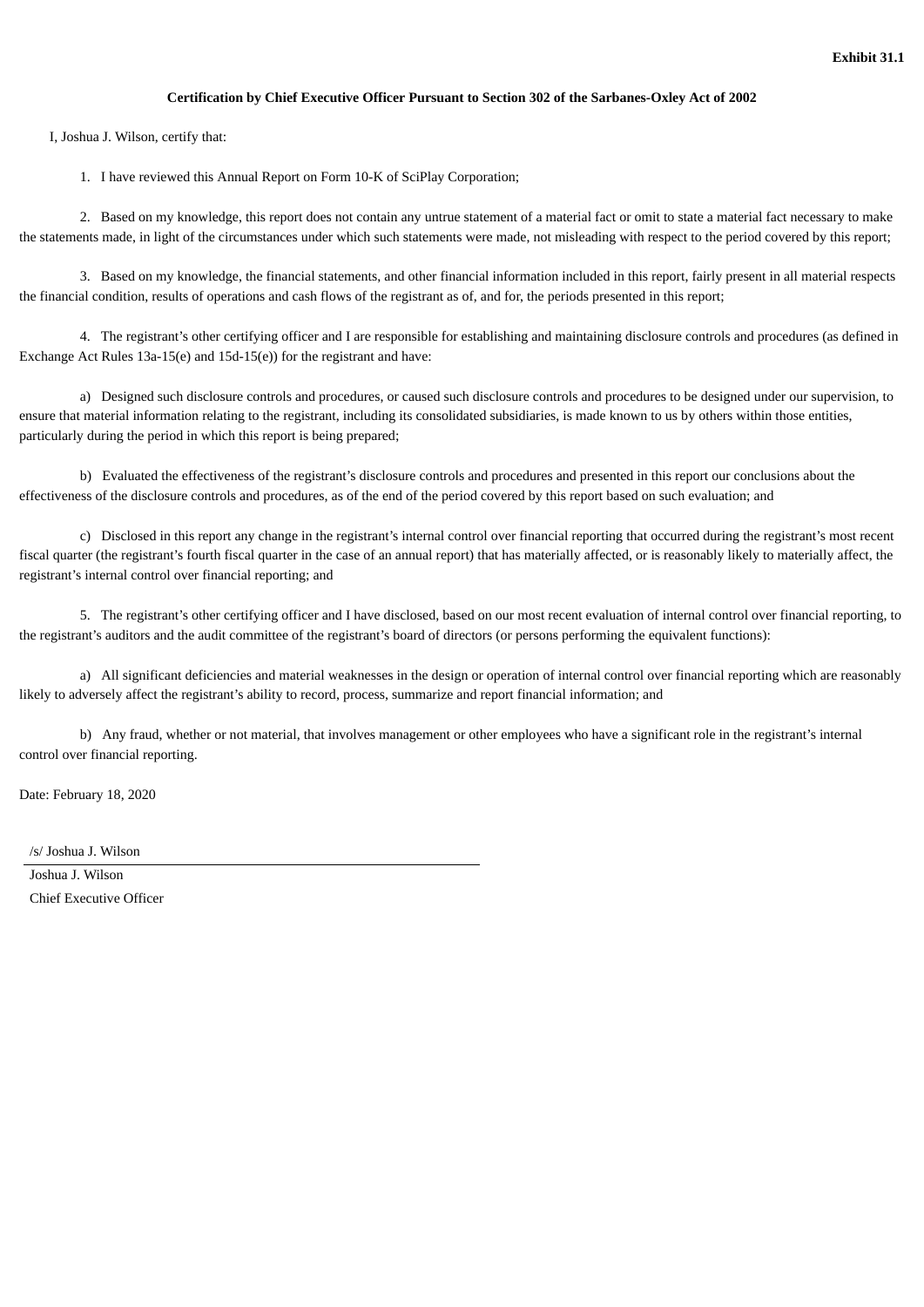### **Certification by Chief Financial Officer Pursuant to Section 302 of the Sarbanes-Oxley Act of 2002**

<span id="page-92-0"></span>I, Michael D. Cody, certify that:

1. I have reviewed this Annual Report on Form 10-K of SciPlay Corporation;

2. Based on my knowledge, this report does not contain any untrue statement of a material fact or omit to state a material fact necessary to make the statements made, in light of the circumstances under which such statements were made, not misleading with respect to the period covered by this report;

3. Based on my knowledge, the financial statements, and other financial information included in this report, fairly present in all material respects the financial condition, results of operations and cash flows of the registrant as of, and for, the periods presented in this report;

4. The registrant's other certifying officer and I are responsible for establishing and maintaining disclosure controls and procedures (as defined in Exchange Act Rules 13a-15(e) and 15d-15(e)) for the registrant and have:

a) Designed such disclosure controls and procedures, or caused such disclosure controls and procedures to be designed under our supervision, to ensure that material information relating to the registrant, including its consolidated subsidiaries, is made known to us by others within those entities, particularly during the period in which this report is being prepared;

b) Evaluated the effectiveness of the registrant's disclosure controls and procedures and presented in this report our conclusions about the effectiveness of the disclosure controls and procedures, as of the end of the period covered by this report based on such evaluation; and

c) Disclosed in this report any change in the registrant's internal control over financial reporting that occurred during the registrant's most recent fiscal quarter (the registrant's fourth fiscal quarter in the case of an annual report) that has materially affected, or is reasonably likely to materially affect, the registrant's internal control over financial reporting; and

5. The registrant's other certifying officer and I have disclosed, based on our most recent evaluation of internal control over financial reporting, to the registrant's auditors and the audit committee of the registrant's board of directors (or persons performing the equivalent functions):

a) All significant deficiencies and material weaknesses in the design or operation of internal control over financial reporting which are reasonably likely to adversely affect the registrant's ability to record, process, summarize and report financial information; and

b) Any fraud, whether or not material, that involves management or other employees who have a significant role in the registrant's internal control over financial reporting.

Date: February 18, 2020

/s/ Michael D. Cody

Michael D. Cody Chief Financial Officer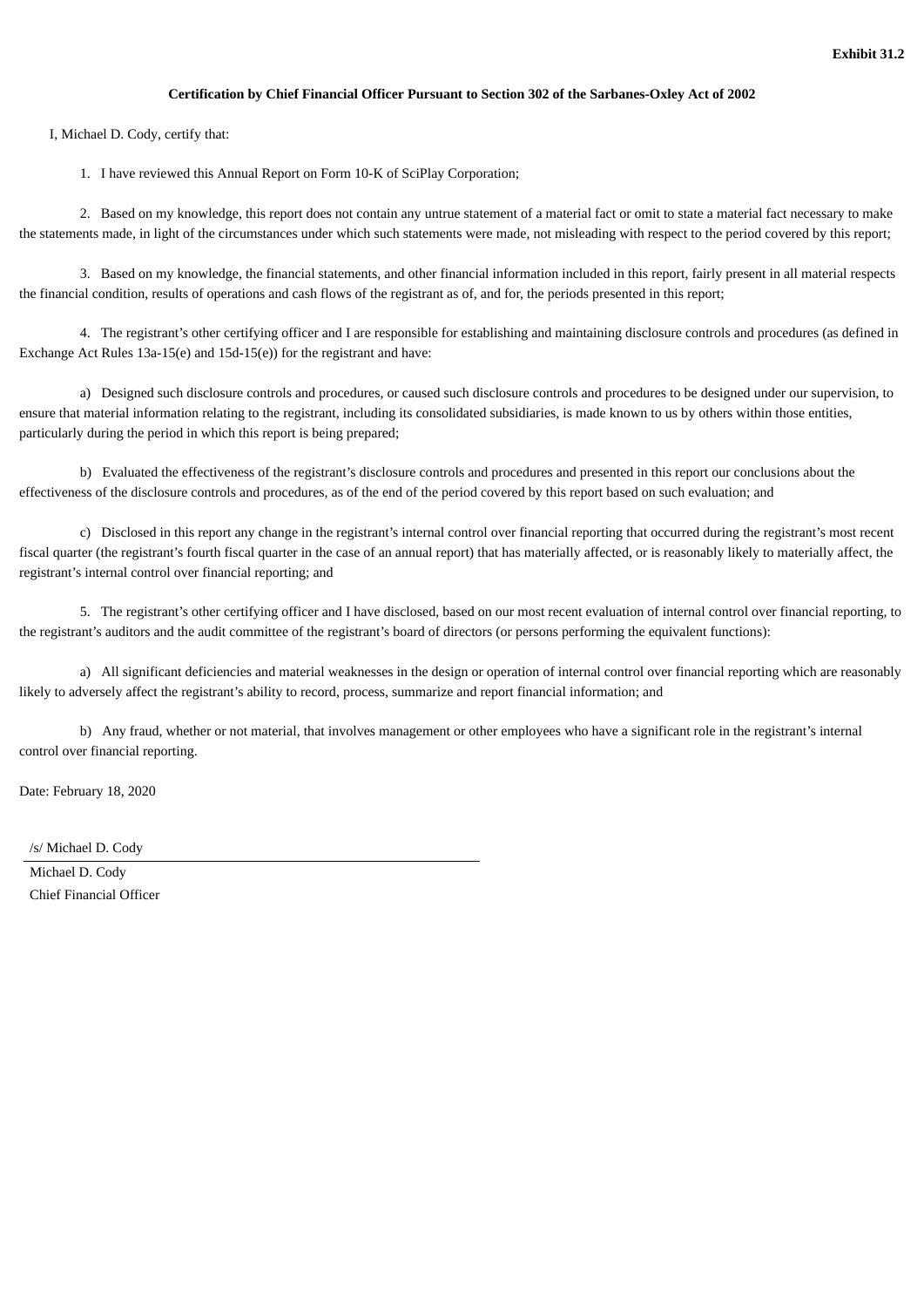## **CERTIFICATION PURSUANT TO 18 U.S.C. SECTION 1350, AS ADOPTED PURSUANT TO SECTION 906 OF THE SARBANES-OXLEY ACT OF 2002**

<span id="page-93-0"></span>In connection with the Annual Report of SciPlay Corporation (the "Company") on Form 10-K for the period ended December 31, 2019 as filed with the Securities and Exchange Commission on the date hereof (the "Report"), I, Joshua J. Wilson, Chief Executive Officer of the Company, certify, pursuant to 18 U.S.C. § 1350, as adopted pursuant to Section 906 of the Sarbanes-Oxley Act of 2002, that, to my knowledge:

- (1) The Report fully complies with the requirements of Section 13(a) or 15(d) of the Securities Exchange Act of 1934; and
- (2) The information contained in the Report fairly presents, in all material respects, the financial condition and results of operations of the Company.

A signed original of this written statement required by Section 906 has been provided to the Company and will be retained by the Company and furnished to the Securities and Exchange Commission or its staff upon request.

/s/ Joshua J. Wilson

Joshua J. Wilson Chief Executive Officer February 18, 2020